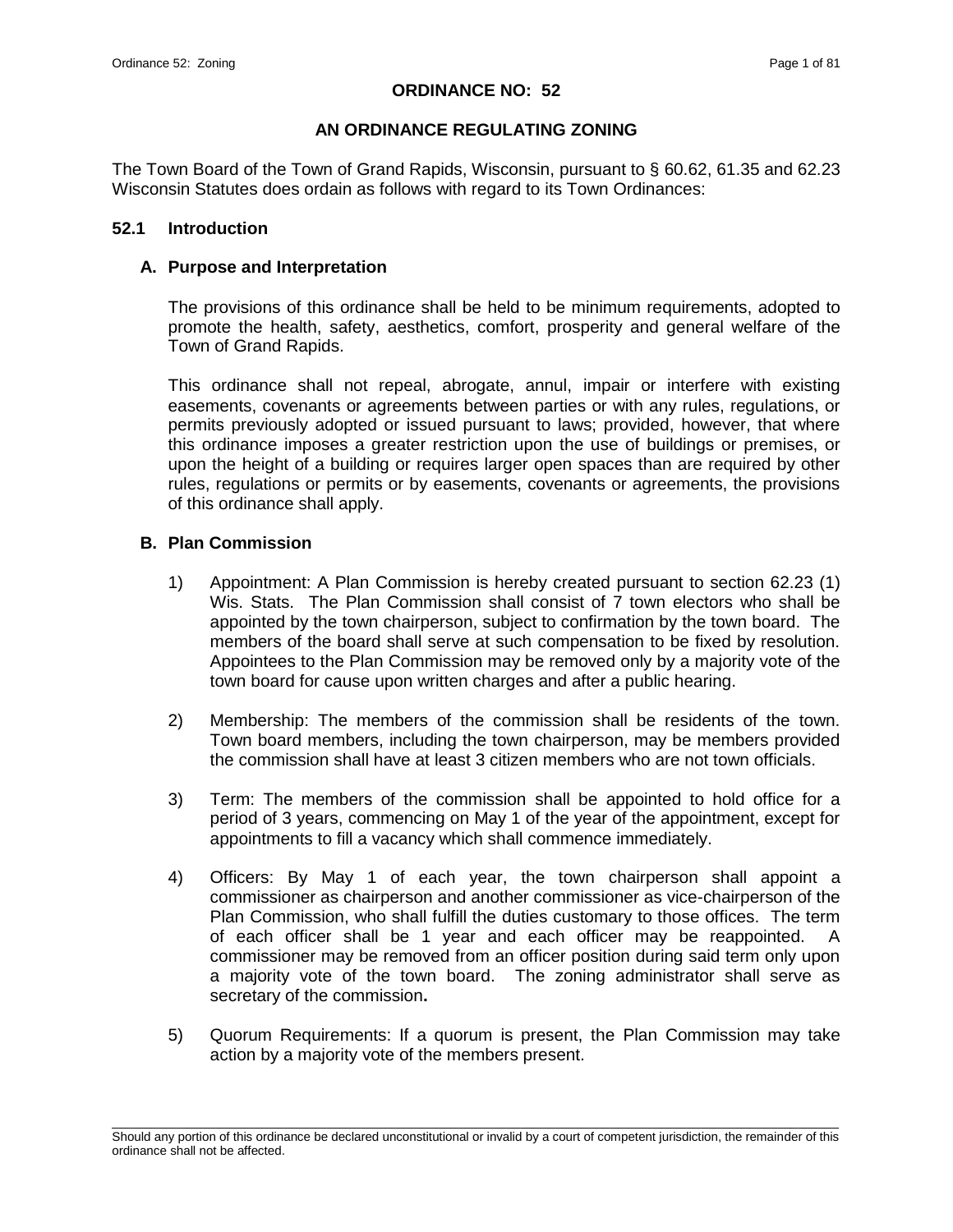- 6) Records: The secretary of the Plan Commission shall be responsible for drafting all records of the Plan Commission as required by state statute. The zoning administrator shall maintain records of all actions of the Plan Commission as supplied by the secretary of the body.
- 7) Rules/Meetings: The commission may adopt such rules and procedures as are necessary for the effective conduct of its business. All meetings of the commission shall be open to the public unless specifically allowed to be closed by Wis. Statutes.
- 8) Powers: The Plan Commission shall have the power and authority delegated to such bodies in Section 62.23 Wisconsin Statutes and this Ordinance, including but not limited to consideration of the following matters which shall be referred to the commission for report:
	- a) The location and architectural design of any public building.
	- b) The location of any statue or other memorial.
	- c) The location, acceptance, extension, alteration, vacation, abandonment, change of use, sale, acquisition of land for or lease of land for any:
		- i) street, alley or other public way;
		- ii) park or playground;
		- iii) airport;
		- iv) area for parking vehicles; or
		- v) other memorial or public grounds.
	- d) The location, extension, abandonment or authorization for any publicly or privately owned public utility.
	- e) All plats under the town's jurisdiction under ch. 236, Wis. Stats., including divisions under a town subdivision or other land division ordinance adopted under sec. 236.45, Wis. Stats.
	- f) The location, character and extent or acquisition, leasing or sale of land for:
		- i) public or semi-public housing;
		- ii) slum clearance;
		- iii) relief of congestion; or
		- iv) vacation camps for children.
	- g) The amendment or repeal of any ordinance adopted under sec. 62.23, Wis. Stats., including ordinances relating to: the town Plan Commission; the Town master plan or the town comprehensive plan under sec. 66.1001, Wis. Stats.; a town official map; and town zoning under village powers.
	- h) An application for initial licensure of a child welfare agency or group home under sec. 48.68(3), Wis. Stats.
	- i) An application for initial licensure of a community-based residential facility under sec. 50.03(4), Wis. Stats.
	- j) Proposed designation of a street, road or public way, or any part thereof, wholly within the jurisdiction of the town, as a pedestrian mall under sec. 66.0905, Wis. Stats.

\_\_\_\_\_\_\_\_\_\_\_\_\_\_\_\_\_\_\_\_\_\_\_\_\_\_\_\_\_\_\_\_\_\_\_\_\_\_\_\_\_\_\_\_\_\_\_\_\_\_\_\_\_\_\_\_\_\_\_\_\_\_\_\_\_\_\_\_\_\_\_\_\_\_\_\_\_\_\_\_\_\_\_\_\_\_\_\_\_\_\_\_\_\_\_\_\_\_\_\_\_\_\_\_\_ Should any portion of this ordinance be declared unconstitutional or invalid by a court of competent jurisdiction, the remainder of this ordinance shall not be affected.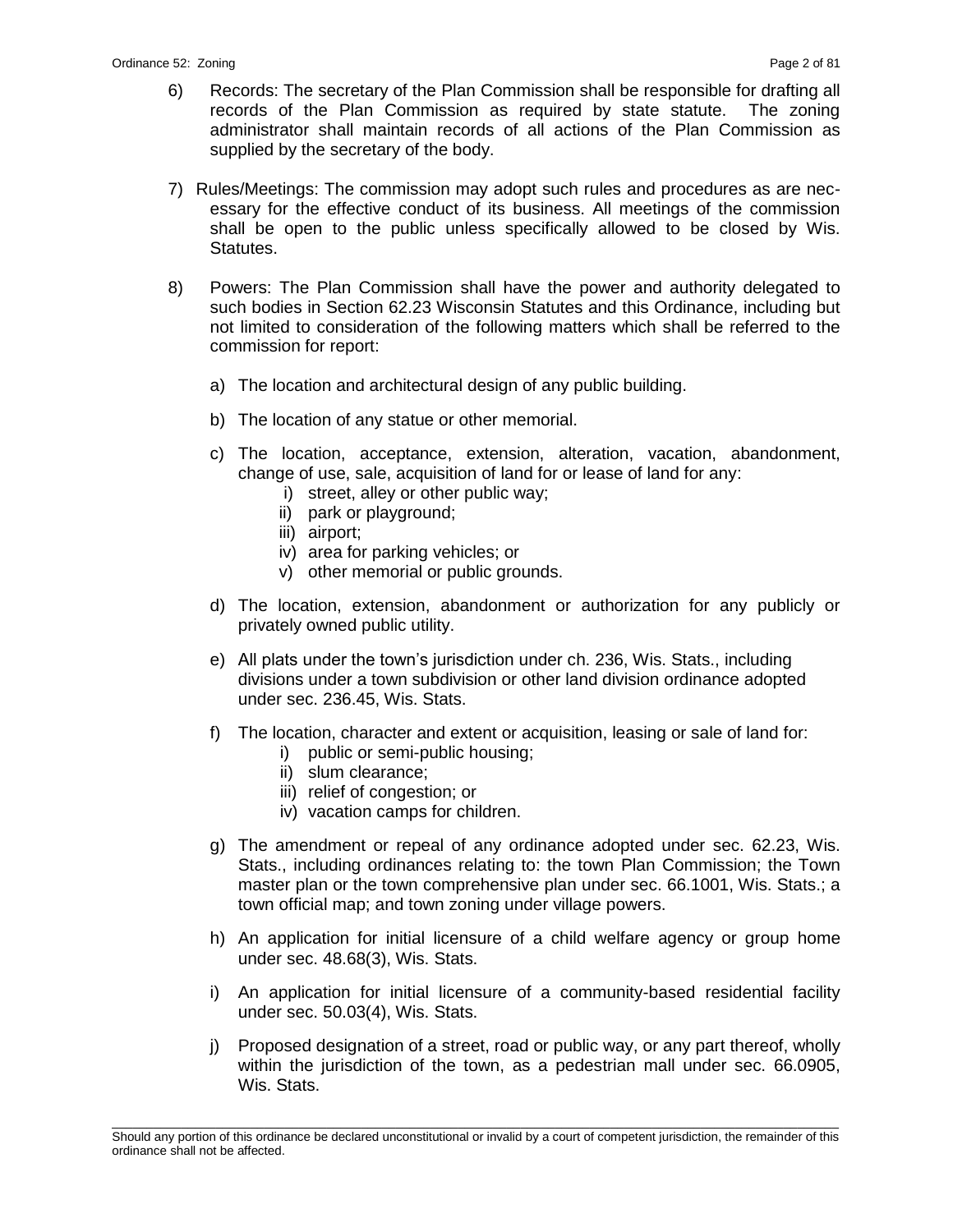- k) Matters relating to the establishment or termination of an architectural conservancy district under sec. 66.1007, Wis. Stats.
- l) Matters relating to the establishment of a reinvestment neighborhood required to be referred under sec. 66.1107, Wis. Stats.
- m) Matters relating to the establishment or termination of a business improvement district required to be referred under sec, 66.1109, Wis. Stats.
- n) A proposed housing project under sec. 66.1211(3), Wis. Stats.
- o) Matters relating to urban redevelopment and renewal in the town required to be referred under sub ch. XIII of ch. 66, Wis. Stats.
- p) The adoption or amendment of a town subdivision or other land division ordinance under sec. 236.45(4), Wis. Stats.
- q) Any other matter required by the Wisconsin Statutes to be referred to the Plan Commission.

#### **52.2 Definitions**

#### **A. The following words, phrases and terms wherever they occur in the ordinance, shall be interpreted as herein defined:**

- 1) Access, Controlled (road or facility): A controlled access road or facility is defined as a highway or street especially designed for through traffic, and over, from or to which owners or occupants of abutting land or other persons have no right or easement or only a controlled right or easement of access, light, air or view by reason of the fact that their property abuts upon such controlled access facility or for any other reason. Such highways or streets may be freeways open to use by all customary forms of surface transportation.
- 2) Accessory or Auxiliary Use or Structure: A use or structure subordinate to the principal use of a building or to the principal use of land and which is located on the same lot serving a purpose customarily incidental to the use of the principal building or land use.
- 3) Agriculture: The use of land for agricultural purposes, including farming, dairying, pasturage, agriculture, horticulture, floriculture, viticulture; animal and poultry husbandry and the necessary accessory uses for packing, treating or storing the produce; provided, however, that the operation of any such accessory uses shall be secondary to that of normal agricultural activities.
- 4) Airport: Any runway, landing area, airport or other facility designed, used or intended to be used either publicly or privately by any persons for the landing and taking off of aircraft, including all necessary taxiways, aircraft storage and tie-down areas, hangers or other necessary buildings and open spaces.
- 5) Alley or Lane: A public or private way not more than 30 feet wide affording generally secondary means of access to abutting property and not intended for general traffic circulation.
- 6) Apartment: See Dwelling, multi-family.

\_\_\_\_\_\_\_\_\_\_\_\_\_\_\_\_\_\_\_\_\_\_\_\_\_\_\_\_\_\_\_\_\_\_\_\_\_\_\_\_\_\_\_\_\_\_\_\_\_\_\_\_\_\_\_\_\_\_\_\_\_\_\_\_\_\_\_\_\_\_\_\_\_\_\_\_\_\_\_\_\_\_\_\_\_\_\_\_\_\_\_\_\_\_\_\_\_\_\_\_\_\_\_\_\_ Should any portion of this ordinance be declared unconstitutional or invalid by a court of competent jurisdiction, the remainder of this ordinance shall not be affected.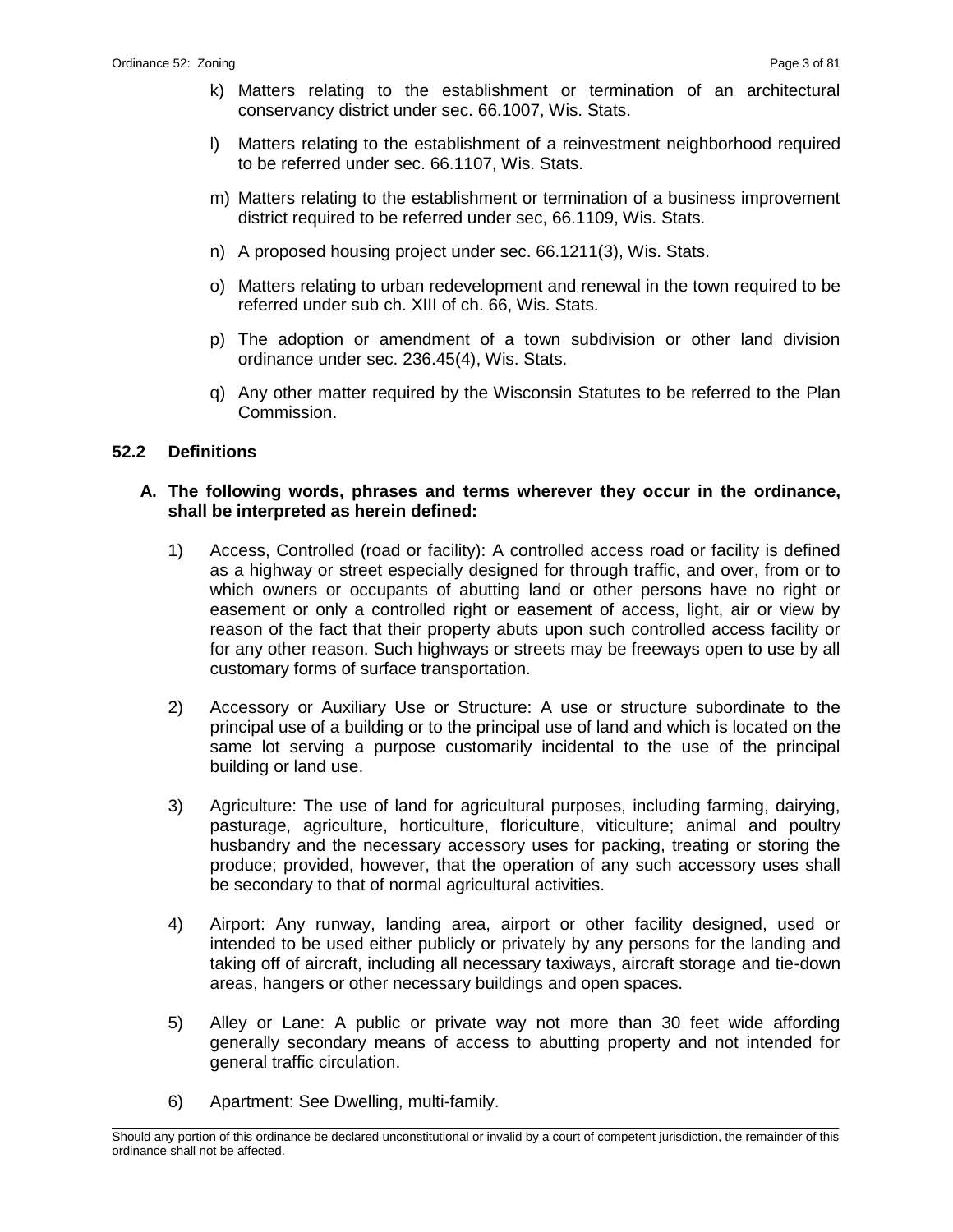- a) Apartment, efficiency: A dwelling unit in a multi-family building consisting of not more than one habitable room, together with kitchen or kitchenette and toilet facilities.
- 7) Apartment, Hotel: An apartment house which furnishes services for the use of its tenants which are ordinarily furnished by hotels.
- 8) Automobile Repair: General repair, rebuilding or reconditioning of engines, motor vehicles or trailers; collision services including body, frame, or fender straightening or repair; overall painting or paint shop, vehicle steam cleaning.
- 9) Automobile or Trailer Sales Area: An open area, other than a street, used for the display, sale, or rental of new or used motor vehicles or trailers in operable condition and where no repair work is done.
- 10) Automobile Salvage Yard: Any area of land where two or more inoperative vehicles, and/or accumulation of parts thereof, are stored in the open and are not being restored to operation, or any land, building, or structure used for the wrecking or storing of such motor vehicles and/or accumulation of parts thereof.
- 11) Basement: That portion of any structure whose floor line is below ground line and has more than half of its clear height below the adjoining finished ground line.
- 12) Board of Appeals: The Town of Grand Rapids Board of Appeals.
- 13) Boarding or Rooming House: A dwelling or part thereof consisting of a single housekeeping unit where meals and lodging are provided for three or more persons, not transients, for compensation by previous arrangement.
- 14) Building: Any structure having a roof supported by columns or walls, used or intended to be used for the shelter or enclosure of persons, animals, equipment, materials or machinery. When such a structure is divided into separate parts by one or more unpierced walls extending from the ground up, each part is deemed a separate building, except as regards minimum side yard requirements as hereinafter provided.
	- a) Buildable lot area: That part of the lot not included within the open areas required by this ordinance.
	- b) Building, height of: The vertical distance from the average contact ground level at the front wall of the building to the highest point of the roof.
	- c) Building or setback line: The line outside the right-of-way of a street beyond which no building or part thereof shall project, except as otherwise provided by this ordinance.
	- d) Building, floor area ratio: The floor area of the building divided by the area of the lot on which it is or will be located. The floor area of the building shall be calculated as that area of ground covered by the exterior walls of the building. Total floor area shall include the sum of the floor areas of all buildings on the lot.

\_\_\_\_\_\_\_\_\_\_\_\_\_\_\_\_\_\_\_\_\_\_\_\_\_\_\_\_\_\_\_\_\_\_\_\_\_\_\_\_\_\_\_\_\_\_\_\_\_\_\_\_\_\_\_\_\_\_\_\_\_\_\_\_\_\_\_\_\_\_\_\_\_\_\_\_\_\_\_\_\_\_\_\_\_\_\_\_\_\_\_\_\_\_\_\_\_\_\_\_\_\_\_\_\_ Should any portion of this ordinance be declared unconstitutional or invalid by a court of competent jurisdiction, the remainder of this ordinance shall not be affected.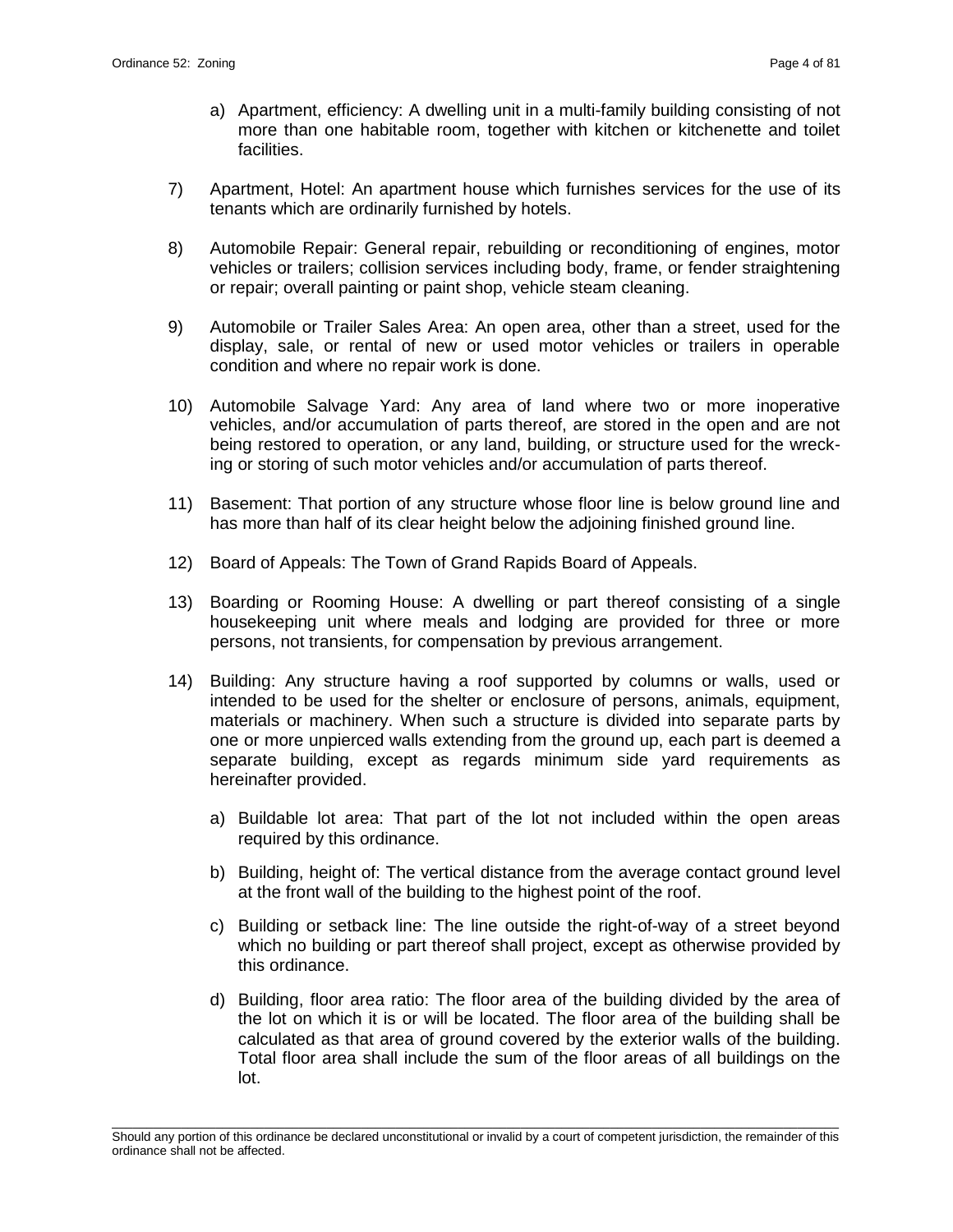- e) Building, completion: The building shall be considered complete when roofing materials, siding materials, windows, doors and steps have been affixed to the exterior and the interior supplied with electricity, plumbing and heating fixtures in operable condition and in conformance with applicable codes.
- 15) Campgrounds: Any public or private premises, including buildings, established for temporary day and overnight habitation by persons using equipment designed for the purpose of temporary camping.
- 16) Cemetery: Land used or intended to be used for the burial of the human dead and dedicated for cemetery purposes, including columbariums, crematories, mausoleums and mortuaries if operated in connection with and within the boundaries of such cemetery.
- 17) Channel: A natural or artificial watercourse of perceptible extent, with definite bed and banks to confine and conduct continuously or periodically flowing water.
- 18) Clinic: A place used for the care, diagnosis and treatment of sick, ailing, and injured persons or animals and those who are in need of medical or surgical attention, but who are not provided with board or room nor kept overnight on the premises, except veterinarian clinics.
- 19) Club: A non-profit association of persons who are bona-fide members, and are organized for some common purpose, but not including a group organized solely or primarily to render a service customarily carried on as a commercial enterprise.
- 20) Court: An open unoccupied and unobstructed space, other than a yard, on the same lot with a building or group of buildings, which is enclosed on three or more sides.
- 21) Density: The number of living units per acre allowable under a schedule of district regulations.
- 22) District: A portion of the territory of the Town within which certain uniform regulations and requirements or various combinations thereof apply under the provisions of this ordinance as specified on the Official Zoning Map as adopted by the Town Board.
- 23) Dwelling: Any building or portion thereof designed or used exclusively as the residence or sleeping place of one or more persons.
	- a) Dwelling, single family: A building designed for or used exclusively for residence purposes by one family or housekeeping unit.
	- b) Dwelling, two-family: A building designed for or used exclusively by two families or housekeeping units.
	- c) Dwelling, multi-family: A building or portion thereof designed for or used by three or more families or housekeeping units.
	- d) Dwelling group: A group of two or more detached dwellings located on a parcel of land in one ownership and having any yard or court in common.

\_\_\_\_\_\_\_\_\_\_\_\_\_\_\_\_\_\_\_\_\_\_\_\_\_\_\_\_\_\_\_\_\_\_\_\_\_\_\_\_\_\_\_\_\_\_\_\_\_\_\_\_\_\_\_\_\_\_\_\_\_\_\_\_\_\_\_\_\_\_\_\_\_\_\_\_\_\_\_\_\_\_\_\_\_\_\_\_\_\_\_\_\_\_\_\_\_\_\_\_\_\_\_\_\_ Should any portion of this ordinance be declared unconstitutional or invalid by a court of competent jurisdiction, the remainder of this ordinance shall not be affected.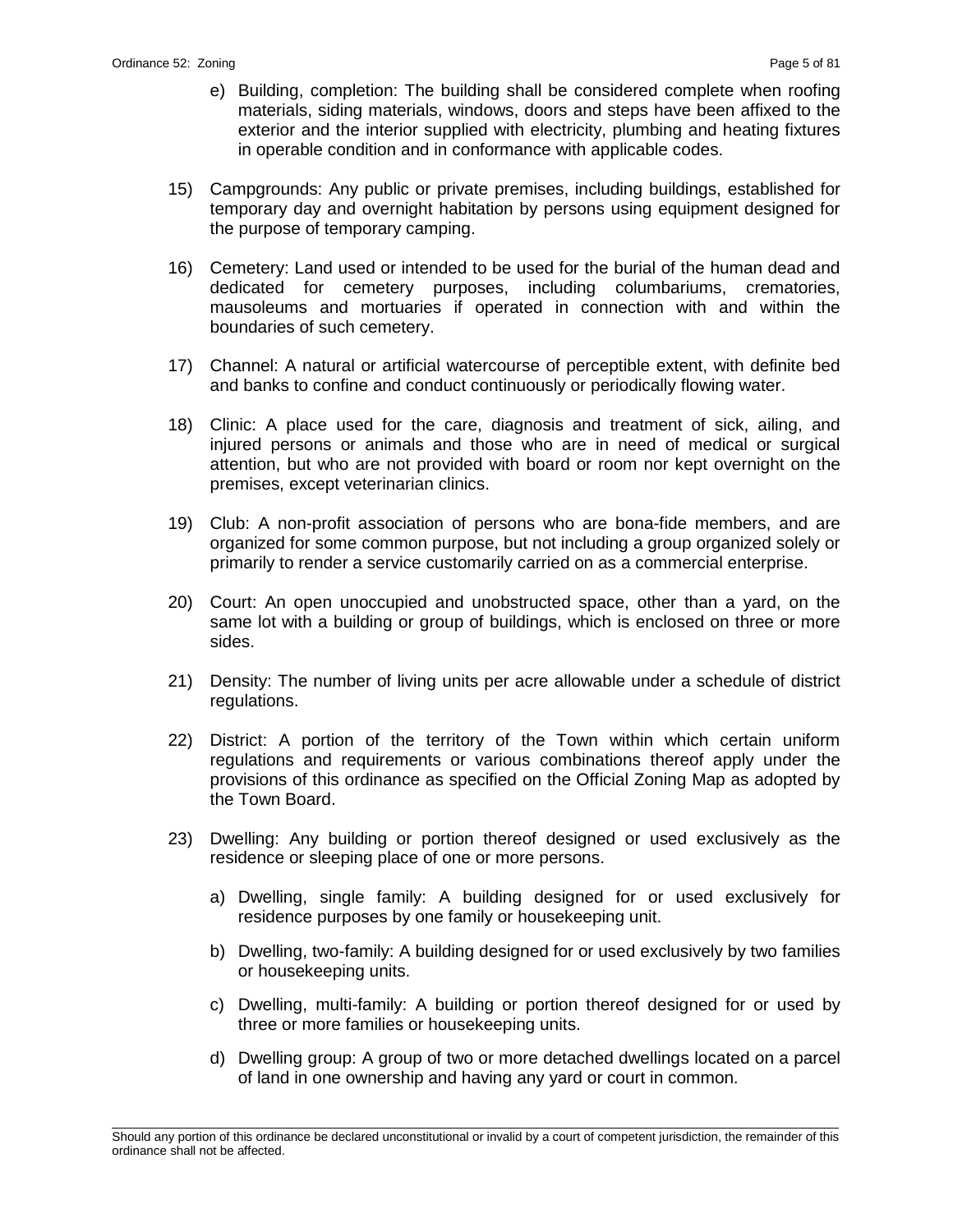- e) Dwelling unit: One room, or a suite of two or more rooms, designed for or used by one family for living and sleeping purposes and having kitchen and toilet facilities.
- 24) Farm: An area which is used for the growing of the usual farm products such as vegetables, fruit trees and grain, and their storage on the area, as well as for the raising thereon of the usual farm poultry and farm animals, such as horses, cattle, sheep and swine. The term farming includes the operating of such an area for one or more of the above uses, including dairy farms with the necessary accessory uses for treating or storing the produce; provided, however, that the operation of any such accessory uses shall be secondary to that of the normal farming activities.
- 25) Frontage: That boundary of a lot which is along an existing or dedicated public street or, where no public street exists, is along a public way. Where a lot abuts more than one street, the Plan Commission shall determine the frontage for purposes of this ordinance.
- 26) Fur Farm: A tract of land or buildings devoted in whole or part to the raising of furbearing animals.
- 27) Garage: A building or portion of a building in which one or more self-propelled vehicles can be kept.
- 28) Grade: The slope of a road, street, or other public way specified in per cent. The per cent is based upon elevation difference in 100 feet of horizontal distance. (Five feet of change in elevation in 100 feet horizontal distance would be a 5% grade.)
- 29) Hotel: Any building or portion thereof used as a temporary abiding place for remuneration, with or without meals, containing guest rooms or suites where no provision for cooking is made in any individual guest room or suite. This term does not include hospitals and jails.
- 30) Household Unit: A group of persons who live together in one dwelling unit as a single housekeeping unit.
- 31) Industry: Storage, repair, manufacture, preparation or treatment of any article, substance or commodity for commercial use.
- 32) Kennel: Any structure or premises on which three or more dogs over four months of age are kept for purposes of breeding, sale or sporting or who engage commercially in boarding dogs within the Town of Grand Rapids.
- 33) Lawn Area: Any relatively low-growing, living, ground cover, typically mown, manicured and cared for, that will withstand foot traffic.
- 34) Loading Space: An off-street space or berth on the same lot with a building or contiguous to a group of buildings, for the temporary parking of a commercial vehicle while loading or unloading merchandise or materials, and which abuts upon a street, alley or other appropriate means of access.

\_\_\_\_\_\_\_\_\_\_\_\_\_\_\_\_\_\_\_\_\_\_\_\_\_\_\_\_\_\_\_\_\_\_\_\_\_\_\_\_\_\_\_\_\_\_\_\_\_\_\_\_\_\_\_\_\_\_\_\_\_\_\_\_\_\_\_\_\_\_\_\_\_\_\_\_\_\_\_\_\_\_\_\_\_\_\_\_\_\_\_\_\_\_\_\_\_\_\_\_\_\_\_\_\_ Should any portion of this ordinance be declared unconstitutional or invalid by a court of competent jurisdiction, the remainder of this ordinance shall not be affected.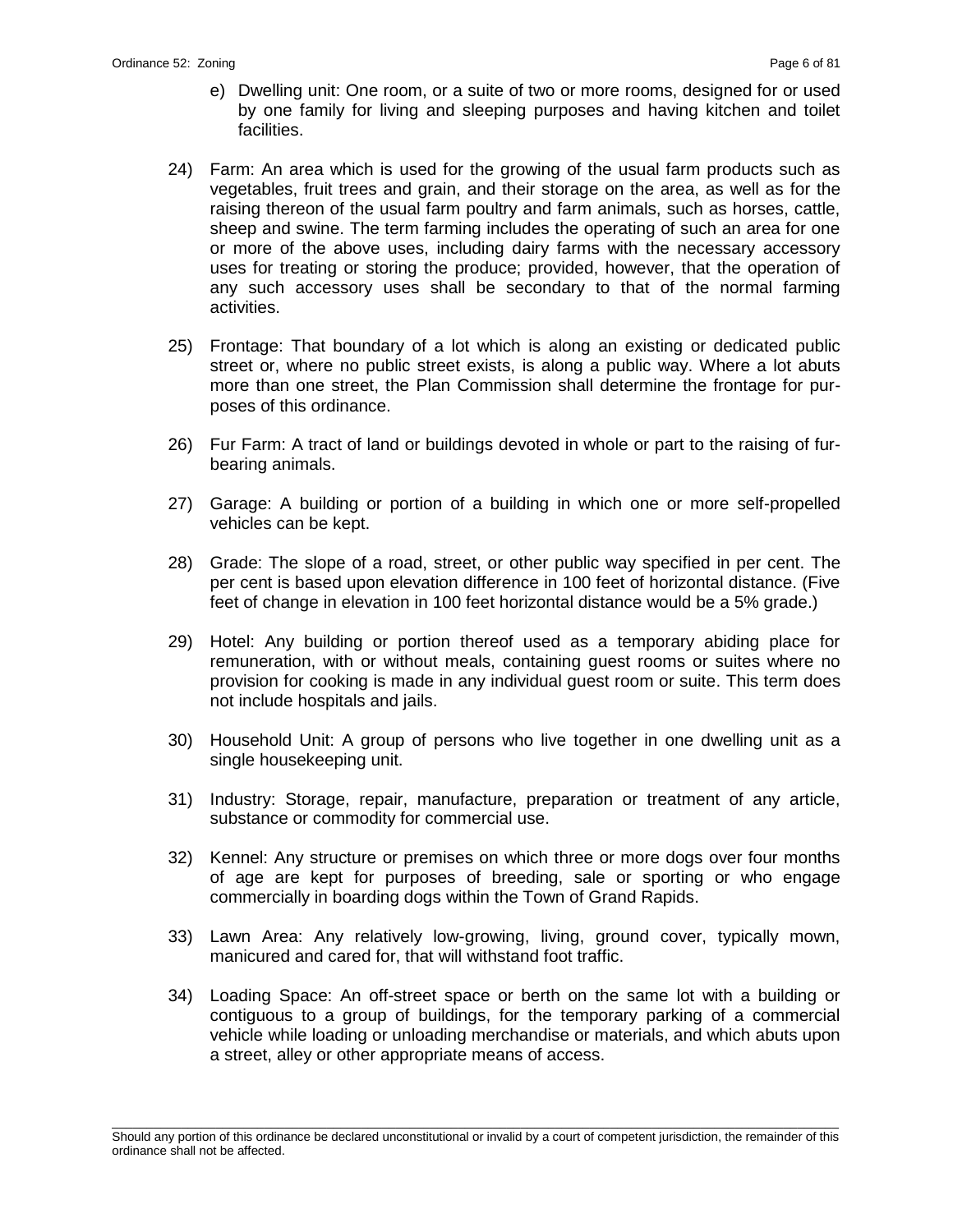- 35) Lot: A parcel of land occupied or intended to be occupied by a principal building or a group of such buildings and accessory buildings, or utilized for a principal use and uses accessory thereto, together with such open spaces as required by this ordinance, and having frontage on an officially approved street or place.
	- a) Lot area: The area of contiguous land bounded by lot lines, exclusive of land provided for public thoroughfares.
	- b) Lot, corner: A lot abutting upon two or more streets at their intersection or upon two parts of the same street, such streets or parts of the same street forming an interior angle of less than 135 degrees. The point of intersection of the street lines is the "corner."
	- c) Lot depth: The mean horizontal distance between the front and the rear lot lines.
	- d) Lot, interior: A lot other than a corner lot.
	- e) Lot Line: A property boundary line of any lot held in single or separate ownership; except that where any portion of the lot extends into the abutting street or alley, the lot line shall be deemed to be the street or alley right-of-way line.
	- f) Lot of record: A lot which is part of a subdivision, the map of which has been approved by the Wood County Planning Office, as of the effective date of this ordinance, shall have the same status as if the said subdivision plat was officially recorded in the office of the Register of Deeds.
	- g) Lot, through: A lot having frontage on two parallel or approximately parallel streets.
	- h) Lot width: The mean width of the lot measured at right angles to its depth.
- 36) Manufactured Home: The definition set forth in sec. 101.91(2) (am) Wis. Stats. Is hereby adopted and is incorporated herein by reference.
- 37) Minor Structure: Any small, movable accessory structure or construction such as birdhouses, tool houses, pet houses, play equipment, arbors and walls and fences under four feet in height.
- 38) Length of a Manufactured home: The distance from the exterior of the front wall (nearest to the exterior of the drawbar and coupling mechanism) to the exterior of the rear wall (at opposite end of the home) where such walls enclose living or other interior space and such distance includes expandable rooms but not bay windows, porches, drawbars, couplings, hitches, wall and roof extensions, or other attachments. Width of a manufactured home means the distance from the exterior of one side wall to the exterior of the opposite side wall where such walls enclose living or other interior space and such distance includes expandable rooms and not bay windows, porches, wall and roof extensions, or other attachments.
- 39) Manufactured home Lot: A parcel of land designed for the placement of a single manufactured home.

\_\_\_\_\_\_\_\_\_\_\_\_\_\_\_\_\_\_\_\_\_\_\_\_\_\_\_\_\_\_\_\_\_\_\_\_\_\_\_\_\_\_\_\_\_\_\_\_\_\_\_\_\_\_\_\_\_\_\_\_\_\_\_\_\_\_\_\_\_\_\_\_\_\_\_\_\_\_\_\_\_\_\_\_\_\_\_\_\_\_\_\_\_\_\_\_\_\_\_\_\_\_\_\_\_ Should any portion of this ordinance be declared unconstitutional or invalid by a court of competent jurisdiction, the remainder of this ordinance shall not be affected.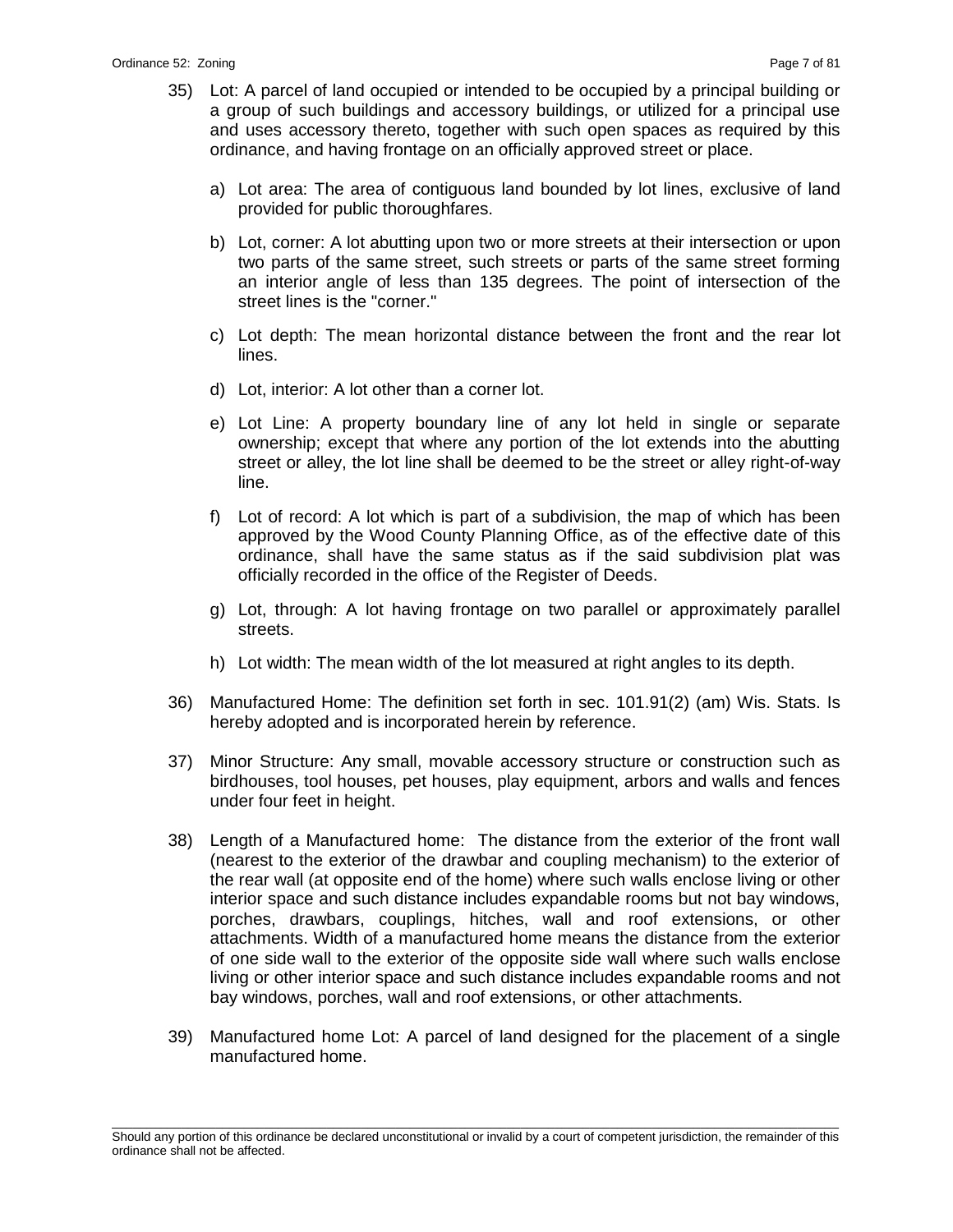- 40) Manufactured home Park: A parcel of land under single ownership designed, maintained, intended or used for the purpose of providing a location and accommodations for two or more manufactured homes, including all buildings used or intended for use as part of the equipment thereof, whether or not a charge is made for the use of the manufactured home park or its facilities.
- 41) Manufactured home Subdivision: A parcel of land subdivided into lots, each lot individually owned and utilized as the site for placement of a single manufactured home and its facilities.
- 42) Motel or Motor Hotel: A series of attached, semi-attached or detached sleeping or living units, primarily for the accommodation of automobile transient guests for compensation; said units having convenience access to off-street parking spaces for the exclusive use of the guests or occupants.
- 43) Nonconforming Use: The use or occupancy of a building or premises which is lawful at the time of the enactment of this ordinance or amendments thereto, but which use or occupancy does not conform to the provisions of this ordinance or any amendments thereto.
- 44) Open Fence- A fence, including a gate, which has a percentage of open area that represents at least 75% of the fence area, with open areas uniformly distributed over the entire height and length of the fence. An open fence shall not have any solid part that is over six inches wide.
- 45) Outdoor Wood-Burning Furnace: a/k/a outdoor hydronic heater, a fuel-burning device designed to (1) burn wood or other approved solid fuels; (2) that the manufacturer specifies for outdoor installation or installation in structures not normally occupied by humans (e.g. garages); and (3) heats a building space and/or water via distribution, typically through pipes, of a fluid heated in the device, typically water or a water/antifreeze mixture.
- 46) Parking Space: A permanently surfaced area of not less than one hundred eighty (180) square feet, having a minimum width of nine feet and a minimum length of 18 feet, either within a structure or in the open, exclusive of driveways or access drives, for the parking of motor vehicles.
- 47) Person: Any individual, firm, trust, partnership, public or private association or corporation; or an individual, partnership, firm, company, corporation, municipality, county, town, state or federal agency, whether tenant, owner, lessee, licensee, or their agent, heir, or assignee.
- 48) Planned Unit Development: A land area which:
	- a) Has both individual building sites and common property such as a park, and
	- b) Is designed and organized to be capable of satisfactory use and operation as a separate entity without necessarily having the participation of other building sites or other common property. The ownership of the common property may be either public or private.

\_\_\_\_\_\_\_\_\_\_\_\_\_\_\_\_\_\_\_\_\_\_\_\_\_\_\_\_\_\_\_\_\_\_\_\_\_\_\_\_\_\_\_\_\_\_\_\_\_\_\_\_\_\_\_\_\_\_\_\_\_\_\_\_\_\_\_\_\_\_\_\_\_\_\_\_\_\_\_\_\_\_\_\_\_\_\_\_\_\_\_\_\_\_\_\_\_\_\_\_\_\_\_\_\_ Should any portion of this ordinance be declared unconstitutional or invalid by a court of competent jurisdiction, the remainder of this ordinance shall not be affected.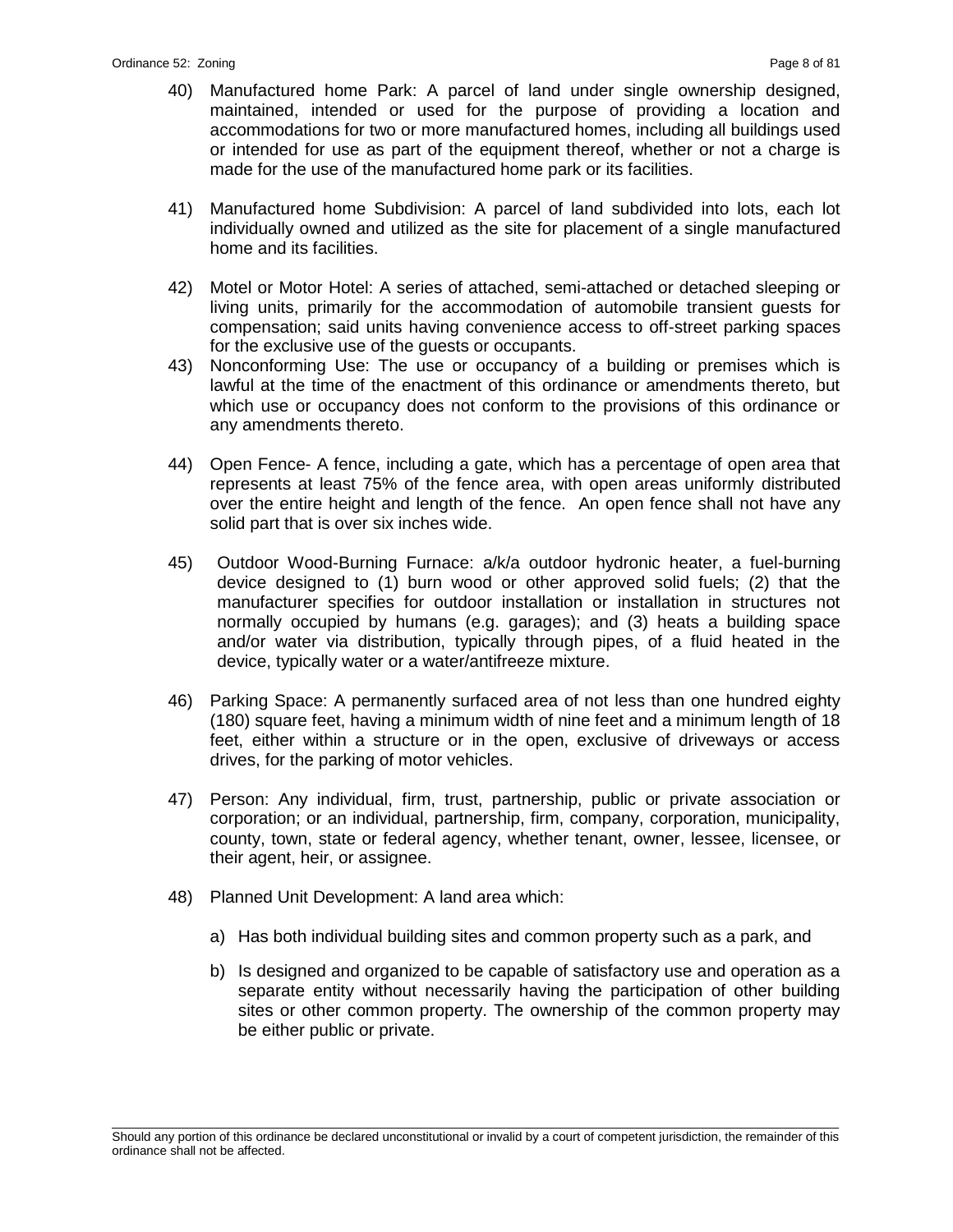- 49) Portable Storage Container (PSC): A portable, weather-resistant receptacle designed and customarily used for storage or shipment of household goods, wares, building materials or merchandise.
- 50) Principal Building: The building of primary importance on a parcel of land, in contrast to those which are accessory or of secondary importance. In the case of a house and attached garage, the entire structure, including the house and garage, shall be considered the principal building.
- 51) Quarrying: The removal of rock, slate, gravel, sand, topsoil or other natural material from the land by excavating, stripping, leveling or any other such process which results in creation of a pond or a pit. Removal of excess materials from the land, such as in excavating for a foundation, shall not be considered quarrying if it does not result in a pond or a pit. Drainage ditching shall not be considered quarrying.
- 52) Roadside Stand: A temporary structure, unenclosed and so designed and constructed that the structure is easily portable and can be readily moved.
- 53) Service Building: A structure housing toilet, washing and bathing facilities and such other facilities as may be required by this ordinance.
- 54) Setback: The minimum allowable horizontal distance from a given point or line of reference, such as a thoroughfare, right-of-way, waterline, or prospective line to the nearest projection of a building or structure.
- 55) Shooting Range: An area designed and constructed for the discharge of firearms that is open for club members or public use.
- 56) Slaughterhouse: Any building or premises used for the killing or dressing of fowl, cattle, sheep, swine, goats or horses, and the storage, freezing and curing of meat and preparation of meat products.
- 57) Story: That portion of a building included between the surface of any floor and the surface of the floor next above it, or if there be no floor above it, then the space between the floor and the ceiling above it.
	- a) Story, half: A partial story under a gable, hip or gambrel roof, the wall plates of which on at least two opposite exterior walls are not more than four (4) feet above the floor of such story; provided, however, that any half of partial story used for residence purposes shall be deemed a story; provided that a basement or cellar used purely for recreational purposes shall not be deemed the first story.
- 58) Street: A public right-of-way which provides a public means of access to abutting property. The term street shall include avenue, drive, circle, road, parkway, boulevard, lane, place, highway, thoroughfare or any similar term.
	- a) Arterial Street: A public street or highway intended to be used primarily for fast or heavy through traffic. Arterial streets and highways shall include freeways and expressways as well as highways and parkways.

\_\_\_\_\_\_\_\_\_\_\_\_\_\_\_\_\_\_\_\_\_\_\_\_\_\_\_\_\_\_\_\_\_\_\_\_\_\_\_\_\_\_\_\_\_\_\_\_\_\_\_\_\_\_\_\_\_\_\_\_\_\_\_\_\_\_\_\_\_\_\_\_\_\_\_\_\_\_\_\_\_\_\_\_\_\_\_\_\_\_\_\_\_\_\_\_\_\_\_\_\_\_\_\_\_ Should any portion of this ordinance be declared unconstitutional or invalid by a court of competent jurisdiction, the remainder of this ordinance shall not be affected.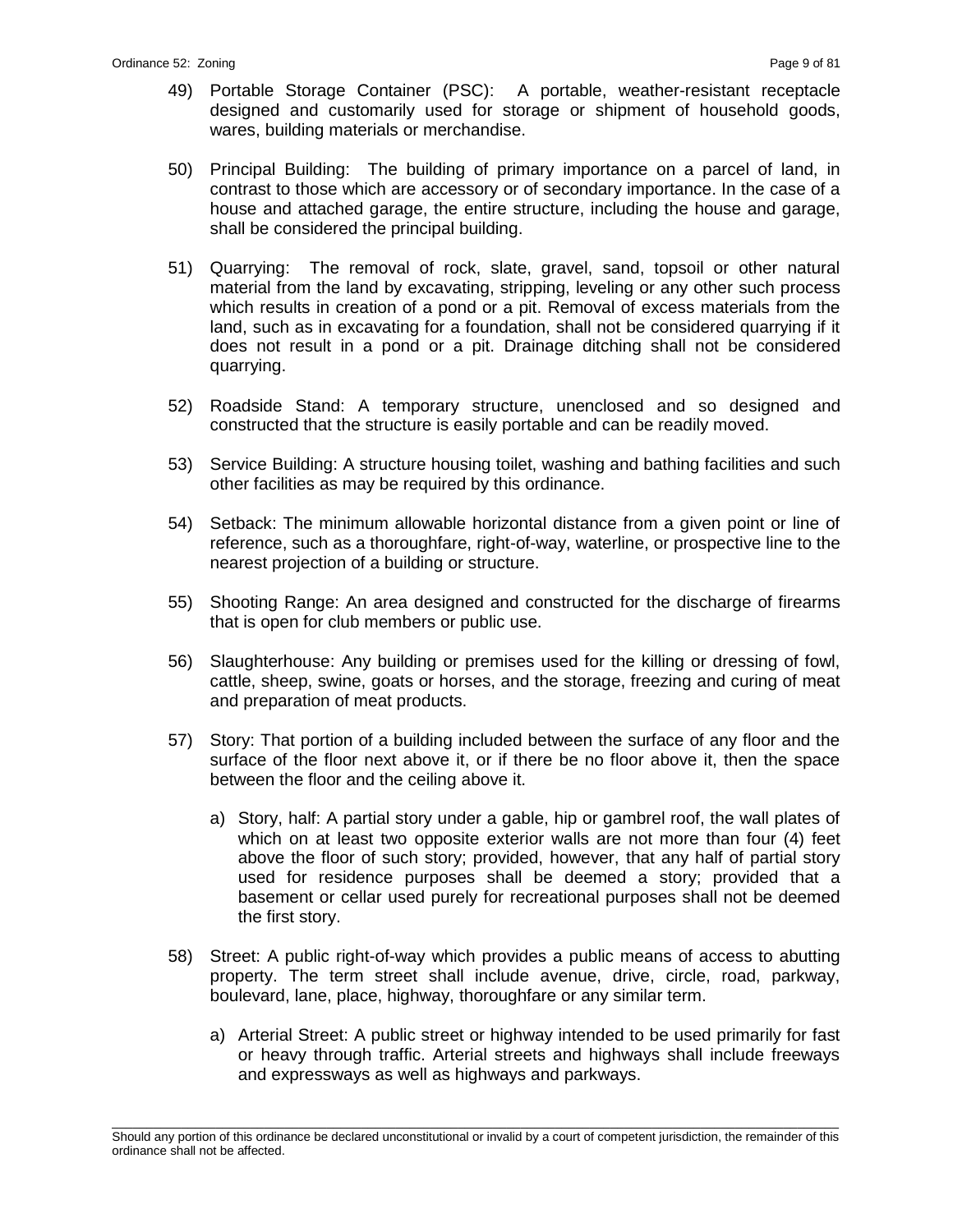- b) Collector Street: A street intended to serve and to provide access to neighborhoods or sub-neighborhoods.
- 59) Structure: Anything constructed or erected, the use of which requires a more or less permanent location on or in the ground. It includes, but is not limited to objects such as buildings, factories, sheds and cabins.
	- a) Permanent: A structure which is built of such materials and in such a way that it would commonly be expected to last and remain useful for a substantial period of time.
	- b) Temporary: A structure which is built of such materials and in such a way that it would commonly be expected to have a relatively short useful life, or is built for a purpose that would commonly be expected to be relatively short term.
	- c) Structural alteration: Any change in the component members of a building, such as walls, columns, beams or girders.
- 60) Town Board: The Board of Supervisors of the Town of Grand Rapids.
- 61) Use: The purpose for which land or a building or structure is arranged, designed or intended, or for which either land or a building or structure is, or may be occupied or maintained.
	- a) Use--Principal: permitted as of right: A use which is permitted outright in a district for which a Zoning Permit may be issued by the Town Board in accordance with this ordinance.
	- b) Use--Conditional: A use which is permitted in a district only if a Conditional Use Permit is expressly authorized in accordance with this ordinance.
- 62) Variance: A departure from the terms of the Zoning Ordinance where it is shown that unique physical circumstances applying to a land parcel causes a hardship to the owner and that the condition permitted by the departure still will be in fundamental harmony with surrounding uses.
- 63) Vision Clearance Triangle: An unoccupied triangular space at the corner of a corner lot which is bounded by the street lines and a setback line connecting points determined by measurement from the corner of each street line.
- 64) Well, High Capacity: A well or other water supply or water system whose operating capacity singly or in the aggregate with that of other wells on a property will be in excess of 70 gallons per minute, as defined in Wis. Admin. Code NR112.03 (30m) and not intended for on-site domestic or agricultural use.
- 65) Yard: A required open space other than a court, on a lot, unoccupied and unobstructed from the ground upward except as otherwise provided in this ordinance.
	- a) Front yard: A yard extending across the full width of the lot, the depth of which is the minimum horizontal distance between the front lot line and a line parallel thereto on the lot as required in the district where located.

\_\_\_\_\_\_\_\_\_\_\_\_\_\_\_\_\_\_\_\_\_\_\_\_\_\_\_\_\_\_\_\_\_\_\_\_\_\_\_\_\_\_\_\_\_\_\_\_\_\_\_\_\_\_\_\_\_\_\_\_\_\_\_\_\_\_\_\_\_\_\_\_\_\_\_\_\_\_\_\_\_\_\_\_\_\_\_\_\_\_\_\_\_\_\_\_\_\_\_\_\_\_\_\_\_ Should any portion of this ordinance be declared unconstitutional or invalid by a court of competent jurisdiction, the remainder of this ordinance shall not be affected.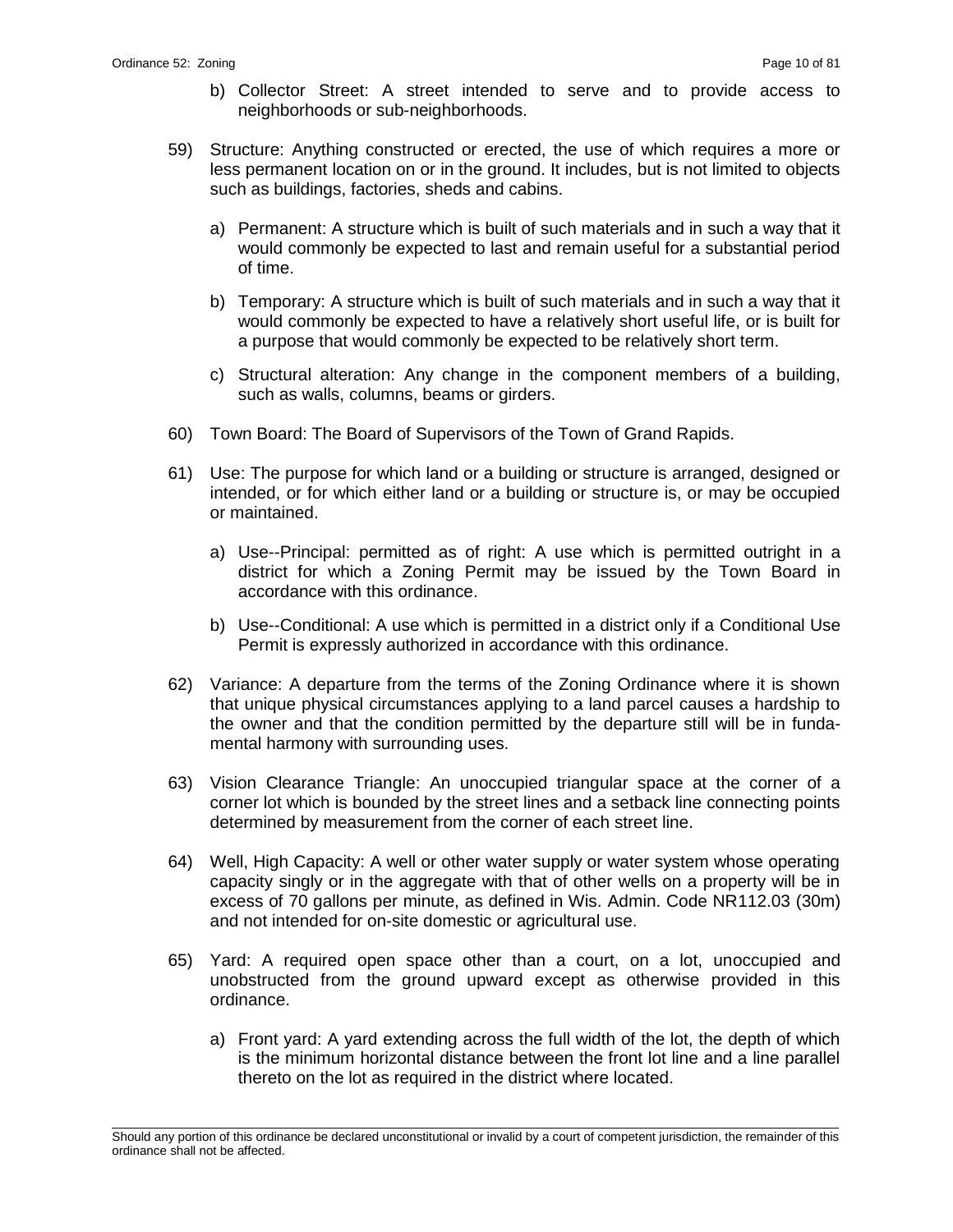- b) Front yard, how measured: Such depth shall be measured from the right-ofway line of the existing street on which the lot fronts (the front lot line); provided, however, that if the proposed location of the right-of-way of such street as established on the Official Thoroughfare Plan or Major Street Plan differs from that of the existing street, then the required front yard least depth shall be measured from the right-of-way line of such street as designated on said Thoroughfare Plan or Major Street Plan.
- c) Rear yard: A yard extending across the full width of the lot, the depth of which is the minimum distance between the rear lot line and a line parallel thereto on the lot as required in the district where located.
- d) Side yard: A yard extending from the front yard to the rear yard, the width of which is the minimum horizontal distance between the side lot line and a line parallel thereto on the lot as required in the district where located.
- e) Side yard, least width, how measured: Such width shall be measured from the nearest side lot line and, in case the nearest side lot line is a side street lot line, from the right-of-way line of the existing street; provided, however, that if the proposed location of the right-of-way line of such street as established in the Thoroughfare Plan differs from that of the existing street, then the required side yard least width shall be measured from the right-of-way of such street as designated on the Thoroughfare Plan.

## **52.3 General Provisions**

## **A. Compliance**

- 1) Except as may be otherwise specifically provided, the use, size, height, and location of buildings now existing or hereafter erected, converted, enlarged or structurally altered, the provisions of open spaces and the use of land, shall be in compliance with the regulations established herein for the district in which such land or building is located.
- 2) The Zoning Administrator, under the general supervision of the Plan Commission, shall investigate all complaints, give notice of violations, and enforce the provisions of this ordinance.

#### **B. Permits**

- 1) Zoning Permit: The purpose of issuing Zoning Permit is to ensure compliance with provisions of the ordinance.
	- a) For newly built, moved or structurally altered one and two-family residences and accessory uses and structures, as well as permitted Agricultural uses and structures, the Zoning Permit shall be an integral part of the Building Permit and may be issued by the zoning administrator, providing the proposed structure or use meets applicable provisions of this ordinance.
	- b) For all other structures being built or structurally altered, or before any other use regulated by this ordinance is begun, altered or enlarged, a Zoning Permit must be obtained from the Town Plan Commission (in addition to and separate from any required Building Permit).

\_\_\_\_\_\_\_\_\_\_\_\_\_\_\_\_\_\_\_\_\_\_\_\_\_\_\_\_\_\_\_\_\_\_\_\_\_\_\_\_\_\_\_\_\_\_\_\_\_\_\_\_\_\_\_\_\_\_\_\_\_\_\_\_\_\_\_\_\_\_\_\_\_\_\_\_\_\_\_\_\_\_\_\_\_\_\_\_\_\_\_\_\_\_\_\_\_\_\_\_\_\_\_\_\_ Should any portion of this ordinance be declared unconstitutional or invalid by a court of competent jurisdiction, the remainder of this ordinance shall not be affected.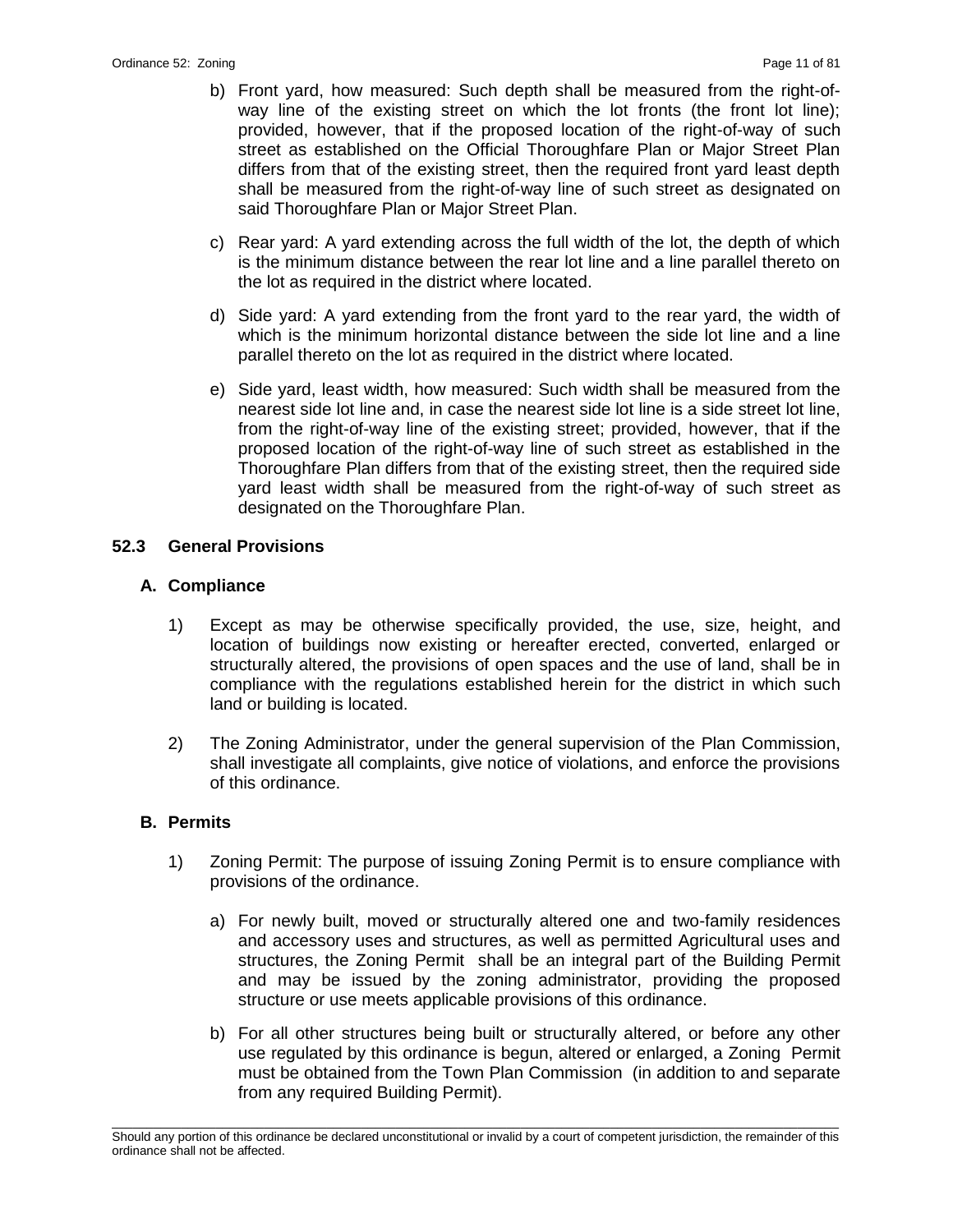- c) The commission may issue the Zoning Permit after determining that the proposed use meets all provisions of this ordinance.
- 2) Conditional Use Permit: When the use being applied for is listed as a conditional use, the Town Board shall issue a Conditional Use Permit. This permit shall be issued only after recommendation by the Plan Commission, after a public hearing by the Town Board, and after provisions of the conditional use section of the ordinance have been complied with. The commission may recommend and the board may attach certain conditions that shall be met as a condition of approving the permit.
- 3) Application Procedure: Applications for Zoning or Conditional Use Permits shall be accompanied by scale maps or drawings prepared to the best of the applicant's ability, showing legibly and accurately the location, size and shape of the lot(s) involved, and of any proposed structures, including the relation of abutting streets and any abutting lakes or streams, and the existing and proposed use of each structure and lot, and the number of families to be accommodated, or the number of persons that would normally occupy the building or structure.
- 4) Expiration: If within six months of the date of issuance of a Zoning or Conditional Use Permit the proposed construction or preparation of land for use has not commenced, said permit shall expire, except that the Town Board may grant an extension of such permit for a period not to exceed six months upon the showing of valid cause.

Two years shall be the maximum time for completion of a dwelling as defined in Sec. 52.2 of this ordinance.

#### **C. Exemptions**

The following uses are exempted by this ordinance and permitted in any zoning district: Poles, wires, cables, conduits, vaults, laterals, pipe mains, valves or any other similar distributing equipment for telephone or other communications and electric power, gas, water and sewer lines.

The provisions regarding filling, grading and work in respect to waterways shall not apply to the construction and repair of public roads.

#### **D. Use Regulations**

- 1) Uses Restricted: In any zone, no building or land shall be used and no building shall be hereafter erected, structurally altered or relocated except for one or more of the uses as hereinafter stated for that zone and in compliance with the regulations hereinafter established for that zone.
- 2) Accessory Uses: In any zone, accessory buildings and uses customarily incidental to the permitted uses in that zone may be permitted subject to such requirements as may be hereinafter designated for that zone in which they are located.

\_\_\_\_\_\_\_\_\_\_\_\_\_\_\_\_\_\_\_\_\_\_\_\_\_\_\_\_\_\_\_\_\_\_\_\_\_\_\_\_\_\_\_\_\_\_\_\_\_\_\_\_\_\_\_\_\_\_\_\_\_\_\_\_\_\_\_\_\_\_\_\_\_\_\_\_\_\_\_\_\_\_\_\_\_\_\_\_\_\_\_\_\_\_\_\_\_\_\_\_\_\_\_\_\_ Should any portion of this ordinance be declared unconstitutional or invalid by a court of competent jurisdiction, the remainder of this ordinance shall not be affected.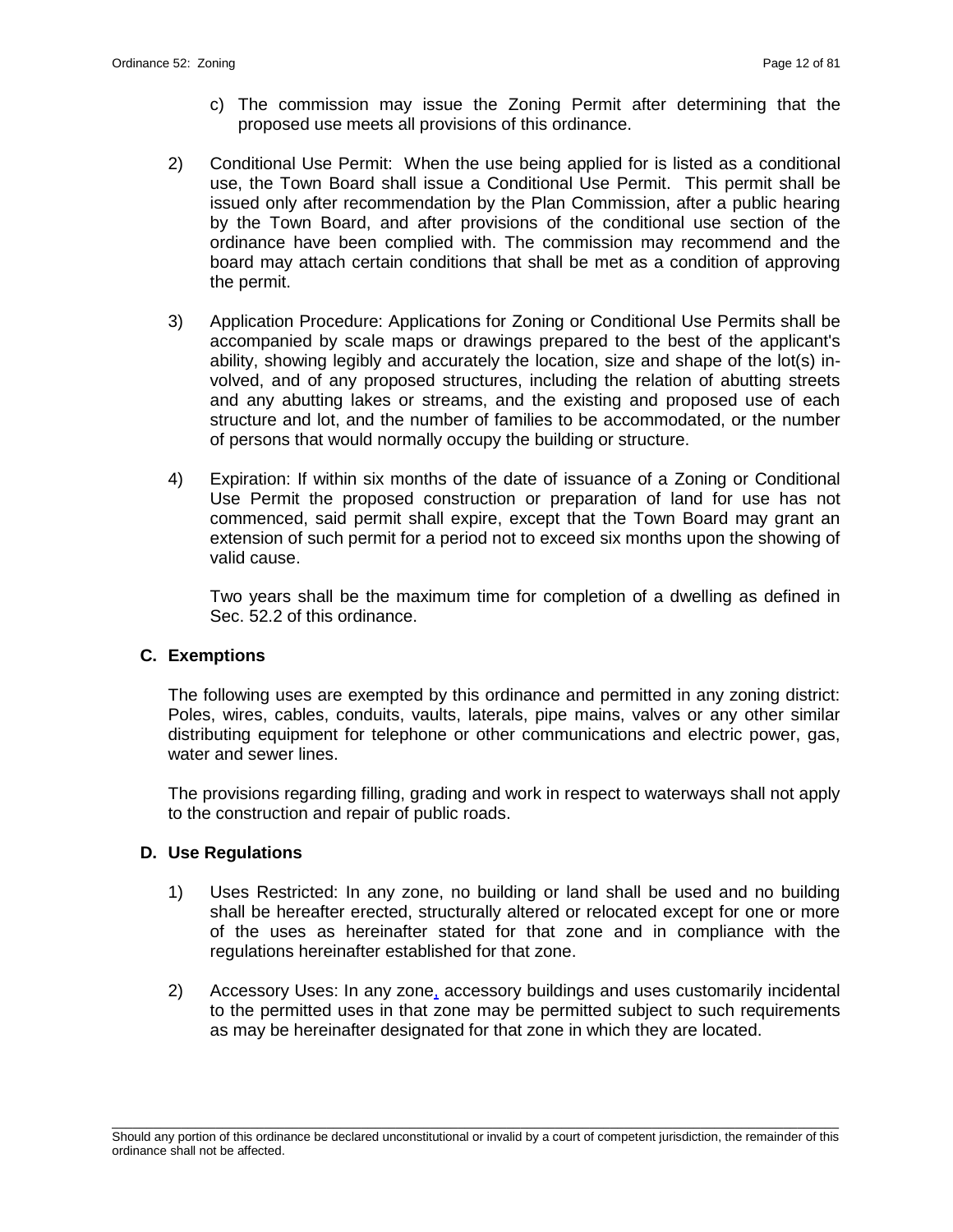- 3) Temporary Uses: Temporary uses which are not otherwise permitted in a district, such as shelter for materials, and equipment being used, in the construction of a permanent structure may be permitted by the Town Board.
- 4) Unclassified Uses: In case of question as to the classification of a use, the question shall be submitted to the Plan Commission for determination.

## **E. Height Regulations**

- 1) Height Regulations: All buildings and structures must comply with standards for regulation of height for each District under this Ordinance. Except as specifically provided in this section, no building or structure shall be erected or structurally altered to a height in excess of the standards for each District under this Ordinance.
- 2) Exceptions, No Plan Commission Approval Required: Heights of the following structures may exceed ordinance limits for the zone in which it is to be located: towers, stacks, lookout towers, silos, windmills, water towers, spires, radio and television aerials, masts, antenna and mechanical appurtenances and barns and other buildings designed and used for the storage of agricultural products.
- 3) Exceptions, Plan Commission Approval Required: No building permit shall be issued by the Zoning Administrator for any accessory structure proposed at a height which is greater than indicated under the height regulations of the applicable District, unless a grant of approval is obtained from the Plan Commission based upon consideration of the following factors:
	- a) Review any comments by the fire department;
	- b) Any public comments received after notification of all persons within a 500 ft. radius of the proposed accessory structure.
	- c) Consideration of proposed building in relationship with other buildings or structures on site;
	- d) Consideration of proposed building in relationship with the character of the neighborhood.

The Plan Commission cannot, under this procedure, approve height variations for accessory structures greater than 20% of the maximum building height in the applicable zoning district.

#### **F. Visual Clearance**

- 1) In each quadrant of every public street or road intersection, there shall be designated a clear vision triangle, bounded by the street or road centerlines and a line connecting points on said centerlines at a specified distance from their point of intersection. *(See sketch Appendix A)*
- 2) The use of the term "triangle" in this section shall not be construed to preclude reasonable modifications of a triangular shaped area, including modifications occasioned by the existence of curving streets or roads.
- 3) The term "centerline" in this section shall be interpreted as follows:

\_\_\_\_\_\_\_\_\_\_\_\_\_\_\_\_\_\_\_\_\_\_\_\_\_\_\_\_\_\_\_\_\_\_\_\_\_\_\_\_\_\_\_\_\_\_\_\_\_\_\_\_\_\_\_\_\_\_\_\_\_\_\_\_\_\_\_\_\_\_\_\_\_\_\_\_\_\_\_\_\_\_\_\_\_\_\_\_\_\_\_\_\_\_\_\_\_\_\_\_\_\_\_\_\_ Should any portion of this ordinance be declared unconstitutional or invalid by a court of competent jurisdiction, the remainder of this ordinance shall not be affected.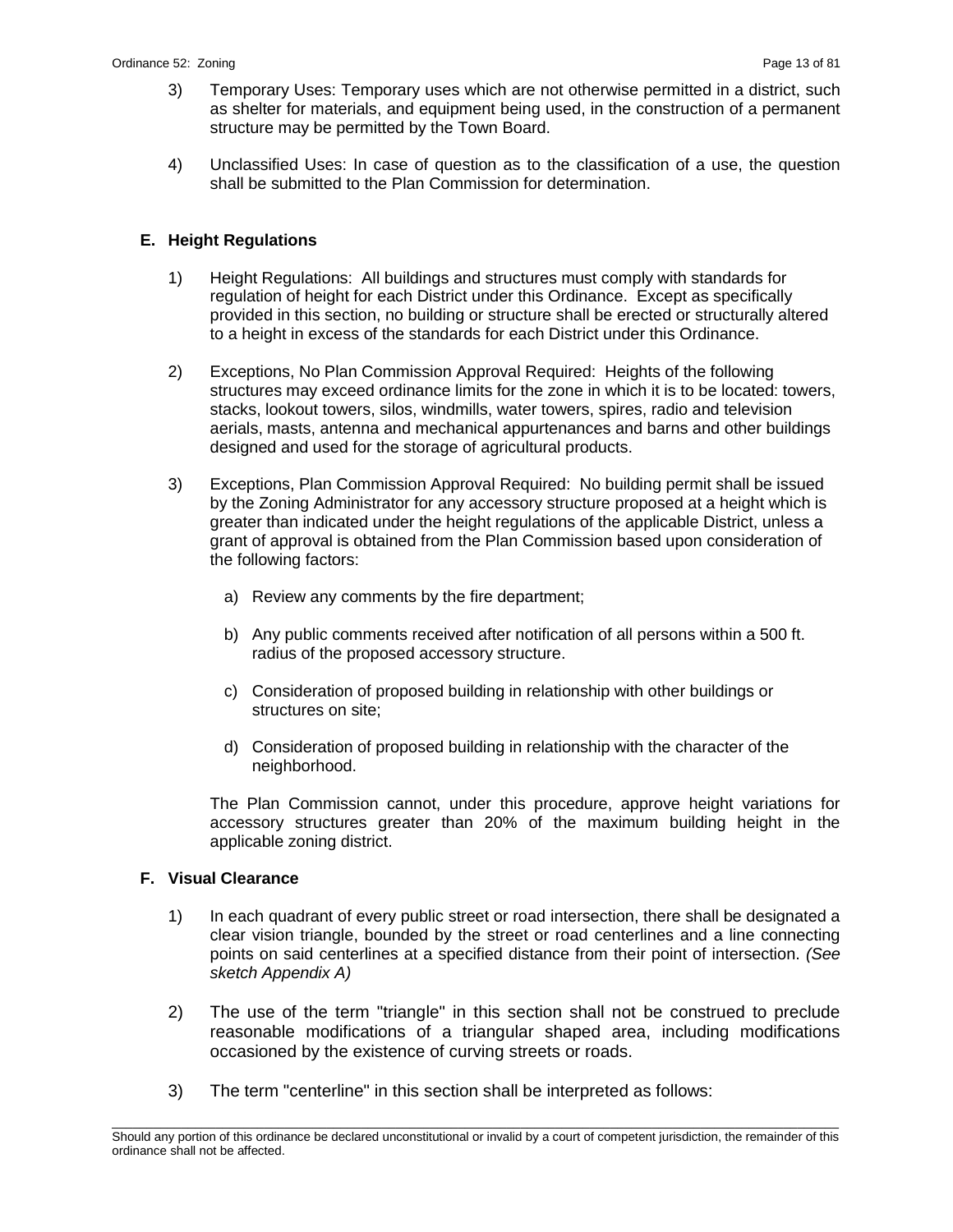- a) Where there is an undivided pavement within a right-of-way, the centerline shall be the centerline of that pavement, irrespective of whether or not that coincides with the centerline of the right-of-way.
- b) Where there is a divided pavement within a right-of-way the centerline shall be the centerline of the median strip between the pavements, except as specified below.
- c) Where there is a divided pavement within a right-of-way and the distance between the centerlines of the pavements, measured along the centerline of the intersecting street or road is 60 feet or greater, the centerlines of the pavements shall be used separately to designate the clear vision triangles.
- d) The distance from the point of intersection of the centerlines to the aforesaid points on the centerlines shall be as specified in the following table.

| Type of Road                                                                                           | <b>Triangle Side Distance</b>                                                                                                                                                                                                                               |
|--------------------------------------------------------------------------------------------------------|-------------------------------------------------------------------------------------------------------------------------------------------------------------------------------------------------------------------------------------------------------------|
| <b>Railroad Crossing</b>                                                                               | 300 ft                                                                                                                                                                                                                                                      |
| At intersection with 35<br>miles per hour or<br>greater in both<br>directions of travel:               | The vision triangle shall be determined by<br>measuring 60 feet along the property line of<br>any "uncontrolled traffic (not regulated by a<br>stop sign) and 30 feet along the property line<br>of any "controlled" traffic (regulated by a stop<br>sign). |
| At intersections<br>with<br>speeds of less than 35<br>miles per hour in either<br>direction of travel: | The vision triangle shall extend 15 feet along<br>the lot line in all directions of travel.                                                                                                                                                                 |

e) Within the clear vision triangle, no object shall be allowed above a height of 2½ feet above average elevation of the streets at the aforesaid points on their respective centerlines, if it substantially obstructs the view across the triangle.

In situations where trees of large diameter, large numbers of trees, or some combination of these are present, this provision shall be construed to mean that a sufficient number of trees shall be removed so as to render an object, such as a motor vehicle, clearly visible across the clear vision triangle from one street or road to another, the intent being to provide for the public safety. However, it shall not necessarily be construed to mean that every tree in the clear vision triangle must be removed. In a like manner, this restriction shall not apply to the posts and wires of wire fences, provided that they do not obstruct visibility across the clear vision triangle. Agricultural crops are also exempt from this provision.

## **G. Setback: No building or structure shall be placed, in any Residential District, within the following setback areas:**

1) Class A (state or federal) highway setback shall be 110 feet from the centerline of the highway or 50 feet from the right-of-way line, whichever is greater. Class B (county) highway setback shall be 63 feet from the centerline of the highway or 30 feet from the right-of-way line, whichever is greater. Class C (town) highway setback shall be 63 feet from the centerline of the highway or 30 feet from the rightof-way line, whichever is greater.

\_\_\_\_\_\_\_\_\_\_\_\_\_\_\_\_\_\_\_\_\_\_\_\_\_\_\_\_\_\_\_\_\_\_\_\_\_\_\_\_\_\_\_\_\_\_\_\_\_\_\_\_\_\_\_\_\_\_\_\_\_\_\_\_\_\_\_\_\_\_\_\_\_\_\_\_\_\_\_\_\_\_\_\_\_\_\_\_\_\_\_\_\_\_\_\_\_\_\_\_\_\_\_\_\_ Should any portion of this ordinance be declared unconstitutional or invalid by a court of competent jurisdiction, the remainder of this ordinance shall not be affected.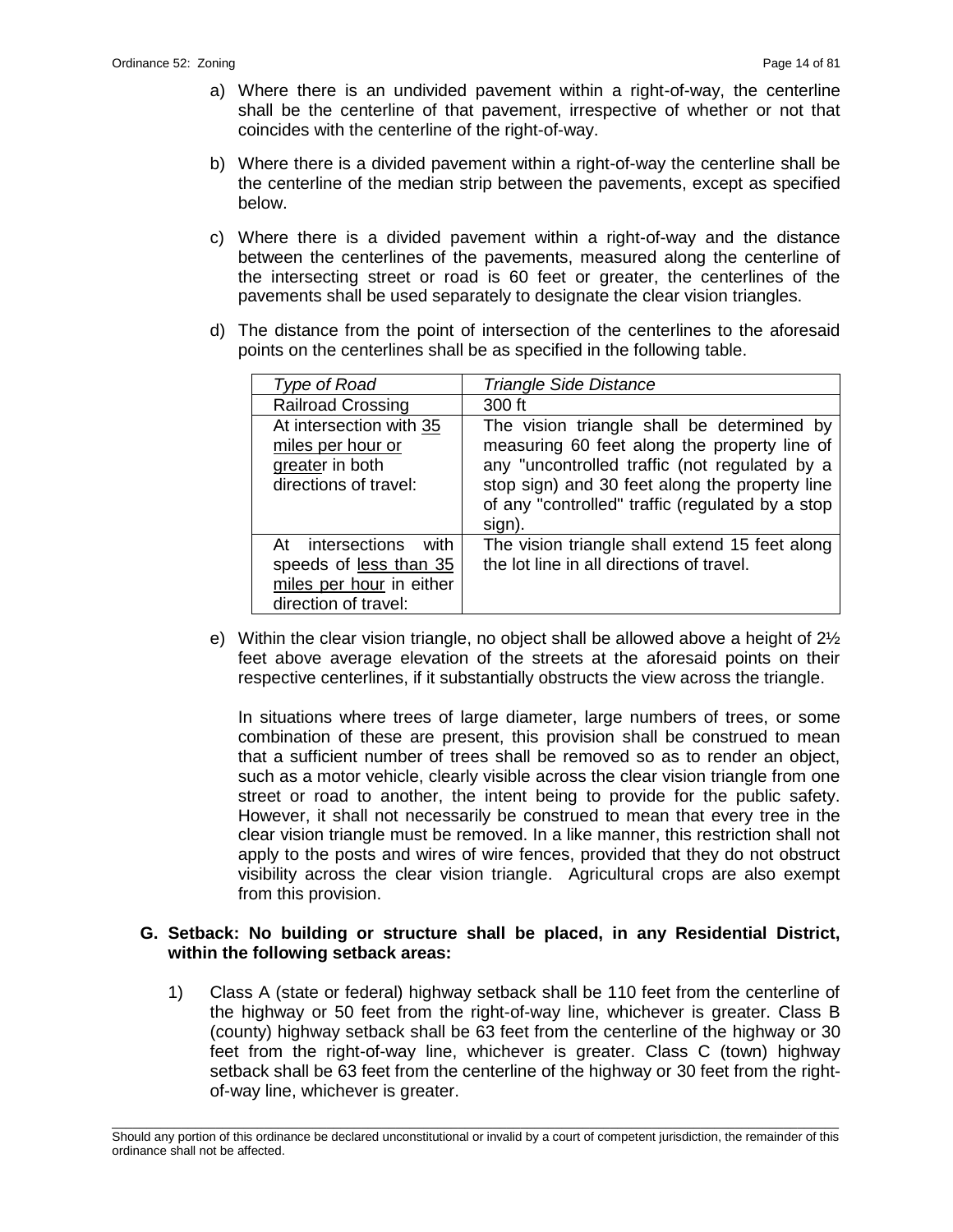2) For purposes of this section, "Highway" and "Right-of-Way" shall mean any existing road, or any road that has been dedicated and accepted by the town, whether or not yet constructed, or any road right-of-way designated on the town Official Map.

NOTE: The intent of this provision is to require building setbacks to be applied to future right-of-way designated on the Official Map and to right-of-ways already dedicated and accepted, whether or not a road has actually been constructed, as well as to existing roads.

- 3) Structures Permitted within Setback Lines
	- a) Open fences.
	- b) Petroleum and gas transmission lines; telephone, telegraph and power transmission towers, poles and lines; and portable equipment both above and below ground that are readily removable in their entirety. Additions to and replacements of all such structures may be made, provided the owner will file with the zoning administrator of the Town of Grand Rapids an agreement in writing that the owner will move or remove all new construction, additions and replacements erected after adoption of this ordinance at the owner's expense, when necessary to the public interest (i.e. highway construction, airport, sewer and water lines, etc.).
	- c) Underground structures not capable of being used as foundations for future prohibited over ground structures.
	- d) The planting and harvesting of field crops, shrubbery and trees, except that no trees, shrubbery or field crops shall be planted so as to constitute a substantial obstruction to the view of motorists and pedestrians across the vision clearance triangle from one highway or street to another.
	- e) Access or frontage roads constructed by the public to plans approved by the governmental body with jurisdiction.
	- f) Permitted signs and signs placed by the public authorities for the guidance or warning of traffic.
	- g) The Plan Commission is authorized to vary setback standards on corner lots, to allow for placement of a structure otherwise prohibited within a setback area, when it determines such placement is appropriate to the characteristics of a property and its neighborhood. The Plan Commission may, under this section, approve a deviation from the setback requirements on corner lots, only if no opposition from abutting property owners is received after notification by the Zoning Administrator, and a determination is made that such placement would not be seriously disruptive of neighborhood safety and aesthetic character. No variation of setback standards may be found which interferes with a vision triangle as specified in this Zoning Ordinance. The Plan Commission cannot, under this procedure, approve setback variations greater than 30% of the building setback area.
- 4) Average Setback Determination: A setback equal to the average setback of existing principal buildings located within 500 feet of a proposed building site and

\_\_\_\_\_\_\_\_\_\_\_\_\_\_\_\_\_\_\_\_\_\_\_\_\_\_\_\_\_\_\_\_\_\_\_\_\_\_\_\_\_\_\_\_\_\_\_\_\_\_\_\_\_\_\_\_\_\_\_\_\_\_\_\_\_\_\_\_\_\_\_\_\_\_\_\_\_\_\_\_\_\_\_\_\_\_\_\_\_\_\_\_\_\_\_\_\_\_\_\_\_\_\_\_\_ Should any portion of this ordinance be declared unconstitutional or invalid by a court of competent jurisdiction, the remainder of this ordinance shall not be affected.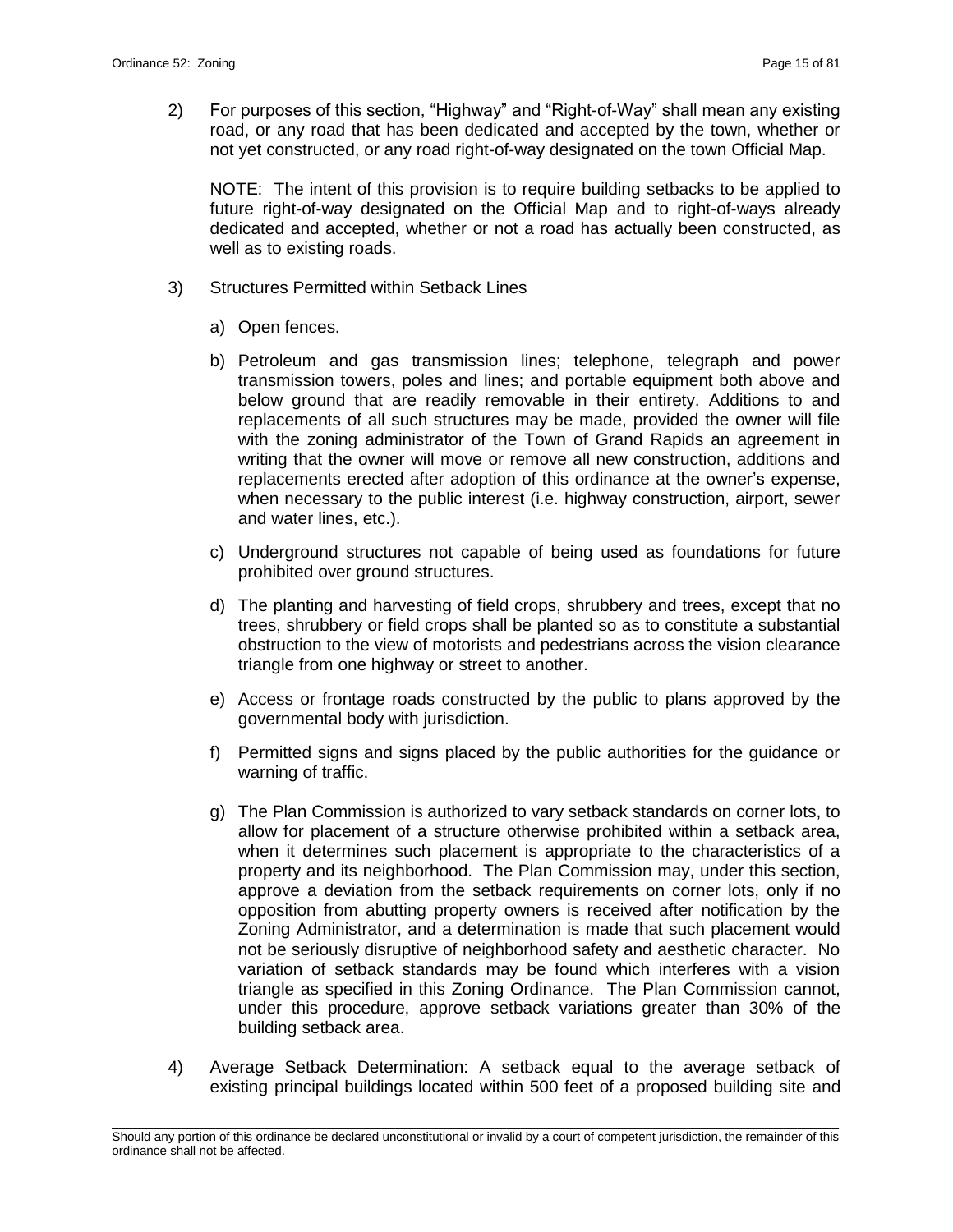on the same side of the street, shall be permitted where at least five of these buildings do not conform with the appropriate setback line.

5) For a swimming pool, side and rear setbacks shall meet the setbacks for an accessory structure.

## **H. Area Regulations**

- 1) Lot Reduction: After adoption of this ordinance, no lot area shall be so reduced that the dimensional and yard requirements specified by this ordinance cannot be met.
- 2) Existing Nonconforming Substandard Lots: In Accordance with Sec. 66.10015(2)(e), Wis. Stats., lots existing and of record prior to adoption of this ordinance that currently do not meet the minimum lot area requirements may be used as a building site if all of the following apply:
	- a) The substandard lot or parcel was never reconfigured or combined with another lot or parcel by plat, survey, or consolidation by the owner into one property tax parcel.
	- b) The substandard lot or parcel has never been developed with one or more of its structures placed partly upon an adjacent lot or parcel.
	- c) The substandard lot or parcel is developed to comply with all other Town ordinance requirements.
- 3) Other Substandard Lots: Except for lots which meet the requirements of Subsection H(2), or where specified within the jurisdiction of shoreline provisions of the Wood County Shoreland Zoning Ordinance, a building permit for the improvement of a lot having lesser dimensions than those required under this ordinance shall be issued only upon granting of a variance from the Board of Appeals.
- 4) Lot Divisions: No improved lot shall hereafter be divided into two or more lots and no portion of any improved lot shall be sold unless all lots resulting from each such division or sale shall conform with all the applicable regulations of the zone in which the property is located.
- 5) Yard and Open Space Regulations: All yards and other open spaces allocated to a building (or group of buildings comprising one principal use) shall be located on the same lot as such building. The maintenance of yards and other open space and minimum lot area legally required for a building shall be a continuing obligation of the owner of such building or of the property on which it is located, as long as the building is in existence. Furthermore, no legally required yards, other open space or minimum lot area allocated to any building shall, by virtue of change of ownership or for any other reason, be used to satisfy yard, other open space, or minimum lot area requirements for any other building.

#### **I. Nonconforming Structures and Uses**

1) Existing use permitted: The property owner shall have the burden to prove by a preponderance of the evidence that the nonconforming use was in existence at the

\_\_\_\_\_\_\_\_\_\_\_\_\_\_\_\_\_\_\_\_\_\_\_\_\_\_\_\_\_\_\_\_\_\_\_\_\_\_\_\_\_\_\_\_\_\_\_\_\_\_\_\_\_\_\_\_\_\_\_\_\_\_\_\_\_\_\_\_\_\_\_\_\_\_\_\_\_\_\_\_\_\_\_\_\_\_\_\_\_\_\_\_\_\_\_\_\_\_\_\_\_\_\_\_\_ Should any portion of this ordinance be declared unconstitutional or invalid by a court of competent jurisdiction, the remainder of this ordinance shall not be affected.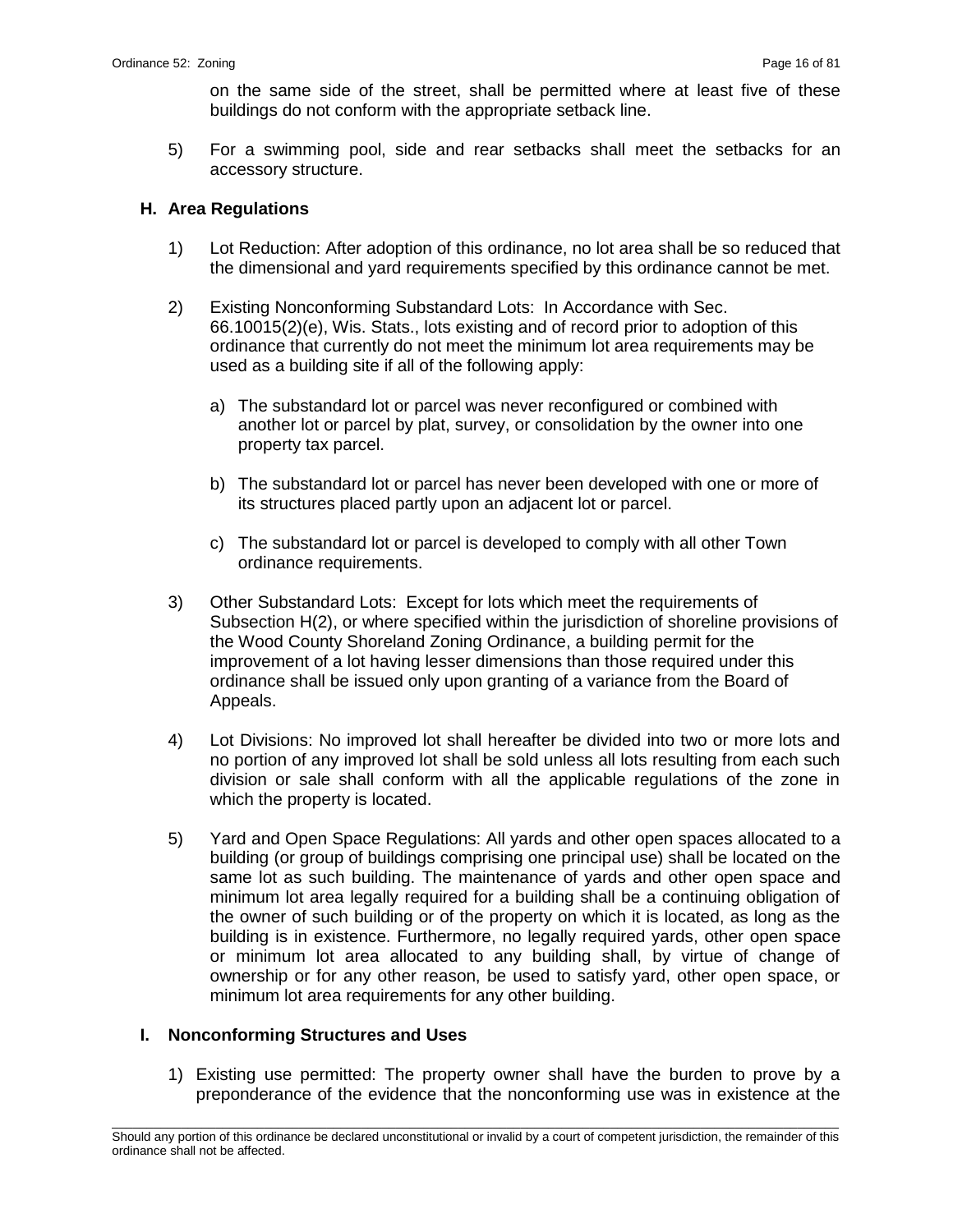time the ordinance provision became effective. Likewise, the property owner must prove that the use of the property prior to the effective date of the ordinance provision was so active and actual that it can be said he has acquired a "vested interest" in its continuance. If the specific use was not so active and actual and was but casual and occasional, or if such use was merely accessory or incidental to the principal use, then it cannot be said that the property owner has acquired a" vested interest" in the continuance of such a use and the status of the nonconforming use will be denied. Any building, structure or use which existed lawfully at the time of the adoption of this Ordinance or amendment thereto shall be allowed to continue although such building or use does not conform with the provisions of this Ordinance. The size and shape of a lot shall not be altered so as to increase the degree of nonconformity of a building or use.

- 2) Permit Required: No alteration of a nonconforming building, structure, premises, fixture or use is allowed unless a permit for the alteration has been issued by the Zoning Administrator.
	- a) Before issuing a permit for the alteration of a nonconforming use or structure, the Zoning Administrator shall review the permit application for compliance with the requirements of this section.
	- b) When nonconformity is found, the Zoning Administrator shall in writing notify all interested parties of the condition. If the nonconforming use of a building**,**  premises**,** structure or fixture is discontinued for twelve (12) consecutive months, any future use of the building, premises, structure or fixture shall conform to the regulations of the district in which it is located.
	- c) Except as provided in Sec. 62.23 (7) (hb) and (hc) Wis. Stats., no such use of building, premises, structure or fixture or any part thereof shall be expanded or enlarged except in conformity with regulations of the district in which it is located.
	- d) The Plan Commission may authorize the change of one nonconforming use to another of the same classification provided that the Plan Commission shall find that the proposed change of use will be no more harmful to the character of the neighborhood than the existing nonconforming use. Whenever a nonconforming use has been changed to a more restrictive nonconforming use or a conforming use, such use shall not thereafter be changed to a less restrictive use.
- 3) Nonconforming Limitations
	- a) Except as provided in sec. 62.23(7)(hb) and (hc), Wis. Stats., the total structural repairs or alterations in a nonconforming building, premises, structure or fixture shall not during its life exceed fifty percent (50%) of the assessed value of the building, premises, structure or fixture. For the purpose of determining whether the fifty percent (50%) value limit has been exceeded, the assessed value of the subject parcel in the year that a permit for structural repair or alteration is first issued shall be used as the base value, unless permanently changed to a conforming use.
	- b) Except as provided in sec. 62.23(7)(hc), Wis. Stats., no structure shall be restored or replaced except in conformity with the regulations of the district in

\_\_\_\_\_\_\_\_\_\_\_\_\_\_\_\_\_\_\_\_\_\_\_\_\_\_\_\_\_\_\_\_\_\_\_\_\_\_\_\_\_\_\_\_\_\_\_\_\_\_\_\_\_\_\_\_\_\_\_\_\_\_\_\_\_\_\_\_\_\_\_\_\_\_\_\_\_\_\_\_\_\_\_\_\_\_\_\_\_\_\_\_\_\_\_\_\_\_\_\_\_\_\_\_\_ Should any portion of this ordinance be declared unconstitutional or invalid by a court of competent jurisdiction, the remainder of this ordinance shall not be affected.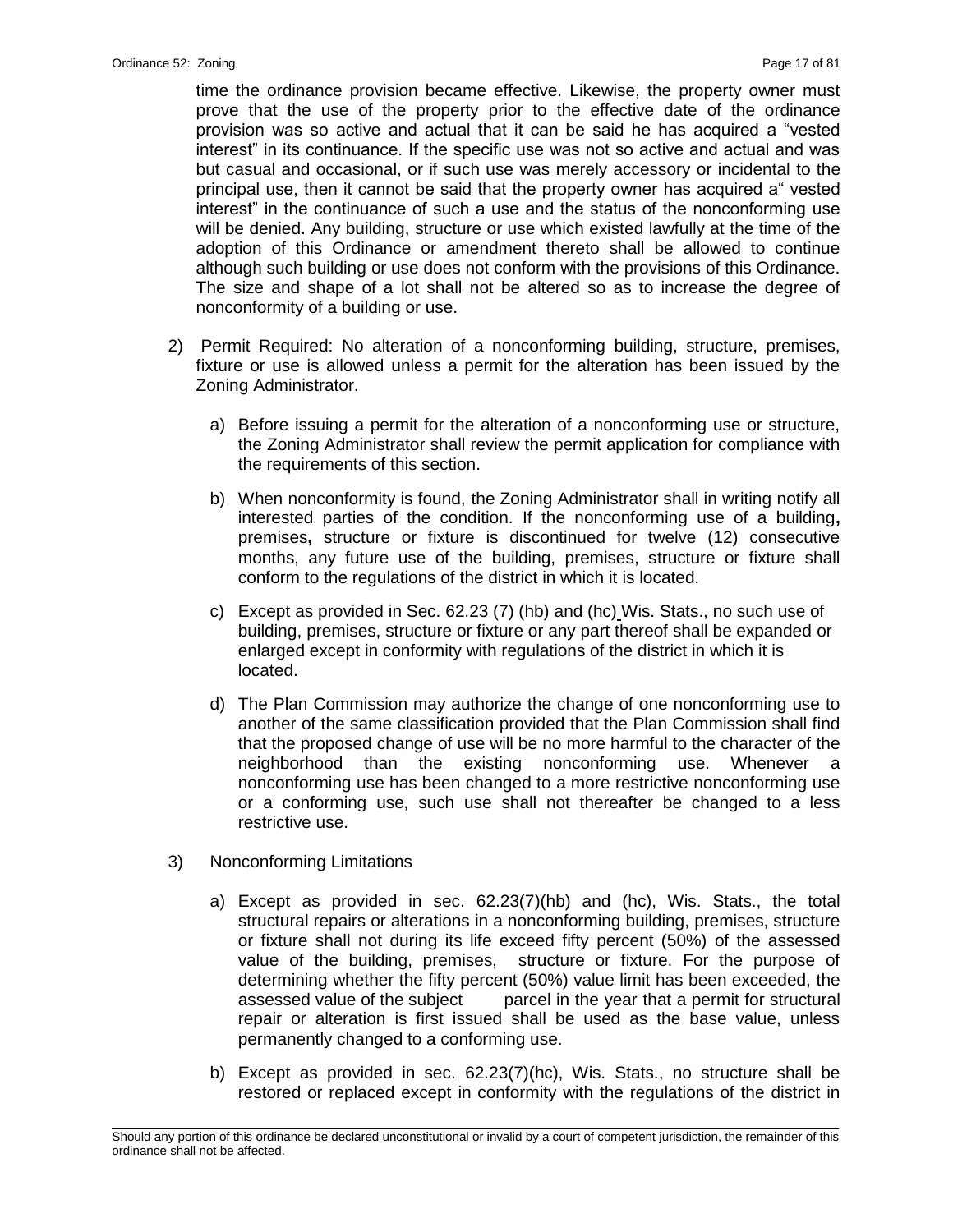which it is located.

c) These regulations are not to be construed to prevent the necessary and routine maintenance or repairs of buildings, utilities and property.

### **J. Accessory Uses and Structures**

- 1) Accessory buildings, structures and uses shall be compatible with the principal uses and shall not be established prior to the establishment of the principal use. In all residential districts, the principal use shall be a dwelling.
- 2) Location: No accessory building or structure, with the exception of a boathouse on the shoreline, shall be erected or altered or moved to a location within the required area of a front or side yard. Such accessory building, structure or use shall be set back from the property line adjoining a street the distance required for a front yard, unless otherwise required herein for a specific permitted or conditional use.
- 3) Aluminum and Vinyl Storage Structures
	- a) Building/Zoning Permit required.
	- b) Property owner is required to maintain the structure. If damaged, it must within 30 days be removed or repaired with the same type/color material.
	- c) Only one aluminum or vinyl structure is allowed on a residentially-zoned parcel.
	- d) Maximum size for an aluminum or vinyl storage structure on a residentiallyzoned parcel is 400 sq. ft.
- 4) Fence
	- a) Location:
		- i. Except in the Agricultural District, no fence or wall shall be erected along property lot lines with any portion closer than 12 inches to the lot line, except that a fence or wall may be erected on the property line by mutual agreement, in writing, of the adjoining property owners.
		- ii. Fences or walls located within the setback area of any lot or side yard fronting any street shall not exceed 2 ½ feet in height, except that "Open" fences such as chain link or split-rail may be erected within setback areas if they do not interfere with the vision triangle as specified the Zoning Ordinance.
		- iii. No fence may be erected within road right-of-way without Town Board approval.
	- b) Appearance: Fences and walls shall be constructed and maintained so as to be pleasing in appearance and not degrade adjoining property.
		- i. Maximum height of 6 feet from finished grade to top of fence, except in salvage yards where 7 feet high fences are required.
		- ii. If both sides of fence are not identical in appearance, the more aesthetically pleasing side must be placed toward the adjacent property.
	- c) Prohibited Fences: Barbed wire, spike or picket fences, except hose with round tops, are prohibited, except that barbed wire fences may be erected in

\_\_\_\_\_\_\_\_\_\_\_\_\_\_\_\_\_\_\_\_\_\_\_\_\_\_\_\_\_\_\_\_\_\_\_\_\_\_\_\_\_\_\_\_\_\_\_\_\_\_\_\_\_\_\_\_\_\_\_\_\_\_\_\_\_\_\_\_\_\_\_\_\_\_\_\_\_\_\_\_\_\_\_\_\_\_\_\_\_\_\_\_\_\_\_\_\_\_\_\_\_\_\_\_\_ Should any portion of this ordinance be declared unconstitutional or invalid by a court of competent jurisdiction, the remainder of this ordinance shall not be affected.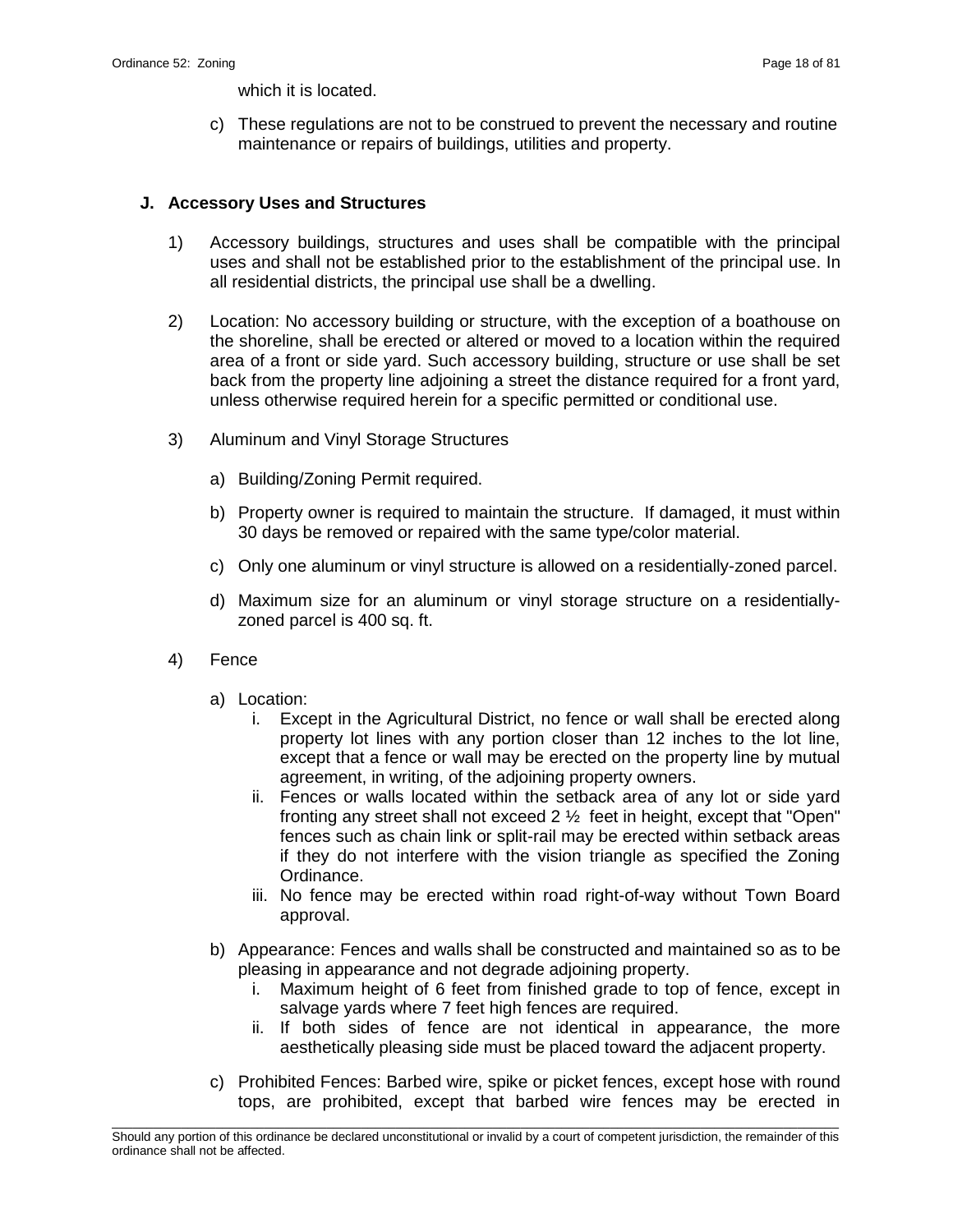Agricultural and Manufacturing zones. Barbed wire fences in Agricultural Districts may be on the property line. In Manufacturing Districts, fences must be at least 12 inches from any lot line.

- d) Swimming Pool Fences: All permanent outdoor swimming pools shall be enclosed to a height of not less than five feet and guarded against accidental trespassers or frequenters. (Above ground pools are not required to be fenced if they have removable ladders.)
- e) Dog Enclosures: Kennels and dog runs shall be at least 9 feet from any lot line.
- f) Permits: A permit is required for all fences and walls including dog runs, except that no permit is required for agricultural wire fences and open wire fences erected in other districts solely to keep out animals.
- 5) Animals

The keeping of animals is permitted subject to the regulations and limitations set forth in Ordinance #8.

- 6) Portable Storage Container (PSC)
	- a) Size Limit: The maximum dimensions for a PSC shall be twenty (20) feet in length, eight (8) feet in height and eight (8) feet in width. The maximum storage capacity shall not exceed one-thousand two-hundred eighty (1280) cubic feet.
	- b) Condition and Placement: All PSCs shall be in a condition free from rust, peeling paint and other visible forms of deterioration. The portable storage container shall be placed in a location that does not cause an obstruction of traffic or vision of traffic.
	- c) District Limitations: PSCs may be located in the following districts subject to the specified limitations:
		- i. Residential District
			- One (1) PSC may be placed on a lot without a permit, for no more than thirty (30) days in a calendar year.
			- Two (2) PSCs may be placed on a lot, without a permit, for up to thirty (30) days in a calendar year for the purpose of storage related to a residential move.
			- One (1) PSC may be placed on a lot for no more than ninety (90) consecutive days for non-construction purposes, subject to issuance of a permit.
			- During construction, a PSC may be placed on a lot for the purpose of storing construction tools or materials subject to issuance of a permit. The permit shall specify that the PSC must be removed within thirty (30) days of the completion of the final inspection.
		- ii. Agricultural District Up to two (2) PSCs may be placed on a lot in which bona fide agricultural activities are conducted subject to issuance of a permit(s). Provided, however, on lots on which the

\_\_\_\_\_\_\_\_\_\_\_\_\_\_\_\_\_\_\_\_\_\_\_\_\_\_\_\_\_\_\_\_\_\_\_\_\_\_\_\_\_\_\_\_\_\_\_\_\_\_\_\_\_\_\_\_\_\_\_\_\_\_\_\_\_\_\_\_\_\_\_\_\_\_\_\_\_\_\_\_\_\_\_\_\_\_\_\_\_\_\_\_\_\_\_\_\_\_\_\_\_\_\_\_\_ Should any portion of this ordinance be declared unconstitutional or invalid by a court of competent jurisdiction, the remainder of this ordinance shall not be affected.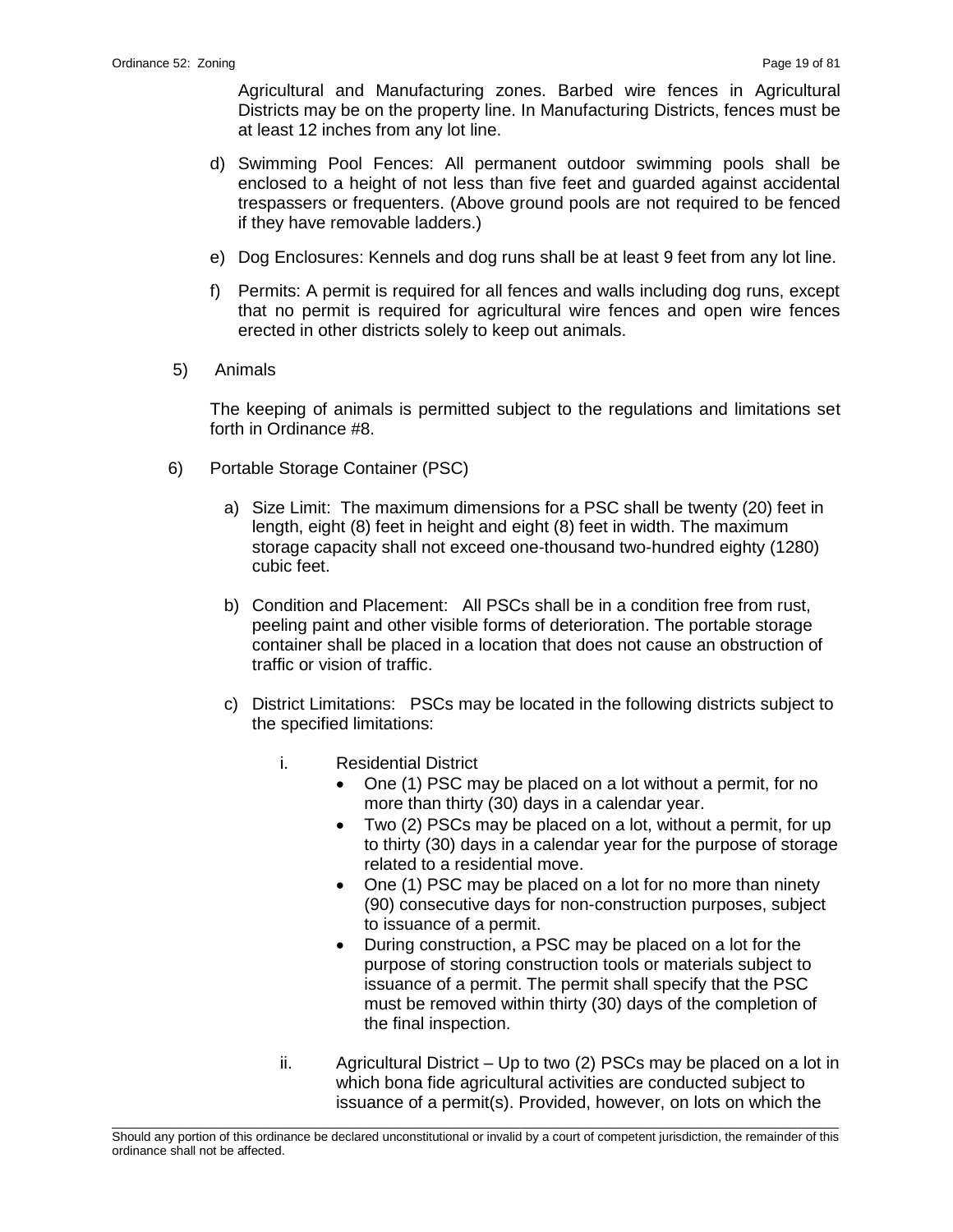principal use is other than agricultural, the Residential District requirements for PSCs shall apply.

- iii. Recreational District The Residential District requirements for PSCs shall apply in Recreational Districts.
- iv. Commercial and Manufacturing Districts PSCs may be allowed upon issuance of a conditional use permit.
- d) Use: PSCs may not be used for human habitation or for housing animals.
- e) Permits: Permits, if required, shall be issued by the Zoning Administrator upon determination that all requirements for issuance have been satisfied. Permits shall be displayed on the outside of the container in such manner as to be plainly visible from the street. If a lot for which a PSC permit has been applied is not in compliance with any law, ordinance or regulation, the Zoning Administrator may deny the issuance of a permit.
- f) Fee: A fee as set in Ordinance 39 "Schedule of Fees and Forfeitures" shall be paid at the time of application for a PSC permit.
- 7) Driveway

Driveways are not permitted within five (5) feet of any side or rear lot line.

- 8) Outdoor Wood-Burning Furnaces.
	- a) An Outdoor Wood-Burning Furnace Permit must be obtained prior to installation of such a unit.
	- b) No person shall operate an outdoor wood-burning furnace in such manner as to create a public or private nuisance.
	- c) All outdoor wood-burning furnaces shall be installed, operated, and maintained in accordance with the manufacturer's instructions, Underwriters Laboratories (UL) listings, and Environmental Protection Agency (EPA) and Wisconsin Department of Natural Resources (DNR) air quality standards in effect at the time of application for the permit.

# **K. Yard Regulations**

The following, when permitted in the applicable zoning district, shall not be considered to be encroachments when located in the yards specified.

- 1) In any yard, provided they do not exceed 2 feet into the setback area: Marquees and awnings adjoining the principal building overhanging roof eaves and gutters; chimneys; and ornamental light standards, flag poles, arbors, trellises, trees, shrubs, coin operated telephones, permitted signs and outdoor fuel dispensing equipment.
- 2) In side and rear yards: Open accessory off-street parking spaces, provided such spaces are located at least five feet from the property line.

\_\_\_\_\_\_\_\_\_\_\_\_\_\_\_\_\_\_\_\_\_\_\_\_\_\_\_\_\_\_\_\_\_\_\_\_\_\_\_\_\_\_\_\_\_\_\_\_\_\_\_\_\_\_\_\_\_\_\_\_\_\_\_\_\_\_\_\_\_\_\_\_\_\_\_\_\_\_\_\_\_\_\_\_\_\_\_\_\_\_\_\_\_\_\_\_\_\_\_\_\_\_\_\_\_ Should any portion of this ordinance be declared unconstitutional or invalid by a court of competent jurisdiction, the remainder of this ordinance shall not be affected.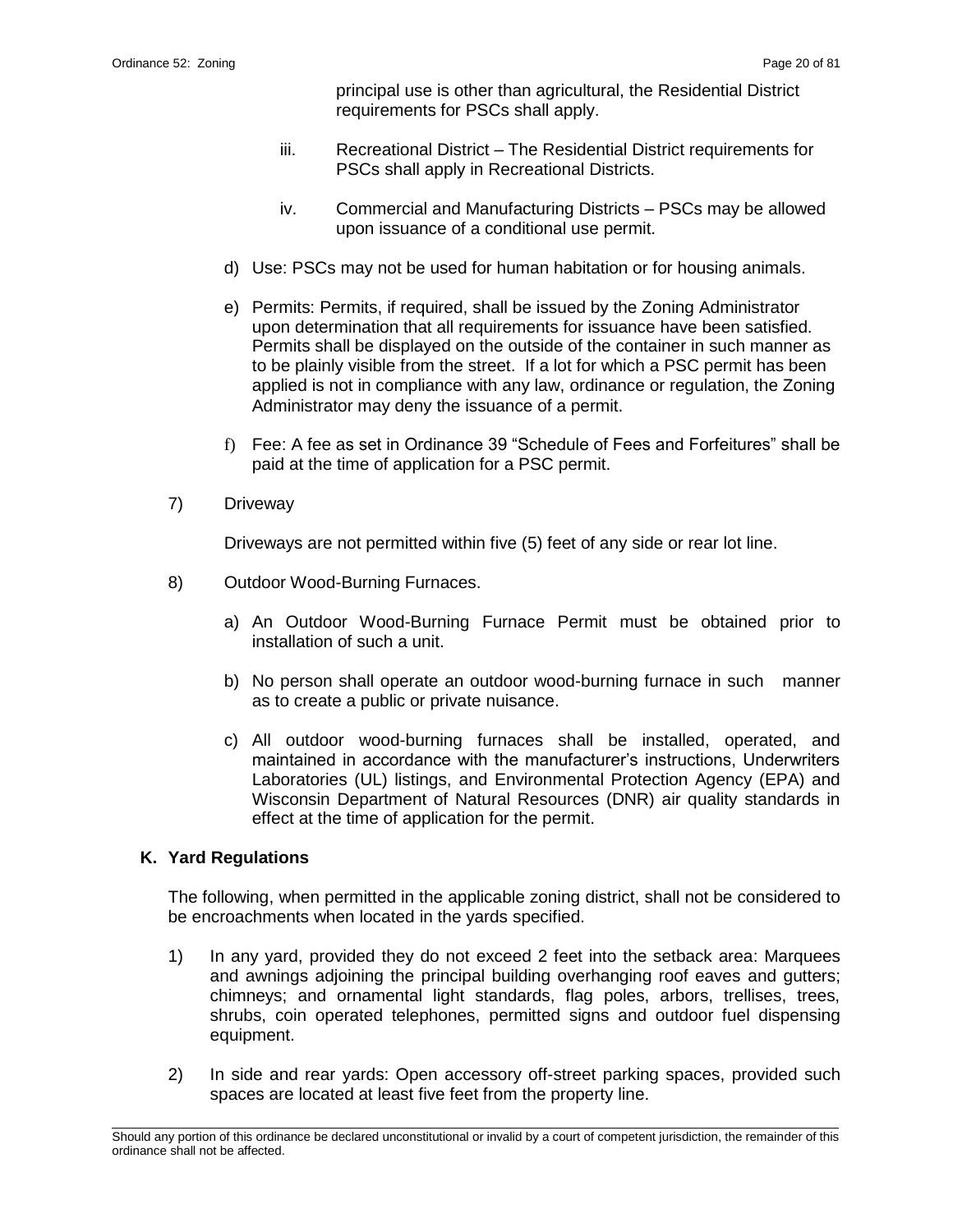Residential and Commercial Properties:

- 3) In the interest of public safety & preservation of property values on the Town of Grand Rapids, lawn areas shall be maintained with lawn height not to exceed 8".
	- a) An owner in charge of the property, who fails to maintain a lawn area as required under 52.3(K)(3), and after having been provided notice and given a reasonable time period in which to correct the violation, shall be subjected to a forfeiture per Ordinance 39 "Schedule of Fees and Forfeitures" together with the costs of prosecution. Second and subsequent violations within a one (1) year period shall be considered "habitual violations" and may be charged a double fee.
- 4) All properties shall be kept free of hazards and clear of debris including, but not limited to brush, weed, broken glass, roots, obnoxious growths, garbage, trash, refuse, inoperable and/or unlicensed vehicles (except if permitted), old tires and junk. The sole exception is where said debris has been properly placed for pick up by the town's waste disposal contractor.

#### **L. Home Occupations in Residential Districts**

- 1) Permitted Uses: A home occupation shall be a permitted accessory use, with no zoning permit required, if:
	- a) It has no employees engaged in the activity on the premises of the residence other than family members residing on the premises.
	- b) No activity is involved which indicates from the exterior that the building is being used for any purpose other than that of a dwelling.
	- c) No sign is erected on the premises (advertising, such as telephone book or newspaper listings shall not be considered signs), unless a conditional use permit and sign permit have been issued.
	- d) The activity involves no internal or external alterations or special construction to accommodate the home occupation.
	- e) No outside storage results from the activity.
	- f) The activity is clearly incidental to the residential use of the premises.
	- g) It utilizes less than 25% of the gross area (including all floor levels) of the dwelling and less than 25% of the floor area of all attached and detached garages and accessory buildings.
	- h) It creates no offensive noise, vibration, sound, smoke, dust, odors, heat, glare, x-rays or electrical disturbance to radio or television.
	- i) It does not result in any hazard to the public such as generation of substantial volume of vehicular or pedestrian traffic or parking demand.

\_\_\_\_\_\_\_\_\_\_\_\_\_\_\_\_\_\_\_\_\_\_\_\_\_\_\_\_\_\_\_\_\_\_\_\_\_\_\_\_\_\_\_\_\_\_\_\_\_\_\_\_\_\_\_\_\_\_\_\_\_\_\_\_\_\_\_\_\_\_\_\_\_\_\_\_\_\_\_\_\_\_\_\_\_\_\_\_\_\_\_\_\_\_\_\_\_\_\_\_\_\_\_\_\_ Should any portion of this ordinance be declared unconstitutional or invalid by a court of competent jurisdiction, the remainder of this ordinance shall not be affected.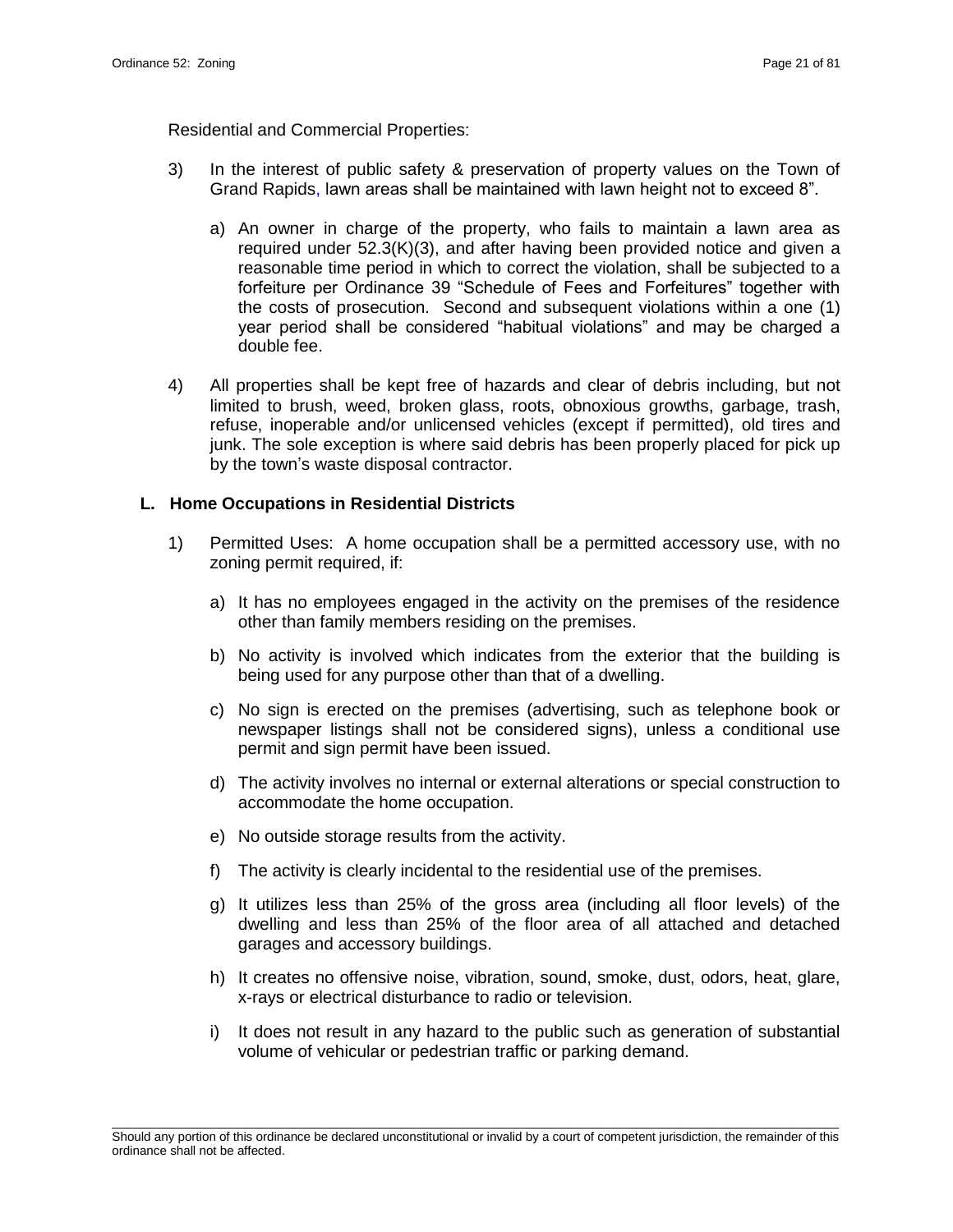- 2) Conditional Uses: A home occupation may be allowed as a Conditional Use, requiring a Conditional Use Permit, if
	- a) It does not comply with any of the restrictions in Sec. 52.3(L)(1); and,
	- b) It is generally compatible with the residential land use intent of the district and if such use meets or can be adjusted to meet necessary conditions or performance standards which would make it substantially compatible with residential uses allowed in the district and with the "standards" listed in this ordinance.
- 3) Not Permitted: The following are among activities which shall not be considered home occupations and shall not be allowed in a residential district:
	- a) Any activity which includes mechanical, body or other repair or painting of cars, motorcycles or trucks, whether or not for remuneration, other than those owned by members of the family residing on the property.
	- b) Barbershops or beauty shops with more than one operator; mechanical repair or welding shops; antique shops; restaurants; dance studios; and uses listed as "conditional uses in a Commercial District".
	- c) Any activity which, even with conditions and limitations, is not consistent with the purpose of the residential district and has a high likelihood of creating problems in such district.

#### **M**. **Quarries**

1) PURPOSE: It is the purpose of this quarry subsection to establish conditional regulations and performance standards for the activity defined as quarrying in such a manner as to assure maximum protection to surrounding properties and the physical environment through siting of activities and structures, buffering, setbacks, visual screening, height limitations, access routing, noise, vibration, air quality and water quality controls. This subsection applies to new quarrying activity or the expansion or enlargement of an existing pond or quarry.

Further, the purpose of the quarrying subsection is to require that any individual, partnership, or corporation engaged in any quarrying activity develop and submit a reclamation plan and map to the Town Board for approval.

2) CONDITIONAL USE: Quarrying may be permitted in all non-residential districts, in the Town of Grand Rapids, in which the parcel of land is five (5) acres or greater, provided a conditional use permit has been obtained.

The Town Board may require any or all of the following development site standards, special regulations, or performance standards or other conditions deemed necessary as part of the conditions for granting a Conditional Use Permit. Commencing quarrying prior to obtaining a permit shall subject the property owner, his, her, or its agents, and any individual, partnership, or corporation engaged in the quarrying activity upon the subject property to the penalties as per Ordinance 39 "Schedule of Fees and Forfeitures" together with the costs of prosecution. Each day a violation exists or continues shall constitute a separate offense. Prosecutions

\_\_\_\_\_\_\_\_\_\_\_\_\_\_\_\_\_\_\_\_\_\_\_\_\_\_\_\_\_\_\_\_\_\_\_\_\_\_\_\_\_\_\_\_\_\_\_\_\_\_\_\_\_\_\_\_\_\_\_\_\_\_\_\_\_\_\_\_\_\_\_\_\_\_\_\_\_\_\_\_\_\_\_\_\_\_\_\_\_\_\_\_\_\_\_\_\_\_\_\_\_\_\_\_\_ Should any portion of this ordinance be declared unconstitutional or invalid by a court of competent jurisdiction, the remainder of this ordinance shall not be affected.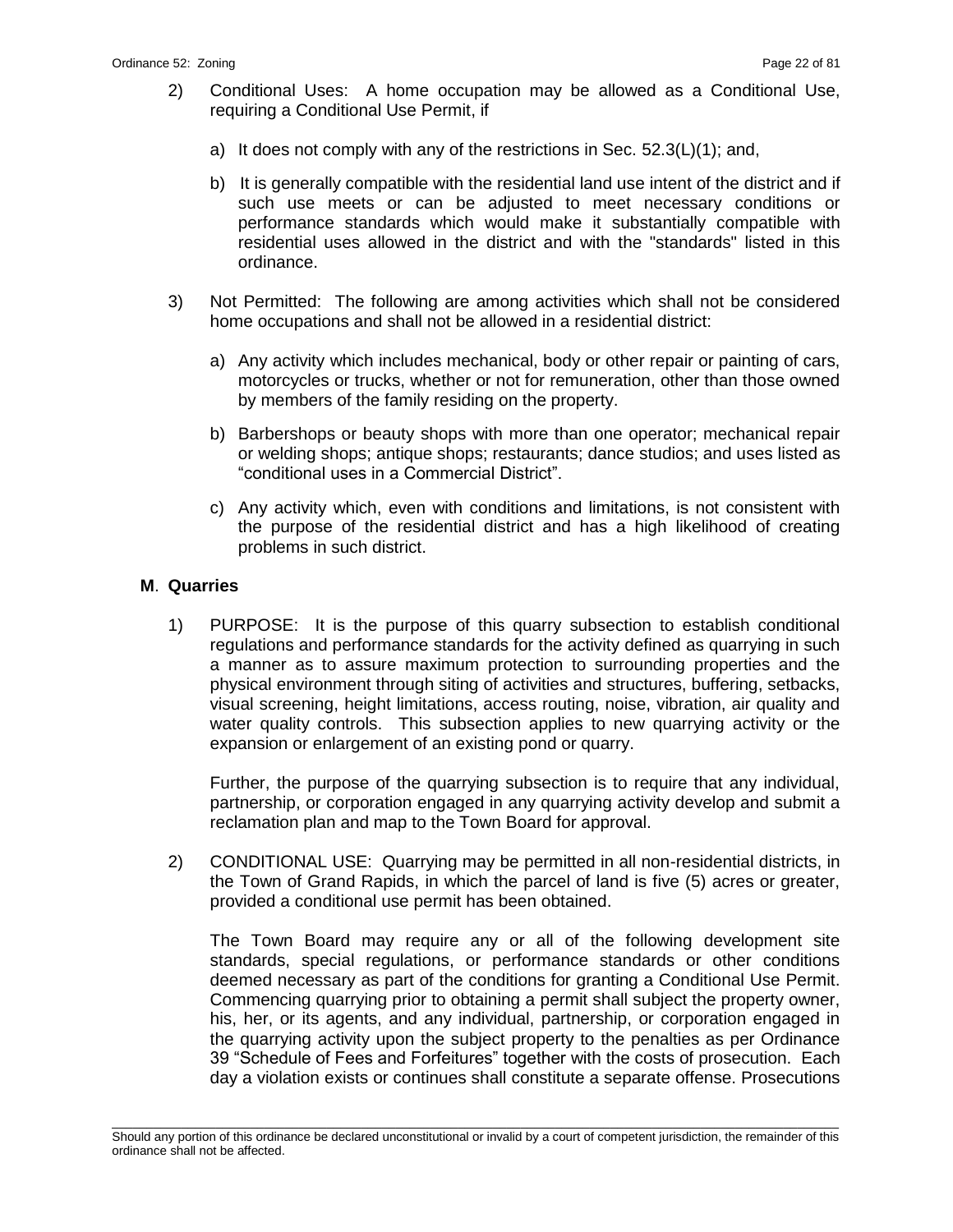of violations of provisions of this ordinance shall be commenced by citation pursuant to Ordinance # 47.

- a) Development Site Standards:
	- i. Quarrying shall only be allowed if the water area created by the quarrying activity is limited to twenty (20%) of the gross area of the parcel, with a maximum water area not to exceed four acres in any one quarrying site, and the quarried area must be in minimum size of one acre.
	- ii. Setbacks: The top of the finished slope for any quarry must be in a minimum of one hundred fifty (150) feet from any street lot line and seventy-five (75) feet from any side and rear lot lines not adjacent to a road or in an amount sufficient to achieve the performance standards set in the Conditional Use Permit, whichever setback requirements are greater.
- b) Special Regulations:
	- i. Fencing: All quarries shall be enclosed by a fencing of a design and materials that discourage entry onto the property, unless the Town Board, after considering the public safety, the proximity to roadways, and proximity to other developments, determines that this fencing requirement can be waived. The Town Board shall specify the type of fencing in the Conditional Use Permit.
	- ii. Degree of Slope: Slopes created by quarrying must have a minimum of three (3) to one (1) ratio, horizontal to vertical, to minimize cave-in and slump, wind and water erosion, and lateral shifting of the undisturbed ground surface near the quarried area.
	- iii. Screening: Adequate planting and/or fencing shall be provided along all public roads and residential dwellings adjacent, to screen the quarry from public view as reasonably as possible and as approved by the Town Board in the Conditional Use Permit.
	- iv. Hours of Operation: The Town Board may restrict quarrying activity to only be engaged in during reasonable hours as identified by the Town Board in the Conditional Use Permit.
- c) Performance Standards:
	- i. Dust: Any operation shall comply with all applicable federal, state, and local air pollution control laws and regulations.
	- ii. Protect Water Table: No quarrying activity shall be conducted in such a manner as to lower the water table of surrounding inhabited properties.
	- iii. Dust Free Roads: The operator of the excavation shall maintain all haulage roads used in connection with this operation, whether under their control or ownership, a private road, or that of a municipality, as much as possible in a dust free condition.
- d) Performance Guideline:
	- i. Topsoil Replacement: Graded or backfilled areas or banks in the cases of excavations made to water-producing depth shall be covered equal to a depth of topsoil or percentage of organic matter that originally existed on property prior to the commencement of operation, with the exception that the nine (9) foot area extending outward from water's edge for the entire circumference of water area, the cover shall be sand or any other material a set forth in the Conditional Use Permit. No greater depth of topsoil or

\_\_\_\_\_\_\_\_\_\_\_\_\_\_\_\_\_\_\_\_\_\_\_\_\_\_\_\_\_\_\_\_\_\_\_\_\_\_\_\_\_\_\_\_\_\_\_\_\_\_\_\_\_\_\_\_\_\_\_\_\_\_\_\_\_\_\_\_\_\_\_\_\_\_\_\_\_\_\_\_\_\_\_\_\_\_\_\_\_\_\_\_\_\_\_\_\_\_\_\_\_\_\_\_\_ Should any portion of this ordinance be declared unconstitutional or invalid by a court of competent jurisdiction, the remainder of this ordinance shall not be affected.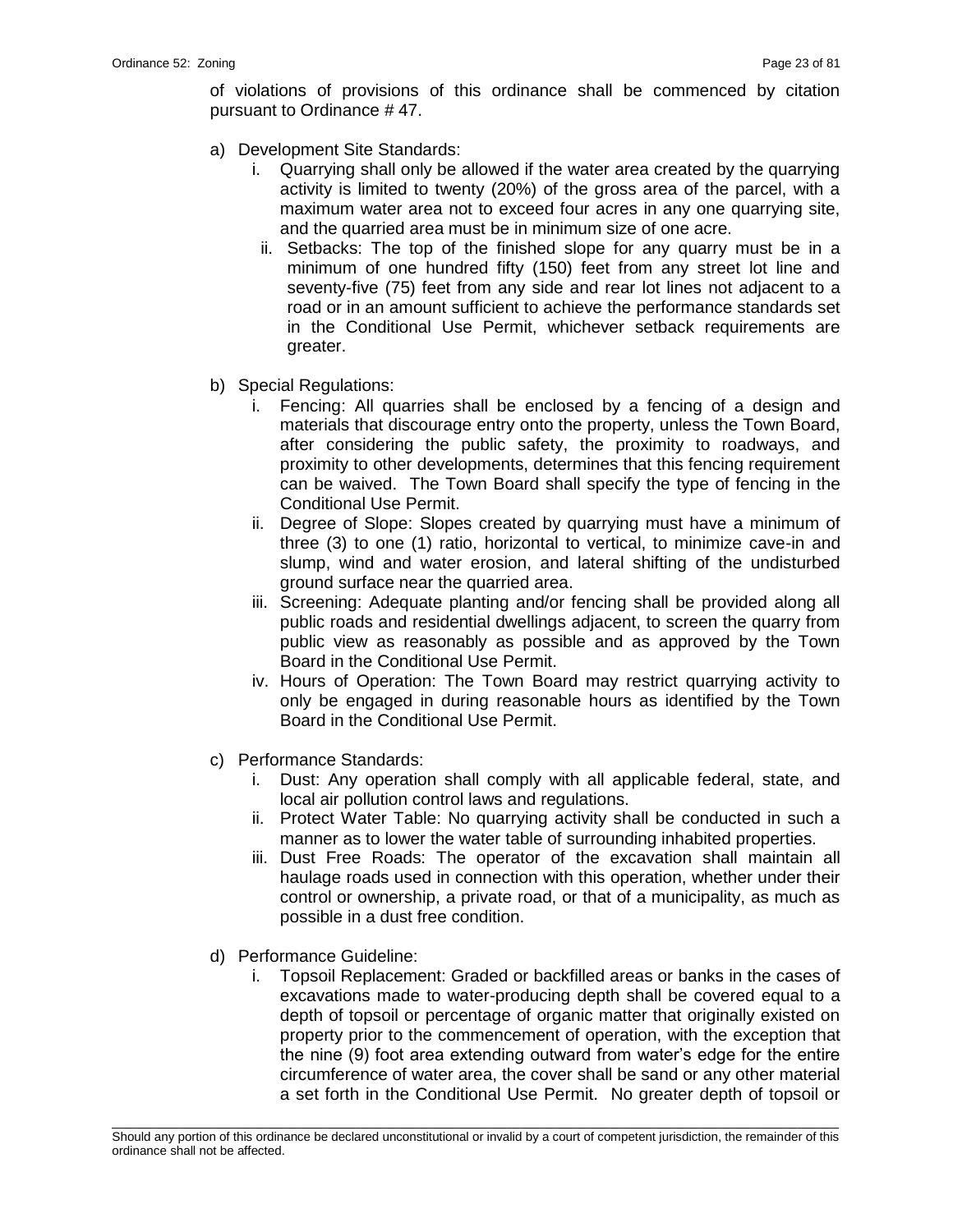percentage of organic matter in the soil shall be required than originally existing on property prior to the commencement of operation.

- ii. Vegetation Replacement: Upon replacement of the topsoil; trees, shrubs, legumes, grasses, or groundcover shall be planted upon such area in order to avoid erosion.
- 3) RECLAMATION PLAN REQUIREMENTS

Reclamation shall be conducted consistent with the standards and requirements provided for in sec. 295.12 (1) Wis. Stats.

- 4) PERMIT APPLICATION: The permit application shall include:
	- b) Adequate description of the operation;
	- c) List of equipment, machinery and structures to be used;
	- d) Topographic map of the sites, with a minimal vertical contour interval of five (5) feet; trees, access roads, depth of excavations, commencement and completion dates of excavation and restoration;
	- e) Restoration plan containing proposed contours, depth and type of restored topsoil; seeding and other planting or reforestation; final slopes of pond; and expected cost of completion of restoration plan.
	- f) Explanation of final destination of removed material. If the material is to be removed from the property site an explanation as to quantity of material to be removed, type of truck to be used to transport, routes of travel, and purpose for removal;
	- g) Information about soil conditions, and levels of water table;
	- h) Length of time needed to complete the project for which the permit is issued.
- 5) STANDARD OF REVIEW IN APPROVING CONDITIONAL USE PERMIT: The Plan Commission, in its recommendation, and the Town Board in granting or denying permits, shall consider the following factors:
	- a) The effects of the proposed quarrying on streets both existing and proposed on the adopted official map;
	- b) The effects on neighboring development;
	- c) The effects on the adopted Future Land Use Plan;
	- d) The effects on water supply, soil erosion, natural beauty, character and land value of the locality;
	- e) The effect on wetlands, drainage and potential for groundwater pollution;
	- f) The practicality of the proposed restoration plan for the site;
	- g) The effect on town roads of hauling removed material from the subject parcel of land;

\_\_\_\_\_\_\_\_\_\_\_\_\_\_\_\_\_\_\_\_\_\_\_\_\_\_\_\_\_\_\_\_\_\_\_\_\_\_\_\_\_\_\_\_\_\_\_\_\_\_\_\_\_\_\_\_\_\_\_\_\_\_\_\_\_\_\_\_\_\_\_\_\_\_\_\_\_\_\_\_\_\_\_\_\_\_\_\_\_\_\_\_\_\_\_\_\_\_\_\_\_\_\_\_\_ Should any portion of this ordinance be declared unconstitutional or invalid by a court of competent jurisdiction, the remainder of this ordinance shall not be affected.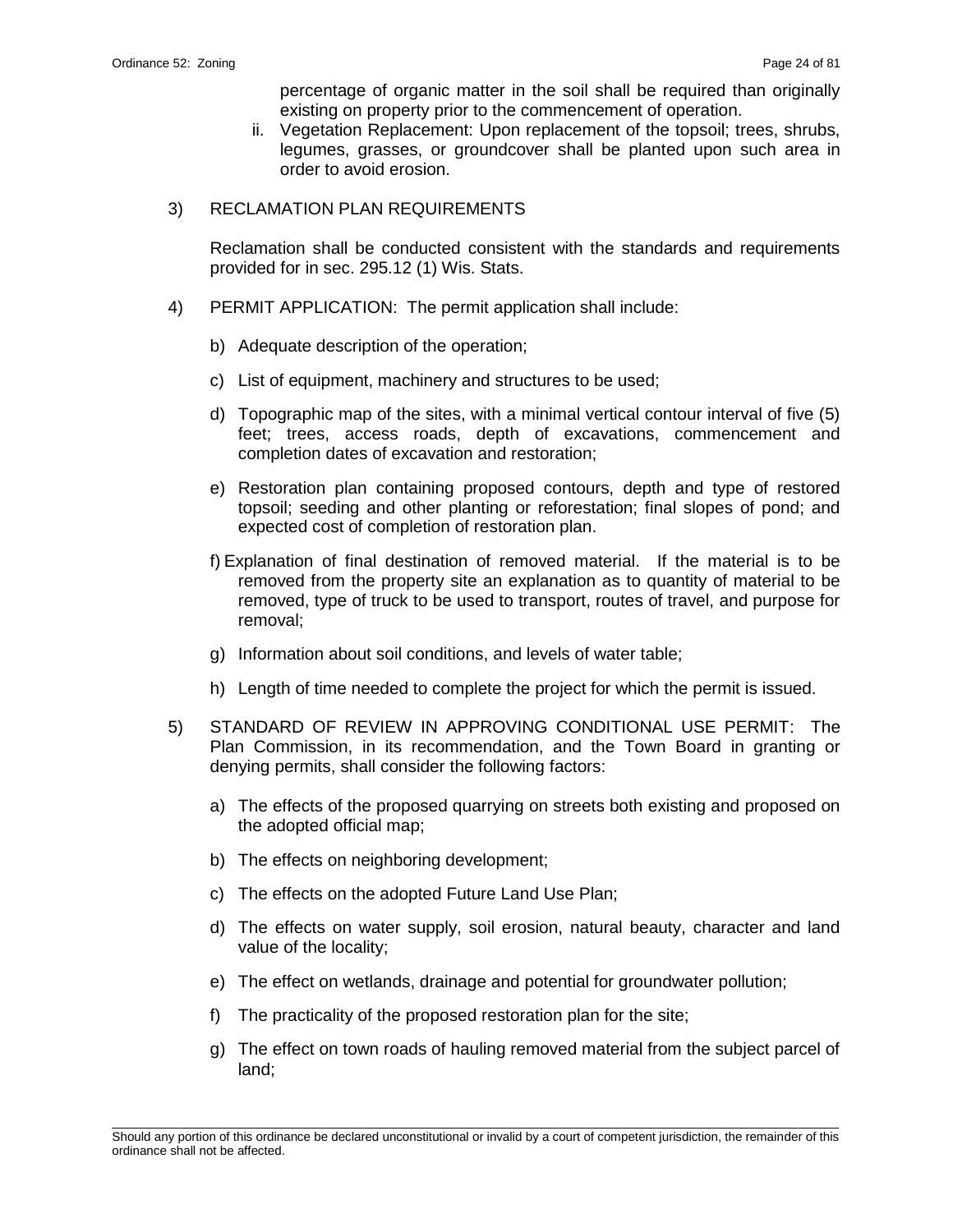- h) Any other factors which the Plan Commission or the Town Board in each application determines are relevant.
- 6) ISSUANCE: In the issuance of a Conditional Use Permit, the Town Board may impose conditions that address the following areas of concern:
	- a) Size of quarry;
	- b) Fencing
	- c) Screening;
	- d) Hours of operation;
	- e) Dust;
	- f) Water table;
	- g) Top soil replacement;
	- h) Vegetation replacement;
	- i) Routes of travel;
	- j) Quantity of material being removed;
	- k) Bond;
	- l) Expiration period of permit;
	- m) Any other conditions which the Plan Commission or the Town Board determines are relevant and necessary for the issuance of the Conditional Use Permit.
	- n) Hold the Town harmless from any environmental contamination.
- 7) EXCEPTIONS: Quarrying may be permitted in all districts, regardless of parcel size, if the removed material stays on the property site, and the quarrying is for the purpose of obtaining material for installation of a septic system or for back fill at the construction site, provided a Conditional Use Permit has been secured pursuant to the provisions of this ordinance. The Conditional Use Permit shall address the issues of ratio of quarried area to size of parcel, setbacks, fencing, degree of slope, screening, and bond.
- 8) PERMIT FEES: A fee, as per Ordinance 39 "Schedule of Fees and Forfeitures" is to be paid at time of filing application for obtaining a Conditional Use Permit for quarry.

# **N. Mobile Tower Siting**

1) PURPOSE: The purpose of this section is to regulate by zoning permit: (1) The siting and construction of any new mobile service support structure and facilities; (2) With regard to a class 1 collocation, the substantial modification of an existing support structure and mobile service facilities; and, (3) With regard to a class 2 collocation, collocation on an existing support structure which does not require

\_\_\_\_\_\_\_\_\_\_\_\_\_\_\_\_\_\_\_\_\_\_\_\_\_\_\_\_\_\_\_\_\_\_\_\_\_\_\_\_\_\_\_\_\_\_\_\_\_\_\_\_\_\_\_\_\_\_\_\_\_\_\_\_\_\_\_\_\_\_\_\_\_\_\_\_\_\_\_\_\_\_\_\_\_\_\_\_\_\_\_\_\_\_\_\_\_\_\_\_\_\_\_\_\_ Should any portion of this ordinance be declared unconstitutional or invalid by a court of competent jurisdiction, the remainder of this ordinance shall not be affected.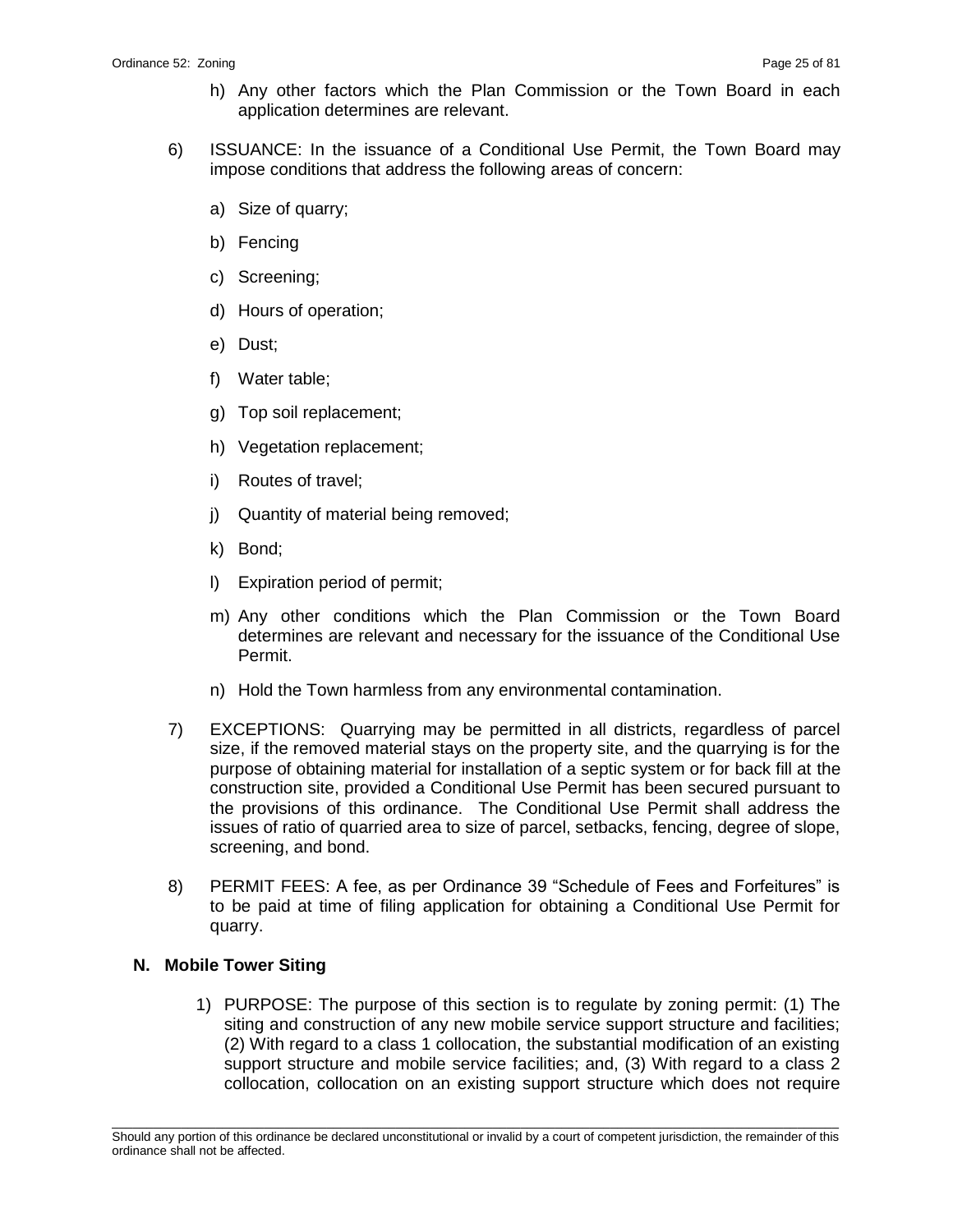the substantial modification of an existing support structure and mobile service facilities.

- 2) AUTHORITY: The town board has the specific authority under ss. 62.23 and 66.0404, Wis. Stats., to adopt and enforce this section.
- 3) DEFINITIONS: All definitions contained in s. 66.0404(1) are hereby incorporated by reference.
- 4) PERMIT ISSUANCE: The plan commission is hereby authorized to issue zoning permits required in par. 5) herein. Authority to issue conditional use permits required in par. 6) herein is reserved by the town board.
- 5) PERMITTED USE: Class 2 collocation is a permitted use, subject to issuance of a zoning permit pursuant to par. 7) herein.
- 6) CONDITIONAL USES:
- a) Class 1 Collocation and mobile support structures and facilities are conditional uses in every zoning district and require the issuance of a conditional use permit pursuant to par. 8) herein. In addition, the specific requirements set forth in paragraph b) that follows must be satisfied.
- b) Specific Requirements:

1. Height: Except as provided for in sec. 66.0404(4)(L) Wis. Stats., and pursuant to the discretion authorized in sub.  $(4)(u)$  therein, the height of a mobile service support structure shall not exceed 300 feet.

2. Surety: A surety bond or other form of security may be required in an amount not to exceed \$20,000. The surety shall be for the sole purpose of ensuring repair or removal of structures or facilities that fall into disuse.

3. Setback: The setbacks set forth in 52.4 H. 4) (B-1 District) shall apply to mobile service support structures.

4. Structural Capacity: A collocation may not result in the structural capacity of a structure being exceeded.

5. Collocation: Collocation on existing structures is encouraged to the extent dosing so if reasonably possible.

6. Signs: No signs shall be attached to a mobile service support structure or facility.

7. Compliance with Other Laws: All mobile service support structures and facilities shall be erected and maintained in compliance with federal law, including but not limited to Federal Communication Commission and Federal Aviation Administration rules and regulations, and applicable building codes.

8. Conditions: The town may place additional conditions on the issuance of a conditional use permit granted pursuant to this section, provided that such conditions are consistent with the limitations set forth in sec. 66.0404(4) Wis. Stats.

\_\_\_\_\_\_\_\_\_\_\_\_\_\_\_\_\_\_\_\_\_\_\_\_\_\_\_\_\_\_\_\_\_\_\_\_\_\_\_\_\_\_\_\_\_\_\_\_\_\_\_\_\_\_\_\_\_\_\_\_\_\_\_\_\_\_\_\_\_\_\_\_\_\_\_\_\_\_\_\_\_\_\_\_\_\_\_\_\_\_\_\_\_\_\_\_\_\_\_\_\_\_\_\_\_ Should any portion of this ordinance be declared unconstitutional or invalid by a court of competent jurisdiction, the remainder of this ordinance shall not be affected.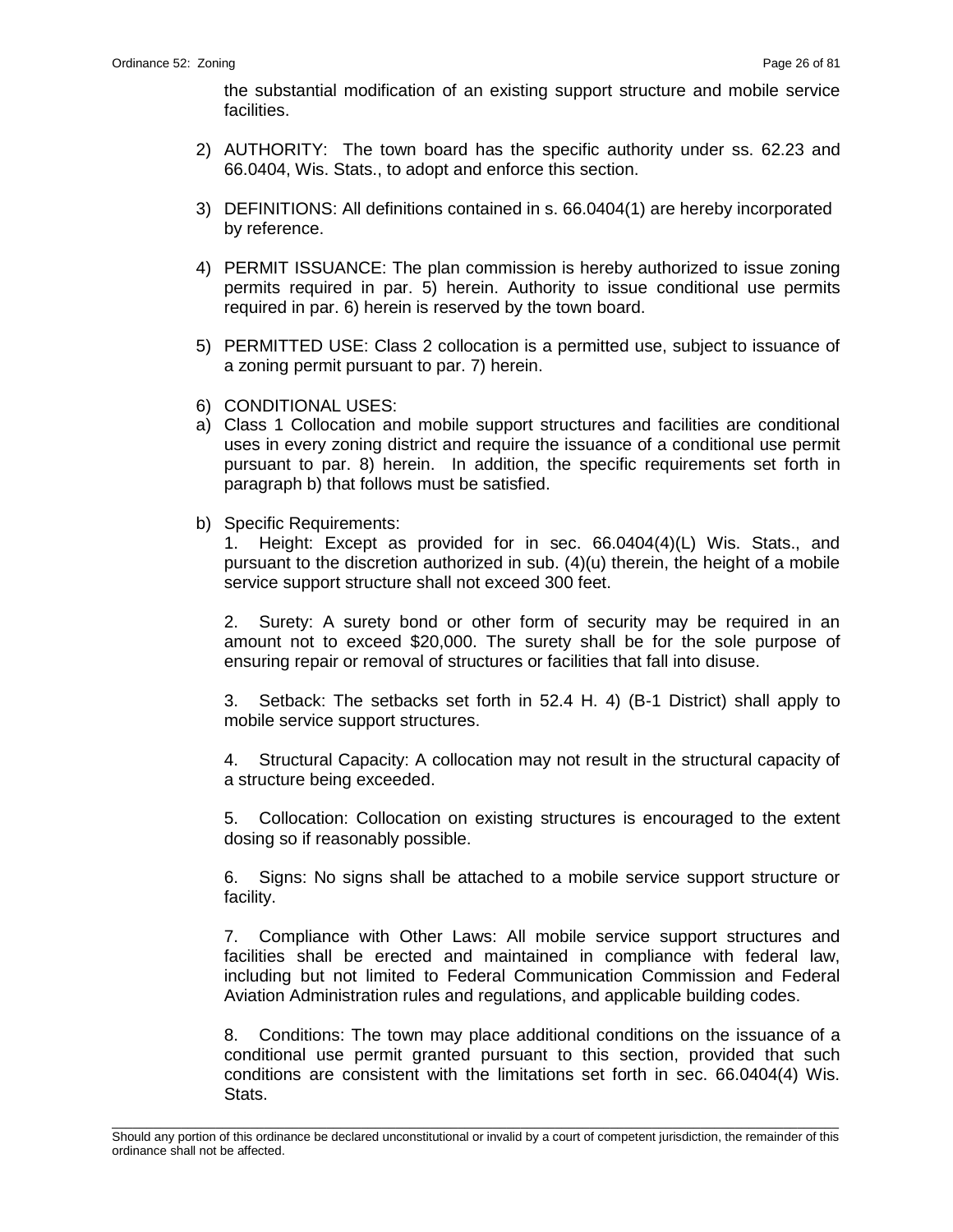- c) Exclusive Process: Notwithstanding regulations in any other section of this ordinance regarding the issuance of conditional use permits generally, the issuance of conditional use permits for mobile service support structures and facilities and class 1 collocations shall be governed exclusively by this section.
- 7) CLASS 2 COLLOCATION APPLICATION PROCESS:
	- (a) A town zoning permit is required for a class 2 collocation. A class 2 collocation is a permitted use in the town but still requires the issuance of the town permit.
	- (b) A written permit application must be completed by any applicant and submitted to the town. The application must contain the following information:

1. The name and business address of, and the contact individual for, the applicant.

- 2. The location of the proposed or affected support structure.
- 3. The location of the proposed mobile service facility.
- (c) A class 2 collocation is subject to the same requirements for the issuance of a building permit as any other type of commercial development or land use development.
- (d) If an applicant submits to the town an application for a permit to engage in an activity described herein, which contains all of the information required under this section, the town shall consider the application complete. If any of the required information is not in the application, the town shall notify the applicant in writing, within five (5) days of receiving the application, that the application is not complete. The written notification shall specify in detail the required information that was incomplete. An applicant may resubmit an application as often as necessary until it is complete.
- (e) Within 45 days of its receipt of a complete application, the town shall complete all of the following or the applicant may consider the application approved, except that the applicant and the town may agree in writing to an extension of the 45 day period:
	- 1. Make a final decision whether to approve or disapprove the application.
	- 2. Notify the applicant, in writing, of its final decision.
	- 3. If the application is approved, issue the applicant the relevant permit.

4. If the decision is to disapprove the application, include with the written notification substantial evidence which supports the decision.

- (f) The fee for the permit shall be set in Ordinance 39 "Schedule of Fees and Forfeitures" and shall not exceed the limit set in sec. 66.0404(4)(d)1. Wis. Stats.
- 8) SITING AND CONSTRUCTION OF ANY NEW MOBILE SERVICE SUPPORT STRUCTURE AND FACILITIES AND CLASS 1 COLLOCATION – APPLICATION PROCESS
	- (a) A conditional use permit is required for the siting and construction of any new mobile service support structure and facilities and for class 1 collocation.

\_\_\_\_\_\_\_\_\_\_\_\_\_\_\_\_\_\_\_\_\_\_\_\_\_\_\_\_\_\_\_\_\_\_\_\_\_\_\_\_\_\_\_\_\_\_\_\_\_\_\_\_\_\_\_\_\_\_\_\_\_\_\_\_\_\_\_\_\_\_\_\_\_\_\_\_\_\_\_\_\_\_\_\_\_\_\_\_\_\_\_\_\_\_\_\_\_\_\_\_\_\_\_\_\_ Should any portion of this ordinance be declared unconstitutional or invalid by a court of competent jurisdiction, the remainder of this ordinance shall not be affected.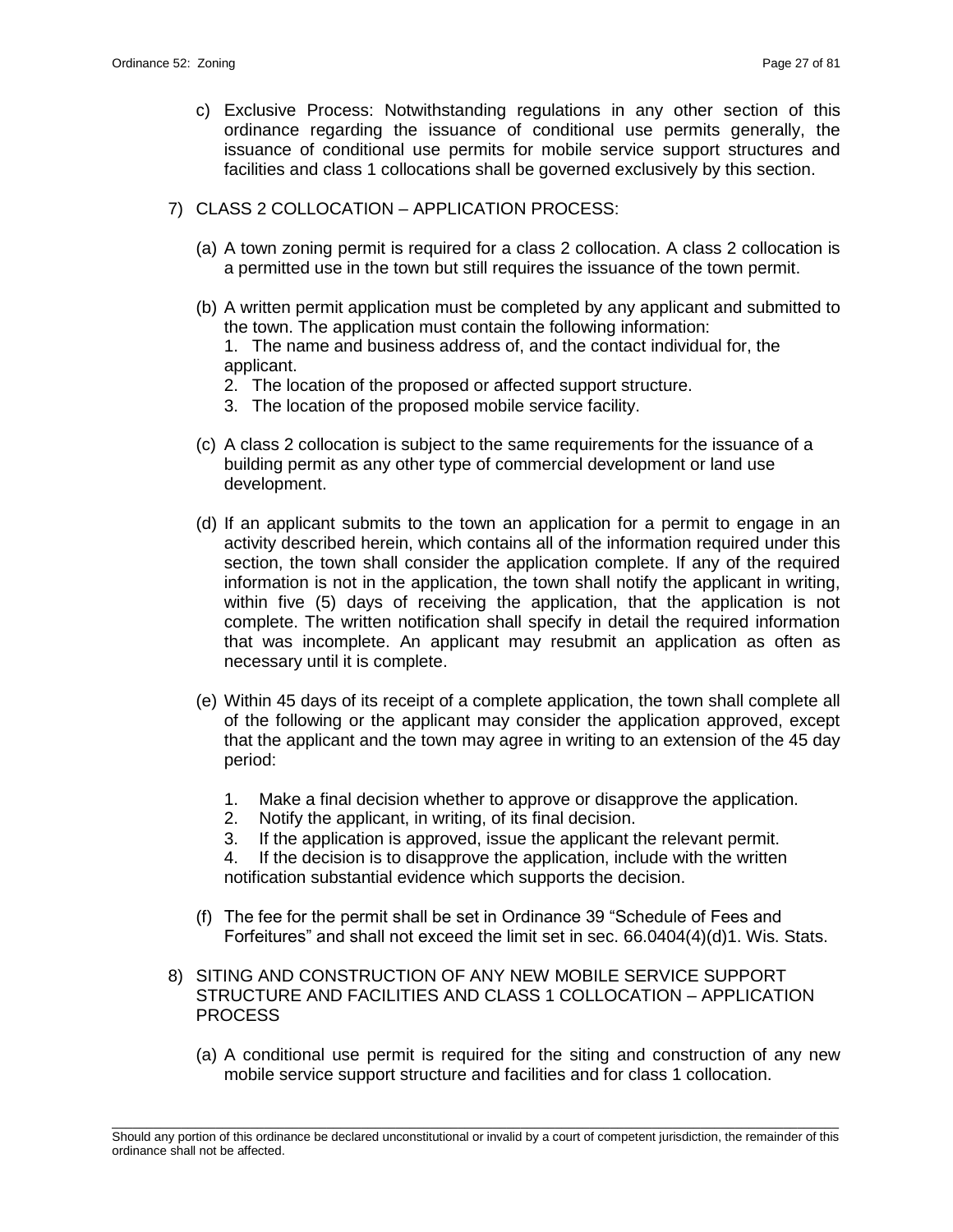(b) A written permit application must be completed by any applicant and submitted to the town. The application must contain the following information:

1. The name and business address of, and the contact individual for, the applicant.

- 2. The location of the proposed or affected support structure.
- 3. The location of the proposed mobile service facility or class 1 collocation.

4. If the application is to substantially modify an existing support structure, a construction plan which describes the proposed modifications to the support structure and the equipment and network components, including antennas, transmitters, receivers, base stations, power supplies, cabling, and related equipment associated with the proposed modifications.

5. If the application is to construct a new mobile service support structure, a construction plan which describes the proposed mobile service support structure and the equipment and network components, including antennas, transmitters, receivers, base stations, power supplies, cabling, and related equipment to be placed on or around the new mobile service support structure.

6. If an application is to construct a new mobile service support structure, an explanation as to why the applicant chose the proposed location and why the applicant did not choose collocation, including a sworn statement from an individual who has responsibility over the placement of the mobile service support structure attesting that collocation within the applicant's search ring would not result in the same mobile service functionality, coverage, and capacity; is technically infeasible; or is economically burdensome to the mobile service provider.

- (c) If an applicant submits to the town an application for a permit to engage in an activity described herein, which contains all of the information required under this section, the town shall consider the application complete. If the town does not believe that the application is complete, the town shall notify the applicant in writing, within 10 days of receiving the application, that the application is not complete. The written notification shall specify in detail the required information that was incomplete. An applicant may resubmit an application as often as necessary until it is complete.
- (d) Within 90 days of its receipt of a complete application, the town shall complete all of the following or the applicant may consider the application approved, except that the applicant and the town may agree in writing to an extension of the 90 day period:

1. Review the application to determine whether it complies with all applicable aspects of the town's building code and, subject to the limitations in sec. 66.0404 Wis. Stats., this zoning ordinance.

- 2. Make a final decision whether to approve or disapprove the application.
- 3. Notify the applicant, in writing, of its final decision.

4. If the decision is to disapprove the application, include with the written notification substantial evidence which supports the decision.

(e) The town may disapprove an application if an applicant refuses to evaluate the feasibility of collocation within the applicant's search ring and provide the sworn statement described earlier herein.

\_\_\_\_\_\_\_\_\_\_\_\_\_\_\_\_\_\_\_\_\_\_\_\_\_\_\_\_\_\_\_\_\_\_\_\_\_\_\_\_\_\_\_\_\_\_\_\_\_\_\_\_\_\_\_\_\_\_\_\_\_\_\_\_\_\_\_\_\_\_\_\_\_\_\_\_\_\_\_\_\_\_\_\_\_\_\_\_\_\_\_\_\_\_\_\_\_\_\_\_\_\_\_\_\_ Should any portion of this ordinance be declared unconstitutional or invalid by a court of competent jurisdiction, the remainder of this ordinance shall not be affected.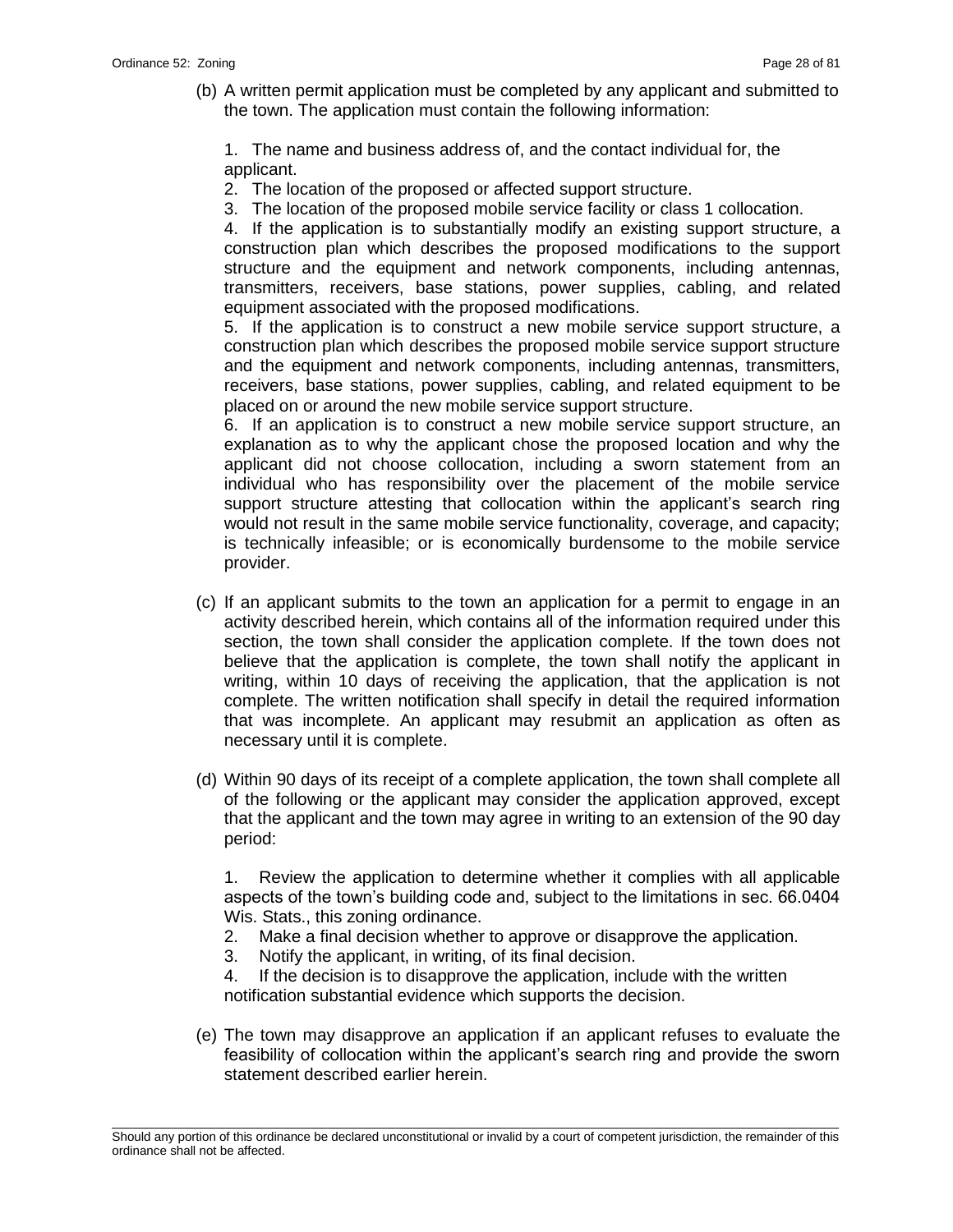- (f) If an applicant provides the town with an engineering certification showing that a mobile service support structure, or an existing structure, is designed to collapse within a smaller area than the setback or fall zone area required in this section, that setback does not apply to such a structure unless the town provides the applicant with substantial evidence that the engineering certification is flawed.
- (g) The fee for the permit shall be set in ordinance 39 "Schedule of Fees and Forfeitures" and shall not exceed the limit set in sec. 66.0404(4)(d)2. Wis. Stats.
- 9) PENALTY PROVISIONS: Any person, partnership, corporation, or other legal entity that fails to comply with the provisions of this section shall, upon conviction, pay a forfeiture of not less than \$200 nor more than \$2,000, plus the applicable surcharges, assessments, and costs for each violation. Each day a violation exists or continues constitutes a separate offense under this section. In addition, the town board may seek injunctive relief from a court of record to enjoin further violations.
- 10) CONFLICT OF LAWS: If any provision of this section and/or if any condition imposed pursuant to par. 6) herein is in conflict with sec. 66.0404 Wis. Stats., it is hereby intended that the town-imposed provision or condition be automatically withdrawn and not enforced.

# **52.4 Zoning Districts and Zoning Map**

**A. The Official Zoning District Map** is an integral part of this ordinance. The single official copy of this map entitled "Town of Grand Rapids, Wood County, Wis. Official Zoning District Map" together with a copy of this ordinance shall be made available for public inspection at the Town of Grand Rapids Municipal Building.

# **B. Zoning Districts**

Eleven basic zoning districts are provided, as follows:

- 1) Residential, One- and Two-Family..................(R-1)
- 2) Residential, One- and Two-Family.................. (R-2)<br>3) Residential, One-Family Only......................... (R-2S
- 3) Residential, One-Family Only .........................(R-2S)
- 4) Residential, Multiple Family ............................(R-3)
- 5) General Commercial.......................................(B-1)
- 6) Recreational ...................................................(P-1)
- 7) Manufacturing.................................................(M-1) 8) Special Purpose..............................................(SP)
- 9) Planned Unit Development .............................(PUD)
- 10) Agricultural......................................................(A)
- 11) Conservancy...................................................(CON)

# **C. District Boundaries**

1) Where the designation on the map indicates that the various districts are approximately bounded by a street, road or alley line, such street, road or alley line shall be interpreted to be the district boundary line, unless provisions to the contrary be expressly indicated.

\_\_\_\_\_\_\_\_\_\_\_\_\_\_\_\_\_\_\_\_\_\_\_\_\_\_\_\_\_\_\_\_\_\_\_\_\_\_\_\_\_\_\_\_\_\_\_\_\_\_\_\_\_\_\_\_\_\_\_\_\_\_\_\_\_\_\_\_\_\_\_\_\_\_\_\_\_\_\_\_\_\_\_\_\_\_\_\_\_\_\_\_\_\_\_\_\_\_\_\_\_\_\_\_\_ Should any portion of this ordinance be declared unconstitutional or invalid by a court of competent jurisdiction, the remainder of this ordinance shall not be affected.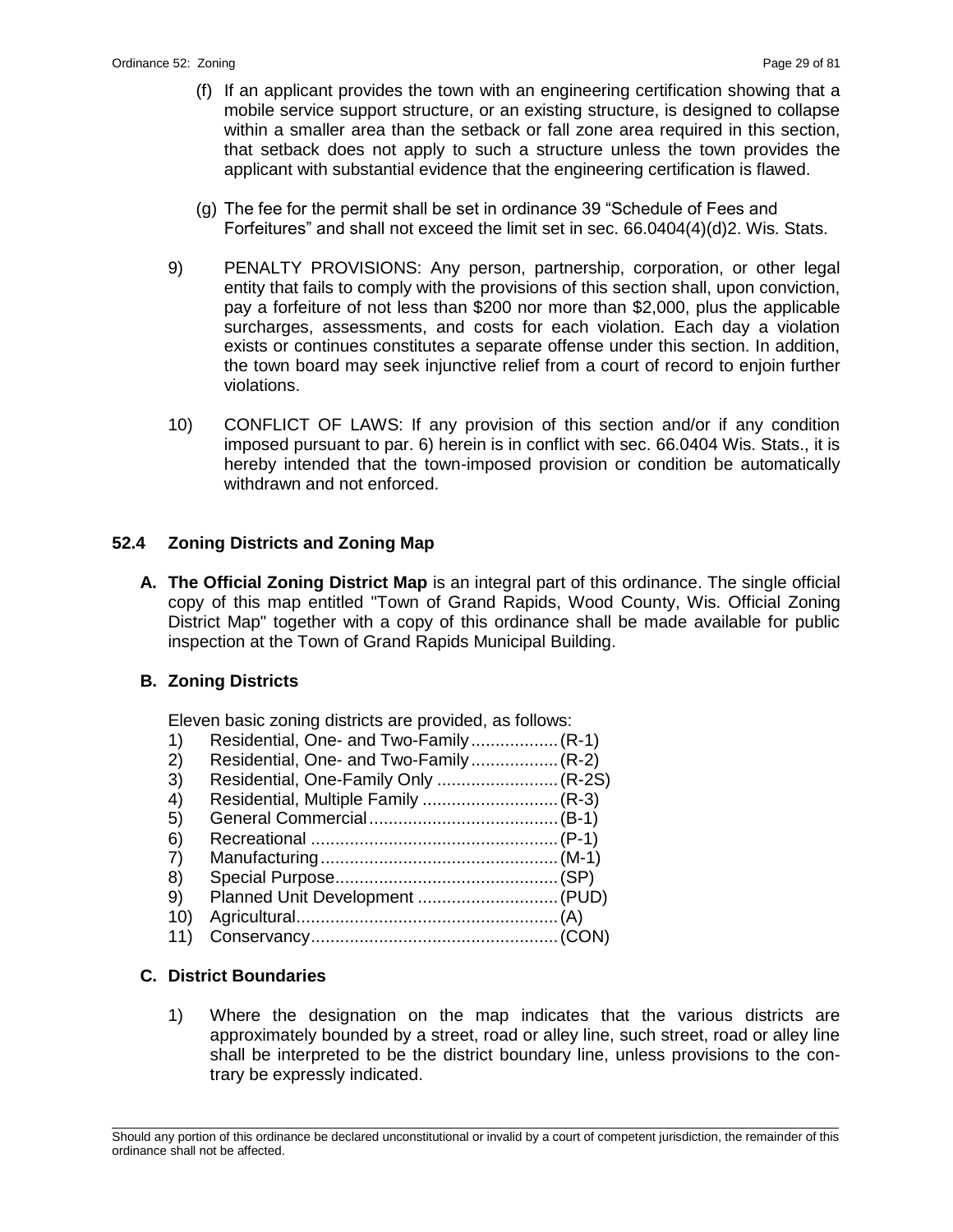- 2) Where the district boundaries are not otherwise indicated, and where the district boundaries approximately follow section lines, quarter section lines, or other logical subdivisions of sections, such section lines or other such lines shall be intended to be the district boundary line.
- 3) Where the district boundaries are not otherwise indicated and where the property has been or may hereafter be divided into blocks and lots, the district boundaries shall be interpreted to be lot lines, and where the designations on the map are approximately bounded by lot lines, said lot line shall be interpreted to be the boundary of the district.
- 4) In un-subdivided property, the district boundary shown on the map shall be determined by use of the scale shown on such map.
- 5) The land uses and minimum standards set forth in the following sections of this ordinance apply to the districts specified as such on the Zoning District Map.

# **D. Residential, One- and Two-Family (R-1)**

- 1) The R-1 district is intended to provide a quiet, pleasant and relatively spacious living area protected from traffic hazards and the intrusion of incompatible land uses.
- 2) The following uses of land are permitted in this district:
	- a) One dwelling constructed to Uniform Dwelling Code standards, per lot, whether single family or duplex.
	- b) Accessory buildings, not to exceed 2, subject to sec. 52.3(J).
	- c) Home occupations, subject to standards set forth in sec. 52.3(L).
- 3) The following are permitted as conditional uses within the district:
	- a) Libraries, museums, and art galleries.
	- b) Telephone buildings, excepting service garages and storage yards.
	- c) Communication Towers
	- d) Churches and their affiliated uses.
	- e) Other similar and compatible uses which are determined to be in accord with the purpose of this district.
- 4) Within the R-1 district the following standards shall apply:
	- a) Maximum building height: Principal buildings ......................... 35.ft. Accessory Building........................ 18 ft.
	- b) Minimum front yard setback .......... See Highway Setback

\_\_\_\_\_\_\_\_\_\_\_\_\_\_\_\_\_\_\_\_\_\_\_\_\_\_\_\_\_\_\_\_\_\_\_\_\_\_\_\_\_\_\_\_\_\_\_\_\_\_\_\_\_\_\_\_\_\_\_\_\_\_\_\_\_\_\_\_\_\_\_\_\_\_\_\_\_\_\_\_\_\_\_\_\_\_\_\_\_\_\_\_\_\_\_\_\_\_\_\_\_\_\_\_\_ Should any portion of this ordinance be declared unconstitutional or invalid by a court of competent jurisdiction, the remainder of this ordinance shall not be affected.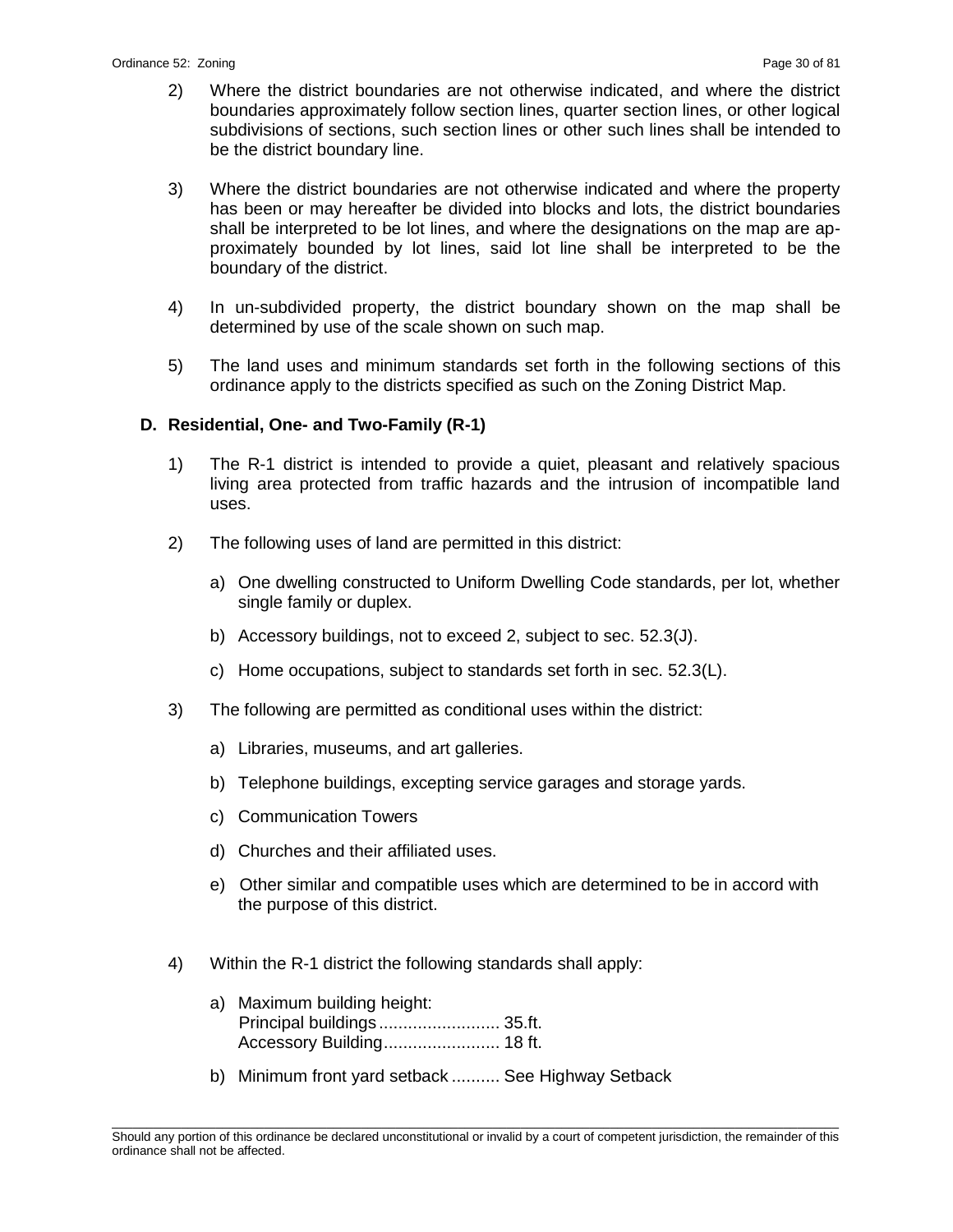- c) Minimum rear yard setback: Principal buildings ......................... 25 ft. Accessory Buildings...................... 9 ft.
- d) Minimum side yard setback: Principal building........................... 9 ft. Accessory building ........................ 9 ft.
- e) Minimum average lot width............ 100 ft.
- f) Minimum lot area .......................... 20,000 sq. ft.
- g) Off-street parking: Residence..................................... 1 space per dwelling unit Place of public gathering............... 1 space per 5 person capacity
- h) Maximum lot coverage Principal building ........................... 30% Accessory building ........................ 5%
- i) Minimum ground floor area per dwelling unit……..400 sq. ft.
- j) Density requirement: Minimum distance between any two-family dwelling lot lines shall be 300 ft.

#### **E. Residential, One- and Two-Family (R-2)**

- 1) The R-2 district is intended to provide a quiet, pleasant and relatively spacious living area protected from traffic hazards and the intrusion of incompatible land uses, while allowing additional indoor storage opportunities.
- 2) The following uses of land are permitted in this district:
	- a) One dwelling constructed to the Uniform Dwelling Code Standards, per lot, whether single family or duplex.
	- b) Accessory buildings, not to exceed 2, subject to sec. 52.3(J).
	- c) One dwelling, constructed to HUD Code standards, within a manufactured home subdivision for which a conditional use permit has been issued.
	- d) Home occupations, subject to standards set forth in sec. 52.3(L).
- 3) The following are permitted as conditional uses within this district:
	- a) Libraries, museums, and art galleries.
	- b) Telephone buildings, excepting service garages and storage yards.
	- c) Communication Towers
	- d) Manufactured home subdivisions.
	- e) Churches and their affiliated uses.
	- f) Cemeteries of less than one acre located adjacent to a church.

\_\_\_\_\_\_\_\_\_\_\_\_\_\_\_\_\_\_\_\_\_\_\_\_\_\_\_\_\_\_\_\_\_\_\_\_\_\_\_\_\_\_\_\_\_\_\_\_\_\_\_\_\_\_\_\_\_\_\_\_\_\_\_\_\_\_\_\_\_\_\_\_\_\_\_\_\_\_\_\_\_\_\_\_\_\_\_\_\_\_\_\_\_\_\_\_\_\_\_\_\_\_\_\_\_ Should any portion of this ordinance be declared unconstitutional or invalid by a court of competent jurisdiction, the remainder of this ordinance shall not be affected.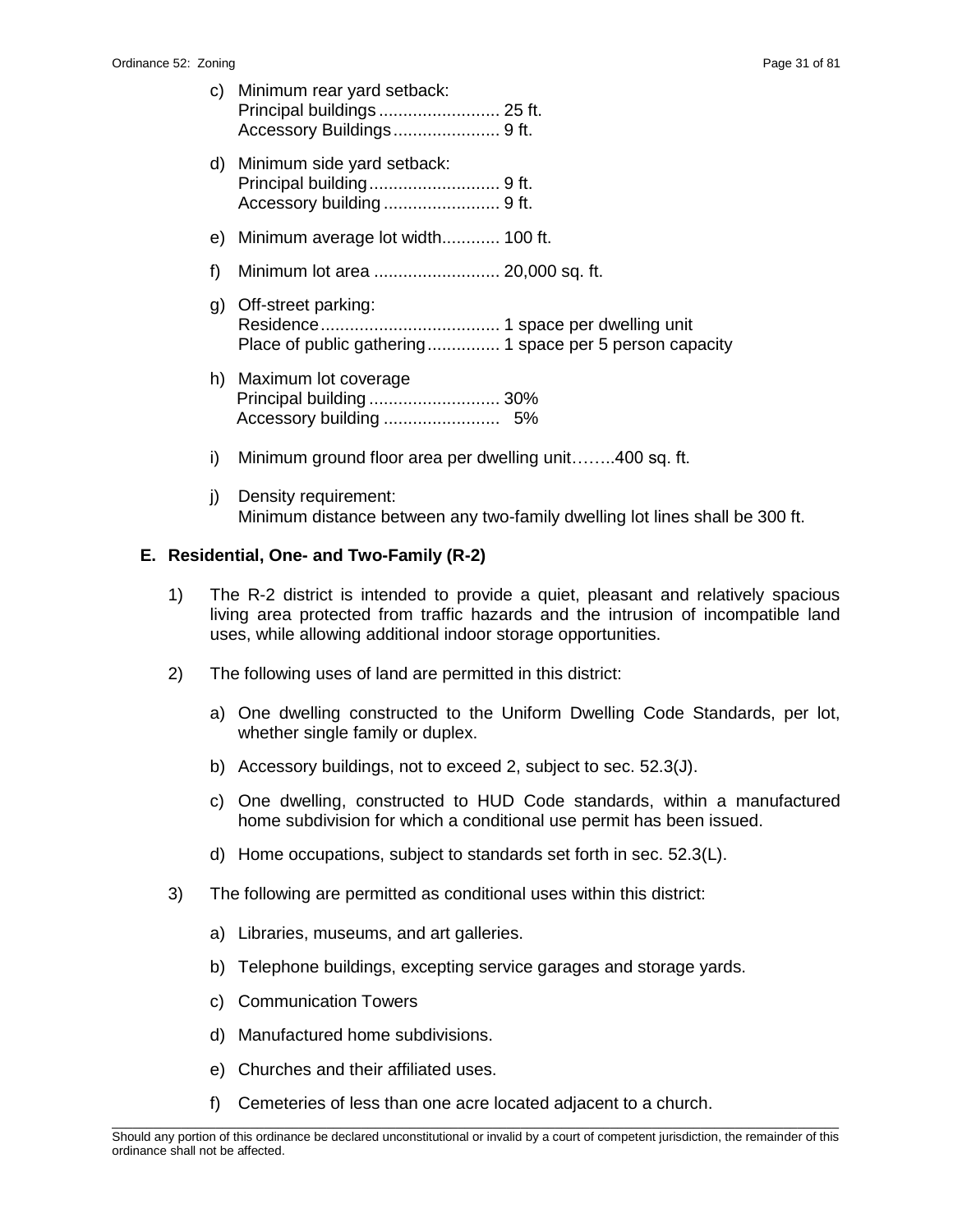- g) Public buildings, except: sewage plants, garbage incinerators, warehouses, garages, shops and storage yards.
- h) Water-storage facilities and their accessory structure.
- i) Other similar and compatible uses which are determined to be in accord with the purpose of this district.
- 4) Within the R-2 District the following standards shall apply:
	- a) Maximum building height: Principal building........................... 35 ft. Accessory building ........................ 18 ft.
	- b) Minimum front yard setback .......... See Highway Setback
	- c) Minimum rear yard setback: Principal buildings ......................... 25 ft. Accessory buildings ...................... 9 ft.
	- d) Minimum side yard setback: Principal buildings ......................... 9 ft. Accessory buildings ...................... 9 ft.
	- e) Minimum average lot width 100 ft.
	- f) Minimum lot area: One-family dwelling....................... 20,000 sq. ft. Two-family dwelling....................... 30,000 sq. ft.
	- g) Off-street parking: Residence..................................... 1 space per dwelling unit Place of public gathering............... 1 space per 5 person capacity
	- h) Maximum lot coverage: Principal buildings ......................... 30% Accessory buildings ...................... 5%
	- i) Minimum ground floor area per dwelling unit……..400 sq. ft.
	- j) Density requirement: Minimum distance between any two-family dwelling lot lines shall be 300 ft.

# **F. Residential, One-Family (R-2S)**

- 1) The R-2S district is intended to provide a quiet, pleasant and relatively spacious living area. For single-family residences, protected from traffic hazards and the intrusion of incompatible land uses.
- 2) The following uses of land are permitted in this district:
	- a) One single-family dwelling constructed to Uniform Dwelling Code Standards, per lot.

\_\_\_\_\_\_\_\_\_\_\_\_\_\_\_\_\_\_\_\_\_\_\_\_\_\_\_\_\_\_\_\_\_\_\_\_\_\_\_\_\_\_\_\_\_\_\_\_\_\_\_\_\_\_\_\_\_\_\_\_\_\_\_\_\_\_\_\_\_\_\_\_\_\_\_\_\_\_\_\_\_\_\_\_\_\_\_\_\_\_\_\_\_\_\_\_\_\_\_\_\_\_\_\_\_ Should any portion of this ordinance be declared unconstitutional or invalid by a court of competent jurisdiction, the remainder of this ordinance shall not be affected.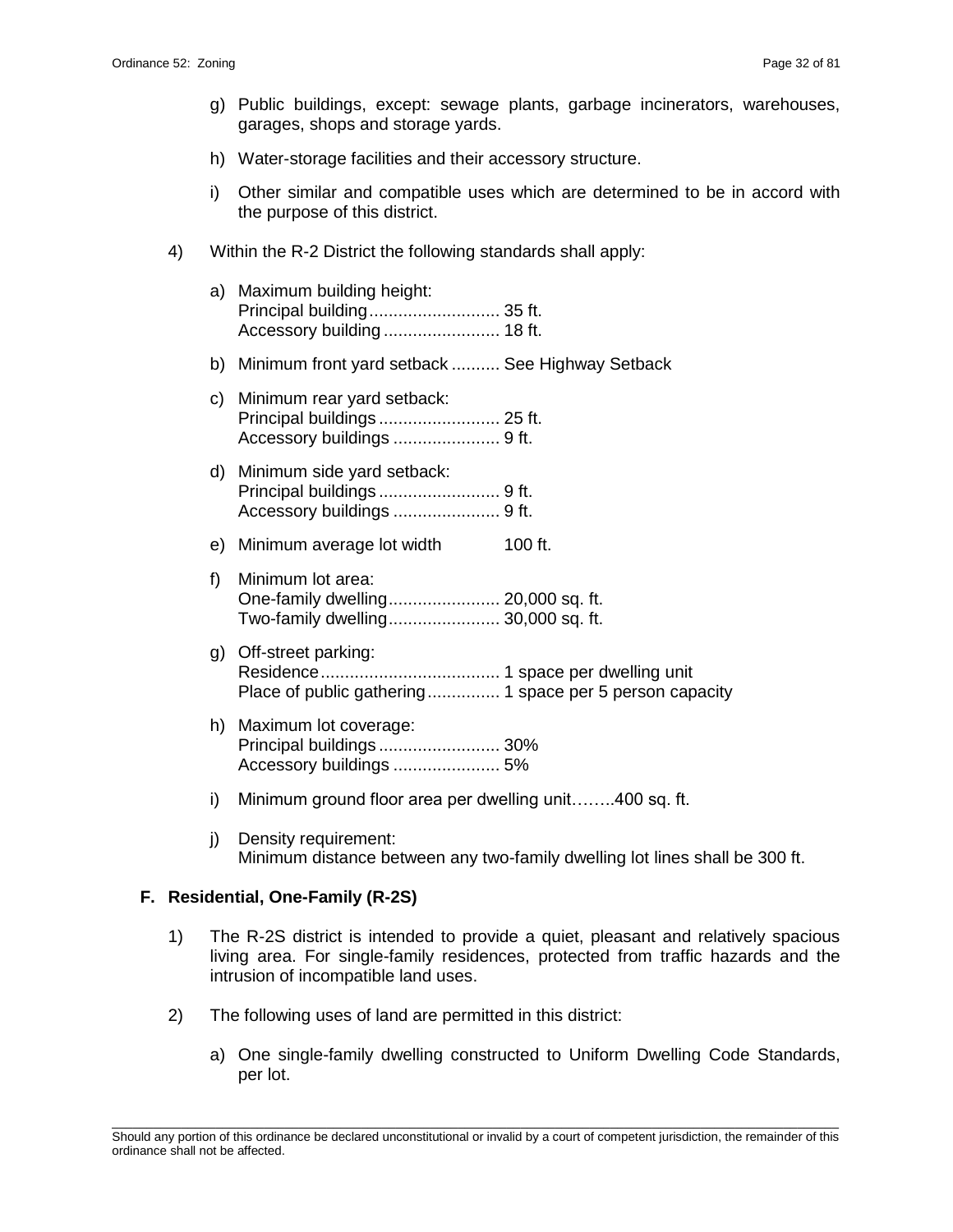- b) Accessory buildings, not to exceed 2, subject to the standards set forth in sec. 52.3(J).
- 3) Within the R-2S District the following standards shall apply:
	- a) Maximum building height: Principal building........................... 35 ft. Accessory building ........................ 18 ft
	- b) Minimum front yard setback .......... See Highway Setback
	- c) Minimum rear yard setback: Principal building........................... 25 ft. Accessory building ........................ 9 ft.
	- d) Minimum side yard setback: Principal buildings ......................... 9 ft. Accessory buildings ...................... 9 ft.
	- e) Minimum average lot width............ 100 ft.
	- f) Minimum lot area .......................... 20,000 sq. ft.
	- g) Minimum off-street parking............ 1 space per dwelling
	- h) Maximum lot coverage: Principal buildings ......................... 30% Accessory buildings ...................... 5%
	- i) Minimum ground floor area per dwelling unit……..400 sq. ft.

# **G. Residential, Multiple Family (R-3)**

- 1) The R-3 district is intended to provide a living area with a greater density than the R-1 and R-2 districts, but so designed to be spacious and protected from noise, traffic and encroachment of incompatible land uses.
- 2) The following uses of land are permitted in this district:
	- a) Multiple-family residential buildings.
	- b) Rooming and boarding houses.
	- c) Garages or parking spaces incident to the above uses, provided that garages incident to multiple-family residences must be at least 75 feet away from the front lot line and 30 feet away from the side lot lines, and provided that there must be at least 2,000 square feet of lot area for each vehicle space.
	- d) Customary home occupations, subject to standards set forth in sec. 52.3(L).
- 3) The following are permitted as conditional uses within this district:
	- a) Single-family dwellings.
	- b) Churches and their affiliated uses.

\_\_\_\_\_\_\_\_\_\_\_\_\_\_\_\_\_\_\_\_\_\_\_\_\_\_\_\_\_\_\_\_\_\_\_\_\_\_\_\_\_\_\_\_\_\_\_\_\_\_\_\_\_\_\_\_\_\_\_\_\_\_\_\_\_\_\_\_\_\_\_\_\_\_\_\_\_\_\_\_\_\_\_\_\_\_\_\_\_\_\_\_\_\_\_\_\_\_\_\_\_\_\_\_\_ Should any portion of this ordinance be declared unconstitutional or invalid by a court of competent jurisdiction, the remainder of this ordinance shall not be affected.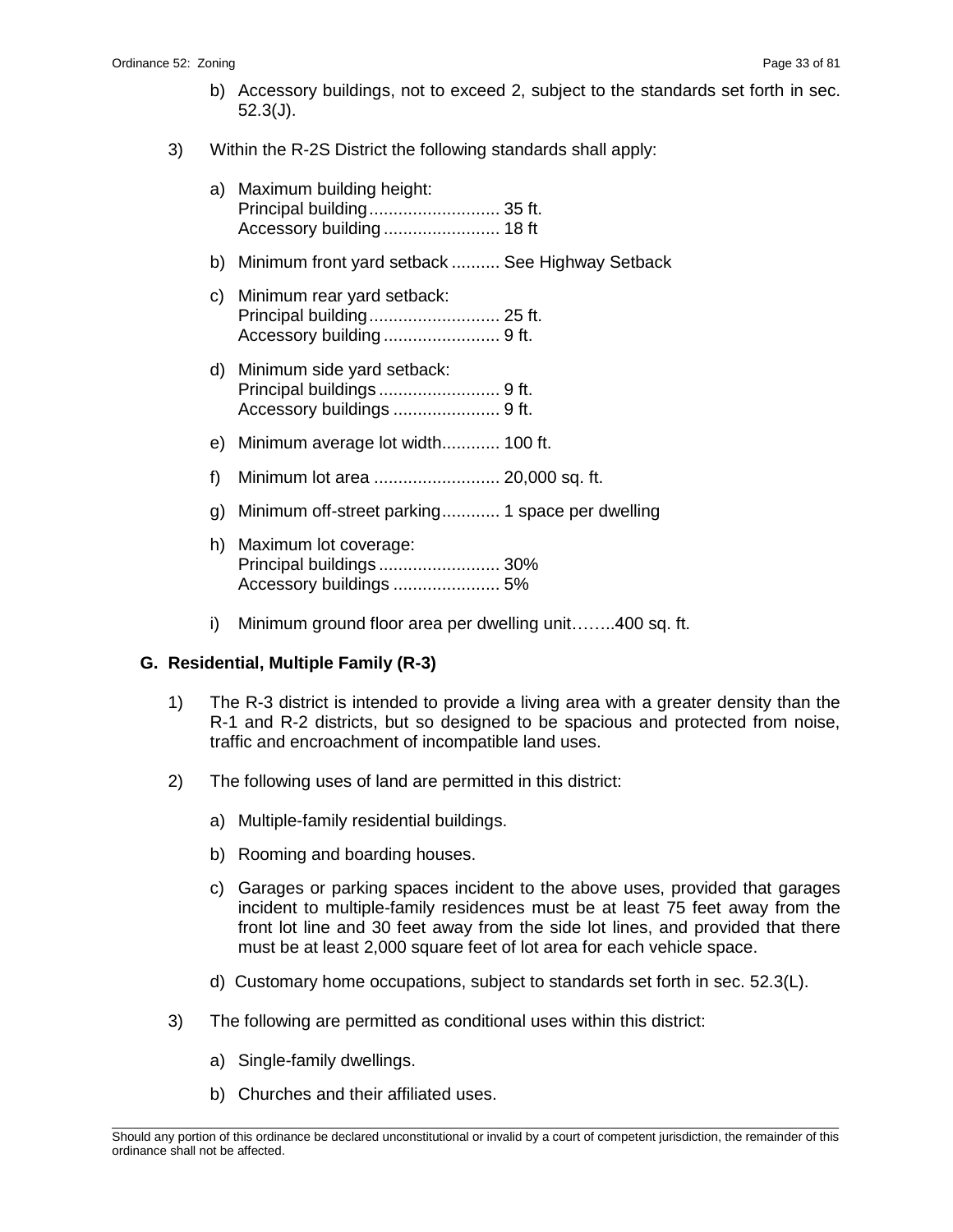- c) Libraries, museums and art galleries.
- d) Public buildings, except: sewage plants, incinerators, warehouses, garages, shops and storage yards.
- e) Water storage facilities.
- f) Telephone buildings, exchanges, lines and transformers.
- g) Communication Towers.
- h) Manufactured home parks as defined in this ordinance. This use shall be subject to the condition that it shall conform to all ordinances of the Town, County, and State.
- i) Charitable institutions, rest homes, convalescent homes, nursing homes, homes for the care of children, homes for the care of the aged, homes for the care of the indigent, and other similar institutions.
- j) Accessory buildings.
- k) Other similar and compatible uses which are determined to be in accord with the purpose of this district.
- 4) Within the R-3 District the following standards shall apply except within manufactured home parks. Within manufactured home parks the standards set forth in this ordinance, in other ordinances of the Town of Grand Rapids or Wood County regulating manufactured homes and manufactured home parks, whichever restrictions are greater, and provisions of the Wis. Administrative Code regulating manufactured home and manufactured home parks shall apply.
	- a) Maximum building height: Principal Building .......................... 45 ft. Accessory Building……………18 ft.
	- b) Minimum front yard setback .......... See Highway Setback
	- c) Minimum rear yard setback: Principal buildings ......................... 30 ft. Accessory buildings ...................... 9 ft.
	- d) Minimum side yard setback: Principal buildings ......................... 15 ft. on each side Accessory buildings ...................... 9 ft. on each side
	- e) Minimum average lot width............ 100 ft.
	- f) Minimum lot area per family: No public sewer or water............... 20,000 sq. ft. No public sewer ............................ 20,000 sq. ft. Public water and sewer................. 10,000 sq. ft.
	- g) Off-street parking: Single-family residence ................. 1 space per dwelling unit Place of public gathering............... 1 space per 5 person capacity

\_\_\_\_\_\_\_\_\_\_\_\_\_\_\_\_\_\_\_\_\_\_\_\_\_\_\_\_\_\_\_\_\_\_\_\_\_\_\_\_\_\_\_\_\_\_\_\_\_\_\_\_\_\_\_\_\_\_\_\_\_\_\_\_\_\_\_\_\_\_\_\_\_\_\_\_\_\_\_\_\_\_\_\_\_\_\_\_\_\_\_\_\_\_\_\_\_\_\_\_\_\_\_\_\_ Should any portion of this ordinance be declared unconstitutional or invalid by a court of competent jurisdiction, the remainder of this ordinance shall not be affected.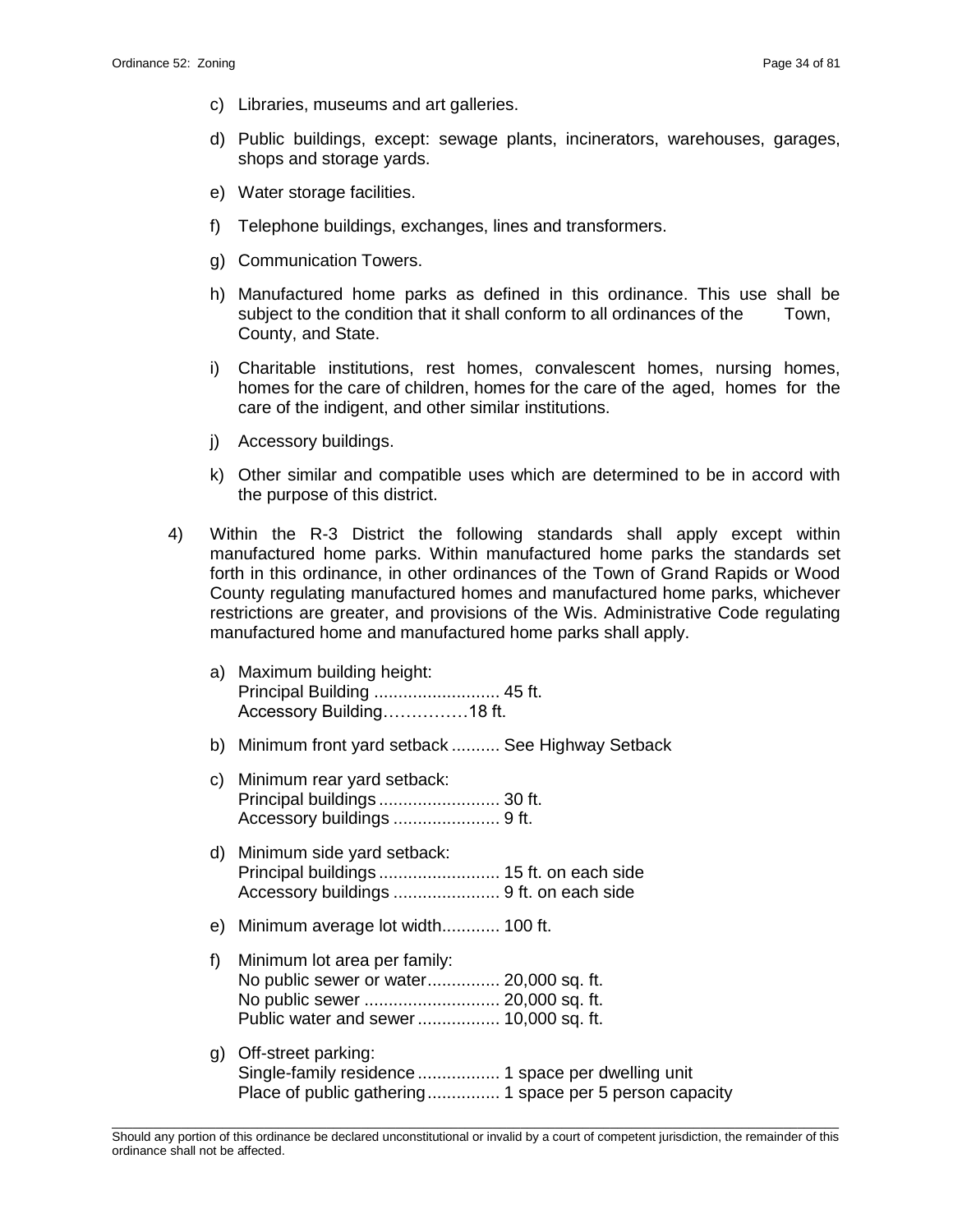h. Minimum ground floor area per dwelling unit……..400 sq. ft.

#### **H. General Commercial (B-1)**

- 1) The B-1 District is intended to provide an area for the business and commercial needs of the community.
- 2) The following uses of land are permitted in this district:
	- a) Department, variety and specialty merchandise stores, (retail and wholesale).
	- b) General grocery and specialty foods establishments.
	- c) Restaurants.
	- d) Business and professional offices and studios.
	- e) Personal service establishments (i.e. barbershops, beauty shops, shoe repair shops, tailor shops, etc.).
	- f) Retail laundry and dry cleaning outlets.
	- g) Hotels and motels.
	- h) Public transportation stations except storage lots or garage.
	- i) Semi-public buildings (i.e. fire stations, police stations, administrative buildings, etc.).
	- j) Liquor stores, taverns and bars.
	- k) Banks and financial institutions.
	- l) Automobile service stations; provided further that all gasoline pumps, storage tanks, and accessory equipment must be located at least 30 feet from any existing or officially proposed street line.
	- m) Automobile repair shops, including shops for general mechanical repairs, automobile body repair, and repair of tires, but not including establishments for rebuilding, retreading, recapping, vulcanizing, or manufacturing tires, and not including establishments for painting automobiles.
	- n) Carwashes.
	- o) Dealers in new and used passenger automobiles and trucks.
	- p) Establishments engaged in the retail sale of automobile passenger trailers, manufactured homes, or campers.
	- q) Establishments engaged in daily or extended term rental or leasing of passenger automobiles, limousines, or trucks, without drivers, or of truck trailers or utility trailers.
	- r) Establishments engaged in the daily or extended term rental or leasing of house trailers, manufactured homes, or campers.
	- s) Establishments for the sale or storage of lumber or other building materials.

\_\_\_\_\_\_\_\_\_\_\_\_\_\_\_\_\_\_\_\_\_\_\_\_\_\_\_\_\_\_\_\_\_\_\_\_\_\_\_\_\_\_\_\_\_\_\_\_\_\_\_\_\_\_\_\_\_\_\_\_\_\_\_\_\_\_\_\_\_\_\_\_\_\_\_\_\_\_\_\_\_\_\_\_\_\_\_\_\_\_\_\_\_\_\_\_\_\_\_\_\_\_\_\_\_ Should any portion of this ordinance be declared unconstitutional or invalid by a court of competent jurisdiction, the remainder of this ordinance shall not be affected.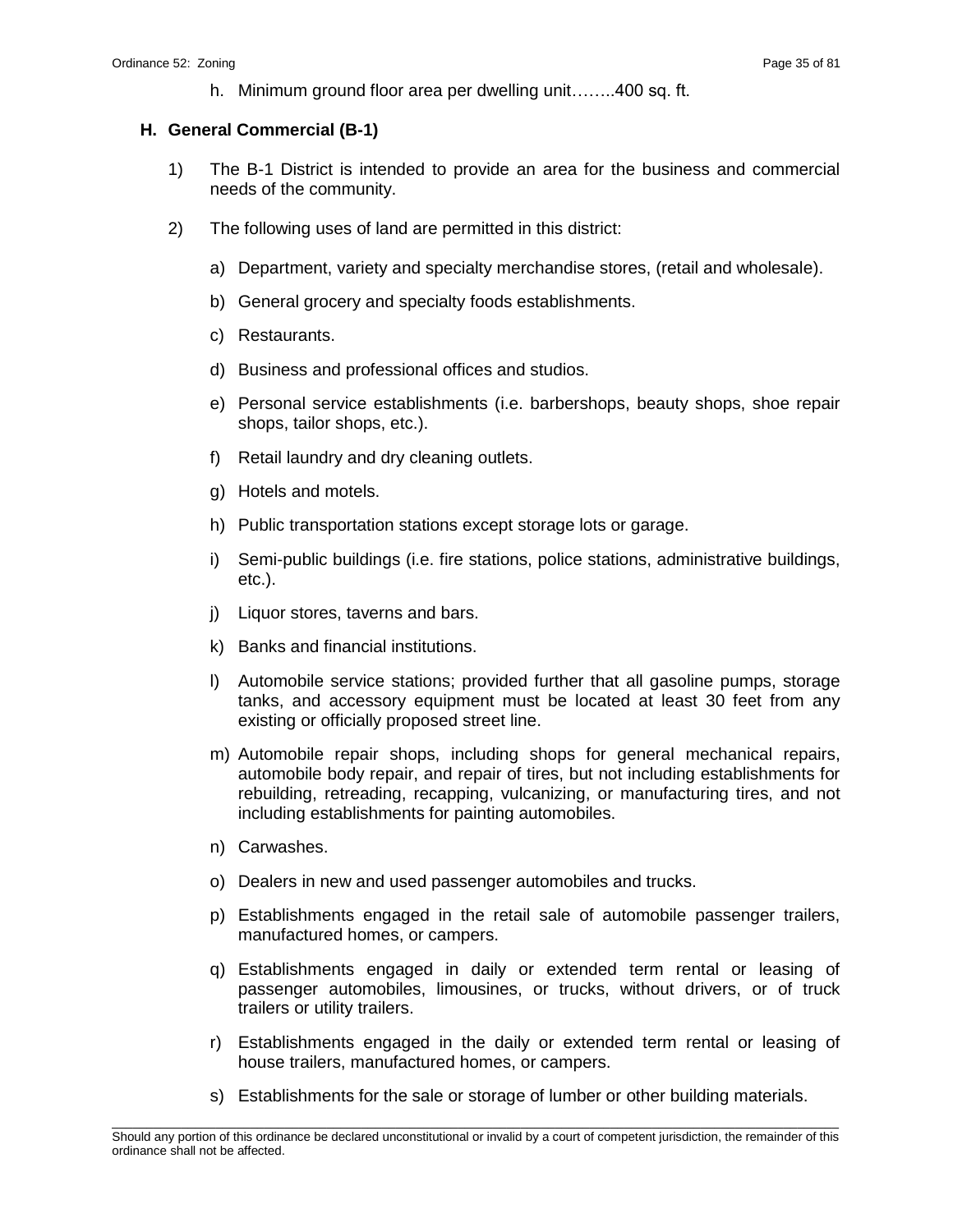- t) Greenhouses and nurseries.
- u) Bowling alleys and skating rinks.
- 3) The following are permitted as conditional uses in the district, provided that no nuisance shall be afforded to the public through noise, the discharge of exhaust gases from motor driven equipment, unpleasant odors, smoke, steam, harmful vapors, obnoxious materials, unsightly conditions, obstruction of passage on the public street or sidewalk, or other conditions generally regarded as nuisances. If operations which are necessary or incidental to the proper performance of these services or occupations would tend to afford such nuisances, then area, facilities, barriers, or other devices shall be provided in such a manner that the public is effectively protected from any and all such nuisances. These uses shall be subject to the discretion of the Town Board.
	- a) The sale, service, repair, testing, demonstration or other use of piston-type engines or motors, or any type of device, appliance, or equipment operated by such engines or motors; but not including passenger automobiles, trucks, or other motor vehicles.
	- b) Parking lots, parking garages or parking structures.
	- c) Establishments engaged in the publishing and printing of newspapers, periodicals or books.
	- d) Seasonal roadside stands for the sale of food products.
	- e) Warehouses.
	- f) Circuses, carnivals, musical or theatrical performances, public lectures, religious or evangelistic meetings, or any other similar public functions which customarily are held in temporary structures or in the open air, and for which an admission charge is required or there is a collection in lieu of an admission charge.
	- g) Veterinarians' offices and facilities and boarding facilities for domestic animals.
	- h) Riding stables.
	- i) Establishments primarily engaged in renting locker space for the storage of food products, including those establishments which provide services or facilities for processing, preparing, or packaging goods for such storage.
	- j) One- and two-family dwellings or multiple family residential buildings.
	- k) Portable Storage Containers (Limit: 2)
	- l) Other similar and compatible uses which are determined to be in accord with the purpose of this district.
	- m) Kennels, as defined in this ordinance.
- 4) Within the B-1 District the following standards shall apply: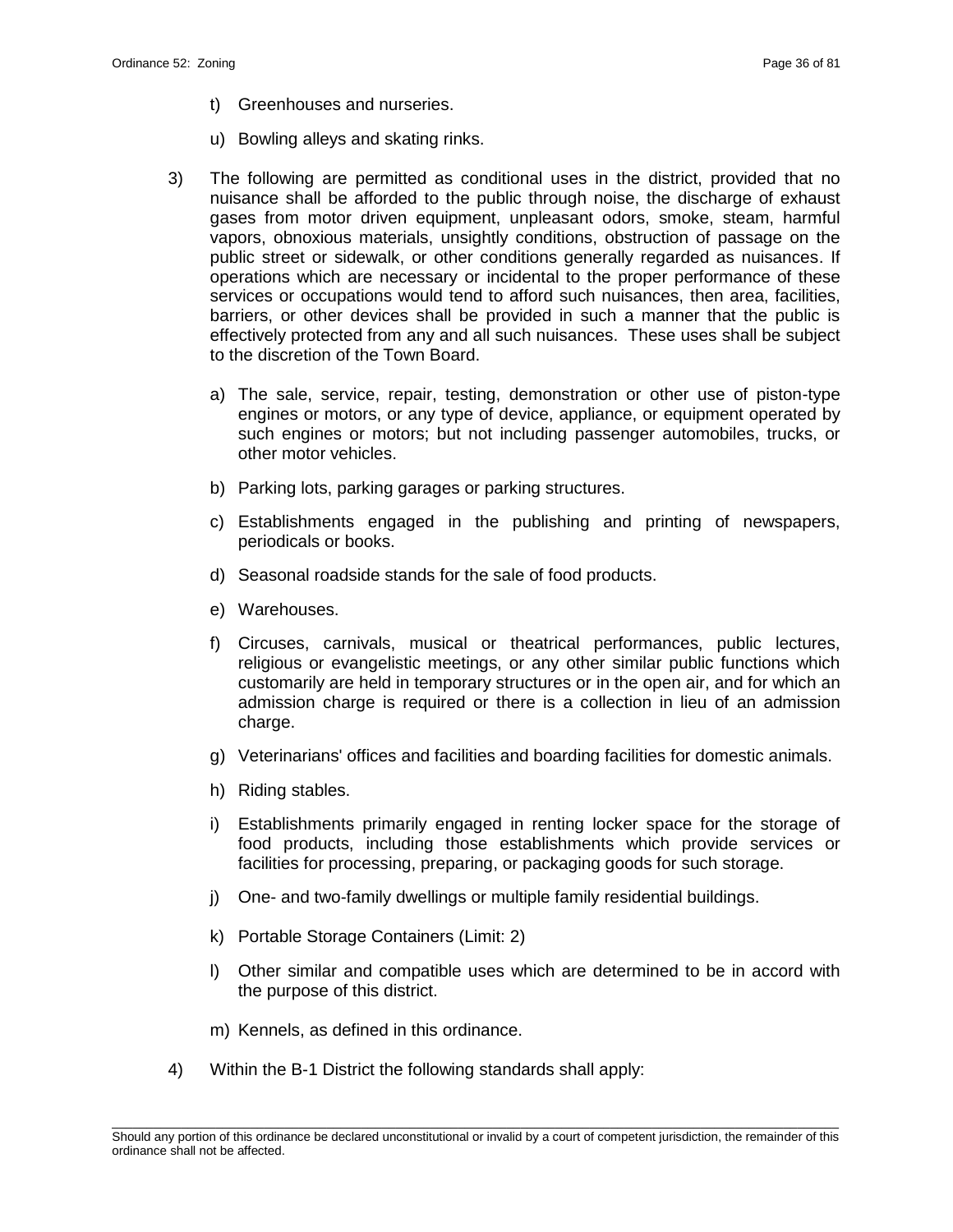- a) Maximum building height .............. 45 ft.
- b) Minimum front yard setback .......... 30 ft. from the right-of-way line.
- c) Minimum side yard setback: Where adjacent to street…………. 15ft. Where adjacent to commercial property…15ft.
- d) Minimum rear yard Setback: Principal buildings ......................... 25 ft. Accessory buildings ...................... 12 ft.
- e) Minimum side yard setback, where adjacent to R-Zone: Fireproof construction ................... 25 ft. Non-fireproof construction............. 45 ft.
- f) Off-street parking: General......................................... 1 space for every 325 sq. ft. of floor area Places of public gathering ............. 1 space per 5 person capacity

Off-street parking may be provided on site or on an adjacent lot or the equivalent improved space may be donated to the Town for a public parking lot subject to approval by the Town Board.

- g) Truck unloading area .................... Sufficient space so that no streets or allevs need be blocked.
- h) Planting of natural growth of conifers which are at least 6 feet high, staggered and spaced 6 feet apart when planted and for a minimum width of 12 feet along the property line adjacent to a residential zone shall be provided. All plantings shall be maintained to promote growth, if plantings do not meet this standard, they should be replanted.

#### **I. Recreational (P-1)**

- 1) The P-1 District is intended to provide area for recreational use and to protect this area from the intrusion of incompatible land use.
- 2) The following uses of land are permitted in this district:
	- a) Golf courses.
	- b) Water recreation.
	- c) Travel trailer parks, specifically for transient dwelling purposes. This use shall be subject to the condition that it shall conform to all ordinances of the Town, County, and State.
	- d) Commercial sports, clubs, athletic fields, arenas and similar facilities.
	- e) Golf or baseball driving ranges, archery ranges, miniature golf courses and similar facilities.
	- f) Amusement parks.

\_\_\_\_\_\_\_\_\_\_\_\_\_\_\_\_\_\_\_\_\_\_\_\_\_\_\_\_\_\_\_\_\_\_\_\_\_\_\_\_\_\_\_\_\_\_\_\_\_\_\_\_\_\_\_\_\_\_\_\_\_\_\_\_\_\_\_\_\_\_\_\_\_\_\_\_\_\_\_\_\_\_\_\_\_\_\_\_\_\_\_\_\_\_\_\_\_\_\_\_\_\_\_\_\_ Should any portion of this ordinance be declared unconstitutional or invalid by a court of competent jurisdiction, the remainder of this ordinance shall not be affected.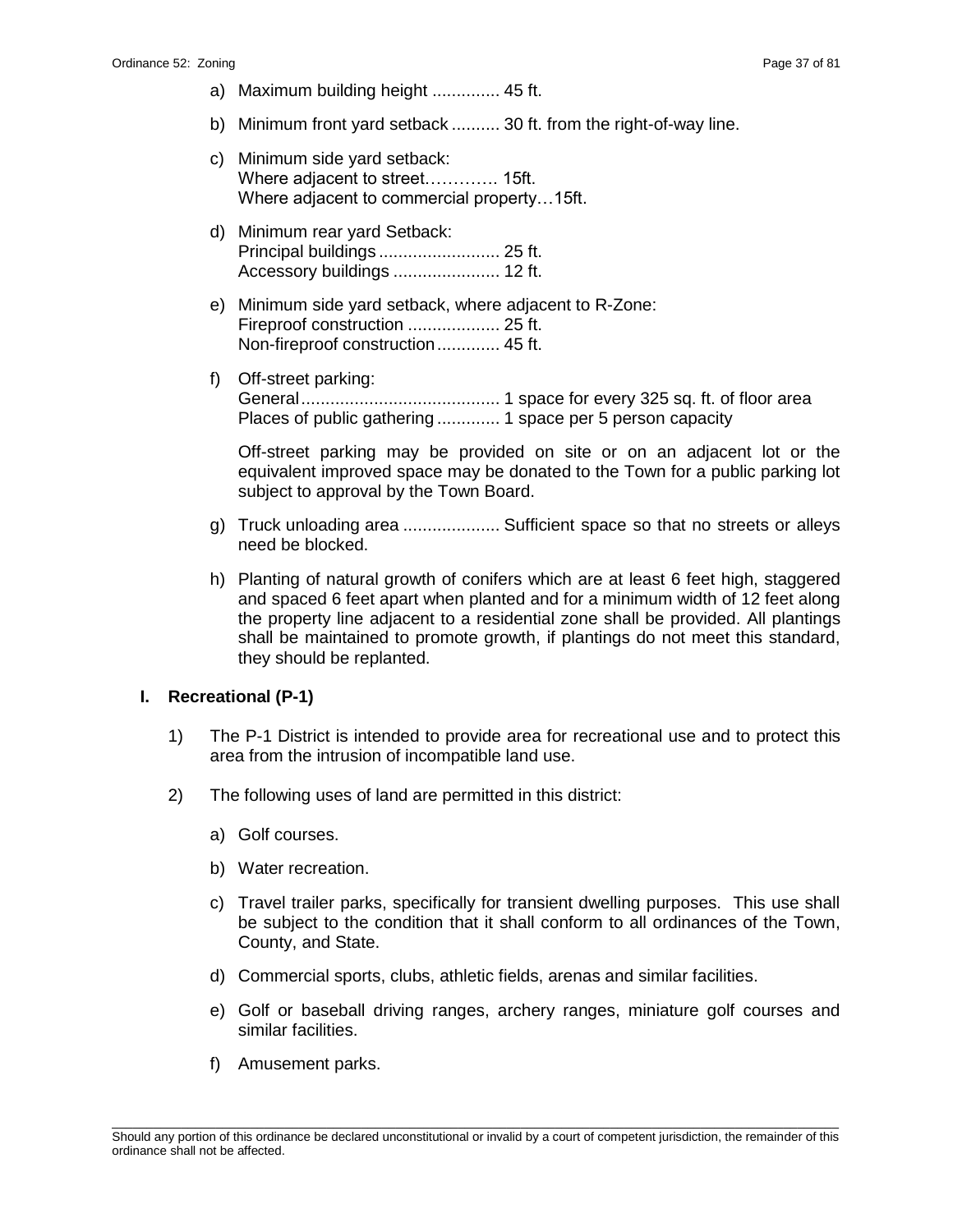- g) Summer and winter resorts, tourist cottages or cabins, commercial camping areas, ski lodges, dude ranches, vacation farms, hunting and fishing camps, children's camps, and similar establishments.
- h) Parks and playgrounds.
- i) Zoological and botanical gardens.
- 3) The following are permitted as conditional uses within this District. Such use shall be subject to the consideration of the Plan Commission with regard to such matters as the creation of nuisance conditions for the public or for the users of nearby areas, the creation of traffic hazards, the creation of health hazards, or other factors.
	- a) Related commercial uses.
	- b) Firearms range.
	- c) Other similar and compatible uses which are determined to be in accord with the purpose of this district.
- 4) Within the P-1 District the following standards shall apply:
	- a) Minimum front yard setback .......... 30 ft. from the right-of-way line
	- b) Minimum rear yard setback........... 9 ft.
	- c) Minimum side yard setback........... 9 ft.

#### **J. Manufacturing (M-1)**

- 1) This district is intended to provide an area for manufacturing and industrial activities. It is also intended to provide an area for a variety of uses which require relatively large installations, facilities or land areas; or which would create or tend to create conditions of public or private nuisance, hazard, or other undesirable conditions; or which for these or other reasons may require special safeguards, equipment, processes, barriers, or other forms of protection, including spatial distance, in order to reduce, eliminate, or shield the public from such conditions.
- 2) The following uses of land are permitted in this district
	- a) Any use permitted in the B-1 District.
- 3) The following are permitted as conditional uses within this district. These uses shall be subject to discretion of the Town Board with regard to such matters as the creation of nuisance conditions for the public or for the users of nearby areas, the creation of health hazards, or other factors:
	- a) Manufacturing establishments, in which raw materials are transformed into finished products and establishments engaged in assembling component parts of manufactured products.

\_\_\_\_\_\_\_\_\_\_\_\_\_\_\_\_\_\_\_\_\_\_\_\_\_\_\_\_\_\_\_\_\_\_\_\_\_\_\_\_\_\_\_\_\_\_\_\_\_\_\_\_\_\_\_\_\_\_\_\_\_\_\_\_\_\_\_\_\_\_\_\_\_\_\_\_\_\_\_\_\_\_\_\_\_\_\_\_\_\_\_\_\_\_\_\_\_\_\_\_\_\_\_\_\_ Should any portion of this ordinance be declared unconstitutional or invalid by a court of competent jurisdiction, the remainder of this ordinance shall not be affected.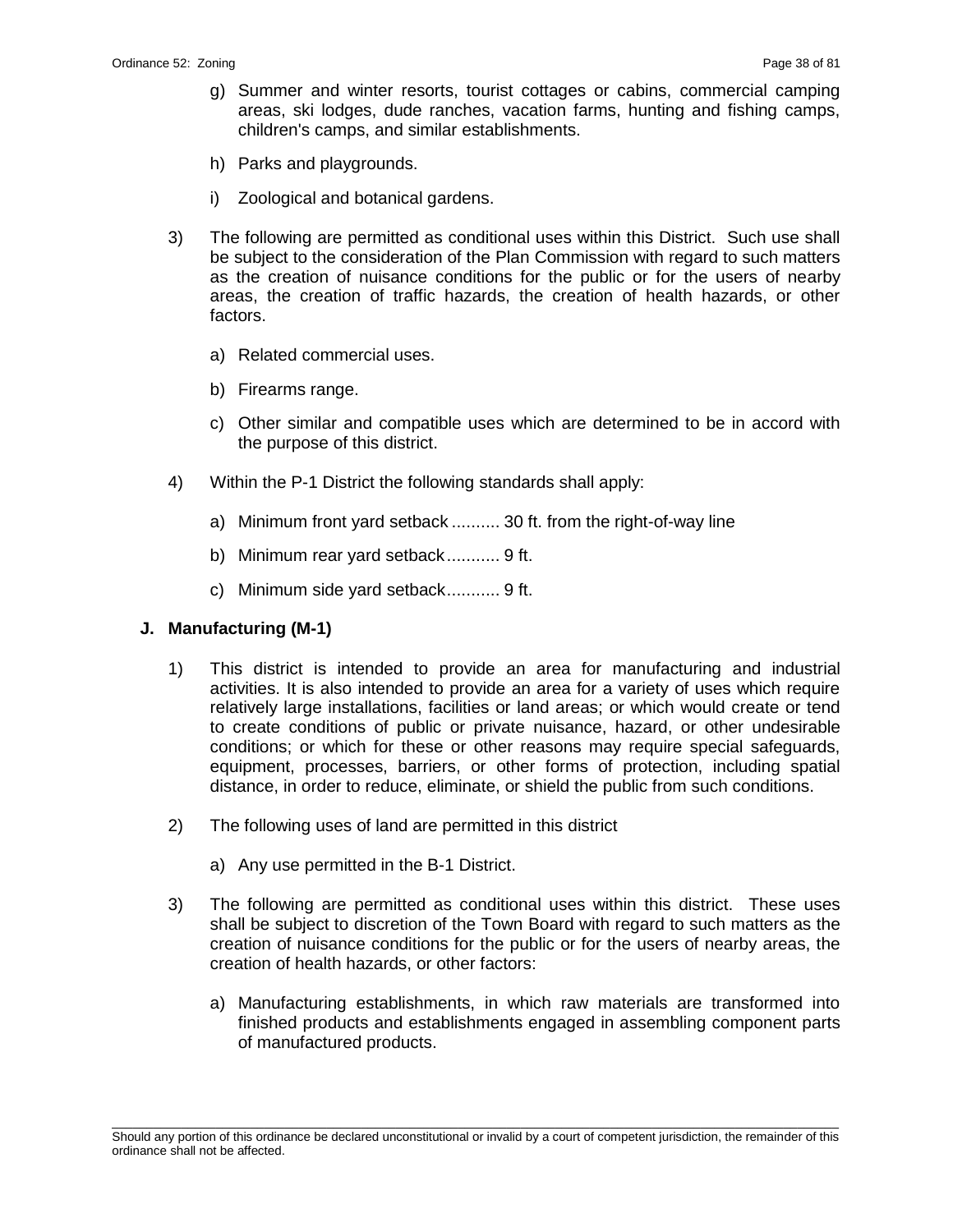- b) Other manufacturing, industrial or commercial activities which possess the special problem characteristics described above relating to the creation of hazards or nuisance conditions.
- c) The outdoor storage of industrial or manufacturing products, machinery, equipment or other materials, provided that such storage be enclosed by a suitable fence or other manner of screening.
- d) Railroads, railroad yards and structures normally incident to the operation of railroads, not including warehouses owned by establishments other than railroad companies.
- e) Stockyards, or any establishment providing facilities for receiving, shipping, weighing, or feeding livestock temporarily held either pending sale or while in transit.
- f) A dwelling unit provided for a caretaker or superintendent, in the case of an industrial or manufacturing use which requires constant supervision.
- g) Uses customarily incident to, or similar to the above uses.
- h) Facilities for the production, mining, processing or storage of concrete, blacktop, asphalt or other paving or road surfacing materials
- i) Portable Storage Containers (Limit: 2)
- j) Other similar and compatible uses which are determined to be in accord with the purpose of this district.
- 4) Within the M-1 District the following standards shall apply:
	- a) Maximum building height .............. 45 ft.
	- b) Maximum building area................. None
	- c) Minimum front yard setback .......... 50 ft. (75 ft. if parking is permitted) from the right-of-way line.
	- d) Minimum rear yard setback........... 50 ft.
	- e) Minimum side yard setback........... 20 ft.
	- f) Minimum average lot width............ 100 ft.
	- g) Minimum parking provided ............ 1 space per two employees
	- h) Truck unloading area ..................... Sufficient space so that no streets or alleys need be blocked.

# **K. Special Purpose (SP)**

1) This district is intended to provide for uses which present special challenges, concerns, hazards or other circumstances with regard to the use of land. Included are those uses of land which require extremely large expanses of land; those which afford very severe hazards to health, safety, or other aspects of the general

\_\_\_\_\_\_\_\_\_\_\_\_\_\_\_\_\_\_\_\_\_\_\_\_\_\_\_\_\_\_\_\_\_\_\_\_\_\_\_\_\_\_\_\_\_\_\_\_\_\_\_\_\_\_\_\_\_\_\_\_\_\_\_\_\_\_\_\_\_\_\_\_\_\_\_\_\_\_\_\_\_\_\_\_\_\_\_\_\_\_\_\_\_\_\_\_\_\_\_\_\_\_\_\_\_ Should any portion of this ordinance be declared unconstitutional or invalid by a court of competent jurisdiction, the remainder of this ordinance shall not be affected.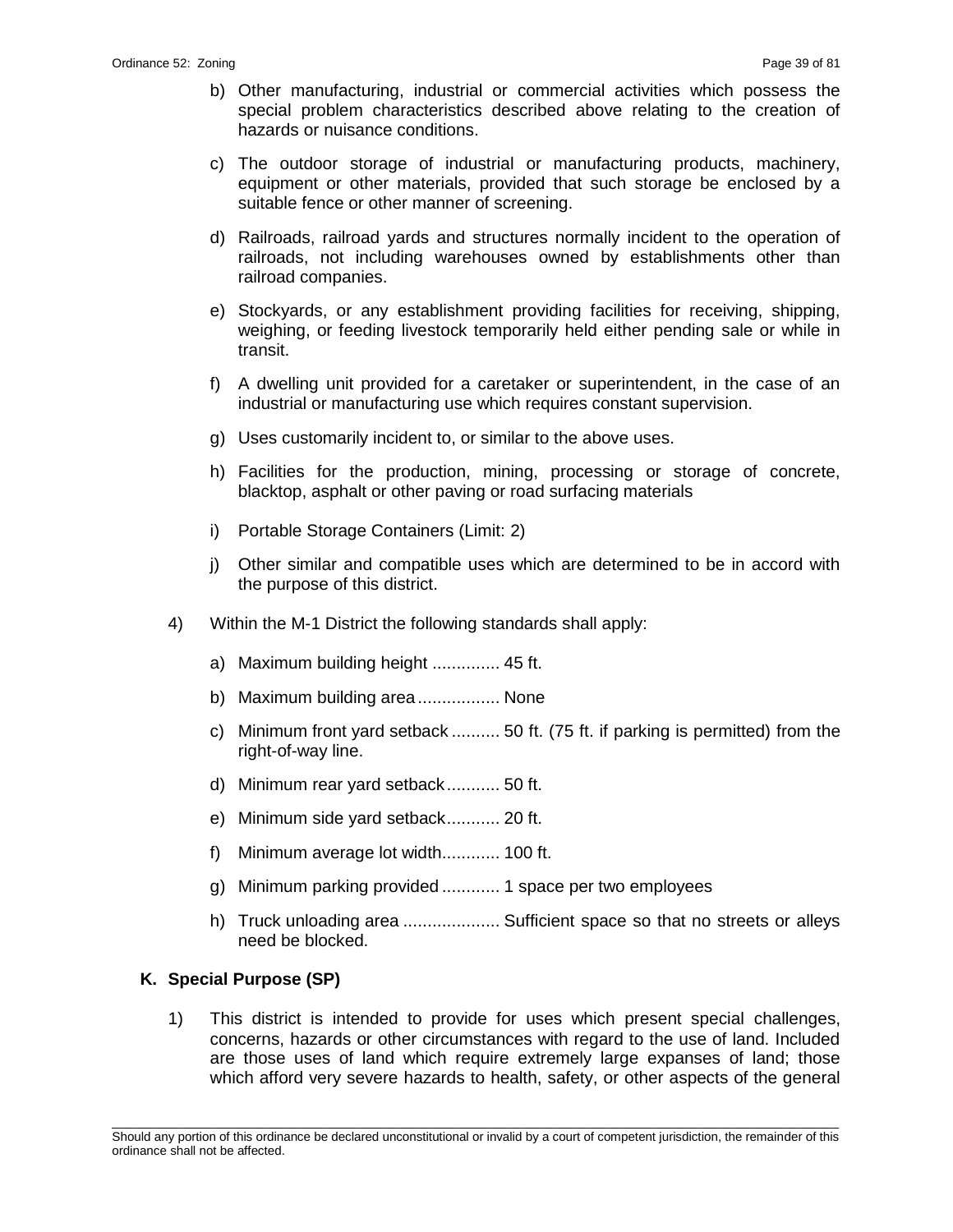welfare; those for which it is inappropriate or undesirable to have more than one instance of a given land use within one community or governmental jurisdiction.

- 2) The following uses of land are permitted in this district:
	- b) Publicly-owned parks.
- 3) The following are permitted as conditional uses within this district. All such uses shall be subject to
	- a) Refuse disposal sites, dumping grounds, sanitary landfill operations, or similar uses; with the specific provision that setbacks, screening, protective fencing, or some combination of these be provided in a manner adequate to protect the general public from any and all nuisances, hazards, or other harmful conditions.
	- b) Aircraft landing fields, hangers, or accessory structures.
	- c) Incinerator, public.
	- d) Race tracks.
	- e) High capacity wells and water storage facilities.
	- f) Other similar and compatible uses which are determined to be in accord with the purpose of this district.
- 4) Within the SP District the following standards shall apply:
	- a) Maximum building height .............. None
	- c) Minimum front yard setback .......... 50 ft. (75 ft. if parking is permitted) from the right-of-way line.
	- d) Minimum rear yard setback........... 50 ft.
	- e) Minimum side yard setback: Principal buildings ......................... 20 ft. on each side Accessory buildings ...................... 9 ft. on each side

#### **L. Planned Unit Development Overlay District (PUD)**

1) PURPOSE: The PUD District is intended to provide for large-scale combined use development. It is especially applicable to a development in which a number of different land uses (residential, commercial, public, and semi-public, etc.) are combined in a design which provides for desirable and convenient living conditions which minimize conflicts between the various land uses involved.

The PUD District is intended to permit developments that will, over a period of time, be enhanced by coordinated area-site planning, diversified location of structures, and/or mixing of compatible uses. Such developments are intended to provide a safe and efficient system for pedestrian and vehicle traffic; to provide attractive recreation and open spaces as integral parts of the developments; to enable economic design in the location of public and private utilities and community

\_\_\_\_\_\_\_\_\_\_\_\_\_\_\_\_\_\_\_\_\_\_\_\_\_\_\_\_\_\_\_\_\_\_\_\_\_\_\_\_\_\_\_\_\_\_\_\_\_\_\_\_\_\_\_\_\_\_\_\_\_\_\_\_\_\_\_\_\_\_\_\_\_\_\_\_\_\_\_\_\_\_\_\_\_\_\_\_\_\_\_\_\_\_\_\_\_\_\_\_\_\_\_\_\_ Should any portion of this ordinance be declared unconstitutional or invalid by a court of competent jurisdiction, the remainder of this ordinance shall not be affected.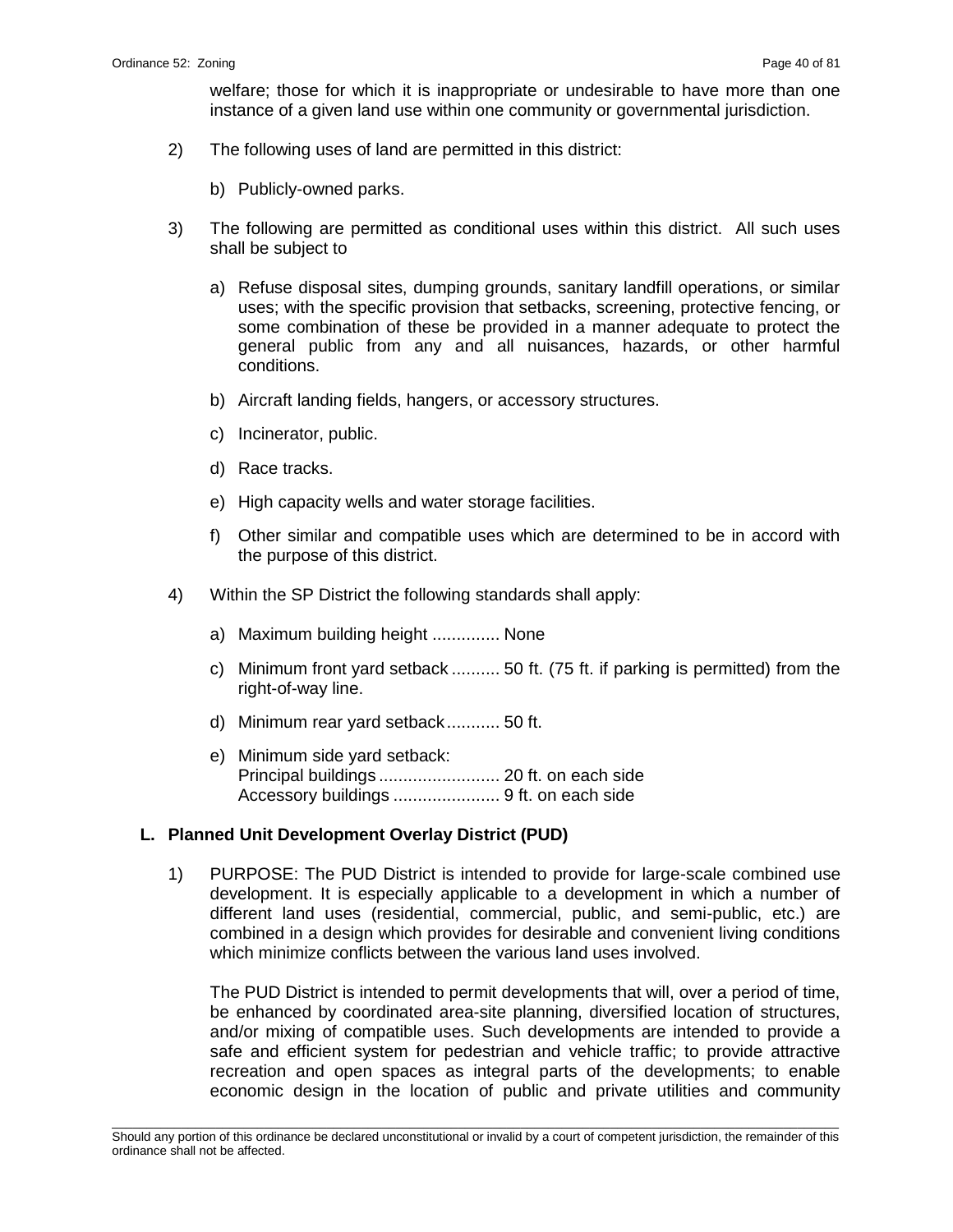facilities; and to ensure adequate standards of construction and planning.

The PUD District under this Section will allow for flexibility of overall development design with benefits from such design flexibility intended to be derived by both the developer and the community, while at the same time maintaining insofar as possible the land use density and other standards or use requirements as set forth in the basic zoning districts.

The PUD District shall be in conformity with the adopted comprehensive land use plan or any adopted component thereof; and shall not be contrary to the general welfare and economic prosperity of the community.

- 2) PERMITTED USES: Any use identified as a permitted use in the Project Plan approved by the Town Board for the PUD.
- 3) CONDITIONAL USES: Any use not identified as a permitted use in the Project Plan may be permitted as a conditional use pursuant to the provisions contained herein.
- 4) STANDARDS: The Town Plan Commission may recommend and the Town Board may authorize that there be in part of the area of such development, and for the duration of such development, specified uses not permitted by the use regulations of the district in which said development is located, provided that the Town Board shall find:
	- a) That the use permitted by such exception is necessary or desirable and is appropriate with respect to the primary purpose of the development; and
	- b) That the uses permitted by such exception are not of such a nature or so located as to exercise a detrimental influence on the surrounding neighborhood.
	- c) A PUD is of such substantially different character from other conditional uses that specific and additional standards and exceptions are hereby established to govern the recommendations of the Town Plan Commission and the action of the Town Board.
	- d) That the project area shall have a minimum area of 5 acres.
- 5) PROCEDURE
	- a) Prepetition conference. Prior to official submittal of a petition for a PUD District, the petitioner shall meet with the Zoning Administrator for a preliminary discussion as to the scope and proposed nature of the contemplated development, especially as it relates to the petitioner's intentions to submit a general or detailed application.
	- b) Petition. Following the prepetition conference, petition may be made to the Zoning Administrator by the owners or agents of properties proposed for such development, to amend the zoning map by the overlaying of a PUD district in order to permit the application of the provisions of this section to such development. Such petition shall be accompanied by a fee established by the Town Board and subject to change periodically, and the following information in

\_\_\_\_\_\_\_\_\_\_\_\_\_\_\_\_\_\_\_\_\_\_\_\_\_\_\_\_\_\_\_\_\_\_\_\_\_\_\_\_\_\_\_\_\_\_\_\_\_\_\_\_\_\_\_\_\_\_\_\_\_\_\_\_\_\_\_\_\_\_\_\_\_\_\_\_\_\_\_\_\_\_\_\_\_\_\_\_\_\_\_\_\_\_\_\_\_\_\_\_\_\_\_\_\_ Should any portion of this ordinance be declared unconstitutional or invalid by a court of competent jurisdiction, the remainder of this ordinance shall not be affected.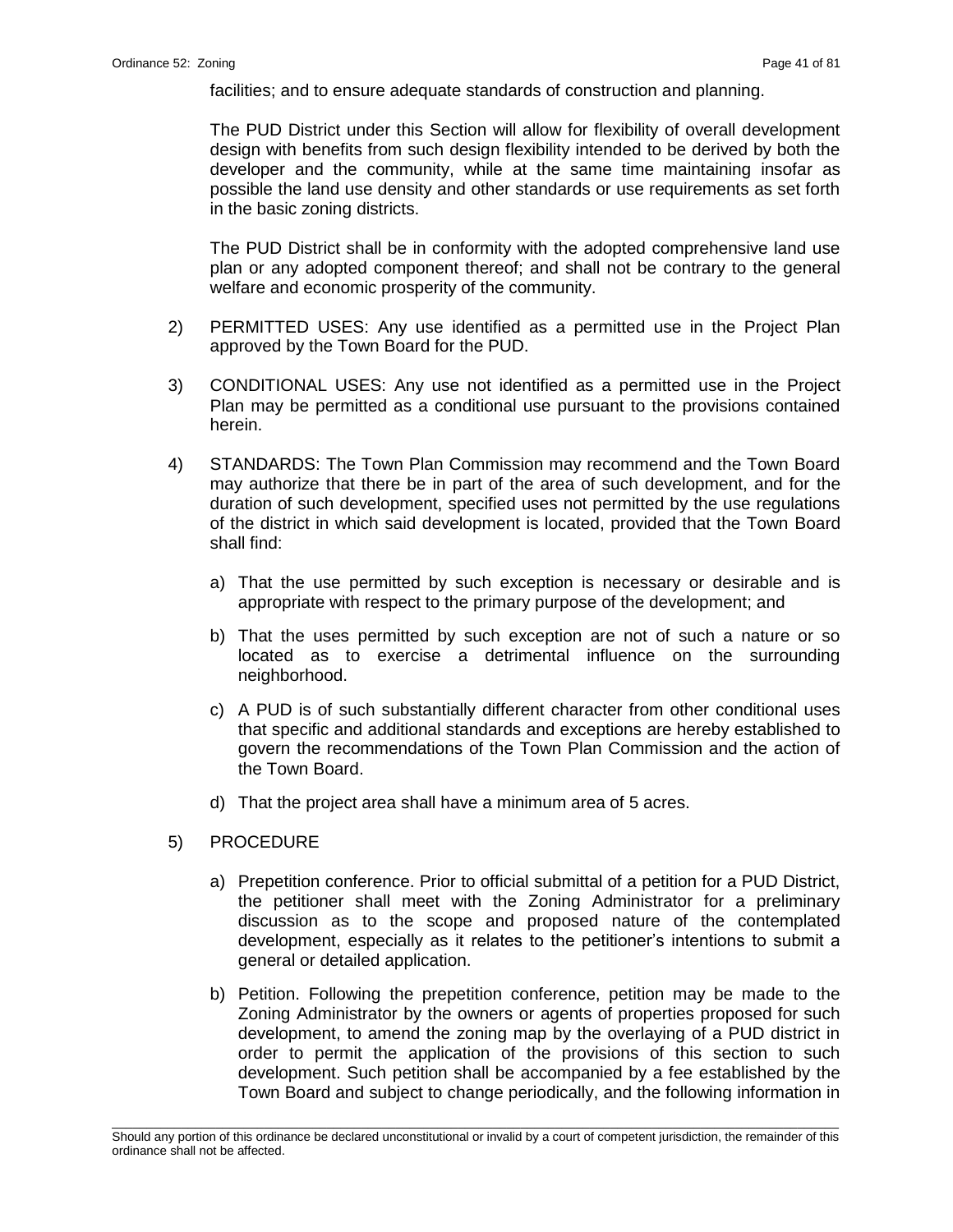appropriate detail as to the type of approval, general or detailed, desired.

- i. A statement describing the general character of the intended development and the desirability of applying the requirements of this Section and the PUD district rather than those ordinarily applicable through basic underlying zoning. This statement should at a minimum include:
	- a. Statistical data on total size of the project area, area of open space, residential density computation and proposed number of dwelling units, population analysis, market analysis, economic analysis, impact upon municipal services and any other similar data pertinent to a comprehensive evaluation of the proposed development.
	- b. A financial factors general summary, including the value of structures, estimated improvement costs, amount proposed for landscaping and special features, estimated sale or rental price, and total anticipated development cost of the project.
	- c. Organizational and service structure general outline related to intended property owner's association, deed restrictions, and provision of private services.
- ii. A general development plan and related maps and plans, including descriptive statements of objectives, principles and standards used on its formulation of the project, showing at a minimum the following information as may be required by the Plan Commission and Town Board to apply the following criteria for approval:
	- a. An accurate map of the project area, including its relationship to surrounding properties.
	- b. The pattern of public and private roads, driveways and parking facilities and intended design standards.
	- c. The size, arrangement and location of lots or of proposed building groups.
	- d. The location of recreational and natural open space areas and areas reserved or dedicated for public uses such as school, park, nature preserve, etc.
	- e. The type, size and location of all structures.
	- f. General landscape treatment.
	- g. Architectural drawings and sketches or photos of similar developments illustrating the design and character of proposed structures.
	- h. The location of present and proposed sanitary system and other utility facilities.
	- i. Existing topography and storm drainage pattern and proposed storm drainage system, showing basic topography changes.
- c) Referral to Plan Commission. Such petition shall be referred to the Plan Commission and processed as a zoning change. Upon completion of the necessary study and investigation, the Plan Commission shall make its recommendation to the Town Board as to the appropriateness and desirability of the application of the PUD District as relates to the suitability of the building, site and development plans and any additional conditions which the Plan Commission determines necessary or appropriate.
- d) Standards: The Plan Commission in making its recommendation, and the Board, in making its determination, shall give consideration and satisfy themselves as to the following:

\_\_\_\_\_\_\_\_\_\_\_\_\_\_\_\_\_\_\_\_\_\_\_\_\_\_\_\_\_\_\_\_\_\_\_\_\_\_\_\_\_\_\_\_\_\_\_\_\_\_\_\_\_\_\_\_\_\_\_\_\_\_\_\_\_\_\_\_\_\_\_\_\_\_\_\_\_\_\_\_\_\_\_\_\_\_\_\_\_\_\_\_\_\_\_\_\_\_\_\_\_\_\_\_\_ Should any portion of this ordinance be declared unconstitutional or invalid by a court of competent jurisdiction, the remainder of this ordinance shall not be affected.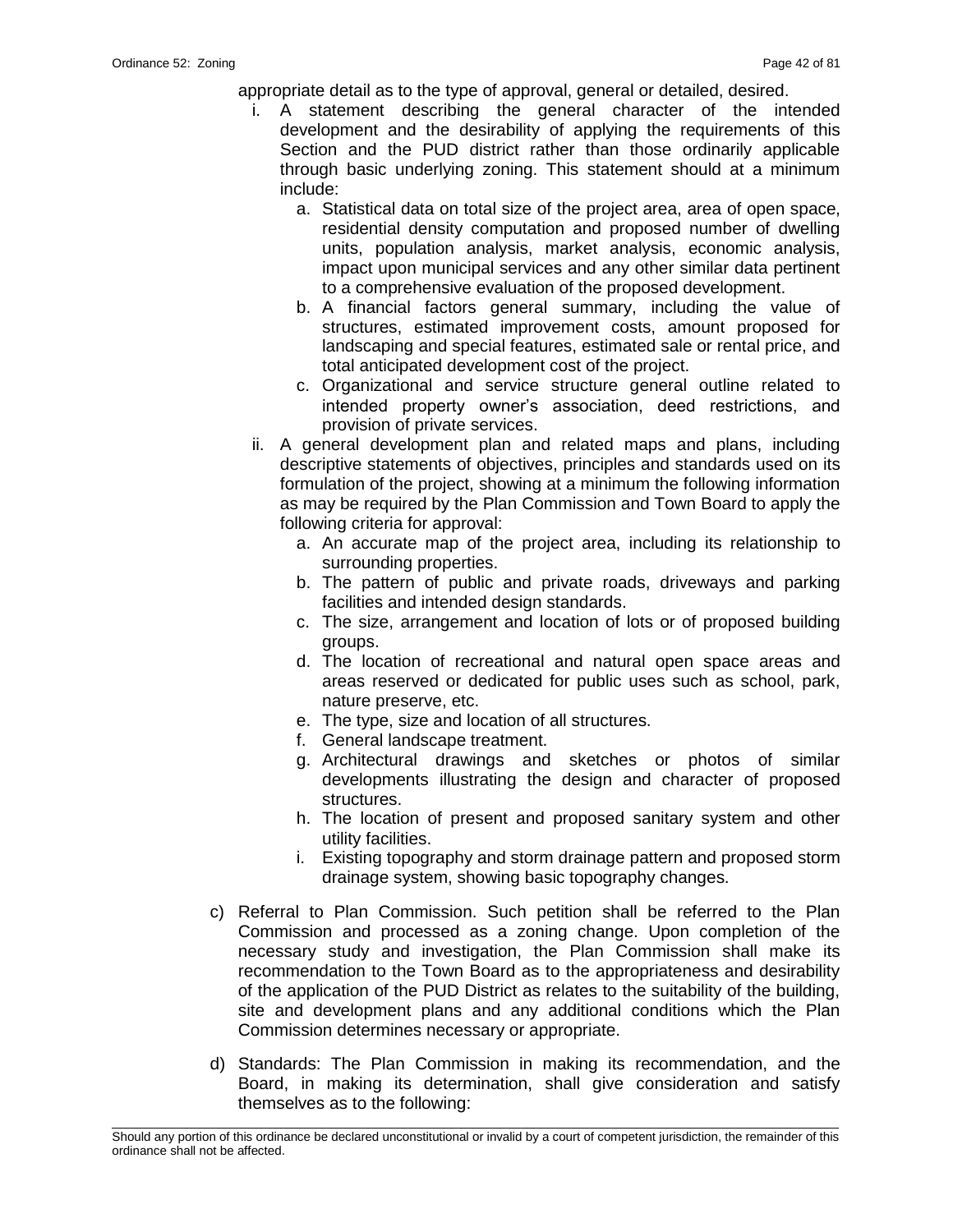- i. Public Hearing. The Town Board, before taking action to approve of such petition, shall hold a public hearing pursuant to statutory provisions for zoning amendments. Notice for such hearing shall include reference to the consideration of the proposed project development plans coincident with the requested zoning change to PUD.
- ii. Construction schedule. That the proponents of the proposed development have demonstrated that they intend to start construction within a reasonable period following the approval of the project and requested overlay of the PUD district, and that the development will be carried out according to a reasonable construction schedule satisfactory to the Town.
- iii. Adequate professional assistance. That the project plan has been prepared with adequate professional assistance, especially as it relates to justifying deviation from standards as set forth in the underlying basic zoning districts or from other development standards set forth herein.
- iv. Conformity to the Town's comprehensive plan. That the project plan serves to implement the spirit and intent of the plan, especially as relates to preservation of conservation areas and creation of common open spaces, and to creation of a more diversified and interesting use pattern than might otherwise result from application of underlying zoning patterns.
- v. Achievement of purposes and benefits. That the project plan achieves the purposes in view for zoning as set forth in Wis. Stats. Sec. 62.23(7) (c) and sec. 10.01(2) herein, as well as the benefits of planned development projects as set forth in Wis. Stats. Sec. 62.23(7) (b) and sec. 10.19(1) herein.
- vi. Preservation and care of open space.
	- a. That the resultant common open space is suitable for its use as relates to location, access, size and shape, proposed degree of improvement for recreational use, or proposed degree of protection from damage if a natural area.
	- b. That there is adequate guarantee for retention of proposed private open spaces in their proposed uses and against building or other development, including the provision of public access to streams and bodies of water.
	- c. That in the case of a private open space proposal, the care and maintenance of such open space shall be ensured either by establishment of an appropriate management organization or property owner's association for the project or by agreement with the Town for establishment of a special service district for the project area on the basis of which the Town shall provide the necessary maintenance service and levy the cost as a special assessment on the tax bills of properties within the project area. In any case, the Town shall have the right to carry out and levy an assessment for the cost of any maintenance which it determines is necessary if it is not otherwise taken care of to the satisfaction of the Town.
	- d. That ownership and tax liability of private open space areas shall be established in a manner acceptable to the Town, and made a part of the conditions of the plan approval.
	- e. That adequate financial guarantees that such common open space will be developed or protected as proposed is made by the owners or developers in the form of bonds, sureties, or letters of credit acceptable to the Town pursuant to the procedures used in the

\_\_\_\_\_\_\_\_\_\_\_\_\_\_\_\_\_\_\_\_\_\_\_\_\_\_\_\_\_\_\_\_\_\_\_\_\_\_\_\_\_\_\_\_\_\_\_\_\_\_\_\_\_\_\_\_\_\_\_\_\_\_\_\_\_\_\_\_\_\_\_\_\_\_\_\_\_\_\_\_\_\_\_\_\_\_\_\_\_\_\_\_\_\_\_\_\_\_\_\_\_\_\_\_\_ Should any portion of this ordinance be declared unconstitutional or invalid by a court of competent jurisdiction, the remainder of this ordinance shall not be affected.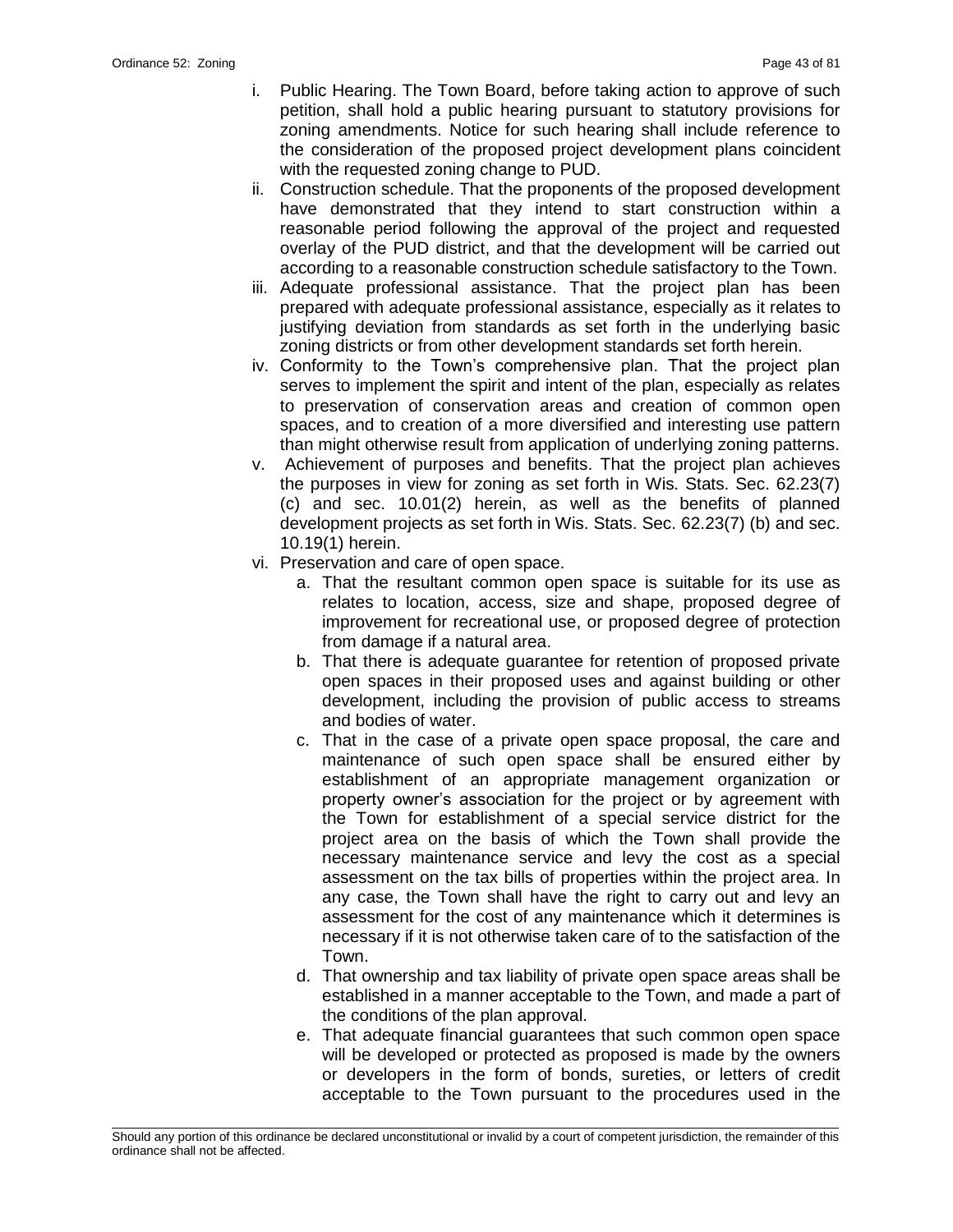building and platting of public streets.

- vii. Proposed Residential Developments
	- a. That such development will create an attractive residential environment of sustained desirability and economic stability, including placement of structures in relation to terrain and soils, consideration of safe pedestrian flow, ready access to recreation space, and coordination with overall plans for the neighborhood.
	- b. That the population composition of the development will not result in adverse effects from that anticipated in the Town's Comprehensive Plan upon the Town's capacity to provide needed school or other municipal service facilities.
	- c. That adequate guarantee is provided for permanent retention of open land area resulting from the application of these regulations either by dedication to the public or by private reservation.
- viii. Proposed Commercial Developments
	- a. That the economic practicality of the proposed development can be justified on the basis of purchasing potential, competitive relationship, and demonstrated tenant interest.
	- b. That the proposed development will be adequately served by offstreet parking and truck service facilities.
	- c. That the locations for entrances and exits have been designed to prevent unnecessary interference with the safe and efficient movement of traffic on surrounding streets, and that the development will not create an adverse effect on the general traffic pattern of the area.
	- d. That the architectural design, landscaping, control of lighting and general site development will result in an attractive and harmonious service area compatible with and not adversely affecting the aesthetics, enjoyment or property values of the surrounding neighborhood.
- ix. Proposed Manufacturing or Industrial Developments:
	- a. That the operational character, physical plant arrangement and architectural design of building will be compatible with the latest in performance standards and industrial development design and will not result in adverse effects upon the property values of the surrounding neighborhood.
	- b. That the proposed development will have adequate provision for offstreet parking and truck service areas and will be adequately served by rail or highway facilities.
	- c. That the proposed development is properly related to the total transportation system of the Town and will not result in adverse effect on the safety and efficiency of the public streets.
- x. Proposed Mixed Use Developments:
	- a. That the proposed mixture of uses produces a unified composite which is compatible within itself and which, as a total development entity, is compatible with the surrounding neighborhood and consistent with the general objectives of the Town's Comprehensive Plan.
	- b. That the various types of uses conform to the general requirements as set forth in this section, applicable to projects of such use character.
- xi. Determination:

\_\_\_\_\_\_\_\_\_\_\_\_\_\_\_\_\_\_\_\_\_\_\_\_\_\_\_\_\_\_\_\_\_\_\_\_\_\_\_\_\_\_\_\_\_\_\_\_\_\_\_\_\_\_\_\_\_\_\_\_\_\_\_\_\_\_\_\_\_\_\_\_\_\_\_\_\_\_\_\_\_\_\_\_\_\_\_\_\_\_\_\_\_\_\_\_\_\_\_\_\_\_\_\_\_ Should any portion of this ordinance be declared unconstitutional or invalid by a court of competent jurisdiction, the remainder of this ordinance shall not be affected.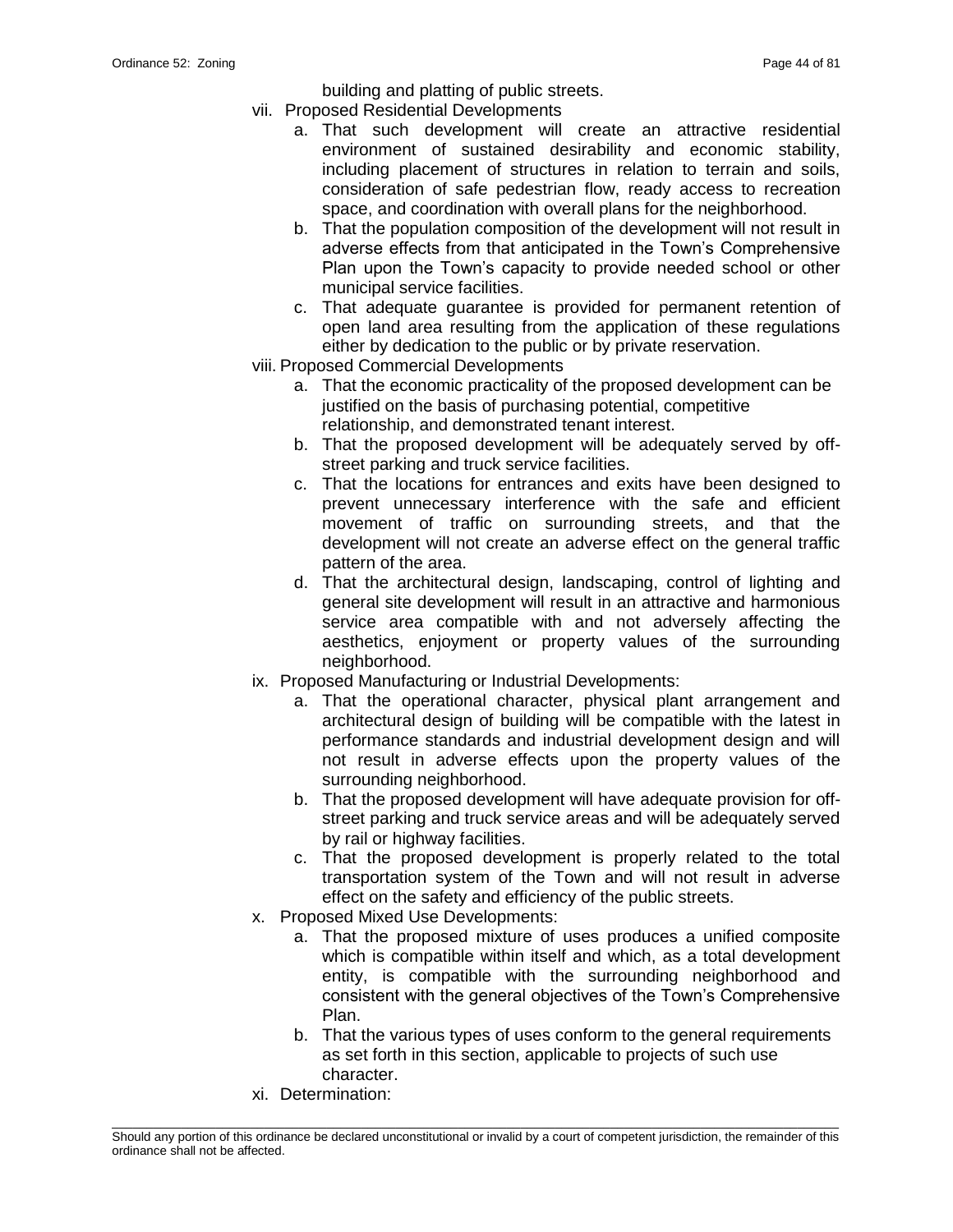- a. Denial or approval. The Town Board after due consideration, upon recommendation of the Plan Commission, may deny or approve the petition as submitted or approve the petition subject to changes or additional conditions.
- b. Representations and conditions incorporated. The general or detailed approval of a petition and consequent amending of the zoning map by overlay of the PUD District shall be based upon, and thereby incorporate, all the representations contained in the petition and its accompanying written and other exhibits offered by the petitioner, as modified by the Town as part of the review and approval process.
- c. General approval. Plans submitted for such an approval need not necessarily be completely detailed at the time of overlay zoning, provided they are of sufficient detail to satisfy the Plan Commission and the Town Board as to the general character, scope and appearance of the proposed development. Such preliminary plan shall at a minimum designate the pattern of proposed streets, and size and arrangement of lots as in the preliminary platting process which may indeed also be involved, the basic pattern of land use, with an illustration of a typical example of the development proposed. The approval of such preliminary plan shall be conditional upon the subsequent submittal and approval of more specific and detailed plans as the development progresses, so that all detailed approvals are complete before work on the project commences.
- d. Hearing and recommendations. When a petition is filed to terminate a project plan in whole or in part, the commission shall hold an informational hearing, notifying all affected parties, so that the Plan Commission may learn what form of project plan termination would best serve the interest of all affected parties. The Plan Commission shall then recommend to the Town Board such project plan modifications or termination as it deems appropriate.
- e. Determination. In the manner set forth in this subsection, the Town Board shall act upon the petition. The project file and zoning map shall be appropriately modified with the changes adopted by the Town Board, and as necessary, any land covenants, plats or other recorded documents amended as required to conform with the revised regulations, with the costs apportioned as directed by the Town Board.

# **M. Agricultural (A)**

- 1) This district provides exclusively for agricultural uses and uses compatible with agriculture. The intent is to help conserve good farming areas and prevent uncontrolled, uneconomical spread of residential development which results in excessive costs to the community for premature provision of essential public improvements and services (such as sewer and water lines).
- 2) The following uses are permitted in this district:
	- a) Agriculture, including animal and poultry husbandry, beekeeping, dairying and grazing, field crops, forestry, greenhouses, orchards and wild crop harvesting, truck farming, horticulture or viticulture.

\_\_\_\_\_\_\_\_\_\_\_\_\_\_\_\_\_\_\_\_\_\_\_\_\_\_\_\_\_\_\_\_\_\_\_\_\_\_\_\_\_\_\_\_\_\_\_\_\_\_\_\_\_\_\_\_\_\_\_\_\_\_\_\_\_\_\_\_\_\_\_\_\_\_\_\_\_\_\_\_\_\_\_\_\_\_\_\_\_\_\_\_\_\_\_\_\_\_\_\_\_\_\_\_\_ Should any portion of this ordinance be declared unconstitutional or invalid by a court of competent jurisdiction, the remainder of this ordinance shall not be affected.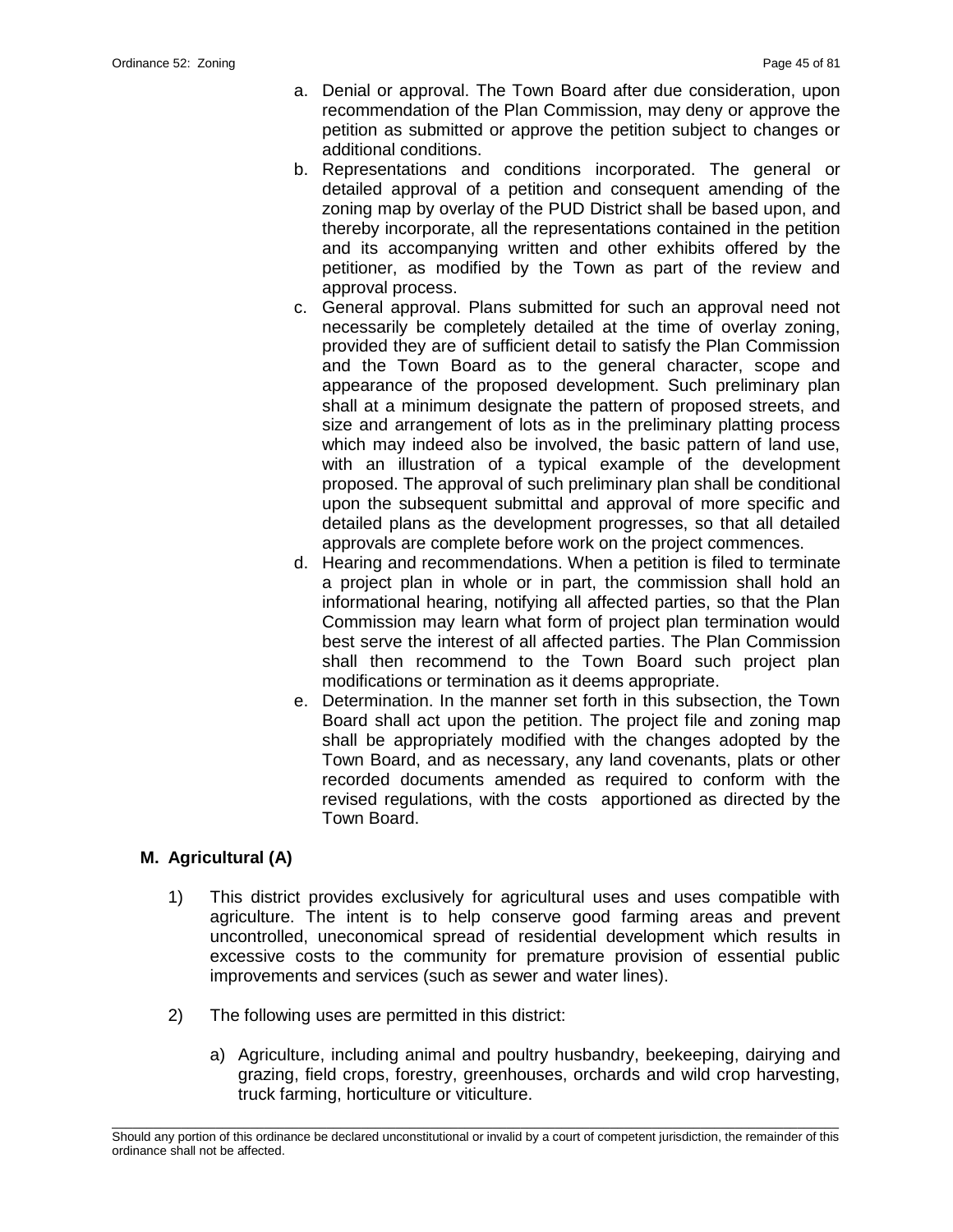- b) In-season roadside stands for the sale of farm products produced on the premises.
- c) One dwelling, constructed to Uniform Dwelling Code Standards.
- d) Uses customarily accessory to a permitted agricultural use.
- 3) The following are permitted as conditional uses within this district:
	- a) Churches, schools, cemeteries.
	- b) Public and semi-public buildings.
	- c) Water storage facilities and power stations (provided they are enclosed by an eight-foot or more protective fence).
	- d) Fur farms, kennels, cheese factories or dairy processing plants, grain elevators and other agricultural uses that may cause noxious odors or noise, or create health or sanitation hazards.
	- e) Trap or skeet shooting facilities, target ranges, gun clubs, shooting preserves.
	- f) Riding stables, riding schools.
	- g) Club or lodge.
	- h) Fish hatchery--commercial.
	- i) Additional dwellings, constructed to Uniform Dwelling Code Standards, for those resident owners and workers actually engaged in the principal permitted use.
	- j) Livestock feeding pens or yards (more than 500 animal capacity).
	- k) Maple syrup processing plant.
	- l) Hot mix plants, crushing operations, and similar activities if temporary for road construction purposes.
	- m) Radio or TV broadcasting studio and/or tower.
	- n) Other similar and compatible uses which are determined to be in accord with the purpose of this district.
- 4) Within the A District the following standards shall apply:
	- d) Maximum building height: Residential .................................... 35 ft. Agricultural.................................... None
	- e) Minimum front yard setback .......... 50 ft from the right-of-way line.
	- f) Minimum side yard........................ 20 ft.
	- g) Minimum rear yard ........................ 25 ft.
	- h) Minimum water setback ................ 75 ft.

\_\_\_\_\_\_\_\_\_\_\_\_\_\_\_\_\_\_\_\_\_\_\_\_\_\_\_\_\_\_\_\_\_\_\_\_\_\_\_\_\_\_\_\_\_\_\_\_\_\_\_\_\_\_\_\_\_\_\_\_\_\_\_\_\_\_\_\_\_\_\_\_\_\_\_\_\_\_\_\_\_\_\_\_\_\_\_\_\_\_\_\_\_\_\_\_\_\_\_\_\_\_\_\_\_ Should any portion of this ordinance be declared unconstitutional or invalid by a court of competent jurisdiction, the remainder of this ordinance shall not be affected.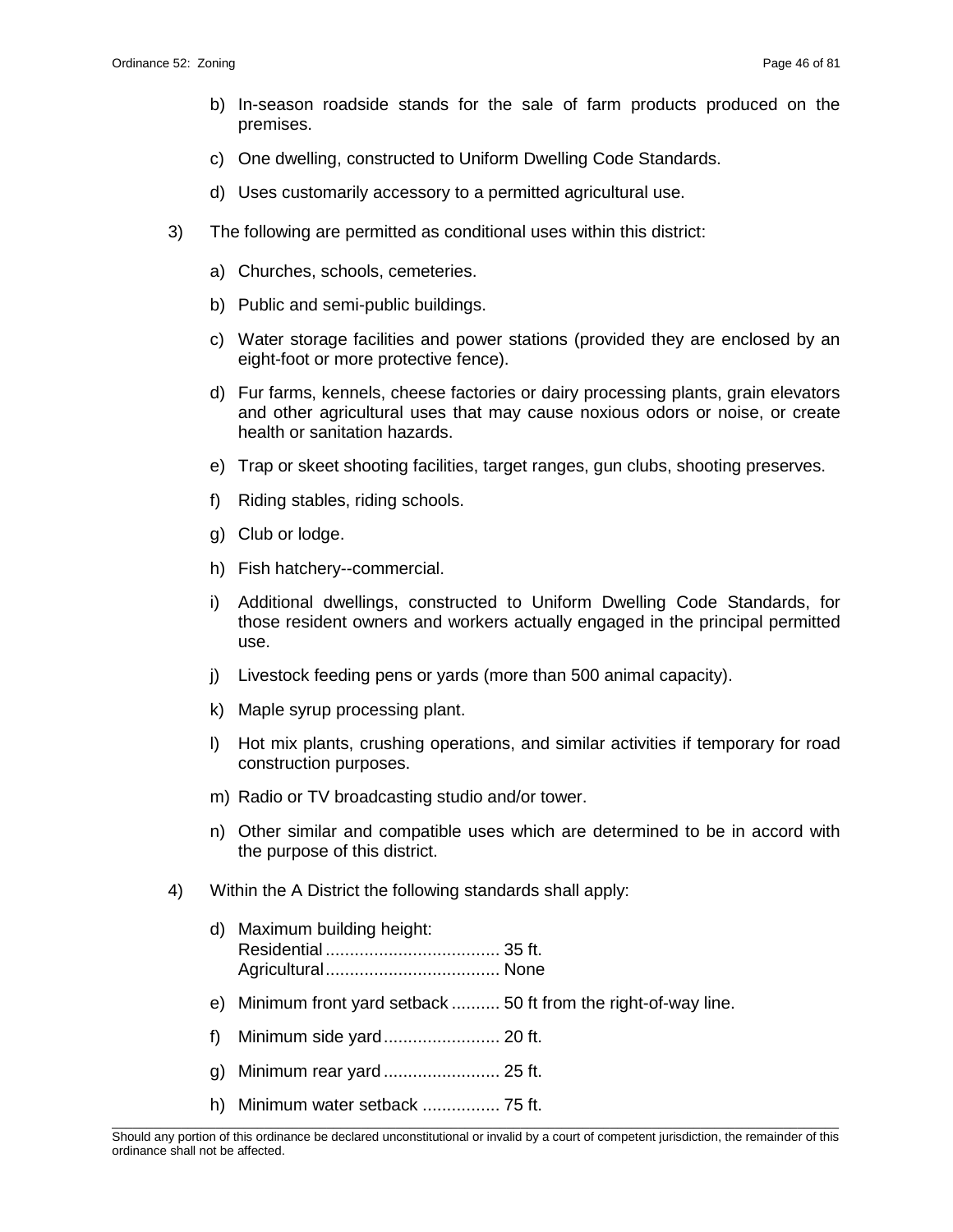- i) Minimum lot size ........................... 5 acres
- j) Minimum lot width ......................... 150 ft.
- k) Minimum ground floor area per dwelling unit……..400 sq. ft.

### **N. Conservancy (CON)**

- 1) This district is intended to preserve the natural state of scenic areas in the town and to prevent the uncontrolled, uneconomical spread of residential or other development, and to help discourage intensive development of marginal lands so as to prevent hazards to public and private property.
- 2) The following uses of land are permitted in this district:
	- a) Harvesting of wild crops, such as wild rice, marsh hay, ferns, moss, berries, tree fruit and tree seeds.
	- b) Forestry and the management of forests.
	- c) Wildlife preserves.
	- d) The management of wildlife, including waterfowl, fish and other similar lowland animals, and non-residential buildings used solely in conjunction with such activities.
	- e) Hunting, fishing, and trapping.
	- f) Public and private parks, picnic areas, and similar uses.
	- g) Hiking, snowmobile, horseback and bicycle trails.
	- h) Preservation of areas of scenic, historic, or scientific value.
	- i) Uses similar and customarily incident to any of the above uses.
- 4) The following are permitted as conditional uses within this district:
	- a) Dams, flowages, and ponds.
	- b) Power plants deriving their power from the flow of water, and transmission lines and other facilities accessory thereto.
	- c) Utilities such as, but not restricted to, telephone, telegraph, power, or other transmission lines.
	- d) Piers, docks, and boathouses.
	- e) Relocation of any watercourse.
	- f) Filling, drainage or dredging of wetlands, provided that this shall conform to the Wood County Shoreland Zoning Ordinance as well as state and federal regulations.
	- g) Removal of topsoil or peat.

\_\_\_\_\_\_\_\_\_\_\_\_\_\_\_\_\_\_\_\_\_\_\_\_\_\_\_\_\_\_\_\_\_\_\_\_\_\_\_\_\_\_\_\_\_\_\_\_\_\_\_\_\_\_\_\_\_\_\_\_\_\_\_\_\_\_\_\_\_\_\_\_\_\_\_\_\_\_\_\_\_\_\_\_\_\_\_\_\_\_\_\_\_\_\_\_\_\_\_\_\_\_\_\_\_ Should any portion of this ordinance be declared unconstitutional or invalid by a court of competent jurisdiction, the remainder of this ordinance shall not be affected.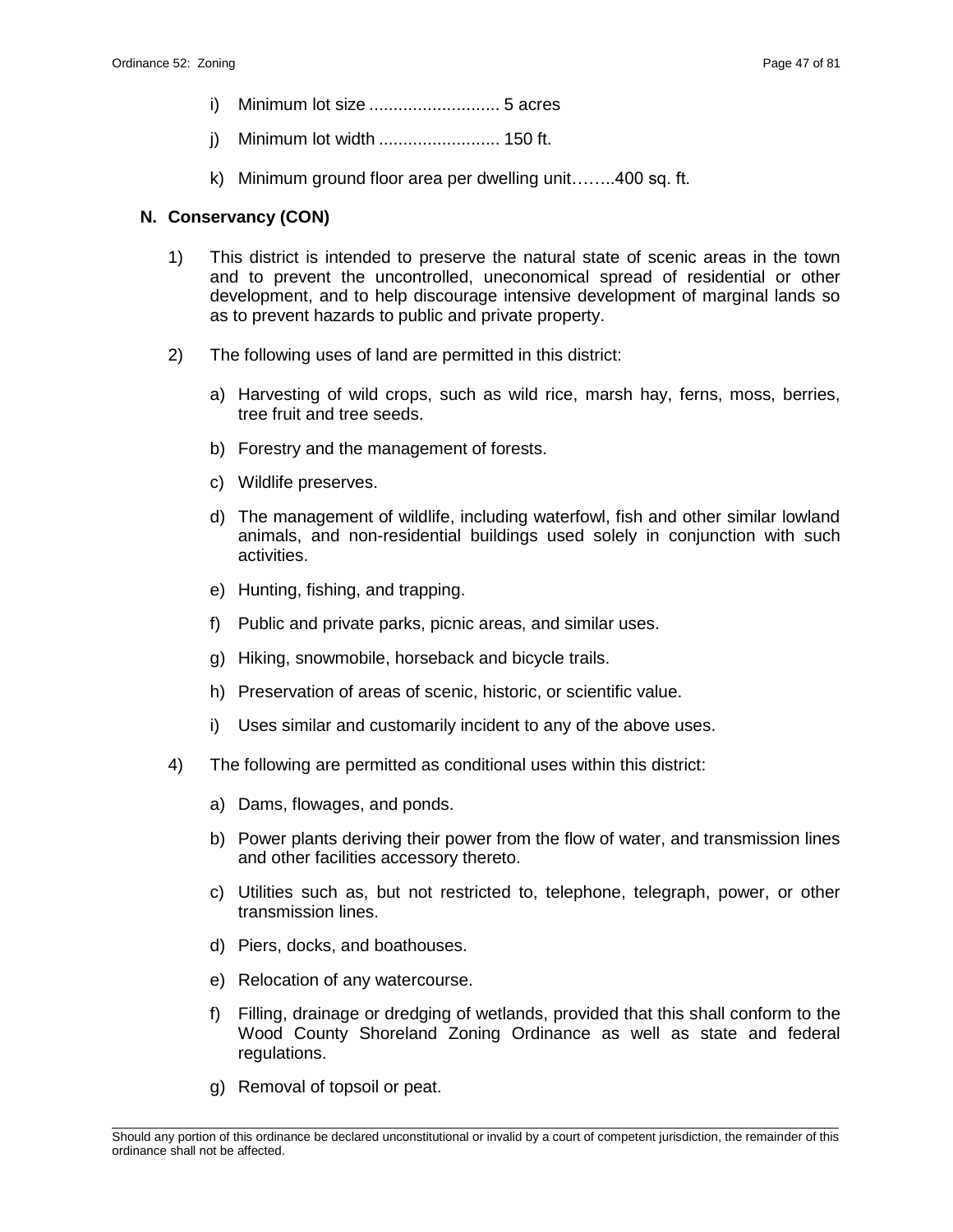- h) Cranberry bogs.
- i) Camping grounds.
- j) Other similar and compatible uses which are determined to be in accord with the purpose of this district.
- 5) There are no setbacks, lot size, or other dimensional standards applicable in the CON District.

#### **O. Highway 54 Corridor Overlay Zoning District (Hy)**

- 1) Purpose of the Highway 54 Overlay Zoning District is to provide development guidelines and standards for those activities that affect the physical appearance of the corridor and impact the natural resources of the area and to:
	- a) protect the public investment in the highway;
	- b) maintain the highway's function;
	- c) ensure maximum safety to motorists;
	- d) maintain and protect the land, air and water within and adjacent to the highway corridor;
	- e) promote optimum use of land improvements;
	- f) promote the aesthetic quality of development;
	- g) maintain and improve property values in the highway corridor;
	- h) protect landowners from adverse impacts of adjoining development;
	- i) provide an aesthetically attractive travel experience and first impression for visitors to our community;
	- j) preserve the natural beauty;
	- k) protect present and future businesses in the corridor from elements which would tend to detract from or de-emphasize the local businesses.
- 2) District boundaries: The Overlay District boundaries shall extend 300' from the right-of-way line on both sides of Highway 54, or to the commercial zoning district boundary of properties, whichever is greater.
- 3) Regulations of underlying Zoning Districts, where more restrictive than provisions of this section, shall remain in effect.
- 4) Minimum frontage of all proposed developments shall be 100 feet, (including parcels served by frontage roads, rather than directly on the highway).
- 5) Building setback of all buildings shall be 50' from the right-of-way line.
- 6) Parking area surfacing: Paving with blacktop or concrete shall be required consistent with the approved parking plan.

\_\_\_\_\_\_\_\_\_\_\_\_\_\_\_\_\_\_\_\_\_\_\_\_\_\_\_\_\_\_\_\_\_\_\_\_\_\_\_\_\_\_\_\_\_\_\_\_\_\_\_\_\_\_\_\_\_\_\_\_\_\_\_\_\_\_\_\_\_\_\_\_\_\_\_\_\_\_\_\_\_\_\_\_\_\_\_\_\_\_\_\_\_\_\_\_\_\_\_\_\_\_\_\_\_ Should any portion of this ordinance be declared unconstitutional or invalid by a court of competent jurisdiction, the remainder of this ordinance shall not be affected.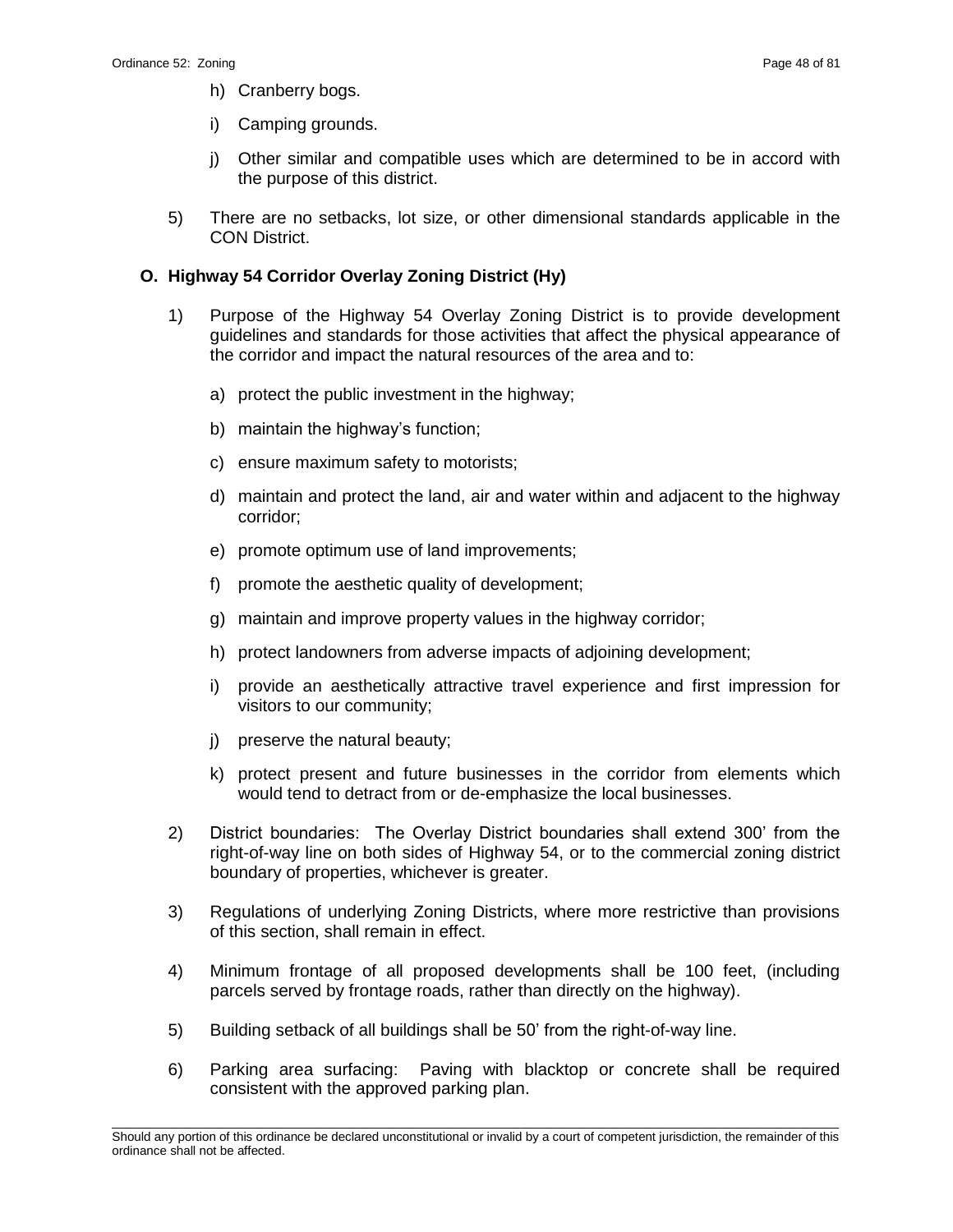- 7) Landscaping:
	- a) A landscaping plan shall be included with building and plot plans submitted with applications for Zoning and Conditional Use Permits. Modifications may be required during the site plan review to comply with the intent of this ordinance.
	- b) Natural vegetation shall be retained as far as practical where it enhances the appearance of the site.
	- c) Building foundation plantings and yard landscaping are to be aesthetically pleasing, shall be consistent with that of other properties in the area and compatible with the property's use. Planting of lawn, shrubs and trees may be required.
	- d) Maintenance of lawn, shrub and tree areas is required.
- 8) Screening:
	- a) Garbage and recycling materials shall not be in front of principal buildings and shall be enclosed with a minimum six-foot high opaque screen.
	- b) Materials and equipment storage outside of buildings is discouraged, and is only allowed where such storage is not in front of principal buildings and is approved in the site plan review and only where adequately screened from Highway 54 view by such materials (vegetation or closed fencing) approved on the site plan. Products may be displayed in defined areas per the approved site plan.
- 9) Building design: Street façade shall be of design and materials which are aesthetically pleasing, as determined in the building-site plan review.
- 10) Site plan review: Site and landscaping plans are required and are to be submitted at least 7 days prior to the Plan Commission meeting at which they are to be reviewed. Modification may be required by the Plan Commission in granting Zoning Permits and by the Town Board in granting Conditional Use Permits where deemed necessary to meet the intent of this ordinance.
- 11) Frontage roads:
	- a) Where serving more than one parcel, must be dedicated, town roads (shared private driveways and access easements across other parcels are prohibited);
	- b) Must allow for extension for development of adjacent parcels or to Highway 54;
	- c) May not dead end except in cul-de-sacs or to Highway 54;
	- d) Must be constructed by the developer, including blacktopping, as provided in the Town Road Ordinance for all new roads.
- 12) Existing developments and structures:

\_\_\_\_\_\_\_\_\_\_\_\_\_\_\_\_\_\_\_\_\_\_\_\_\_\_\_\_\_\_\_\_\_\_\_\_\_\_\_\_\_\_\_\_\_\_\_\_\_\_\_\_\_\_\_\_\_\_\_\_\_\_\_\_\_\_\_\_\_\_\_\_\_\_\_\_\_\_\_\_\_\_\_\_\_\_\_\_\_\_\_\_\_\_\_\_\_\_\_\_\_\_\_\_\_ Should any portion of this ordinance be declared unconstitutional or invalid by a court of competent jurisdiction, the remainder of this ordinance shall not be affected.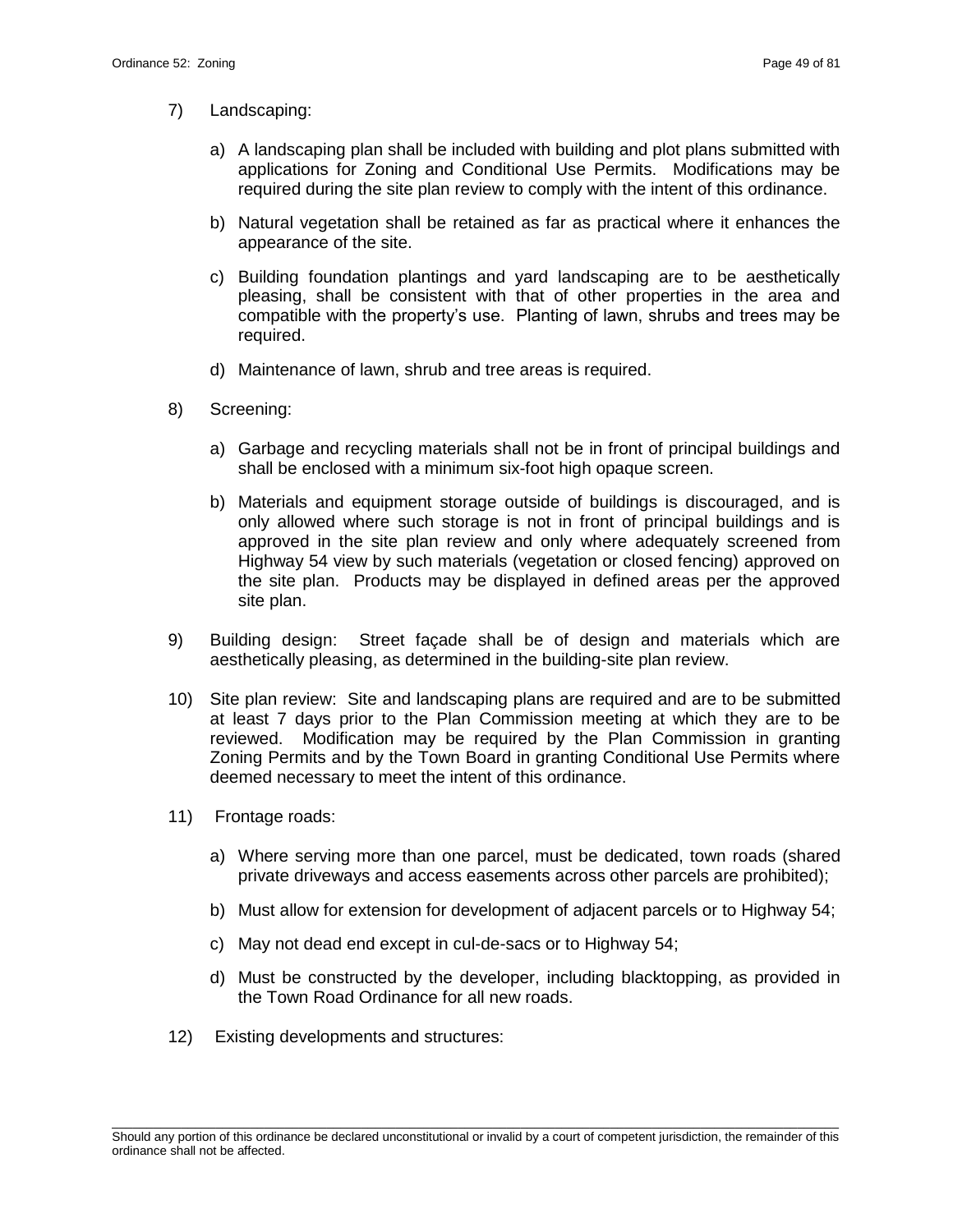- a) Dwellings in existence prior to adoption of this section may only be converted to commercial use if in compliance with all requirements of this section and of the underlying zoning district.
- b) Parcels with less than 100 feet of frontage which existed prior to adoption of this section may not be developed.

### **52.5 Conditional Uses**

#### **A. Procedure**

A request for a Conditional Use Permit shall be submitted in writing to the Zoning Administrator who shall promptly refer the application to the Plan Commission, which shall make a recommendation to the Town Board. The request shall be accompanied by scale maps or drawings, showing legibly and accurately, the location, size and shape of the lot(s) involved, and of any proposed structures, including the relation to abutting streets and any abutting lakes or streams, and the existing and proposed use of each structure and lot, and the number of families to be accommodated, or the number of persons that would normally occupy the building or structure.

#### **B. Standards**

- 1) No permit for a conditional use shall be granted unless the Town Board shall find that the following conditions are present:
	- a) That the establishment, maintenance, or operation of the conditional use will not be detrimental to or endanger the public health, safety, morals, comfort, or general welfare.
	- b) That the conditional use will not be injurious to the use and enjoyment of other property in the immediate vicinity for the purposes already permitted, nor possess the likelihood to diminish or impair property values within the neighborhood.
	- c) That the establishment of the conditional use will not impede the normal and orderly development and improvement of the surrounding property for uses permitted in the district.
	- d) That adequate utilities, access roads, drainage and/or necessary facilities have been or are being provided.
	- e) That adequate measures have been or will be taken to provide ingress and egress so designed as to minimize traffic congestion in the public streets.
	- f) That the conditional use shall, in all other respects, conform to the regulations of the district in which it is located.
	- g) A conditional use permit shall be deemed to authorize only one particular conditional use and shall expire if the conditional use shall cease for more than six (6) months for any reason.

#### **C. Conditions and Guarantees**

\_\_\_\_\_\_\_\_\_\_\_\_\_\_\_\_\_\_\_\_\_\_\_\_\_\_\_\_\_\_\_\_\_\_\_\_\_\_\_\_\_\_\_\_\_\_\_\_\_\_\_\_\_\_\_\_\_\_\_\_\_\_\_\_\_\_\_\_\_\_\_\_\_\_\_\_\_\_\_\_\_\_\_\_\_\_\_\_\_\_\_\_\_\_\_\_\_\_\_\_\_\_\_\_\_ Should any portion of this ordinance be declared unconstitutional or invalid by a court of competent jurisdiction, the remainder of this ordinance shall not be affected.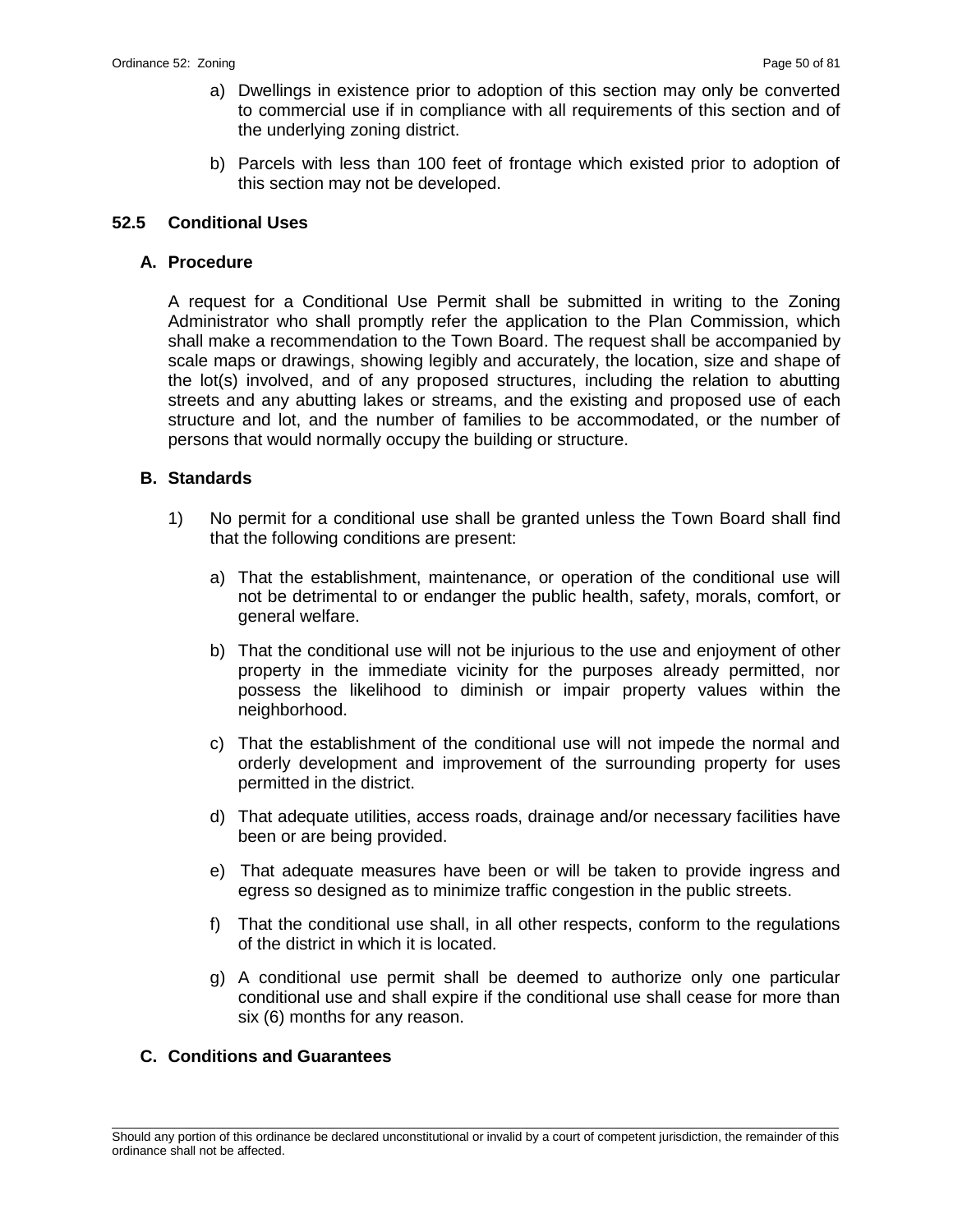- 1) Prior to granting a permit for a conditional use, the Town Board may stipulate such conditions and restrictions upon the establishment, maintenance and operation of the conditional use as it may find necessary to secure compliance with the standards herein. Establishment, maintenance and operation shall be construed to include, but shall not be limited to, landscaping, architectural design, type of construction, construction commencement and completion dates, sureties, lighting, fencing, operational control, hours of operation, traffic circulation, deed restrictions, access restrictions, yard and parking requirements, insofar as the Town Board shall find that conditions apply to these factors are necessary to fulfill the purpose and intent of this ordinance. In all cases in which a Conditional Use Permit is granted, the Town Board shall require such evidence and guarantees as it may deem necessary as proof that the conditions stipulated in connection therewith are being and will be complied with.
- 2) Conditional uses shall comply with all other provisions of this ordinance such as lot width and area, yards, height, parking and loading.
- 3) The Town Board may set a limit on the term of the Conditional Use Permit and the Town Board may renew said term.

### **D. Determination**

The Town Board shall report its decision within 90 days after the filing of the application. Its decision shall include an accurate description of the use approved, of the property on which it is approved, and any and all conditions made applicable thereto. The permitted uses shall be in accordance with the purpose and intent of this ordinance.

#### **E. Termination**

- 1) Where an approved conditional use does not continue in conformity with the conditions of the original approval, the conditional use permit shall be terminated by action of the Town Board and may be considered by the Town Board as a violation of this ordinance, subject to a forfeiture per Ordinance 39 "Schedule of Fees and Forfeitures" together with the costs of prosecution.
- 2) No application for a conditional use which has been denied wholly or in part shall be resubmitted for a period of one year from the date of said denial, except on the grounds that substantial new evidence or proof of change to compliance with the applicable conditions is included in the resubmitted application.

#### **52.6 Reasonable Accommodations for Handicapped Persons**

- **A.** The Town Zoning Administrator will use a zoning permit that waives specified zoning ordinance requirements, if the Zoning Administrator determines that both of the following conditions have been met:
	- 1) The requested accommodation (requested waiver of zoning restrictions) or another less extensive accommodation, is:
		- a) Necessary to afford handicapped or disabled persons equal housing opportunity or equal access to public accommodations, and
		- b) The minimum accommodation will not unreasonably undermine the basic purposes the zoning ordinance seeks to achieve.

\_\_\_\_\_\_\_\_\_\_\_\_\_\_\_\_\_\_\_\_\_\_\_\_\_\_\_\_\_\_\_\_\_\_\_\_\_\_\_\_\_\_\_\_\_\_\_\_\_\_\_\_\_\_\_\_\_\_\_\_\_\_\_\_\_\_\_\_\_\_\_\_\_\_\_\_\_\_\_\_\_\_\_\_\_\_\_\_\_\_\_\_\_\_\_\_\_\_\_\_\_\_\_\_\_ Should any portion of this ordinance be declared unconstitutional or invalid by a court of competent jurisdiction, the remainder of this ordinance shall not be affected.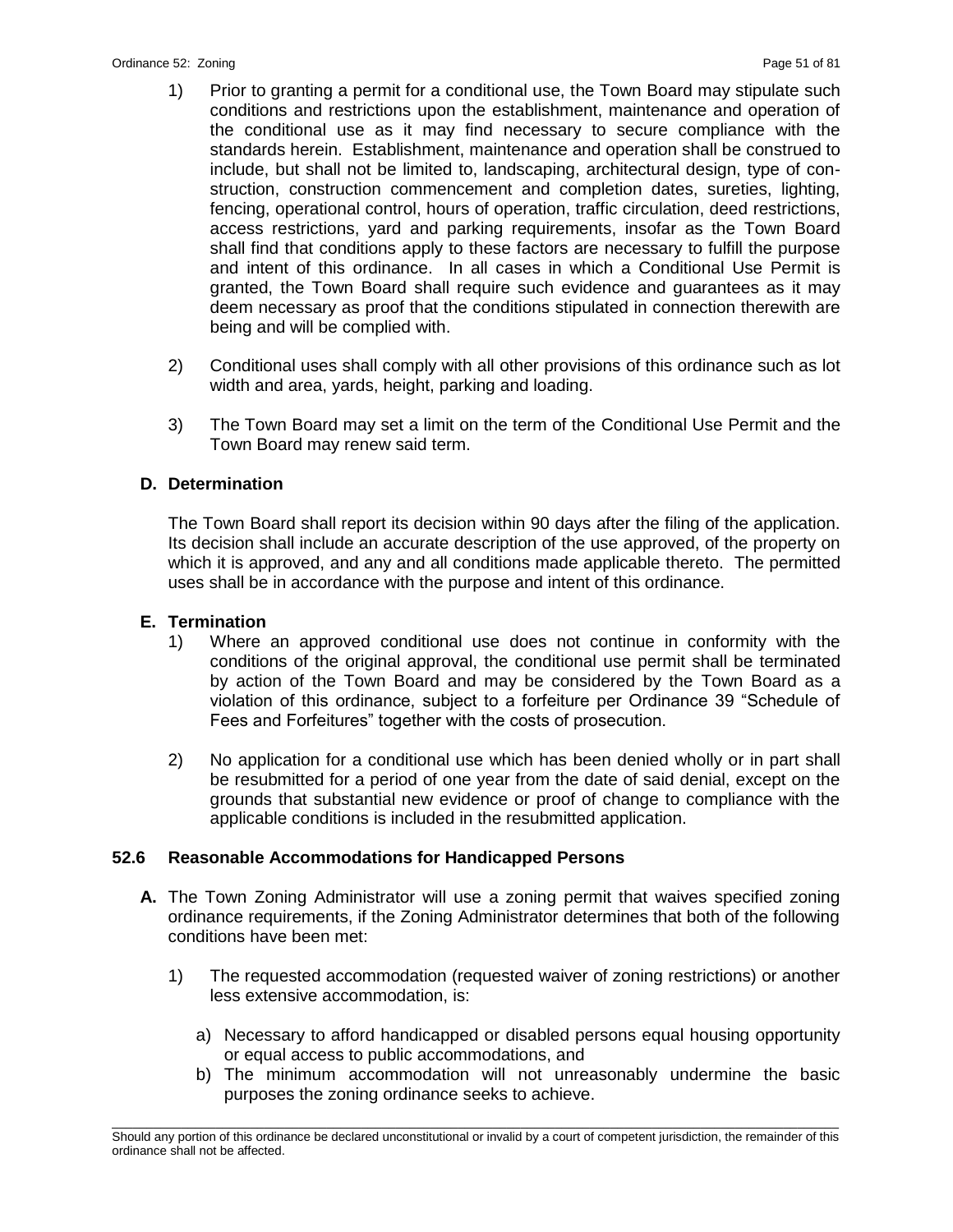- 2) If the Zoning Administrator issues either to a handicapped or disabled person, or to the owner of a place of public accommodation, a zoning permit waiving compliance with specified zoning requirements, the permit must:
	- a) State the issuance of the permit required by the Federal Fair Housing Act, the Wisconsin Open Housing Law, or the Americans with Disabilities Act, or any combination of them, and
	- b) Include the condition that the building addition or other structure (such as entrance ramps) authorized by the permit must be constructed to make it easily removable when the handicapped or disabled person no longer occupies the property, unless the Zoning Administrator specifies in writing the reason for not including the condition. If the permit includes this condition, the property owner must notify the Zoning Administrator not more than 30 days after the handicapped or disabled person vacates the property
- 3) In cases where the Zoning Administrator issues a handicapped or disabled person a permit conditioned on removal of the building addition or other structure when the handicapped or disabled person no longer occupies the property, the permit will not become effective until the property owner:
	- a) Signs an affidavit that includes the legal description of the property and acknowledges that the building addition or other structure authorized by the permit is authorized for only the ADA period a handicapped or disabled person who requires the structure occupies the property, and
	- b) Records the affidavit in the office of the Register of Deeds

### **52.7 Signs**

# **A. Purpose and Applicability**

- 1) The purpose of this section is to regulate outdoor sign advertising and display, recognizing the need to protect the safety and welfare of the public and the need for well maintained and attractive sign displays, as well as the need for adequate business identifications, advertising and communication while ensuring that the constitutionally guaranteed right of free speech is protected.
- 2) This ordinance authorizes and regulates the use of signs visible from public rightof-ways to ensure that the signs are:
	- a) Compatible with zoning regulations.
	- b) Designed, constructed, installed and maintained in such a manner that they do not endanger public safety or traffic safety.
	- c) Legible, readable and visible in the circumstances in which they are used.
	- d) Respectful of the reasonable rights of other advertisers whose messages are displayed.
- 3) All signs hereafter located, erected, moved, constructed, enlarged, or structurally modified shall be in conformity with the provisions of this ordinance.

\_\_\_\_\_\_\_\_\_\_\_\_\_\_\_\_\_\_\_\_\_\_\_\_\_\_\_\_\_\_\_\_\_\_\_\_\_\_\_\_\_\_\_\_\_\_\_\_\_\_\_\_\_\_\_\_\_\_\_\_\_\_\_\_\_\_\_\_\_\_\_\_\_\_\_\_\_\_\_\_\_\_\_\_\_\_\_\_\_\_\_\_\_\_\_\_\_\_\_\_\_\_\_\_\_ Should any portion of this ordinance be declared unconstitutional or invalid by a court of competent jurisdiction, the remainder of this ordinance shall not be affected.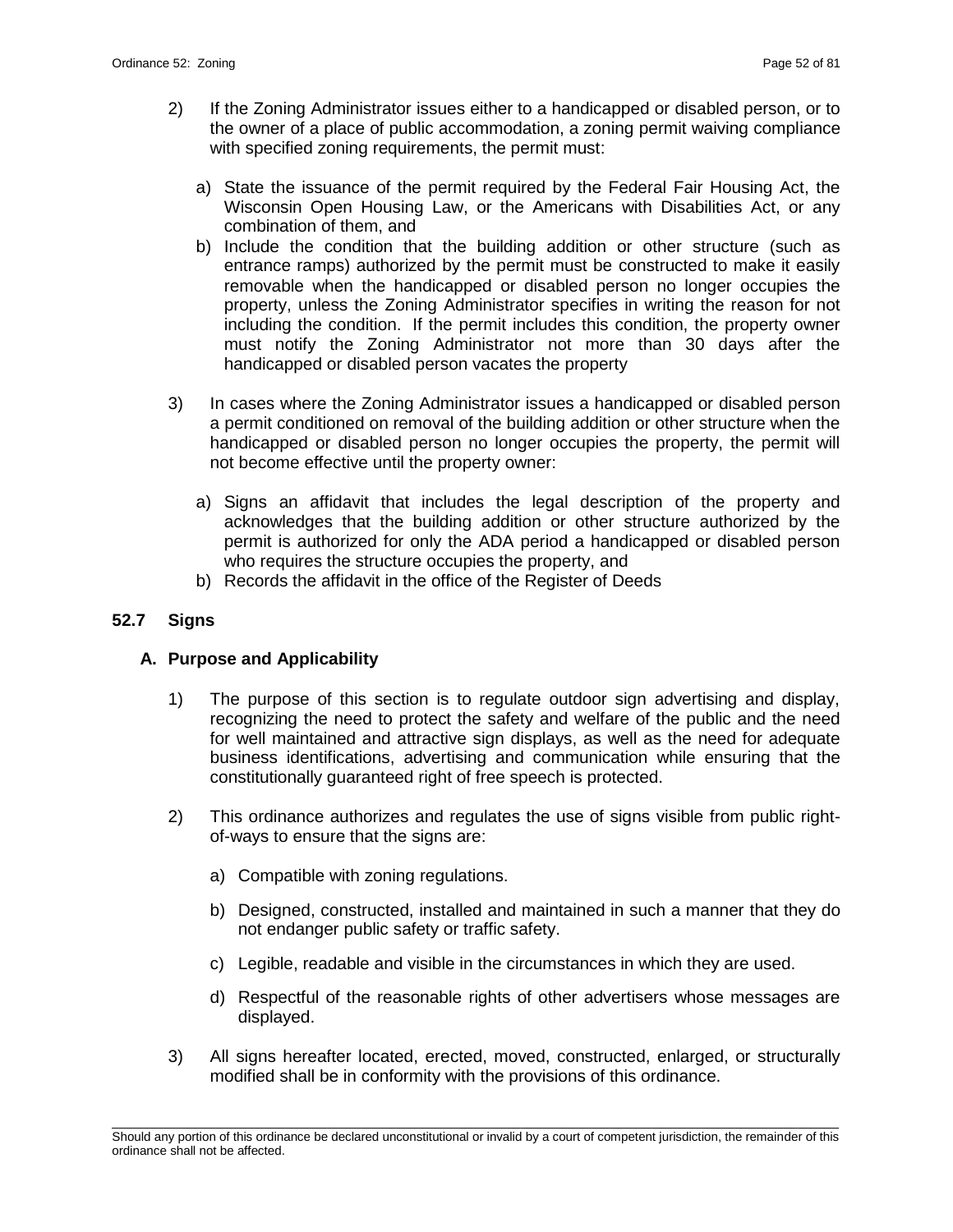- 4) Besides complying with this section, signs along state highways shall also comply with provisions of State Stat. 84.30 and Wis. Administrative Code Trans 201, wherever applicable. Where either state sign regulations or this ordinance are more or less restrictive, the more restrictive regulations shall apply.
- 5) This ordinance shall not be applicable to government signs for control of traffic and other regulatory purposes, danger signs, railroad crossing signs and signs of public utilities indicating danger, and aids to service or safety which are erected by or on the order of a public officer in the performance of his public duty.

### **B. Definitions**

- 1) Abandoned Sign: A sign which no longer correctly advertises a bona-fide business, lessor, owner, product or activity conducted or product available on the premises where the sign is displayed or elsewhere.
- 2) Area of Copy: The entire area within a single, continuous perimeter composed of squares or rectangles which encloses the extreme limits of advertising messages, announcement, or decoration of a wall sign.
- 3) Area of a Sign Face: Shall be measured by the smallest square, rectangle, triangle, circle or combination thereof which encompasses a single face including border and trim but excluding supports. If the sign consists of more than one section or module, all areas will be totaled. (In the case of wall signs, the area of copy will be used.)

Total area of a sign shall be the total of all sign faces, such as total of front and back of two faced or V-sign.

- 4) Banner Sign: Any sign in which the characters, letters, illustrations, or ornamentations are applied to cloth, paper, fabric or other similar materials, with or without frame.
- 5) Billboard: See ("Off-premise signs)".
- 6) Building Facia: That portion of a building which is parallel or nearly parallel to the abutting roadway.
- 7) Business Identification Sign: Any sign which promotes the name and type of business only, on the premises where it is located.
- 8) Canopy Sign: Any sign attached to or constructed in, on or under a canopy or marquee. For the purpose of this ordinance, canopy signs shall be controlled by the rules governing projecting signs.
- 9) Changeable Message Sign: A sign such as a manual, electronic or electric controlled time and temperature sign, message center or reader board, whether electronic, electric or manual, where copy changes. Any sign may be, or include as part of it, a changeable message sign.
- 10) Deteriorated or Dilapidated Sign: Any sign which is in such a state of deterioration or disrepair so as to make it hazardous to the safety and welfare of the public.

\_\_\_\_\_\_\_\_\_\_\_\_\_\_\_\_\_\_\_\_\_\_\_\_\_\_\_\_\_\_\_\_\_\_\_\_\_\_\_\_\_\_\_\_\_\_\_\_\_\_\_\_\_\_\_\_\_\_\_\_\_\_\_\_\_\_\_\_\_\_\_\_\_\_\_\_\_\_\_\_\_\_\_\_\_\_\_\_\_\_\_\_\_\_\_\_\_\_\_\_\_\_\_\_\_ Should any portion of this ordinance be declared unconstitutional or invalid by a court of competent jurisdiction, the remainder of this ordinance shall not be affected.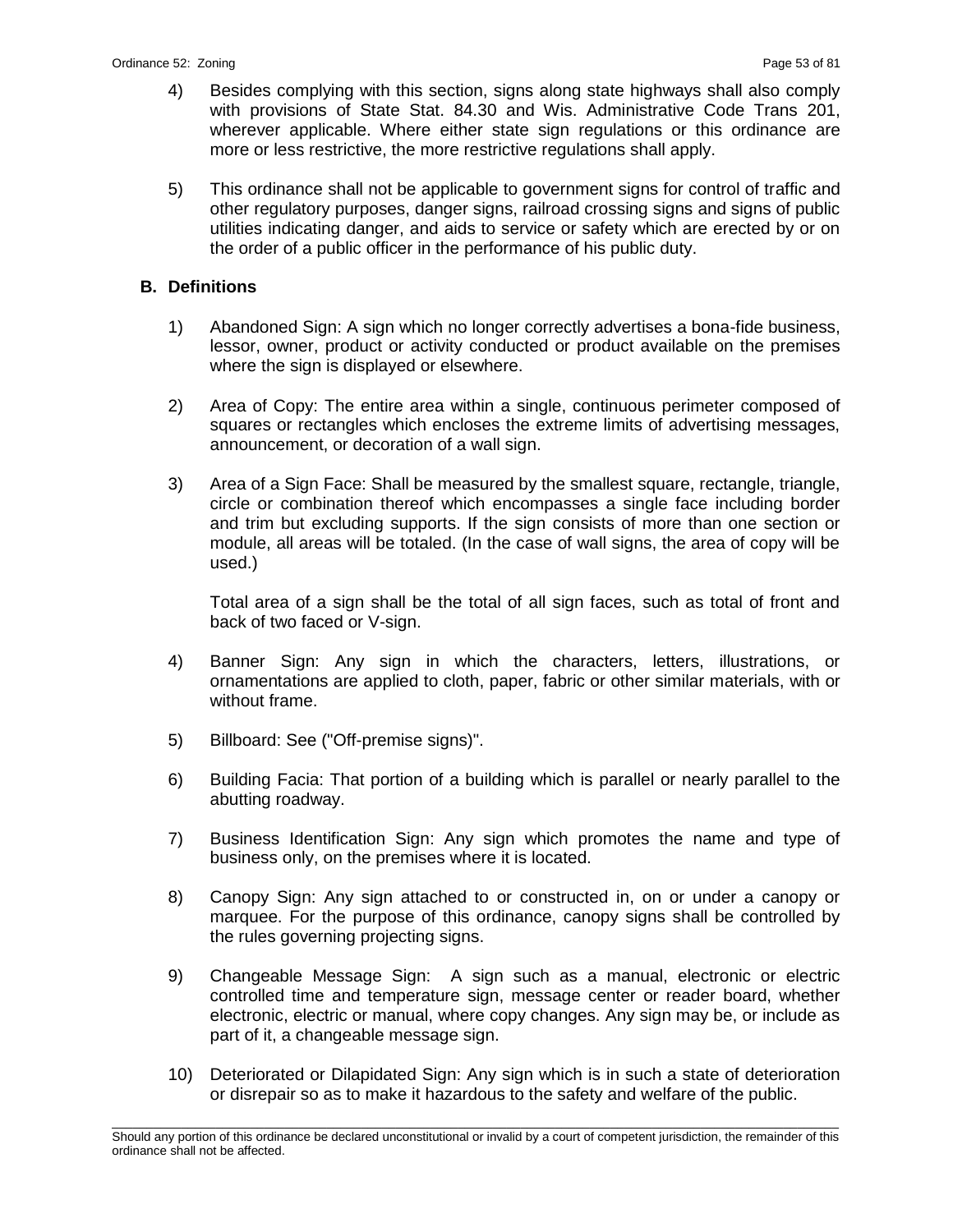- 11) Directional Sign: (See incidental sign).
- 12) Double-faced Sign: A sign with copy on two parallel faces that are back to back, facing in opposite directions.
- 13) Election Campaign Period: An election campaign period for any political office begins the first day for circulation of nomination papers by candidates or the first day for which candidates would circulate nomination papers where papers are to be required and ends fifteen (15) days following close of polls on Election Day. An election period for a referendum begins on the day on which the question to be voted upon is submitted to the electorate and ending fifteen (15) days following the date on which the referendum is held.
- 14) Electric Sign: Any sign containing electrical wiring which is attached or intended to be attached to an electrical energy source.
- 15) Electronic Variable Message Display: A sign capable of displaying words, symbols, figures or images that can be electronically or mechanically changed by remote or automatic means.
- 16) Flashing Sign: Any sign which contains an intermittent or flashing light source, or which includes the illusion of intermittent or flashing light by means of animation, or an externally-mounted intermittent light source, not including changeable message signs.
- 17) Frontage: The length of the property line of any one premise parallel to and along one public right-of-way may be known as a frontage road.
- 18) Grade: The elevation or level of the street closest to the sign to which reference is made, measured at the street's centerline.
- 19) Ground Sign: A sign erected on one or more freestanding supports or uprights and not attached to any building.
- 20) Height of Sign: The vertical distance measured from the grade at the street right-ofway line where the sign is located to the highest point of such sign.
- 21) Incidental Sign: A non-electric sign located on a property to which its message pertains, designating accessory uses, directions to parking or loading areas, restrooms, telephones, entrances and exits, or pedestrian or traffic control. Such signs shall not exceed six square feet each.
- 22) Off-premise Sign: A sign which advertises goods, products, facilities or services not necessarily on the premises where the sign is located, or directs persons to a different location from where the sign is located.
- 23) On-premise Sign: Any sign identifying or advertising a business, person, activity, goods, products or services located on a premise where the sign is installed and maintained.

\_\_\_\_\_\_\_\_\_\_\_\_\_\_\_\_\_\_\_\_\_\_\_\_\_\_\_\_\_\_\_\_\_\_\_\_\_\_\_\_\_\_\_\_\_\_\_\_\_\_\_\_\_\_\_\_\_\_\_\_\_\_\_\_\_\_\_\_\_\_\_\_\_\_\_\_\_\_\_\_\_\_\_\_\_\_\_\_\_\_\_\_\_\_\_\_\_\_\_\_\_\_\_\_\_ Should any portion of this ordinance be declared unconstitutional or invalid by a court of competent jurisdiction, the remainder of this ordinance shall not be affected.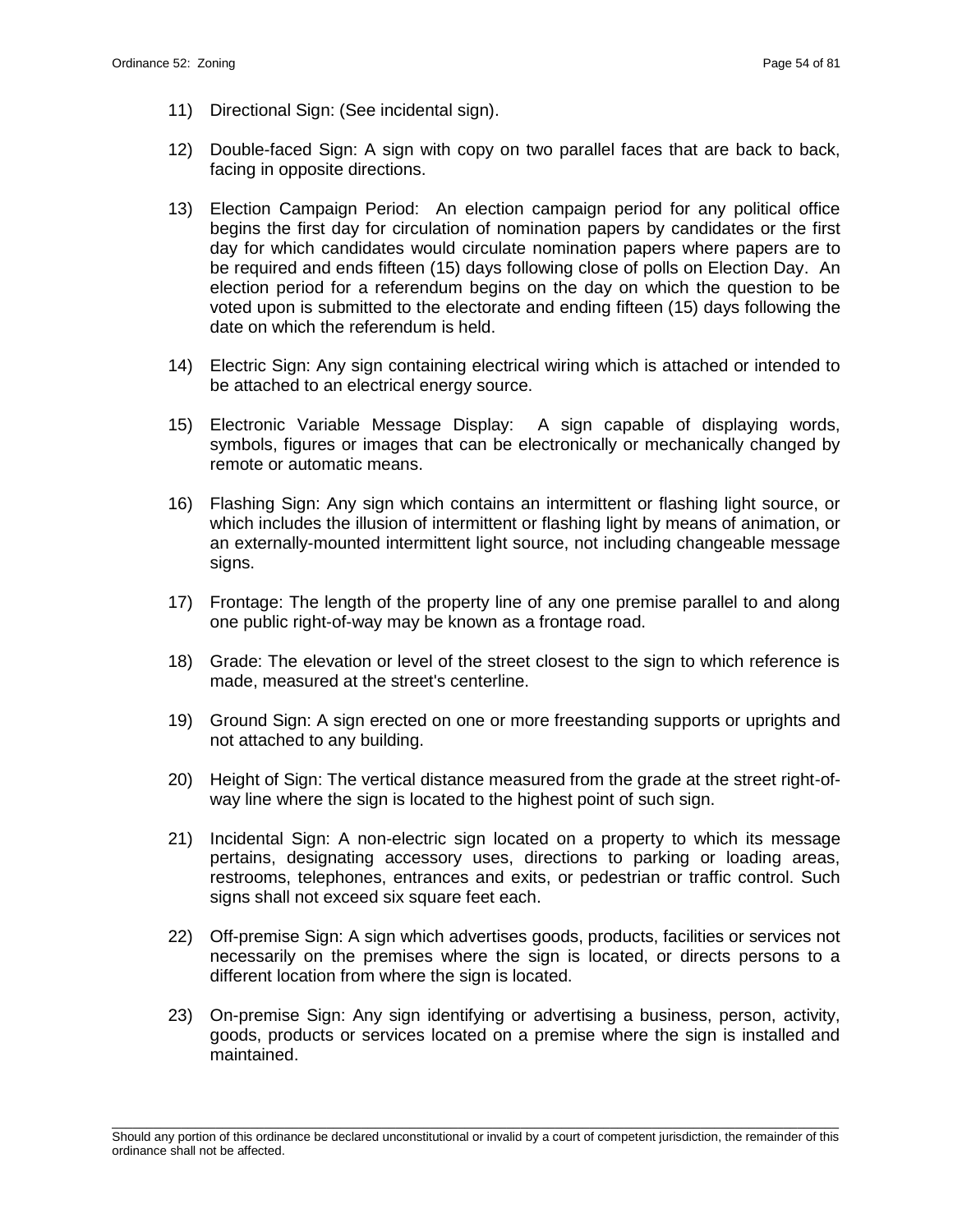- 24) Portable Sign: Any sign not permanently attached to the ground or a building and which is designed to be moved intact on its own trailer or carriage.
- 25) Projecting Sign: A sign, normally double-faced, which is attached to and projects from a structure or building facia. The area of projecting signs is calculated on one face only.
- 26) Roof Sign: A sign erected upon, against or above a roof.
- 27) Sandwich Sign: A hinged or unhinged A-frame portable sign which is generally temporary in nature and placed near the roadway.
- 28) Sign: Any emblem, painting, banner, pennant, placard, design identification, description, illustration, or device, illuminated or non-illuminated, to advertise, identify, convey information or direct attention to a product, service, place, activity, person, institution, business, or solicitation, including any permanently installed or situated merchandise. For the purpose of removal, signs shall also include all sign structure. All parts or modules on the same plane or exposure and connected as a single structure shall be considered as one sign in applying limitations on number of signs and area of a sign.
- 29) Sign Structure: Any device or material which supports, has supported, or is capable of supporting a sign in a stationary position, including decorative covers
- 30) String Sign: Any sign in which lights, ribbons, pennants or other similar small, attention-drawing devices are attached to a rope, string, wire, pole or similar support
- 31) Swinging Sign: A sign installed on an arm, mast or spar that is not, in addition, permanently fastened to an adjacent wall or upright pole.
- 32) Wall Sign: A sign attached to the wall of a building with the face in a parallel plane to the plane of the building wall.
- 33) Window Sign: A sign installed on a window for purposes of viewing from outside the premises.

# **C. Permits Required**

- 1) It shall be unlawful for any person to locate, erect, move, construct, enlarge or structurally modify a sign without first obtaining a sign permit for each such sign from the zoning administrator. Permits shall not be required for a change of copy on any sign; for the repainting, cleaning, and other normal maintenance and repair of a sign and sign structure; nor for erecting or modifying signs specified in sec. 52.7(D).
- 2) Permit fees shall be set in Ordinance 39. A permit fee is doubled if the sign is erected or altered without a permit.
- 3) Permit Issuance and Denial: The zoning administrator shall issue the sign permit when the fees have been paid and the application is properly made indicating the sign will comply with Town regulations.

\_\_\_\_\_\_\_\_\_\_\_\_\_\_\_\_\_\_\_\_\_\_\_\_\_\_\_\_\_\_\_\_\_\_\_\_\_\_\_\_\_\_\_\_\_\_\_\_\_\_\_\_\_\_\_\_\_\_\_\_\_\_\_\_\_\_\_\_\_\_\_\_\_\_\_\_\_\_\_\_\_\_\_\_\_\_\_\_\_\_\_\_\_\_\_\_\_\_\_\_\_\_\_\_\_ Should any portion of this ordinance be declared unconstitutional or invalid by a court of competent jurisdiction, the remainder of this ordinance shall not be affected.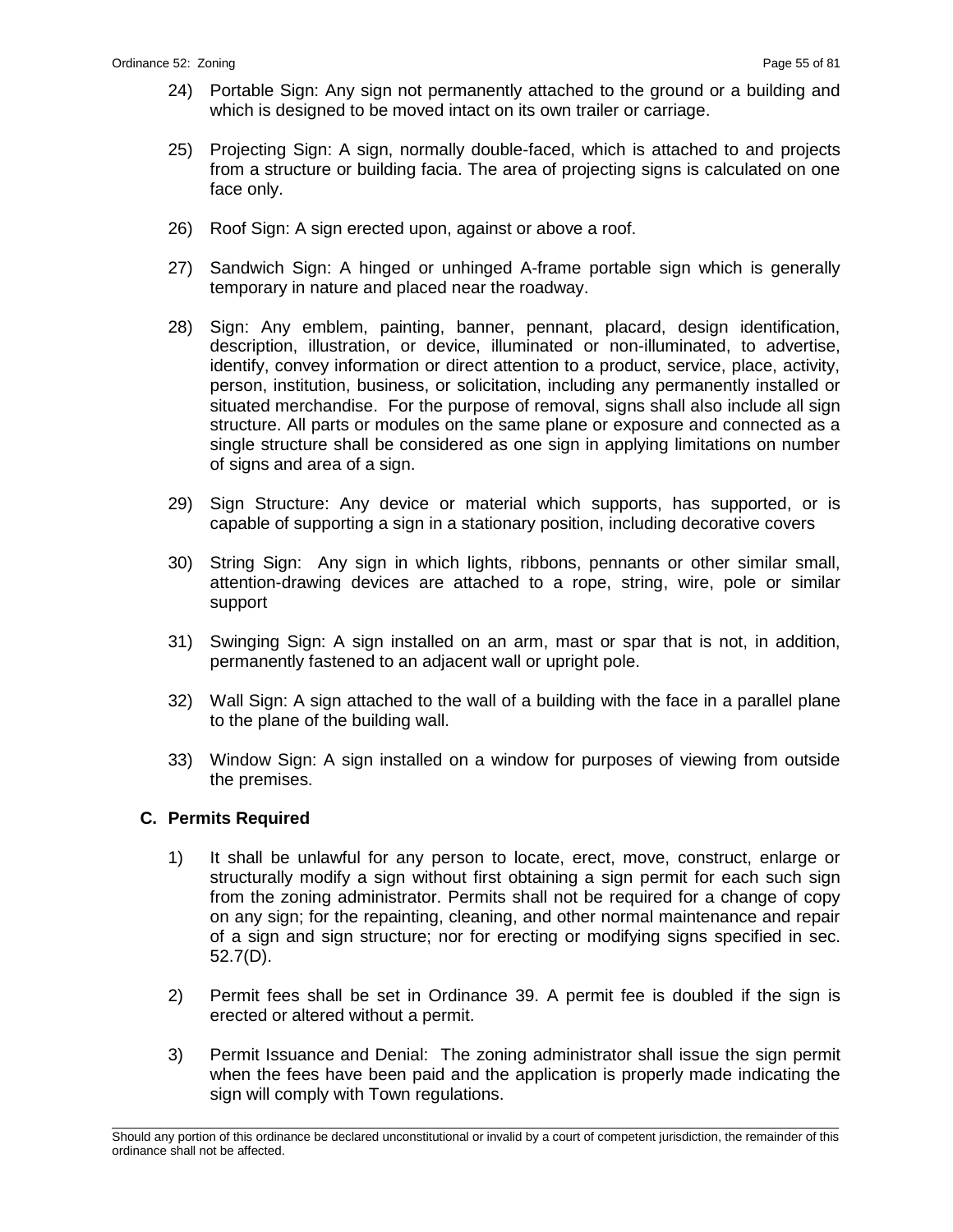- a) If the zoning administrator is unable to determine whether the proposed sign meets the regulations, he may refer the application to the Plan Commission for a determination as to whether or not to issue the permit.
- b) Upon referral from the zoning administrator, the Plan Commission is empowered to interpret this section and to order that sign permits be issued which it determines meet the intent of this ordinance.
- c) If a sign permit is denied, the zoning administrator shall give written notice of the denial to the applicant, along with a statement of the reasons for denial.

### **D. Signs Not Requiring Permits**

Signs listed in this sub-section may be erected or modified in any zoning district, unless specifically noted otherwise in this section, but must comply with all construction specifications and general design provisions. Although these regulations do not apply to signs erected, maintained or posted by the State, federal or this government, these regulations clarify that Government signs are allowed in every zoning district which form the expression of this government when erected and maintained and include the signs described and regulated in 52.7(A)(5) when erected and maintained pursuant to law.

- 1) Traffic control devices on private or public property must be erected and maintained to comply with the Manual on Uniform Traffic Control Devices adopted in this state and if not adopted by this state with the Manual on Uniform Traffic Control Devices adopted by the Federal Highway Administration.
- 2) Public Notices: Official notices posted by public officers or employers in the performance of their duties
- 3) Public Signs: Signs required as specifically authorized for a public purpose by any law, statute, ordinance
- 4) Incidental Signs: (unlimited in number).
- 5) House Numbers and Nameplates for Residences: Each property owner must mark their property using numerals that identify the address of the property so that public safety departments can easily identify the address from the public street and shall comply with the Town's Ordinance relating to the Display of House Numbers (Ordinance No. 25) as to size, type, location and readability.
- 6) Memorial Signs and Plaques: Memorial signs or tablets, names of buildings and date of erection, which are cut into masonry surface or inlaid so as to be part of a building or when constructed of bronze or other non-combustible material not more than four square feet in area.
- 7) Vehicular Signs: Truck or bus, trailer or other vehicle while operating in the normal course of business, which is not primarily the display of signs.
- 8) Awnings: Awnings with signs consisting of one line of copy upon the valance of the awnings which are non-illuminated, (allowed in commercial and manufacturing districts only).

\_\_\_\_\_\_\_\_\_\_\_\_\_\_\_\_\_\_\_\_\_\_\_\_\_\_\_\_\_\_\_\_\_\_\_\_\_\_\_\_\_\_\_\_\_\_\_\_\_\_\_\_\_\_\_\_\_\_\_\_\_\_\_\_\_\_\_\_\_\_\_\_\_\_\_\_\_\_\_\_\_\_\_\_\_\_\_\_\_\_\_\_\_\_\_\_\_\_\_\_\_\_\_\_\_ Should any portion of this ordinance be declared unconstitutional or invalid by a court of competent jurisdiction, the remainder of this ordinance shall not be affected.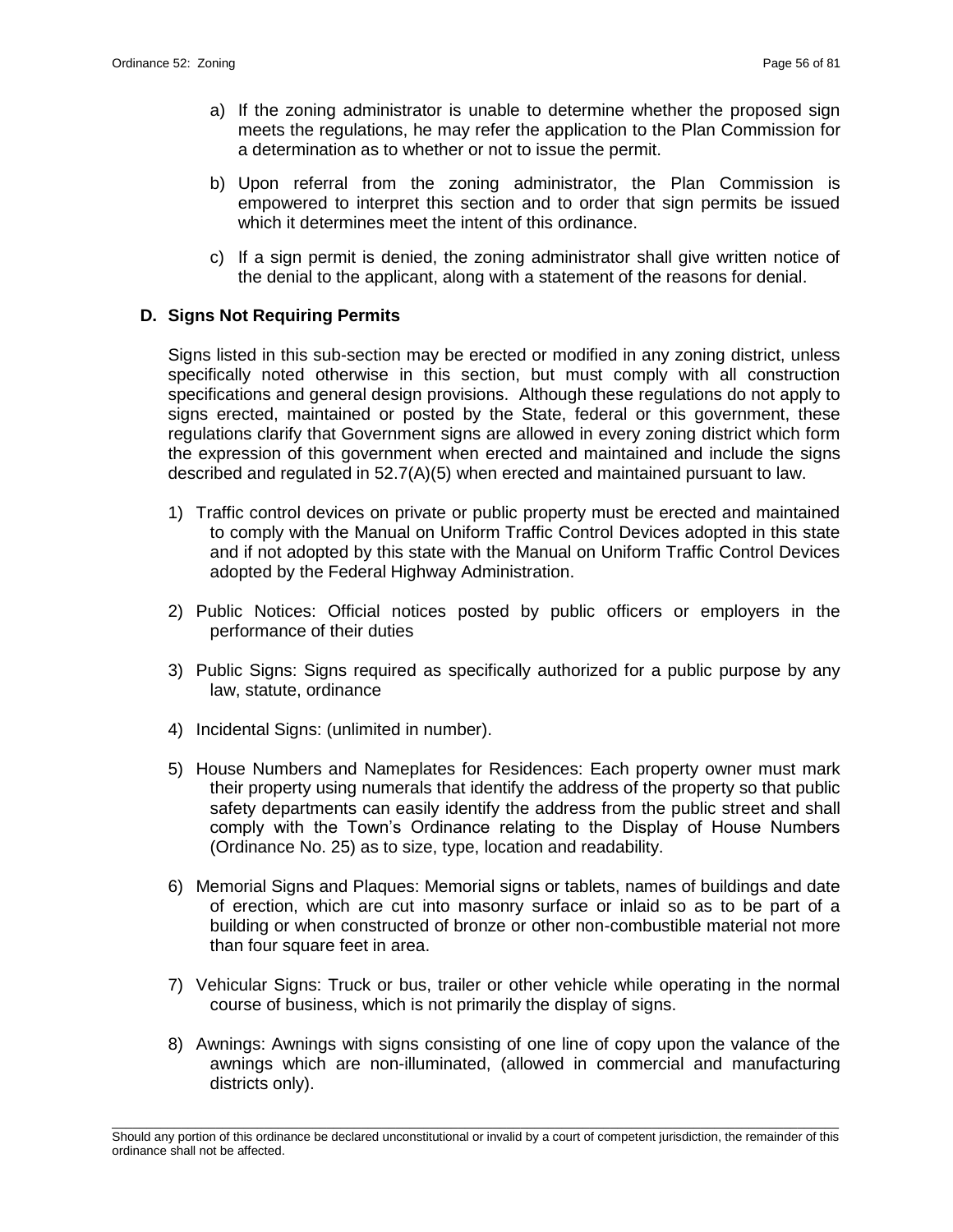- 9) Signs on Public Property: Signs placed on public property, other than signs placed by agencies of the government, shall not exceed four square feet in size, and may be placed for not more than 30 consecutive days. No sign shall be placed on any utility pole except for utility identification or similar purposes.
- 10) Temporary Signs, Generally:
	- a) Notwithstanding any other provision of this Ordinance, each parcel of real property shall be allowed, without permit, an additional sixteen (16) square feet of temporary noncommercial signage, not to exceed two (2) signs at any one time, for a period not to exceed ninety (90) days per calendar year.
	- b) In commercial and manufacturing districts, the inside surface of any ground floor window may be used for attachment of temporary signs; such signs shall not be placed on door windows or other windows in such a way as to endanger pedestrian safety.
	- c) For purposes of this Section the lessor of residential property is considered the property owner as to the property the lessor holds a right to use, exclusive of others (or the sole right to occupy). If there are multiple lessors of a property, each lessor must have the same rights and duties as the property owner as to the property the lessor leases and has the sole right to occupy, and the size of the property must be deemed to be the property that the lessor has the sole right to occupy under the lease.
	- d) A person exercising the right to place additional temporary signs on a property as described in the following provisions under this Section must limit the number of signs on the property per 0.46 acre at any one time to four (4) plus a sign allowed in 52.7(D)(10)b, if applicable, or if the property is smaller than 0.46 acres then no more than 2 signs plus a sign allowed in 52.7(D)(10)b, if applicable, per principal building on the property.
- 11) One temporary sign per 0.46 acre of land may be located on the owner's property during an election campaign period involving candidates for a federal, state or local office that represents the district in which the property is located or involves an issue on the ballot of an election within the district where the property is located per issue and per candidate. Where the size of the property is smaller than 0.46 acres these signs may be posted on the property for each principal building lawfully existing on the property. For pedestrian and public safety, no such sign shall be located within the right of way of a public road.
- 12) One non-illuminated temporary sign may be located on a property when the owner consents and that property is being offered for sale or rental through a licensed real estate agent or if not offered for sale or rental through a real estate agent when the sign is owned by the property owner and that property is offered for sale or rental by the owner through advertising in a local newspaper of general circulation. Signs located on property under this provision shall be removed within thirty (30) days after sale, rental, or conveyance and is limited in area to six (6) square feet each for residential lots and thirty-two (32) square feet each for nonresidential parcels or residential parcels over four (4) acres. In addition, one offpremise directional sign may be erected for each lot or parcel that is for sale. The off-premise sign must be removed within thirty (30) days after sale or rental and

\_\_\_\_\_\_\_\_\_\_\_\_\_\_\_\_\_\_\_\_\_\_\_\_\_\_\_\_\_\_\_\_\_\_\_\_\_\_\_\_\_\_\_\_\_\_\_\_\_\_\_\_\_\_\_\_\_\_\_\_\_\_\_\_\_\_\_\_\_\_\_\_\_\_\_\_\_\_\_\_\_\_\_\_\_\_\_\_\_\_\_\_\_\_\_\_\_\_\_\_\_\_\_\_\_ Should any portion of this ordinance be declared unconstitutional or invalid by a court of competent jurisdiction, the remainder of this ordinance shall not be affected.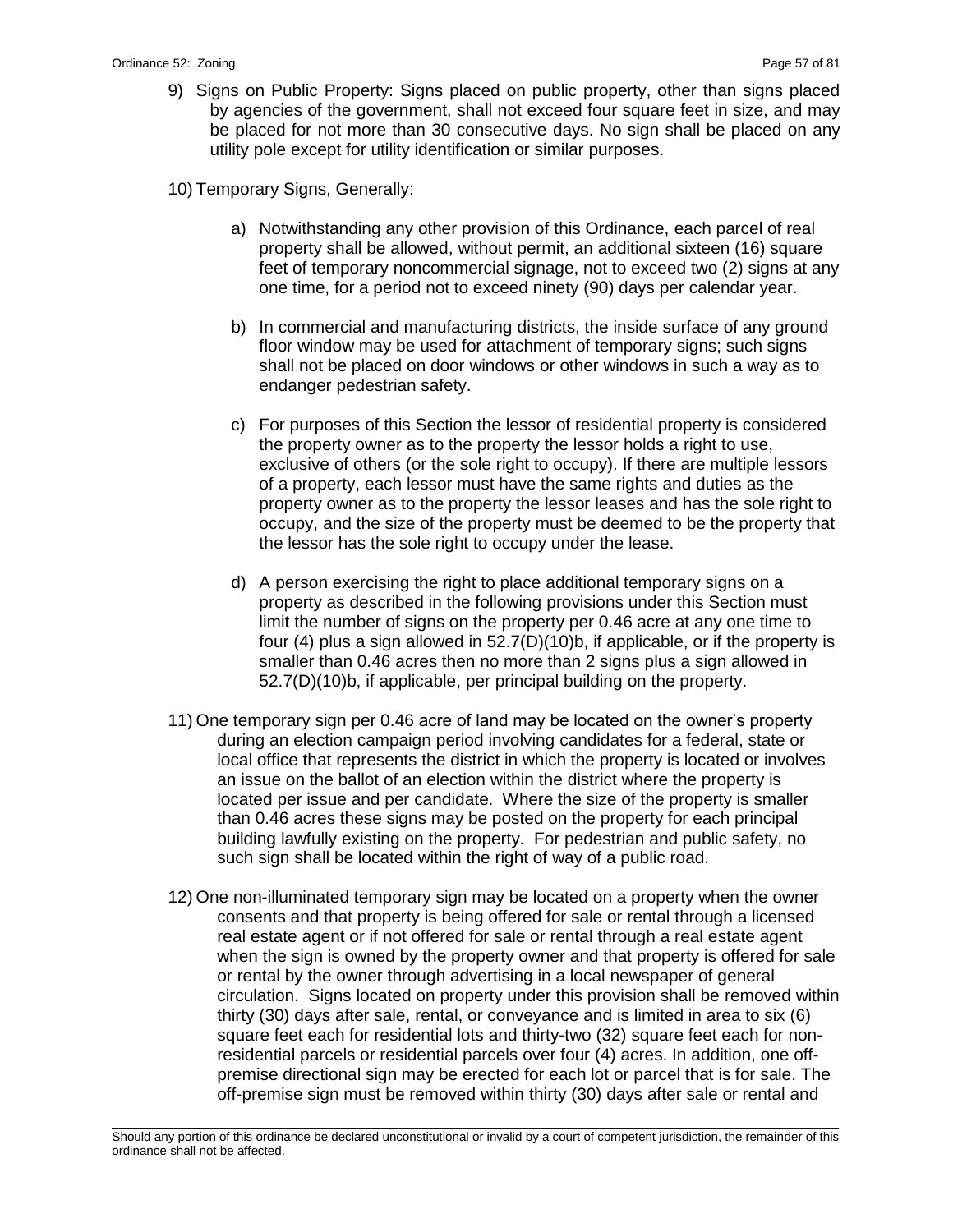may not exceed four square feet in size. Additional off-premise signs may only be placed upon issuance of a permit by the Zoning Administrator. The permit shall specify the number, sizes, content, locations and dates of placement of such signs. The size of each sign may not exceed four (4) square feet.

- 13) A maximum of two (2) signs per trade may be placed at a construction site upon which construction activities of any types are being actively performed. Sign size shall not exceed a maximum of one hundred (100) square feet in area each and shall be removed within thirty (30) days after completion of final inspection at the location.
- 14) One temporary sign with a maximum size of eight (8) square feet, may be located on the owner's property when the property owner is opening the property to the public; provided, however, the owner may not use this type of sign in a Residential District on more than five consecutive days per event, and may not use this type of sign in any Commercial District for more than 14 consecutive days per event. Such signs may not be placed on any public right of way or on utility poles or placed on private property without the owner's permission.
- 15) One temporary sign not to exceed eight (8) square feet, may be located no more than 500 feet off of property on which an advertised public event is held. Such sign may be placed not more than two (2) weeks prior to and no more than two (2) days following such registered event.
- 16) Temporary Off-Premise Signs: No more than six off-premise signs per event may be placed in the Town for not more than sixty (60) consecutive days, and not more than ninety (90) days per calendar year. The size of each sign may not exceed four (4) square feet. Additional off-premise signs may only be placed upon issuance of a permit by the Zoning Administrator. The permit shall specify the number, sizes, locations and dates of placement of such signs.

# **E. Prohibited Signs**

- 1) Flashing, Rotating or Moving Signs: Signs animated by means of flashing, blinking, or traveling lights; or signs with physically moving components visible from the public right-of-way.
- 2) Signs which are an imitation of, or resemble in shape, size, copy or color an official traffic sign or signal.
- 3) Advertising vehicle, defined as a car, truck or bus with a sign or advertising device attached thereto and which vehicle's primary purpose is to advertise products or direct people to a business.
- 4) No painted wall signs will be allowed in any district. No signs shall be attached to trees or painted on rocks.

# **F. Electronic Variable Message Displays**

1) In general. In addition to regulations imposed by this chapter, on-site electronic variable message displays shall be permitted in Commercial and Manufacturing zoning districts only with a conditional use permit per the requirements of Town

\_\_\_\_\_\_\_\_\_\_\_\_\_\_\_\_\_\_\_\_\_\_\_\_\_\_\_\_\_\_\_\_\_\_\_\_\_\_\_\_\_\_\_\_\_\_\_\_\_\_\_\_\_\_\_\_\_\_\_\_\_\_\_\_\_\_\_\_\_\_\_\_\_\_\_\_\_\_\_\_\_\_\_\_\_\_\_\_\_\_\_\_\_\_\_\_\_\_\_\_\_\_\_\_\_ Should any portion of this ordinance be declared unconstitutional or invalid by a court of competent jurisdiction, the remainder of this ordinance shall not be affected.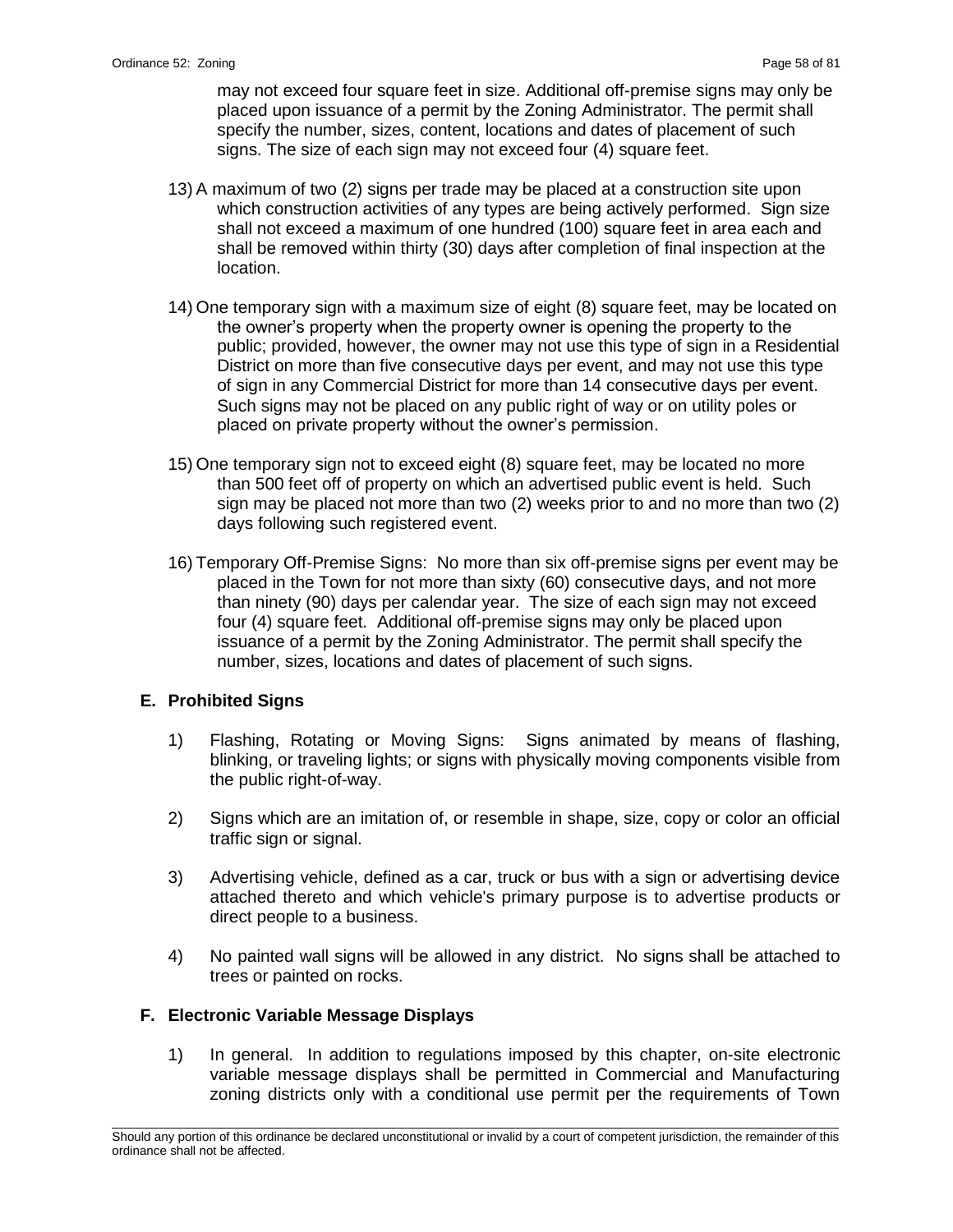Ordinance section 52.5, and are subject to the following restrictions and minimum standards set by Outdoor Advertising Regulations under Wis. Stat. 84.30(4)(bm), whichever is more restrictive.

- 2) Standards for Electronic Variable Message Displays:
	- a) Electronic Portion Size. The electronic portion of the sign fronting the road shall not exceed fifty (50) square feet per side and a total of one hundred (100) square feet on both sides. Sign characters must have a minimum height of ten (10) inches and maximum height of sixteen (16) inches. No such sign shall exceed the area or height regulations specified for District Sign Regulations under 52.7(P).
	- b) Length of Messages. Each message shall remain in a fixed position for a minimum of six (6) seconds.
	- c) Transition of Message. The transition time, or the time it take to change the message shall be accomplished in one (1) second or less. Only frame effects of fading and dissolving shall be allowed. Any change of pictures or information shall not produce the illusion of blinking, flashing, expanding or contracting shapes.
	- d) Brightness. No electronic message unit shall be illuminated to a degree of brightness greater than necessary for adequate visibility or a maximum of 500 nits (candelas per square meter) between dusk and dawn, 5,000 nits during daylight hours, or the minimum standards set by the Federal Highway Administration, whichever is more restrictive. All electronic message units shall come equipped with automatic dimming technology that automatically adjusts the sign's brightness in direct correlation with ambient light conditions. Signs found to be too bright will be adjusted to meet these standards after notification by the Town.
		- i. Spill-over light exceeding 0.2 foot candles as measured at a residential property line is prohibited.
	- e) Electrical Regulations. All on-premise electric signs shall be manufactured and installed in compliance with NFPA 70, the National Electric Code (NEC).
	- f) Freeze of Display When Malfunction Occurs. Such signs shall include a default designed to freeze a display in one still position if a malfunction occurs.
	- g) Prior to issuance of a Conditional Use Permit, the applicant shall submit a signed letter from the manufacturer or retailer certifying that the sign has the ability to be programmed to comply with the above requirements to the satisfaction of the Plan Commission.
- 3) Permitted Locations for Electronic Variable Message Displays:
	- a) Maximum Number of Electronic Variable Message Signs per site. No more than one (1) electronic message units is allowed per site. Two (2) sides of such sign are considered one (1) electronic message unit.

\_\_\_\_\_\_\_\_\_\_\_\_\_\_\_\_\_\_\_\_\_\_\_\_\_\_\_\_\_\_\_\_\_\_\_\_\_\_\_\_\_\_\_\_\_\_\_\_\_\_\_\_\_\_\_\_\_\_\_\_\_\_\_\_\_\_\_\_\_\_\_\_\_\_\_\_\_\_\_\_\_\_\_\_\_\_\_\_\_\_\_\_\_\_\_\_\_\_\_\_\_\_\_\_\_ Should any portion of this ordinance be declared unconstitutional or invalid by a court of competent jurisdiction, the remainder of this ordinance shall not be affected.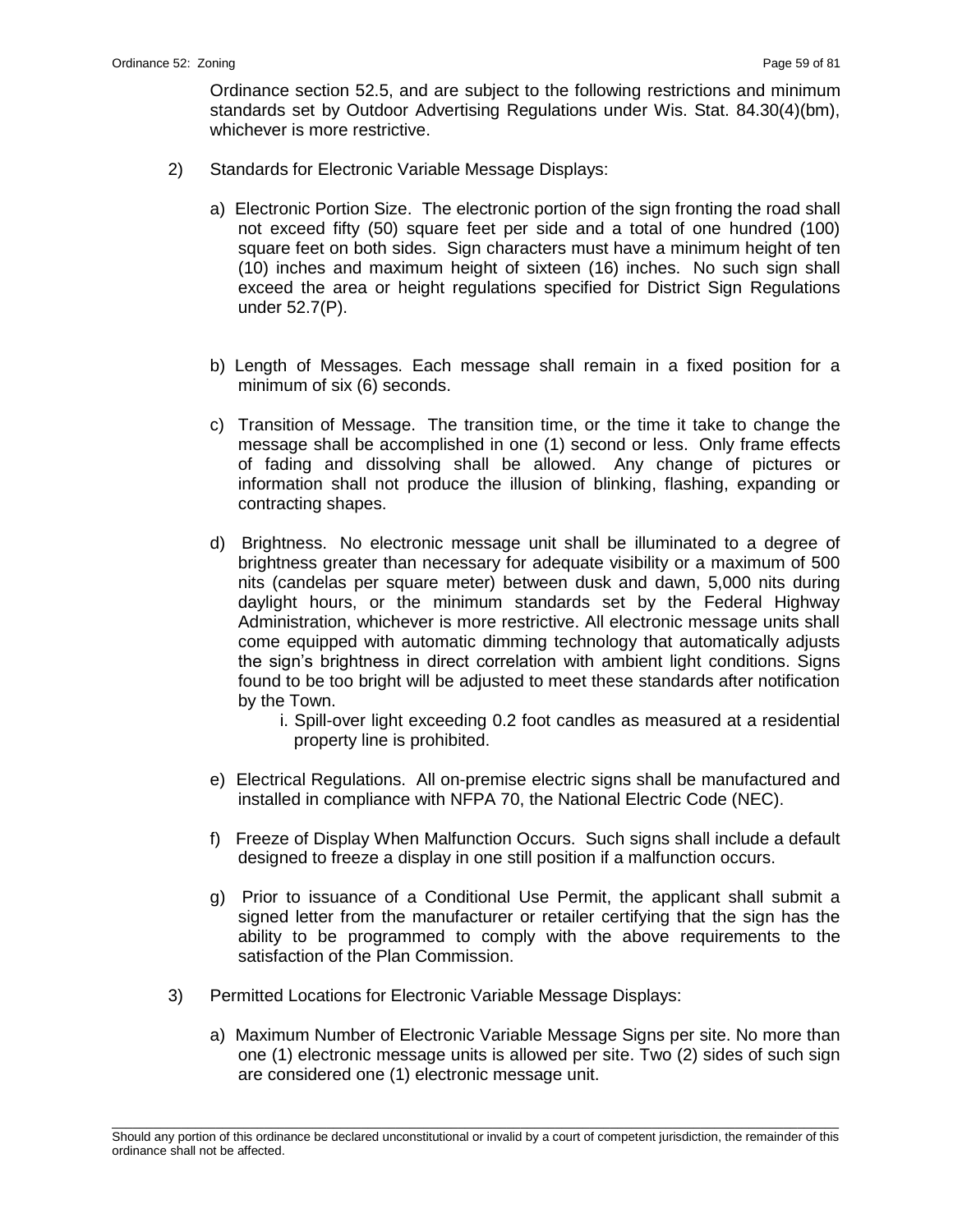- b) Distance Between Electronic Message Signs. The distance between electronic message signs shall be a minimum of 200 feet throughout the street frontage, unless the street frontage is under 200 feet, where one (1) electronic message unit sign shall be allowed.
- c) Granting a Conditional Use Permit for an electronic variable message sign under this chapter may be subject, but not limited to, consideration of traffic volume, speed limit of the area, or accidents in the requested area of placement, through reference to traffic counts, if available, or police reports.
- d) Sign messages must be directed to a state or federal highway, or a designated connecting highway, as mapped by the Wisconsin Department of Transportation in accordance with Wis. Stats. Ch. 84.02(12).
- 4) Hazard Abatement:
	- a) If the Public Works Department or designee finds that an electronic variable message sign is causing interference with the visibility or effectiveness of a traffic signal or control, the sign shall be turned off without delay.
		- i. The electronic variable message sign shall not attempt, or appear to attempt, to direct the movement of traffic or contain wording, color shapes or likenesses to official traffic control devices.
	- b) If the Public Works Department or designee finds that an electronic variable message sign is malfunctioning in a fashion that creates a hazardous glare or other traffic hazard, the sign shall be turned off without delay.
	- c) The Public Works Department shall be provided with the means to turn off a electronic variable message display in the case of hazardous glare, interference with the visibility or effectiveness of a traffic signal or control, or other traffic hazard caused by the sign.
		- i. In such situations, the owner of the sign must then meet with Town staff to determine how to rectify the situation, and the sign shall not be turned back on without written approval by the Town Chairperson or designee.

# **G. Signs Requiring Permit**

- 1) In general. A sign permit is required prior to the display and erection of any signs except as provided in section 52.7(D).
- 2) Subdivision Development Signs: A special permit for a temporary unlighted sign in any district in connection with the marketing of lots or structures in a subdivision may be issued for a two-year period, renewable for additional two-year periods.
	- a) Such signs must be located on the property developed.
	- b) One sign is allowed for each major street adjacent to the subdivision.
	- c) Such signs may not exceed 32 square feet each.
- 3) Neighborhood Identification Signs: Subject to the issuance of a permit, in any district, a sign, masonry wall, landscaping or other similar material and features may be combined to form a display for neighborhood or subdivision identification

\_\_\_\_\_\_\_\_\_\_\_\_\_\_\_\_\_\_\_\_\_\_\_\_\_\_\_\_\_\_\_\_\_\_\_\_\_\_\_\_\_\_\_\_\_\_\_\_\_\_\_\_\_\_\_\_\_\_\_\_\_\_\_\_\_\_\_\_\_\_\_\_\_\_\_\_\_\_\_\_\_\_\_\_\_\_\_\_\_\_\_\_\_\_\_\_\_\_\_\_\_\_\_\_\_ Should any portion of this ordinance be declared unconstitutional or invalid by a court of competent jurisdiction, the remainder of this ordinance shall not be affected.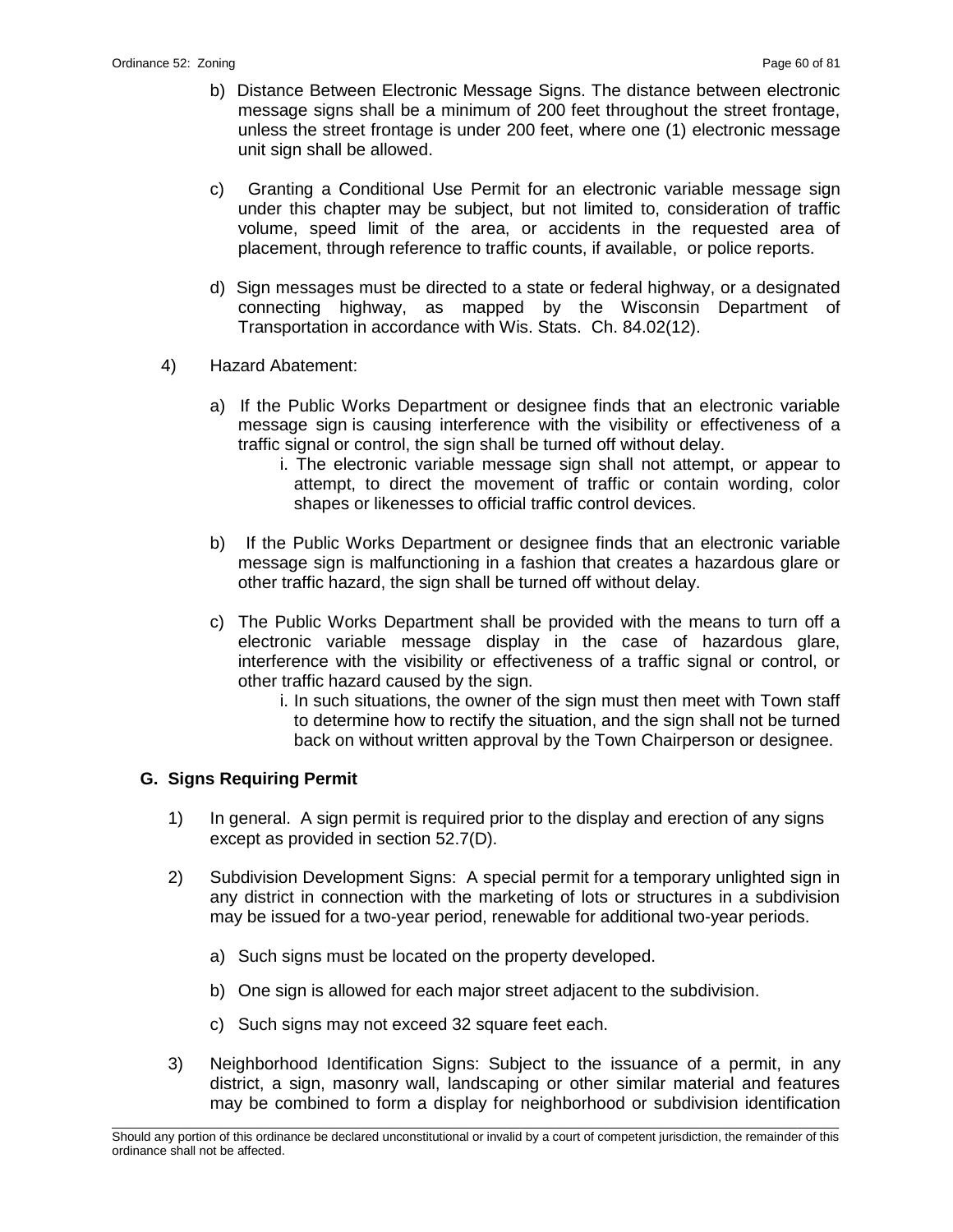provided that the legend of such sign or display shall consist only of the neighborhood or subdivision name. No such sign may be in public right-of-way. The owners of the property on which the sign is located shall be responsible for maintenance of the sign.

- 4) Banners, pennants, searchlights or balloons shall not be used on a permanent basis. They may be permitted as special promotion in a commercial or manufacturing establishment for a total period not to exceed 30 days subject to a renewal of 30 days. Such signs will be allowed in residential zones in conjunction with an open house or model home demonstration conducted by a Realtor for up to five days before and five days after and not to exceed a total period of 30 days.
- 5) Over the Street Banners: Unlighted special event banners not exceeding 75 square feet in area are permissible over a street carriageway by special permit after presentation of proof of insurance along with installation specifications.
- 6) Portable and trailer signs are allowed in Commercial and Manufacturing Districts, but are limited to not more than one year after the date of issuance of the permit. After the one year period, such signs may be displayed for not more than 30 consecutive days of usage and not more than 3 times per year. A permit is required for each time a sign is set up at a location.

Such signs may not project over the right-of-way, nor include flashing lights or lights that might be confused with traffic or emergency lights. Projector lamps or inside silvered lamps or exterior exposed lamps are not allowed. Such signs shall, if illuminated, include a ground fault interrupter (GFI) device.

#### **H. Off-Premise Signs**

- 1) Except as provided for in sec. 52.7(D)(9), (12) and (16), all off-premise signs shall be conditional uses, requiring a Conditional Use Permit issued by the Town Board following a public hearing and Plan Commission recommendation, in addition to a sign permit.
- 2) Off-premise signs are limited to 300 sq. ft. in area and 35 feet in height. The maximum area intends to include all sign faces, e.g. a double-face or V-shaped sign may not have more than two 150 sq. ft. faces.
- 3) In the Highway 54 Corridor Overlay Zoning District, off-premises signs are limited to 360 square feet in area and 35 feet in height. The maximum area intends to include all sign faces, e.g. a double face or V-shaped sign may not have more than two 180 sq. ft. faces.
- 4) No off-premise sign may be erected less than 300 feet from any other off-premise sign. The 300 feet shall be measured in all directions including across a highway. The off-premise sign may be closer than 300 feet to an on-premise sign.
- 5) Each off-premise sign structure shall have a plate attached identifying the name and address of the owner.

#### **I. Status of Existing Signs**

\_\_\_\_\_\_\_\_\_\_\_\_\_\_\_\_\_\_\_\_\_\_\_\_\_\_\_\_\_\_\_\_\_\_\_\_\_\_\_\_\_\_\_\_\_\_\_\_\_\_\_\_\_\_\_\_\_\_\_\_\_\_\_\_\_\_\_\_\_\_\_\_\_\_\_\_\_\_\_\_\_\_\_\_\_\_\_\_\_\_\_\_\_\_\_\_\_\_\_\_\_\_\_\_\_ Should any portion of this ordinance be declared unconstitutional or invalid by a court of competent jurisdiction, the remainder of this ordinance shall not be affected.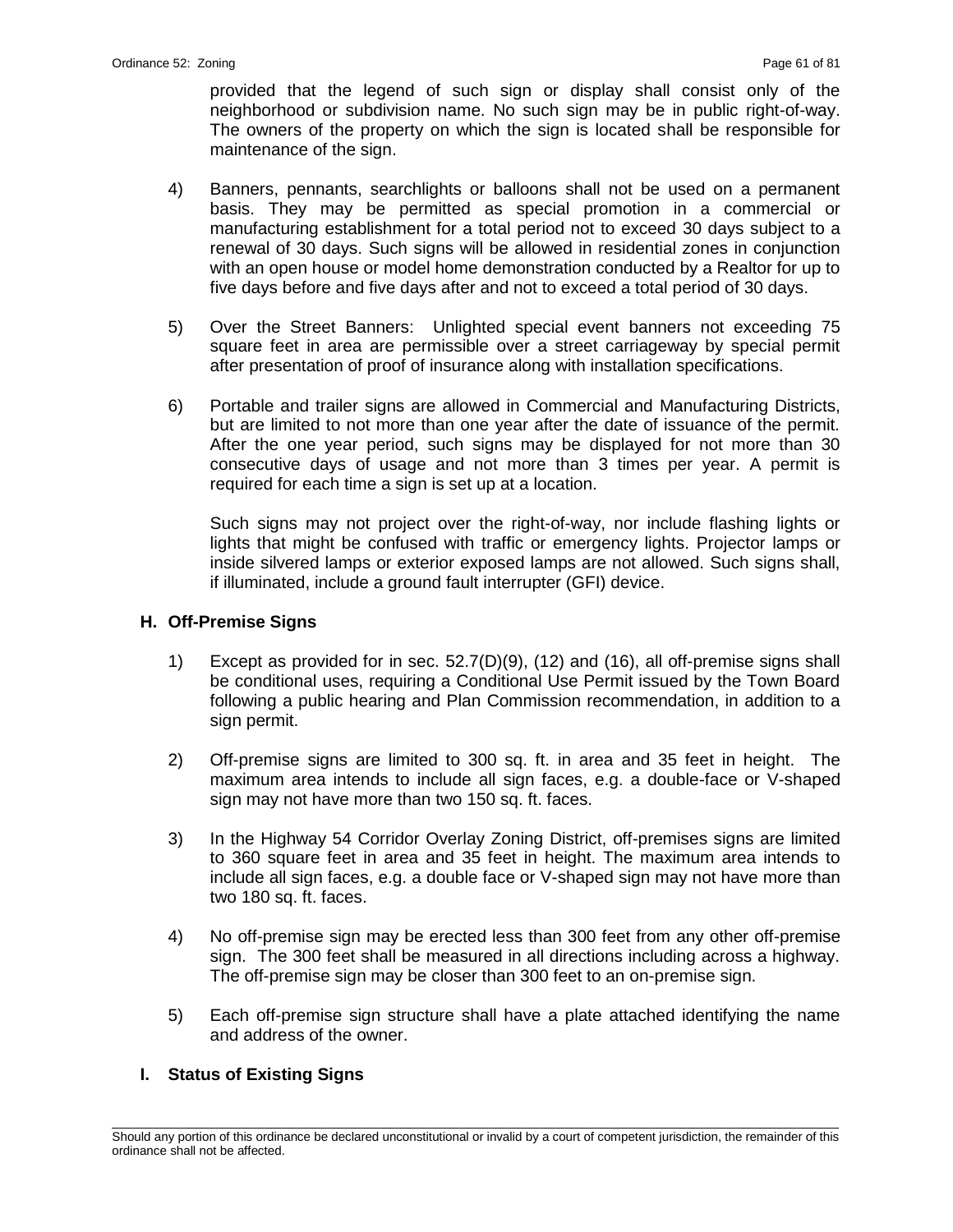- 1) Legal signs are those which have been issued a town sign permit and which meet the requirements of this ordinance.
- 2) Non-conforming signs are those erected prior to January 1, 2011 which do not conform with all provisions of this ordinance, but are determined by the Plan Commission to substantially meet requirements in effect at the time they were erected, so as to remain as erected. Such Signs:
	- a) May not be structurally altered in any way which tends to or makes the sign less in compliance with these regulations.
	- b) May not be relocated, except in compliance with this ordinance.
	- c) Must meet requirements for maintenance and repair.
	- d) When in the determination of the Plan Commission a sign is substantially damaged so that it is illegible or dangerous, or contrary to the health and welfare of the town, it shall not be restored except in conformance with this section
- 3) Illegal Signs: Are those not in compliance with regulations in effect when erected and determined by the Plan Commission to not meet the intent of this section as it pertains to the general safety and welfare of the community.
	- a) The Plan Commission shall notify the owner of what changes in the sign are required to make it eligible for "legal" or non-conforming" status.
	- b) All signs determined by the commission to be "illegal" shall within a reasonable time set by the commission either be altered so as to be classified as "legal," or be determined to be non-conforming by the Plan Commission.

# **J. Abandoned Signs**

All signs and sign messages shall be removed by the owner of the sign or of the premises on which they are located within six months of the time the business they advertise is no longer conducted.

# **K. Removal of Signs**

- 1) Any sign determined by the Town Board, after recommendation from the Plan Commission, to be "illegal," "deteriorated or dilapidated," or "abandoned," and which has not been brought into compliance or removed within the time specified by the Town Board, may be ordered by the Town Board to be removed. If a sign is not removed within the time period set by the Town Board, it may authorize an injunctive action in circuit court or the removal and all costs of removal may be recovered as a special charge pursuant to Sec. 66.06 and 66.07 Wis. Stats.
- 2) The owner of any sign classified as illegal, deteriorated or dilapidated, or abandoned may appeal such determination to the Board of Appeals.

# **L. Indemnification for Sign Installation and Maintenance**

\_\_\_\_\_\_\_\_\_\_\_\_\_\_\_\_\_\_\_\_\_\_\_\_\_\_\_\_\_\_\_\_\_\_\_\_\_\_\_\_\_\_\_\_\_\_\_\_\_\_\_\_\_\_\_\_\_\_\_\_\_\_\_\_\_\_\_\_\_\_\_\_\_\_\_\_\_\_\_\_\_\_\_\_\_\_\_\_\_\_\_\_\_\_\_\_\_\_\_\_\_\_\_\_\_ Should any portion of this ordinance be declared unconstitutional or invalid by a court of competent jurisdiction, the remainder of this ordinance shall not be affected.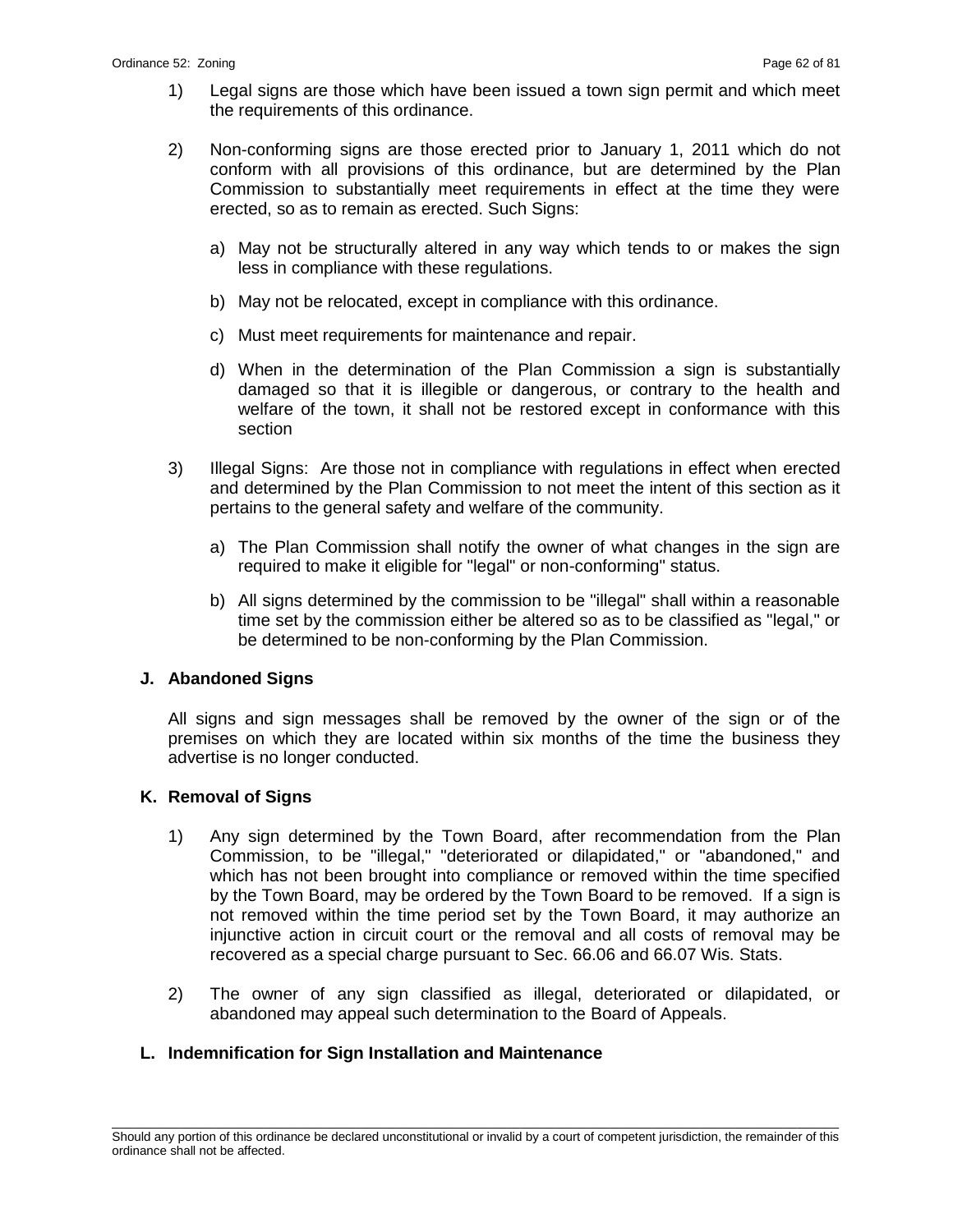All persons engaged in the business of the erection, alteration, relocation, maintenance of signs or other sign work for signs that are in, over, or immediately adjacent to a public right-of-way or if public property is used or encroached upon by the sign, shall agree to hold harmless and indemnify the town, its officers, agents, employees, from any and all claims of negligence resulting from the erection, alteration, relocation, maintenance of the sign or any other sign work.

### **M. Maintenance and Repair**

- 1) Every sign, including signs for which permits are not required, shall be maintained in a safe, presentable, and good structural condition at all times, including replacement of defective parts, painting (except when a weathered or natural surface is intended), cleaning and other acts required for the maintenance of said sign.
- 2) Signs which have become unsafe or unsightly shall be repaired or removed by the sign owner or the owner of the property upon which the sign stands upon notice of the zoning administrator.
- 3) Owners of property on which signs are located shall keep the property clear of brush and debris.

# **N. Construction Specifications**

(Applicable to all signs; whether or not a permit is required.)

- 1) All signs shall comply with the provisions of the Town Building ordinance and the National Electrical Code, as amended, and the additional construction standards hereinafter set forth.
- 2) All ground and roof sign structures shall be self-supporting structures and permanently attached to sufficient foundations.
- 3) Electrical service to ground signs shall be concealed wherever possible.
- 4) All signs, except those attached flat against the wall of a building, shall be constructed to withstand a 30 pound per square foot wind load, with correct engineering adjustments for the height of the sign and design, such as whether solid or skeleton.
- 5) No sign shall be suspended by chains or other devices that will allow the sign to swing due to wind action unless anchored or protected to prevent any lateral movement that could cause wear on supporting members or connections.
- 6) Supports and braces shall be an integral part of the sign design. Angle irons, chains or wires used for support or braces shall be hidden from public view to the extent technically feasible.

# **O. General Design Requirements**

(Applies to all signs; whether or not a permit is required).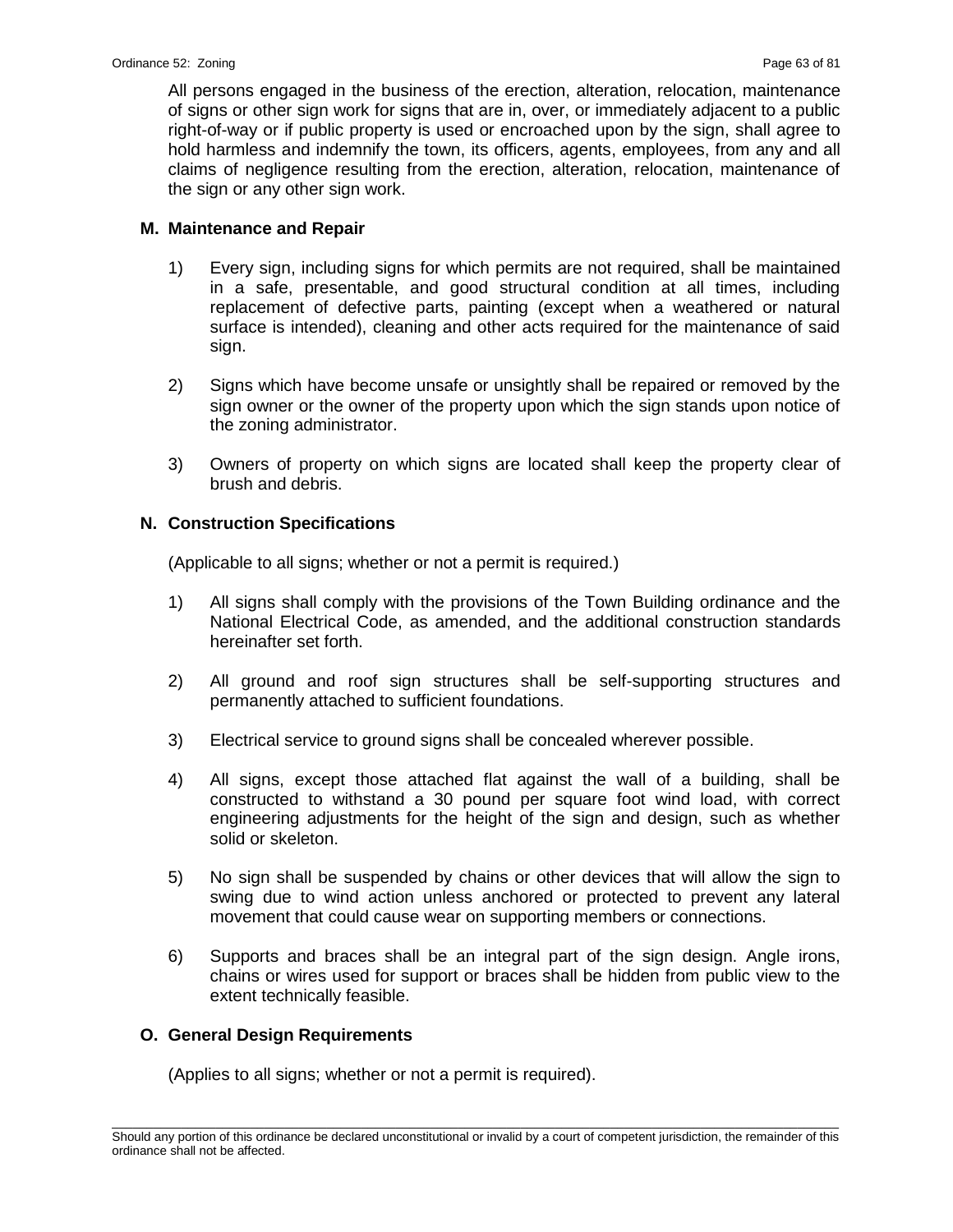- 1) No sign may be located on or extend over public right-of-way or across a property line. Right-of-way in this section is intended to mean the width as shown on the adopted Official map, whether or not such entire width has actually been dedicated.
- 2) Written permission of the property owner or agent shall be obtained before any sign is placed on private property.
- 3) No sign or sign structure shall be located in such a manner as to materially impede the view of any street or highway intersection or of any railroad grade crossing. All signs shall comply with visual clearance requirements.
- 4) The light for any sign shall be shaded or concealed so that it will not interfere with the vision of motorists or shine directly upon any residential property.
- 5) No sign or sign structure shall be located so as to interfere with, obstruct the view of, or be confused with any authorized traffic sign, signal or device. No rotating beam, beacon or flashing illumination connection with any sign display.
- 6) Any ground or projecting sign, any part of which is closer than 15 feet to the paved or traveled portion of a right-of-way or within 15 feet of a driveway, shall have a minimum vertical distance of 10 feet between the bottom of the sign and the grade at the right-of-way line, or shall be not more than 2½ feet in height.
- 7) Any sign location accessible to vehicles shall have a minimum vertical clearance of 16 feet.
- 8) Projecting signs may extend no further than eight feet from building to which they are attached.
- 9) Projecting and canopy signs in a location not accessible to vehicles shall have a minimum vertical distance between the bottom of the sign and the grade of 8 feet.
- 10) No sign structure except a projecting sign structure attached to the wall of a building shall extend more than 18 inches horizontally from each wall
- 11) A roof sign may not extend more than six feet above the highest point of the roof on which it is installed, or the maximum height allowed for ground signs, whichever is less.

# **P. District Sign Regulations**

- 1) Conservancy and Special Purpose Districts: All signs shall require a Conditional Use Permit.
- 2) Planned Unit Development (PUD): Signs in a PUD shall be controlled by the provisions in the plan for the development as approved by the Town Board, but shall not exceed the sign restrictions for the surrounding geographical area.
- 3) Agricultural District:
	- a) Lighted signs are not allowed in this district.

\_\_\_\_\_\_\_\_\_\_\_\_\_\_\_\_\_\_\_\_\_\_\_\_\_\_\_\_\_\_\_\_\_\_\_\_\_\_\_\_\_\_\_\_\_\_\_\_\_\_\_\_\_\_\_\_\_\_\_\_\_\_\_\_\_\_\_\_\_\_\_\_\_\_\_\_\_\_\_\_\_\_\_\_\_\_\_\_\_\_\_\_\_\_\_\_\_\_\_\_\_\_\_\_\_ Should any portion of this ordinance be declared unconstitutional or invalid by a court of competent jurisdiction, the remainder of this ordinance shall not be affected.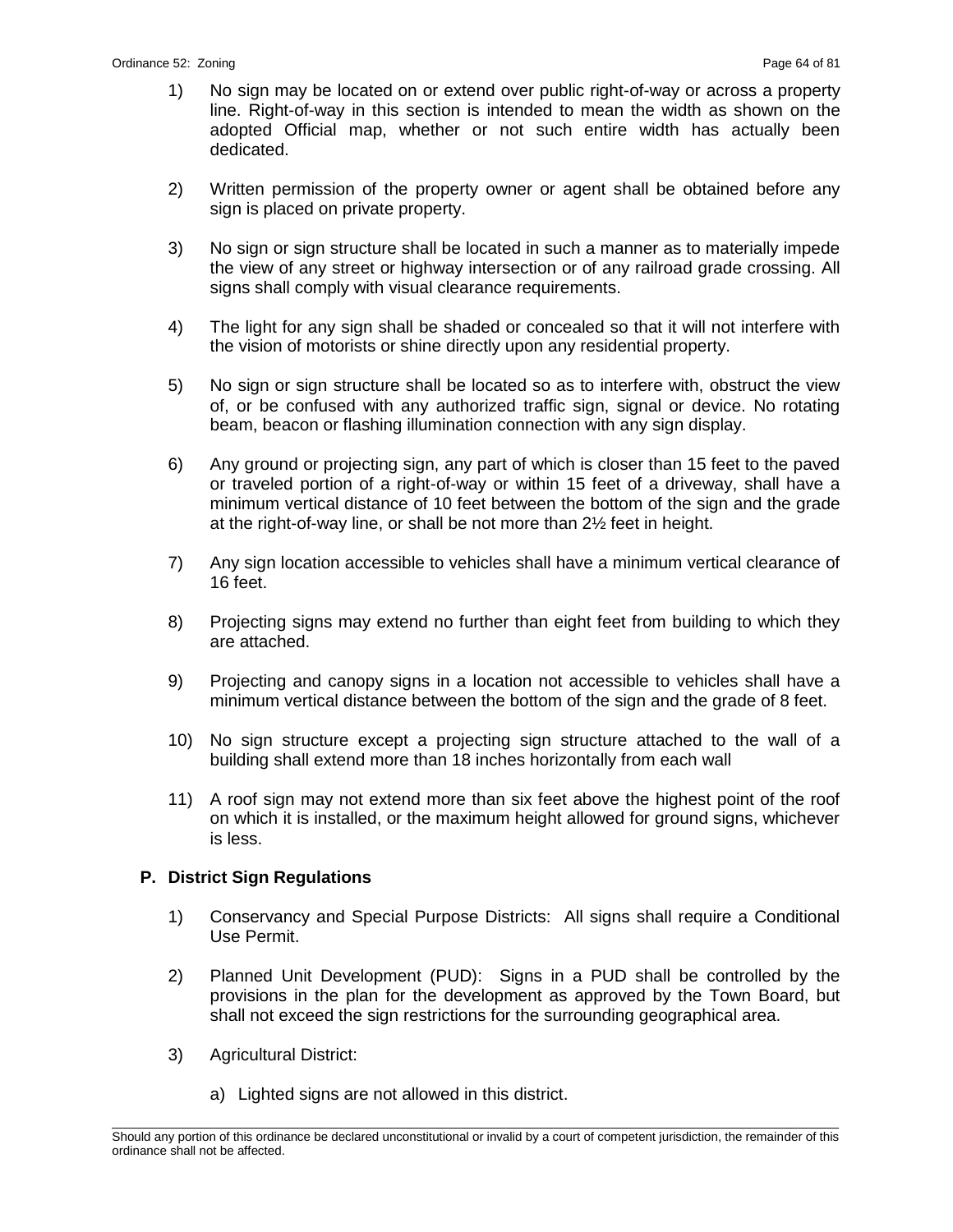- b) One sign per road frontage is allowed, pertaining only to activities or items on the premises; maximum size allowed is 32 square feet; maximum height 20 feet.
- c) All ground signs must be at least 30 feet from interior side and rear lot lines.
- d) In addition to the above, a maximum of two temporary signs are allowed, of a maximum size of 32 square feet each, pertaining to, and located only on, the premises where the items are located. Such signs may be displayed for a maximum 90 days in any calendar year with a permit being required each year the sign is to be displayed.
- 4) Residential District Requirements: The following signs are allowed in residential districts, requiring Conditional Use Permits as well as sign permits.
	- a) One business or professional nameplate of up to three sq. ft. for a permitted home occupation, provided a Conditional Use Permit has been granted for such use. (A larger sign may be permitted if the Town Board specifies such size as part of the Conditional Use Permit.)
	- b) For Conditional Uses other than home occupations, one lighted or unlighted wall, window, marquee, canopy, or ground sign per street frontage, limited to 32 sq. ft. per sign and a height of 15 feet.
- 5) Commercial, Manufacturing & Recreational Districts:
	- a) The total area of all signs (excluding incidental) allowed is two sq. ft. per lineal foot of lot frontage.
	- b) Ground-mounted signs shall be spaced no closer than 300 feet from any other ground-mounted signs, except that:
		- i. when a property has frontage of less than 300 feet one ground sign is permitted for each property; and
		- ii. on corner lots, ground signs may be located along each street, provided other sign regulations are followed.
	- c) No sign may exceed 300 square feet in area (including all faces, such as two 150 sq. ft. faces of a double faced or V-sign).
	- d) Maximum height of any sign from grade to the top of sign is 35 feet.
	- e) Projecting signs may be spaced no closer than 25 feet from any other projecting sign, with a maximum of one projecting sign per business, per frontage and a maximum of 240 square feet for any one side of a projecting sign.
	- f) Exposed backs of signs or sign structures shall be painted and maintained in a neutral color or one that blends with the surrounding environment.
	- g) No sign shall be placed within 20 feet of a residential district boundary line.

# **Q. Violations**

\_\_\_\_\_\_\_\_\_\_\_\_\_\_\_\_\_\_\_\_\_\_\_\_\_\_\_\_\_\_\_\_\_\_\_\_\_\_\_\_\_\_\_\_\_\_\_\_\_\_\_\_\_\_\_\_\_\_\_\_\_\_\_\_\_\_\_\_\_\_\_\_\_\_\_\_\_\_\_\_\_\_\_\_\_\_\_\_\_\_\_\_\_\_\_\_\_\_\_\_\_\_\_\_\_ Should any portion of this ordinance be declared unconstitutional or invalid by a court of competent jurisdiction, the remainder of this ordinance shall not be affected.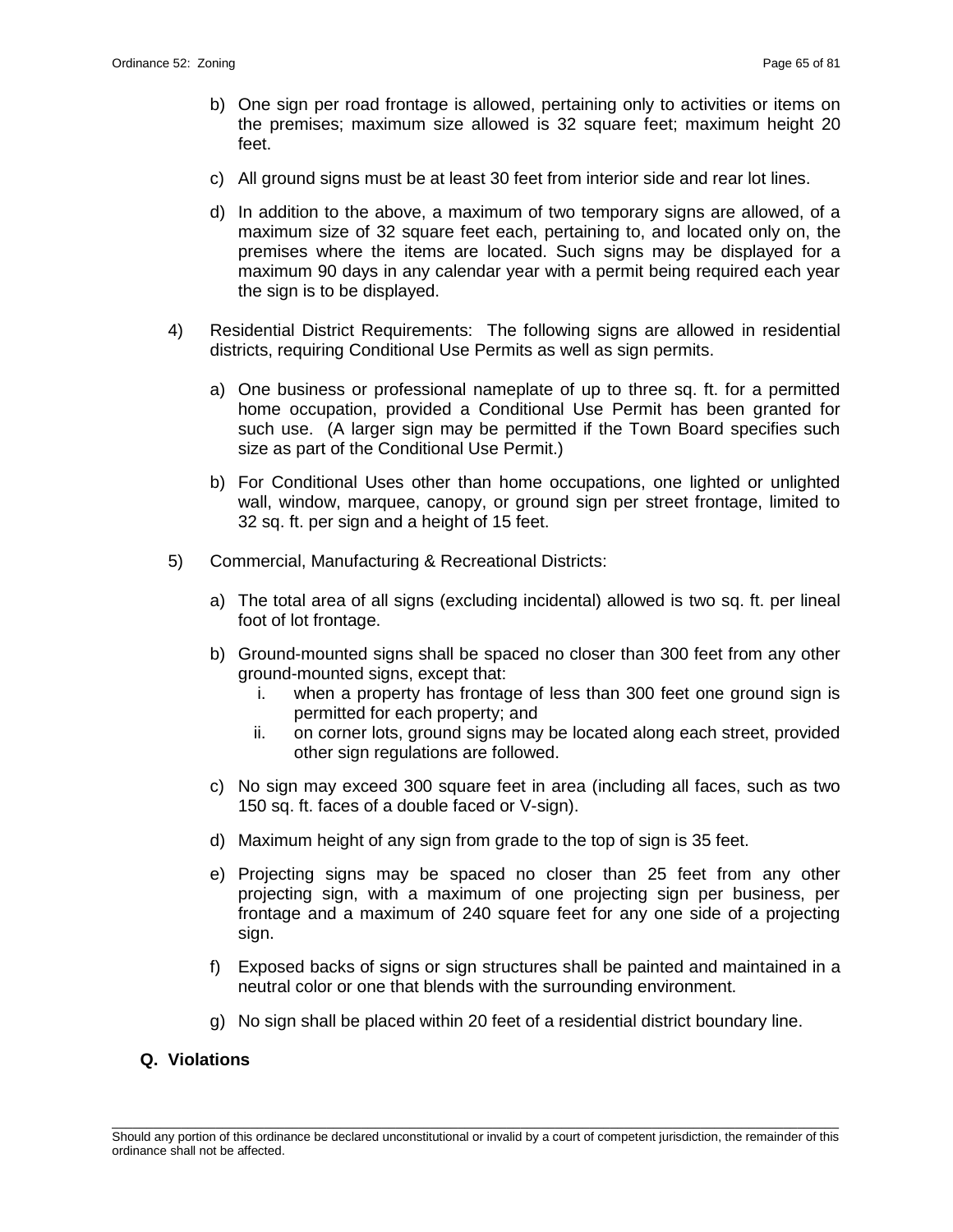Violations or failure to comply with the provisions of this ordinance shall be and hereby are declared to be unlawful and subject to the citation procedure under Ordinance #47 and be subjected to a forfeiture per Ordinance 39 "Schedule of Fees and Forfeitures" together with the costs of prosecution.

- 1) Any sign erected, altered, moved or structurally modified without a permit or altered with a permit but in violation of provisions of this ordinance shall be removed at the owner's expense or brought into compliance within thirty (30) days of written notification by the zoning administrator.
- 2) This section shall not preclude the town from maintaining any appropriate action to prevent or remove a violation of this ordinance.

### **52.8 Manufactured homes**

(Manufactured home Parks, Subdivisions, and Campgounds)

### **A. General Provisions**

- 1) Manufactured homes or travel trailers may be placed, located or parked on any privately owned parcel of land as provided hereunder. All the permitted uses listed hereunder shall be subject to the restrictions set forth in this ordinance applying to conditional use, including those specifying consideration and recommendation by the Plan Commission, and public hearing and granting of a permit by the Town Board.
	- a) It shall be lawful to locate one manufactured home only on each parcel of land within an area designated as a manufactured home subdivision by the Town Board.
	- b) It shall be lawful to locate manufactured homes on a parcel of land as delineated by this ordinance, provided that it is within a manufactured home park licensed by the Town Board.
	- c) It shall be lawful to locate a travel trailer, camping trailer or motor home on a parcel of land as delineated by this ordinance, provided that it is within a campground licensed by the Town Board.
	- d) It shall be lawful to locate unoccupied manufactured homes or travel trailers on the premises of business establishments which are engaged in the sale, rental, leasing, manufacture, or repair of manufactured homes or travel trailers.
- 2) Applicability
	- a) The provisions of this ordinance shall apply to all manufactured homes as defined in this ordinance, whether or not such manufactured homes are occupied.
	- b) Provisions of this ordinance shall not apply to camping trailers, motor homes or travel trailers which are not occupied and are being parked/stored while not in use.

\_\_\_\_\_\_\_\_\_\_\_\_\_\_\_\_\_\_\_\_\_\_\_\_\_\_\_\_\_\_\_\_\_\_\_\_\_\_\_\_\_\_\_\_\_\_\_\_\_\_\_\_\_\_\_\_\_\_\_\_\_\_\_\_\_\_\_\_\_\_\_\_\_\_\_\_\_\_\_\_\_\_\_\_\_\_\_\_\_\_\_\_\_\_\_\_\_\_\_\_\_\_\_\_\_ Should any portion of this ordinance be declared unconstitutional or invalid by a court of competent jurisdiction, the remainder of this ordinance shall not be affected.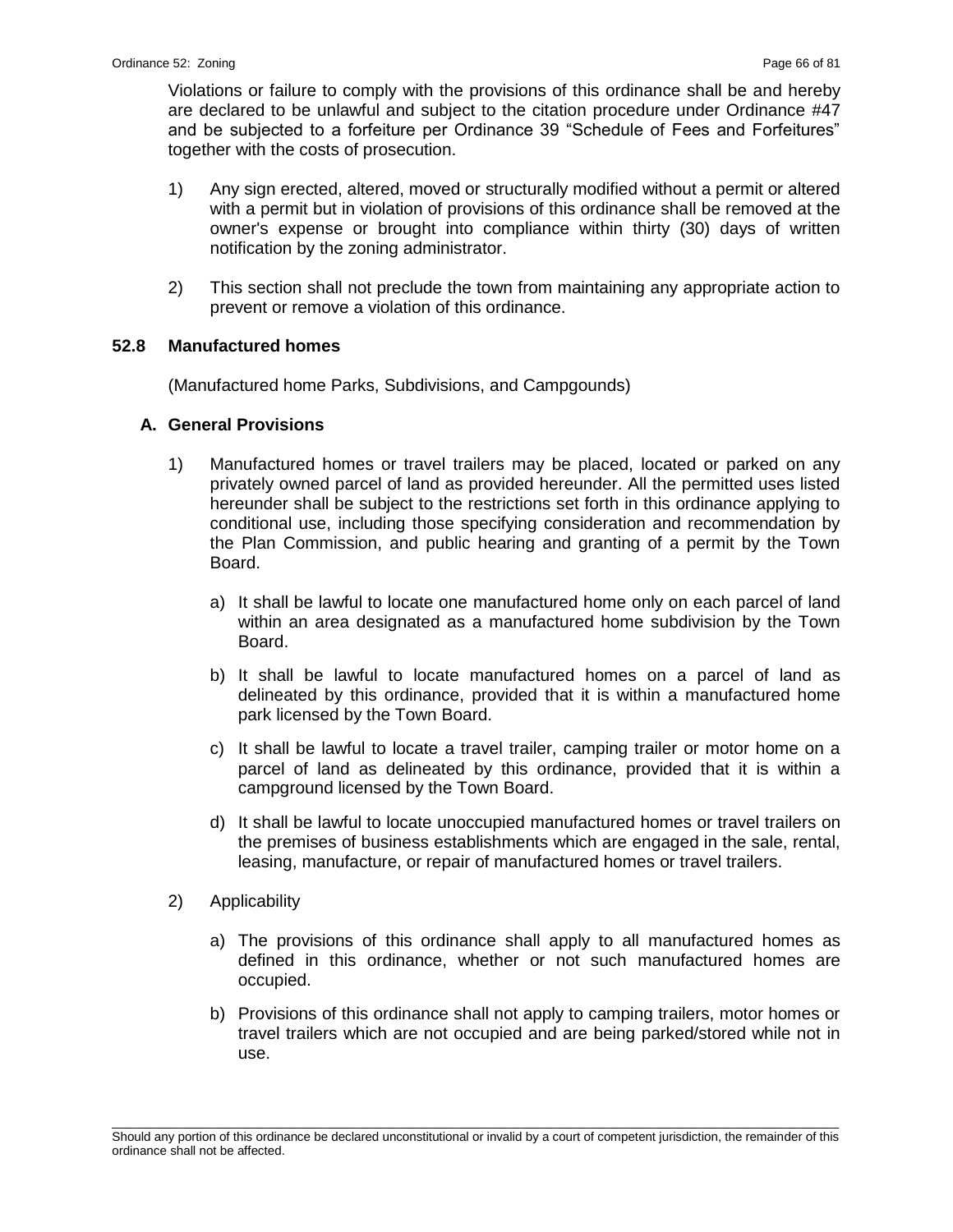- 3) "Dependent" manufactured homes, those which do not have complete bathroom facilities, shall not be allowed in the town.
- 4) No manufactured home may be parked in the town for the purposes of occupancy as a dwelling unit which is not in compliance with federal Housing & Urban Development (HUD) requirements in effect for the structural, wind load and insulation zones which include Grand Rapids at the time it was constructed and which does not have affixed to the exterior of the manufactured home the permanent certification label, and affixed to the interior of the manufactured home the data plate required by HUD Manufactured Home Standards.
- 5) Installations and Requirements:
	- a) Anchors or tie-downs shall be provided and shall be sufficient for anticipated wind conditions.
	- b) At least two exits shall have exterior stairs which conform to COMM 21.04 regulating landings, handrails, guardrails and stair details.

# **B. Manufactured home Subdivisions**

- 1) A manufactured home subdivision may be established as a conditional use within a Residential, One and Two-Family (R-1) or (R-2) District as delineated by this ordinance, subject to all the provisions thereof.
	- a) Parcels of land within an area designated as a manufactured home subdivision shall be utilized for single-family residential housing on individual lots.
	- b) The subdivision of land and the use of land within a manufactured home subdivision shall be in accordance with the Grand Rapids and Wood County Subdivision Ordinances, the Shoreland Zoning Ordinance of Wood County, the Private Sewage System Ordinance of Wood County, and all other ordinances of the County and Town of Grand Rapids, applying to the subdivision use and occupancy of land including conditional use requirements of this ordinance. Specifically, the development standards of the Residential, One and Two-Family (R-1) or (R-2) District of this Zoning Ordinance, including, but not limited to, yard setbacks, average lot width and lot area per family, shall apply.

#### **C. Manufactured home Parks - General Provisions**

- 1) A manufactured home park may be established as a conditional use within a Multiple Family Residential (R-3) District, as delineated by this ordinance, subject to all the provisions thereof.
- 2) Construction, alteration or extension of a manufactured home park shall be subject to the issuance of a permit as set forth in this ordinance.
- 3) Operation of a manufactured home park shall be subject to the issuance of a license as set forth in this ordinance.
- 4) All manufactured home parks shall comply with the requirements set forth hereunder.

\_\_\_\_\_\_\_\_\_\_\_\_\_\_\_\_\_\_\_\_\_\_\_\_\_\_\_\_\_\_\_\_\_\_\_\_\_\_\_\_\_\_\_\_\_\_\_\_\_\_\_\_\_\_\_\_\_\_\_\_\_\_\_\_\_\_\_\_\_\_\_\_\_\_\_\_\_\_\_\_\_\_\_\_\_\_\_\_\_\_\_\_\_\_\_\_\_\_\_\_\_\_\_\_\_ Should any portion of this ordinance be declared unconstitutional or invalid by a court of competent jurisdiction, the remainder of this ordinance shall not be affected.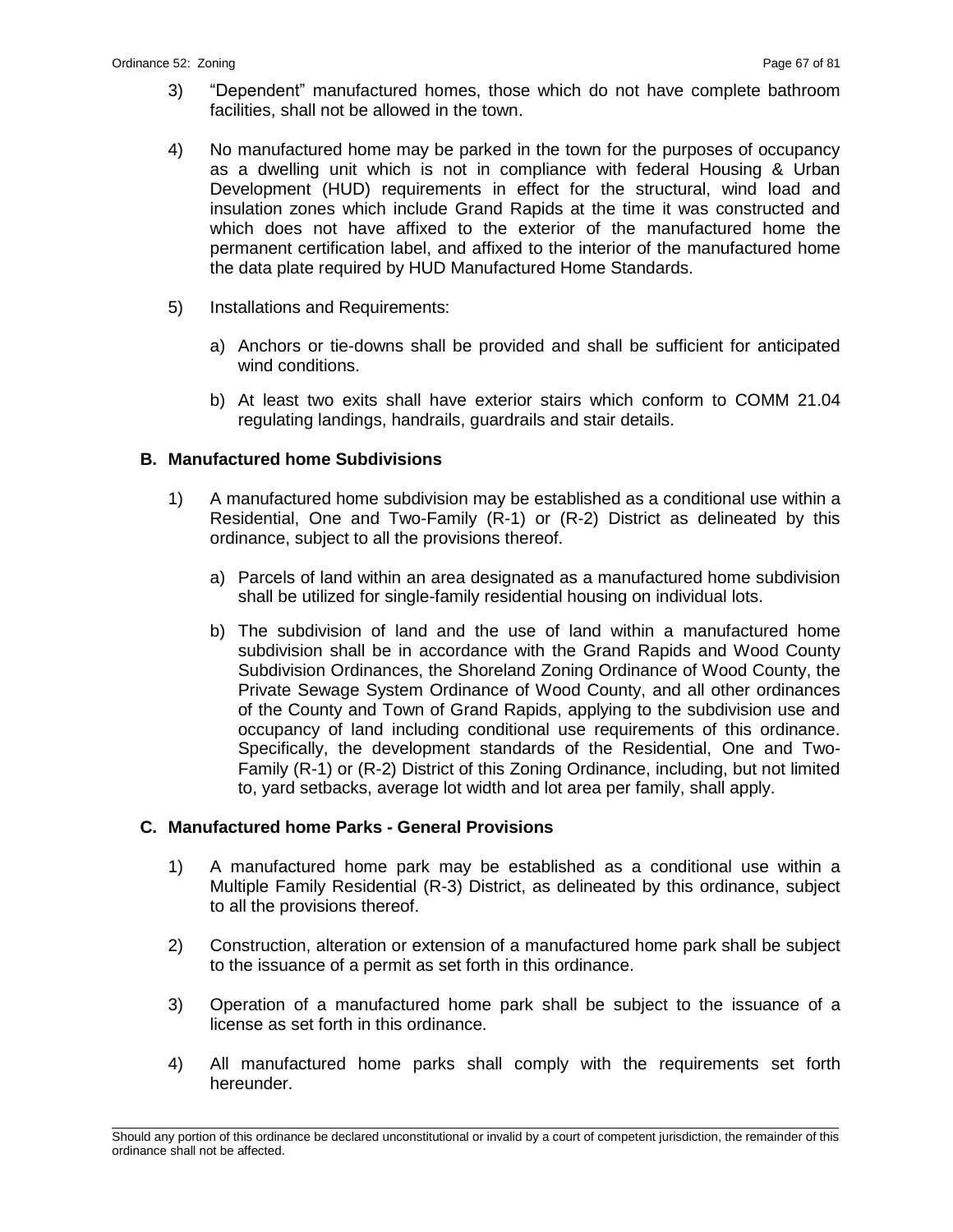5) Must comply with COMM 95 Manufactured home Parks (Wis. Administrative Code), Wood County Ordinances, and with the following provisions, whichever is more restrictive.

#### **D. Manufactured home Parks - Design, Installation and Maintenance Requirements**

- 1) Environmental Requirements
	- a) Density: The maximum allowable density in a manufactured home park development shall be six units or lots per gross acre.
	- b) Minimum Site Size: Individual sites within manufactured home parks must contain an area of not less than 3,000 square feet. Each site shall be clearly defined or delineated. The basic unit shall not occupy in excess of one-fourth of the area of the site, and the complete unit including all accessory structures shall not occupy more than one-half of the area of the site. Manufactured home parks, which at the time of the adoption of these regulations existed lawfully, with manufactured home sites that do not comply with the foregoing minimum area requirements, may continue to operate. Expansion and modification of such manufactured home parks shall, however, be in accord with current regulations.
	- c) Required separation between manufactured homes: Manufactured homes shall be separated from each other and from other buildings and structures by at least 20 feet. An accessory structure such as an awning, storage cabinet, carport, windbreak, patio, or porch, or extension attached to the manufactured home, shall for purposes of separation requirements, be considered a part of the manufactured home.
	- d) Setback and buffer strips: Each manufactured home shall be located at least 10 feet from any manufactured home lot line. There shall be a minimum distance of 10 feet between the manufactured home stand and abutting park street right-of-way.
		- i. The manufactured home stand shall be set back a minimum of 30 feet from public streets.
		- ii. No manufactured home shall be located outside of a site or space designated on the approved park plan.
		- iii. All manufactured homes shall be located at least 40 feet from any manufactured home park property boundary line, except where the adjoining property is also a manufactured home park.
	- e) Planting: All manufactured home parks located adjacent to other districts shall be provided with planting of natural growth along the property boundary line separating the park and such adjacent districts. The planting area shall have a minimum width of 12 feet.
		- i. A temporary planting of fast-growing materials such as a Lombardy poplar is recommended.
		- ii. A permanent planting, such as White or Norway Pine, so arranged that within 10 years they will have formed a screen equivalent in capacity to a solid fence or wall, shall be planted.
	- f) Recreation Areas: Each park shall contain a recreation area. A minimum of one-half acre of area for such use shall be provided for each 100 sites or

\_\_\_\_\_\_\_\_\_\_\_\_\_\_\_\_\_\_\_\_\_\_\_\_\_\_\_\_\_\_\_\_\_\_\_\_\_\_\_\_\_\_\_\_\_\_\_\_\_\_\_\_\_\_\_\_\_\_\_\_\_\_\_\_\_\_\_\_\_\_\_\_\_\_\_\_\_\_\_\_\_\_\_\_\_\_\_\_\_\_\_\_\_\_\_\_\_\_\_\_\_\_\_\_\_ Should any portion of this ordinance be declared unconstitutional or invalid by a court of competent jurisdiction, the remainder of this ordinance shall not be affected.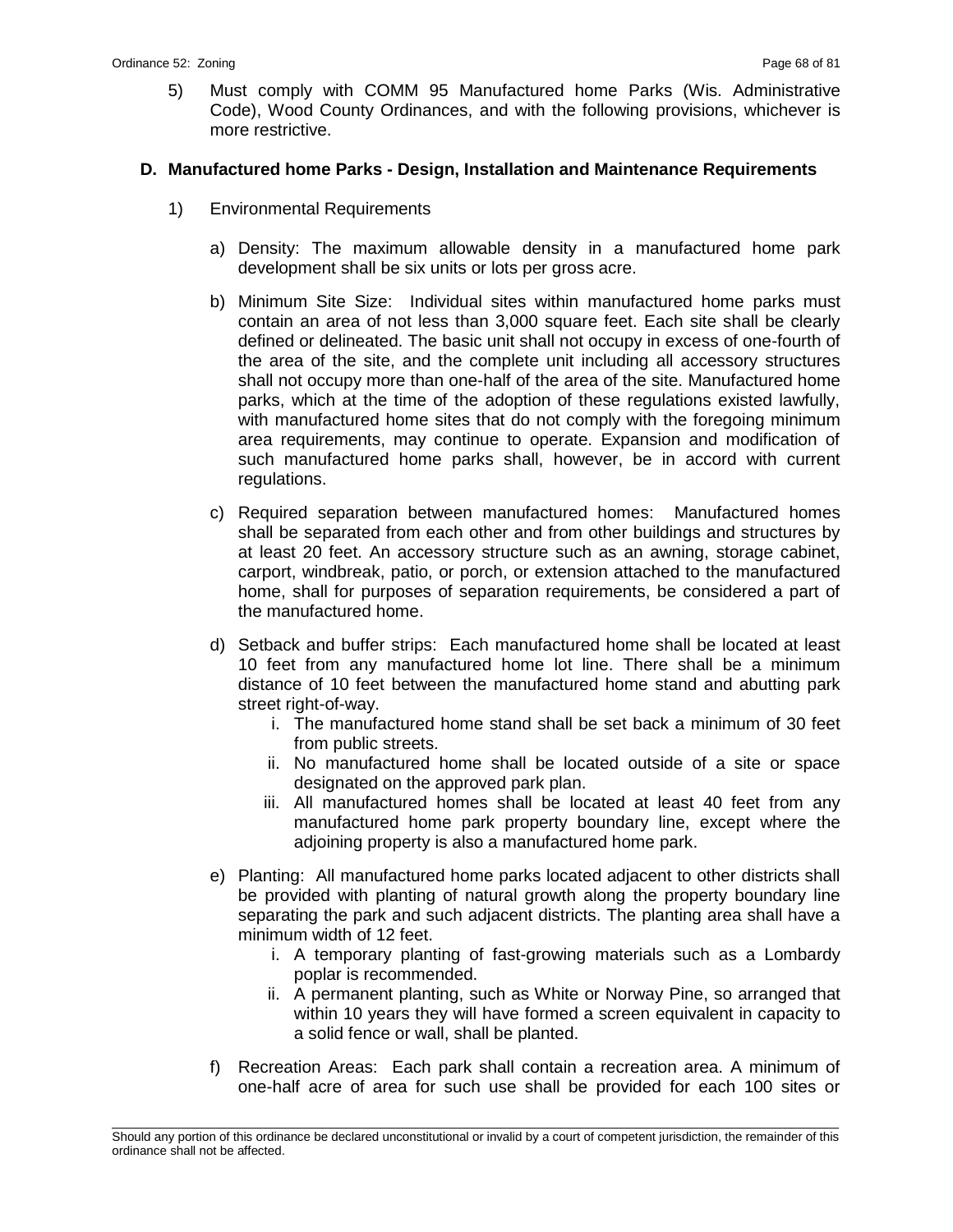portion thereof. The minimum area in a park shall be one-half acre. Recreation areas shall be located so as to be free of traffic hazards and should, where the topography permits, be centrally located.

- g) Allowable Uses: Approved accessory structures, parks, playgrounds and open space shall be allowed, as well as the following commercial use when they are for the use of the park residents:
	- i. Manufactured home park office.
	- ii. Laundromat.
	- iii. Clubhouse and facilities for private social and recreational clubs.
	- iv. Signs pertaining to the lease, hire or sale of individual manufactured homes and one manufactured home park identification sign shall be allowed as provided in Sec. 6 of this ordinance.
- 2) Access Requirements
	- a) General Requirements: In all manufactured home parks, safe and convenient vehicular access shall be provided. Except that those manufactured home parks in which grouping of parking spaces or other such design features are employed, direct access need not be provided to every lot. In all cases access adequate for fire protection vehicles and other emergency vehicles shall be provided.
	- b) Park Entrance: Surfaced roadways shall be of adequate width to accommodate anticipated traffic, and in any case shall meet the following minimum requirements.

For a two-way street, the width must be at least 32 feet if parking is to be permitted on both sides of the street; 25 feet in width if parking is to be permitted on only one side, or 18 feet in width if parking on street is prohibited. A one-way street must be at least 14 feet in width. One-way streets shall be no longer than 500 feet and parking is prohibited unless the width is appropriately increased.

- 3) Street Construction and Design Standards
	- a) Pavements: All streets shall be provided with a smooth, hard and dense surface. Pavement edges shall be protected to prevent raveling of the wearing surface and shifting of pavement base.
	- b) Grades: Grades of all streets shall be sufficient to insure adequate surface drainage, but shall not be more than eight percent.
	- c) Intersections: Within 100 feet of an intersection, streets shall be at approximately right angles. A distance of at least 150 feet shall be maintained between center lines of offset intersecting streets. Intersections of more than two streets at one point shall be avoided.
	- d) Parking Requirements: The following provisions shall be met for parking in all manufactured home parks:
		- i. Occupant Parking: Off-street parking is required for manufactured home park occupants. A minimum of two parking spaces shall be provided for occupant parking purposes. Such spaces shall be within 150 feet of the manufactured home to be served.

\_\_\_\_\_\_\_\_\_\_\_\_\_\_\_\_\_\_\_\_\_\_\_\_\_\_\_\_\_\_\_\_\_\_\_\_\_\_\_\_\_\_\_\_\_\_\_\_\_\_\_\_\_\_\_\_\_\_\_\_\_\_\_\_\_\_\_\_\_\_\_\_\_\_\_\_\_\_\_\_\_\_\_\_\_\_\_\_\_\_\_\_\_\_\_\_\_\_\_\_\_\_\_\_\_ Should any portion of this ordinance be declared unconstitutional or invalid by a court of competent jurisdiction, the remainder of this ordinance shall not be affected.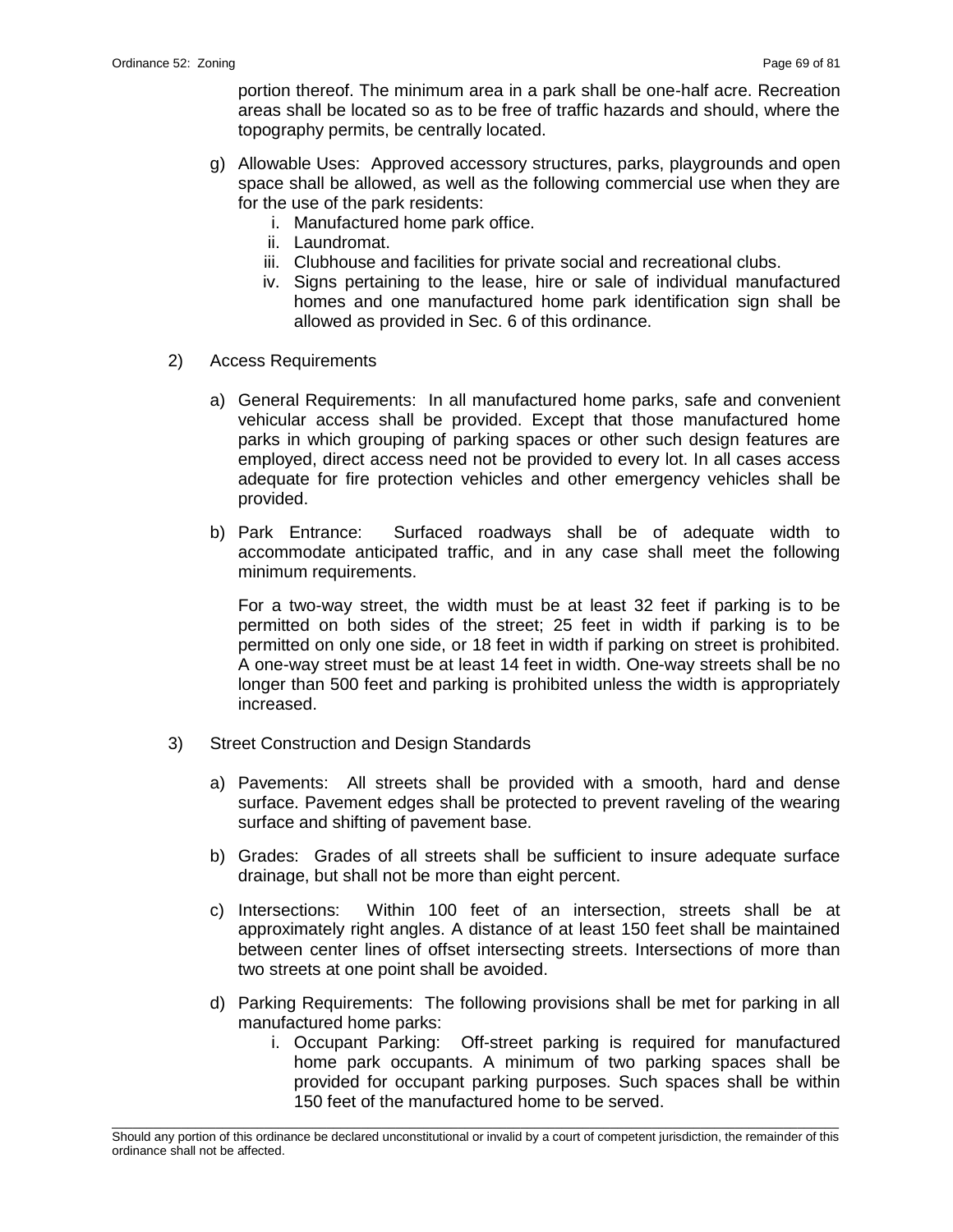- ii. Visitor Parking: A minimum of one space for every four manufactured home lots shall be provided for visitor parking.
- iii. Parking space: Each parking space shall contain a minimum of 180 square feet. The space shall be paved with a smooth, hard and dense surface.
- iv. Use of right-of-way for parking: Street widths shall conform to the Wis. Administrative Code wherever street right-of-ways are used for parking purposes.
- v. Parking restrictions: Parking of boats, trailers, campers, snowmobiles, or other motorized vehicles may be restricted to a centralized area.
- vi. Driveways shall be graveled or paved, maintained in good condition, have adequate drainage and be lighted at night.
- e) Walkways: All parks shall be provided with safe, convenient walkways.
	- i. Common walk system: A common walk system shall be provided where pedestrian traffic is concentrated. Such common walks shall have a minimum width of 3½ feet.
	- ii. Individual walks: All manufactured home stands shall be connected to common walks, to streets, or to driveways. Such individual walks shall have a minimum width of 2 feet.
- 4) Installation and Maintenance Requirements
	- a) Precautionary measures shall be taken to prevent heaving, shifting or uneven settling under the weight of the manufactured home due to frost action, inadequate drainage, vibration of other forces acting on the structure.
	- b) Site suitability and storm water drainage: A manufactured home park shall be located only upon a site where the condition of soil, ground water level, drainage and topography shall not create hazards to the property or the health or safety of the occupants. Exposed ground surfaces in the manufactured home park shall be protected with a vegetative growth.
	- c) Water supply and distribution system: An adequate, safe and potable supply of water shall be provided in each manufactured home park. Where a public supply of water of satisfactory quantity, quality and pressure is available at the site or at the boundary of the site, connection shall be made thereto and its supply used exclusively. When a satisfactory public water supply is not available, a private water supply system may be developed and used as approved by the Department of Natural Resources.
		- i. A separate valved water service shall extend to each site.
		- ii. All plumbing shall meet the requirements of the Wis. Administrative Code.
	- d) Sewage disposal system: An adequate and safe sewer system shall be provided with all manufactured home parks for conveying all sewage. The manufactured home park sewer system shall be constructed and maintained according to applicable state and county regulations.
	- e) Garbage and refuse storage and collection system: The storage, collection and disposal of refuse in the manufactured home park shall be so conducted as to create no health hazards, rodent harborage, insect breeding areas, accident or fire hazards or air pollution.

\_\_\_\_\_\_\_\_\_\_\_\_\_\_\_\_\_\_\_\_\_\_\_\_\_\_\_\_\_\_\_\_\_\_\_\_\_\_\_\_\_\_\_\_\_\_\_\_\_\_\_\_\_\_\_\_\_\_\_\_\_\_\_\_\_\_\_\_\_\_\_\_\_\_\_\_\_\_\_\_\_\_\_\_\_\_\_\_\_\_\_\_\_\_\_\_\_\_\_\_\_\_\_\_\_ Should any portion of this ordinance be declared unconstitutional or invalid by a court of competent jurisdiction, the remainder of this ordinance shall not be affected.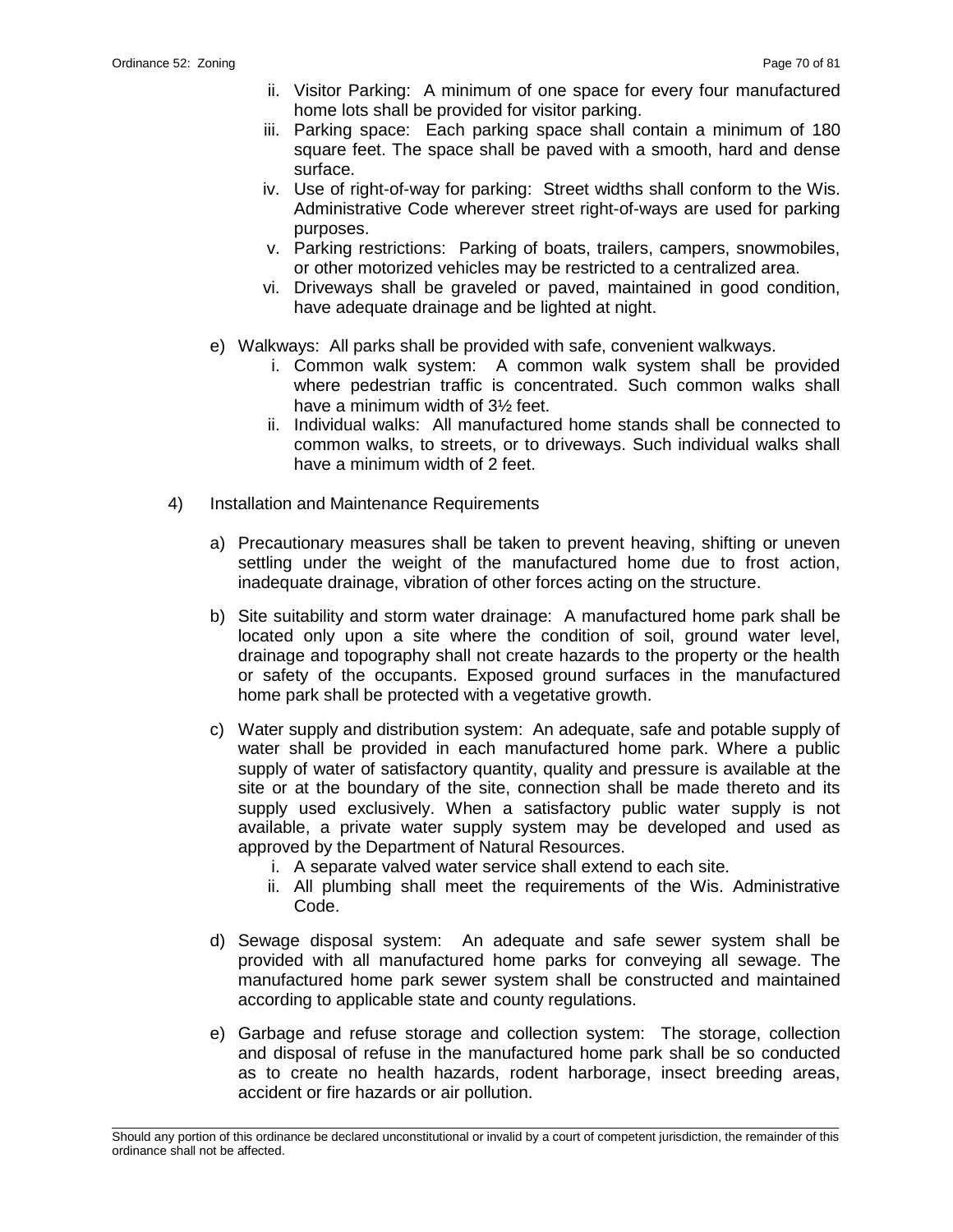- i. All garbage which is not disposed of through garbage disposal unit connected with the sewage system shall be kept in separate, leak proof, non-absorbent containers equipped with tight-fitting covers unless otherwise protected from flies and insects, located within 100 feet on any site, and the contents shall be disposed of as often as necessary to prevent decomposition or overflow.
- ii. Garbage cans should be washed each time they are emptied unless provided with a single-service sanitary, removable waterproof liner.
- iii. Restriction: The use of wooden or paper containers for garbage is prohibited.
- iv. Rubbish: Fly tight containers with covers are required for cans, bottles and other rubbish. The contents shall be disposed of as often as necessary to prevent overflow. If local regulations require separation of garbage and rubbish, such requirements shall be followed
- v. All refuse containing garbage shall be collected at required intervals. Where suitable collection service is not available, the manufactured home park operator shall provide this service.
- vi. In no instance may disposal of the waste be carried on through incineration on the manufactured home park site.
- f) Public utility system: All utility service systems shall be installed and maintained in accordance with applicable codes and regulations governing service systems and shall be located underground within the manufactured home park.
- g) Street and public walkway illumination: All parks shall be furnished with lighting units so spaced and equipped with luminaries placed at such mounting heights as will provide the following average maintained levels of illumination for the safe movement of pedestrians and vehicles at night.
	- i. All parts of the park street system: a minimum of .4 average maintained footcandles;
	- ii. All parts of the public walkway system: a minimum of .4 average maintained footcandles;
	- iii. Potentially hazardous locations, such as street intersections and steps or stepped ramps shall be lighted directly with luminary.
	- iv. All parts of parking lots: A minimum of .5 average maintained footcandles.
- h) Fire protection: Manufactured home parks shall be kept free of litter, rubbish and other flammable materials.
	- i. Portable fire extinguishers shall be kept in service buildings and shall be maintained in good operating condition. Their capacity shall not be less than 2½ pounds.
	- ii. Fires shall be made only in barbecue pits, fireplaces, stoves or other equipment intended for such purposes. These items shall be so located, constructed, maintained and used as to minimize fire hazards and smoke nuisances.

# **E. Miscellaneous requirements for manufactured home parks:**

1) Responsibilities of the Park Management: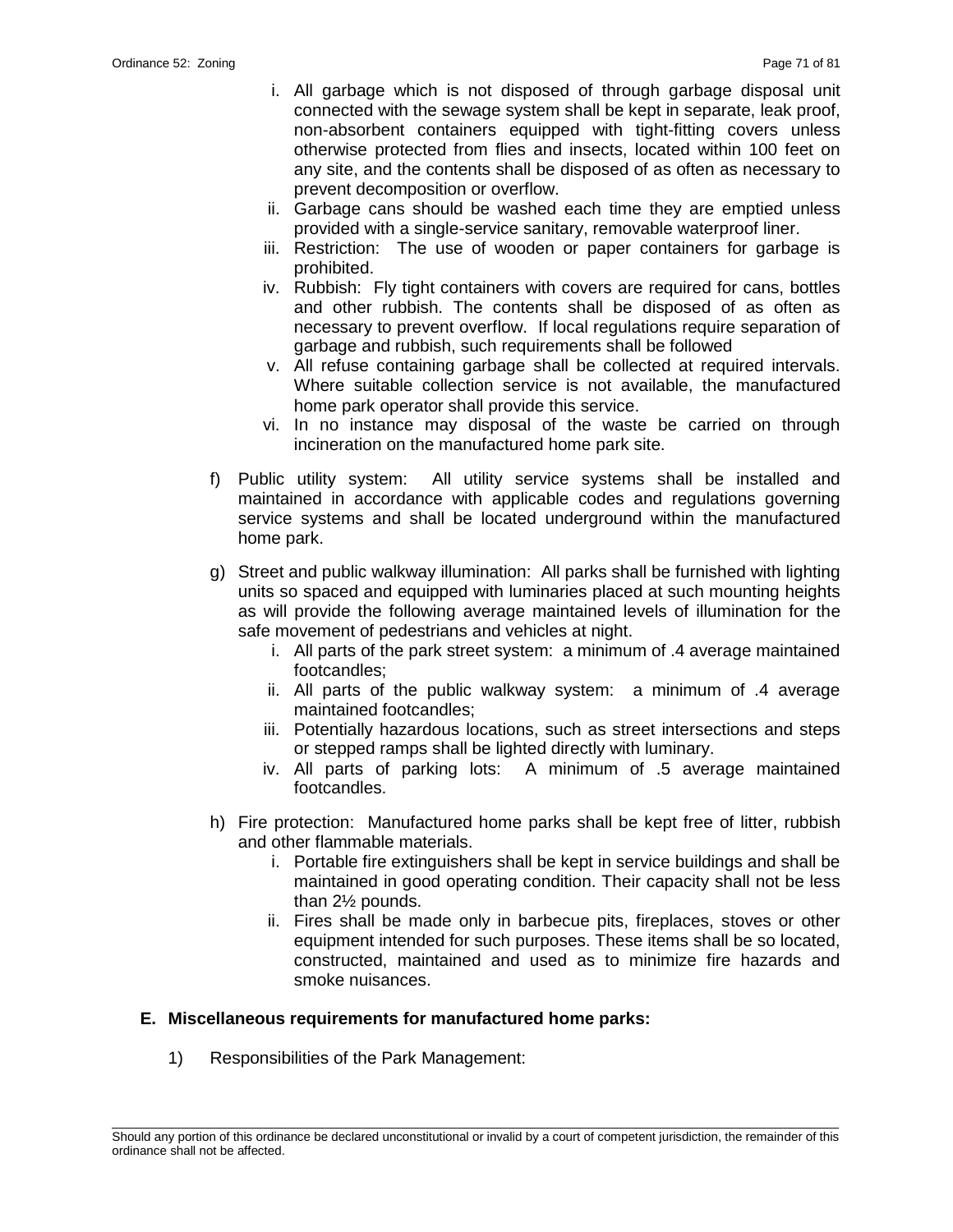- a) The person to whom a license for a manufactured home park is issued shall operate the park in compliance with this ordinance and shall provide adequate supervision to maintain the park in good repair and in a clean and sanitary condition.
- b) The park management shall supervise the placement of each manufactured home on its manufactured home stand which includes securing its stability and installing all utility connections.
- c) The park management shall maintain a register containing the names of all park occupants identified by lot number or street address.
- d) The park management shall locate an office for the attendant or person in charge of said park. A copy of the park license and this ordinance shall be posted therein, and the park register shall at all times be kept in said office.
- e) The park management shall collect the monthly parking permit fee provided for in this ordinance. An account shall be kept showing the names of persons paying said service charges and the amount paid.
- f) All licensees of manufactured home parks shall furnish information to the Town Clerk and Assessor on any manufactured home removed, replaced or added to the park within five days after the arrival or departure of such manufactured home.
- 2) Responsibilities of Park Occupants:
	- a) The park occupant shall comply with all applicable requirements of this ordinance and shall maintain his manufactured home lot, its facilities and equipment in good repair and in a clean and sanitary condition.
	- b) The park occupant shall be responsible for proper placement of his manufactured home on its manufactured home stand and proper installation of all utility connections in accordance with the instructions of the park management.
	- c) Pets, if permitted in the park, shall be prevented from running at large or committing any nuisance within the limits of any manufactured home lot.
	- d) The undercarriage, supports and stabilizing devices of the manufactured home shall be skirted to maintain an attractive community appearance.

#### **F. Campgrounds**

- 1) A campground may be established as a principal use in a Recreational (P-1) District as delineated by this ordinance, subject to the provisions thereof.
- 2) A campground so established shall conform to all state regulations and standards.
- 3) The provisions of this ordinance setting forth the responsibilities of the management of manufactured home parks and the responsibilities of the occupants of manufactured home parks respectively, shall apply in a corresponding manner to travel trailer parks.

\_\_\_\_\_\_\_\_\_\_\_\_\_\_\_\_\_\_\_\_\_\_\_\_\_\_\_\_\_\_\_\_\_\_\_\_\_\_\_\_\_\_\_\_\_\_\_\_\_\_\_\_\_\_\_\_\_\_\_\_\_\_\_\_\_\_\_\_\_\_\_\_\_\_\_\_\_\_\_\_\_\_\_\_\_\_\_\_\_\_\_\_\_\_\_\_\_\_\_\_\_\_\_\_\_ Should any portion of this ordinance be declared unconstitutional or invalid by a court of competent jurisdiction, the remainder of this ordinance shall not be affected.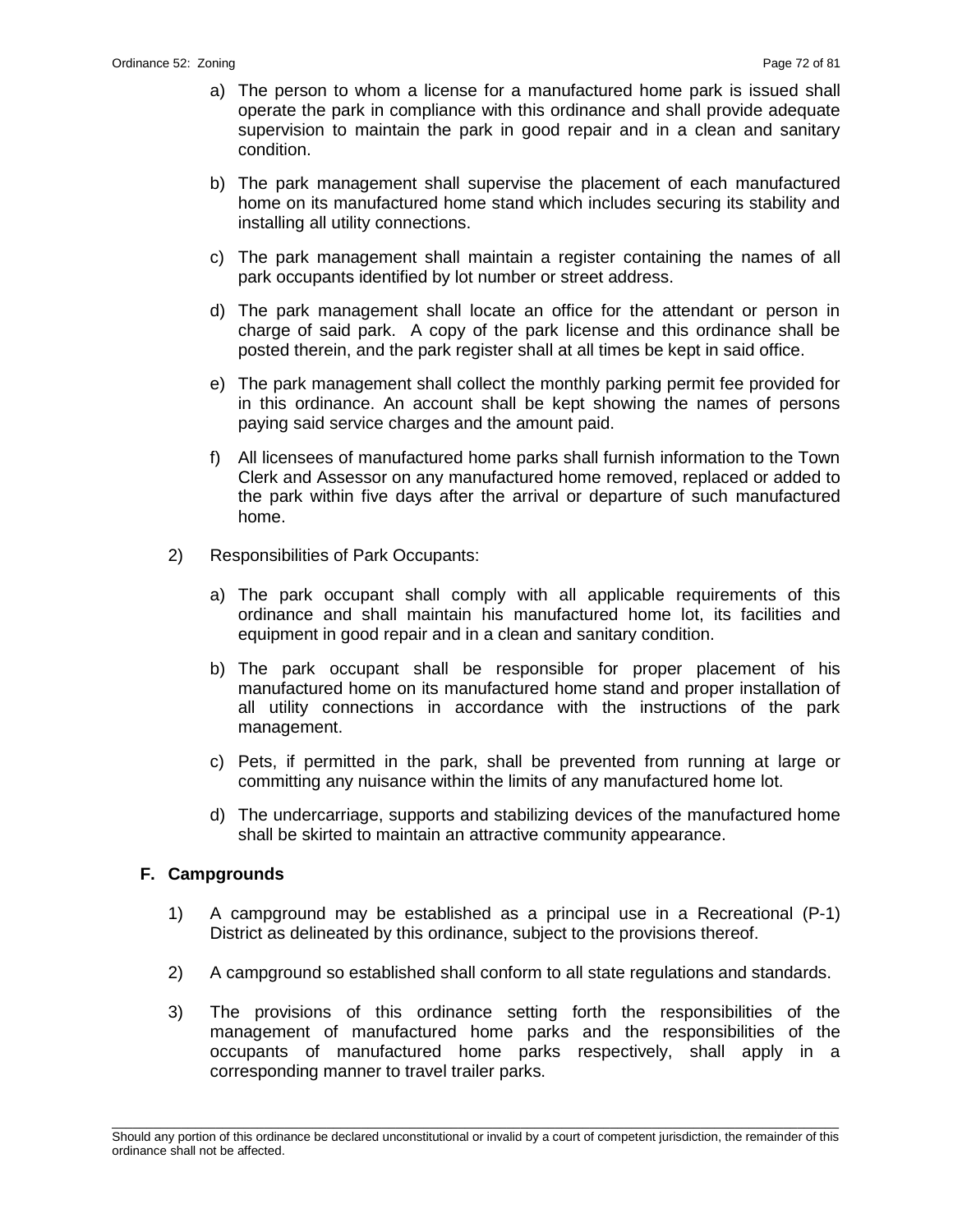# **G. Manufactured home Park Permits**

- 1) It shall be unlawful for any person to construct, alter or extend any manufactured home park or campground within the Town of Grand Rapids, unless he holds a valid permit issued by the Town Board in the name of such person for the specific construction, alteration or extension proposed.
- 2) All applications to the Town Board for permits shall be filed with the zoning administrator, reviewed by the Plan Commission for recommendation to the Town Board and shall contain the following:
	- a) Name and address of applicant;
	- b) Location and legal description of the manufactured home park or travel trailer park;
	- c) Complete engineering plans and specifications of the proposed park showing but not limited to the following:
		- i. The area and dimensions of the tract of land;
		- ii. The numbers, location and size of all mobile lots or travel trailer spaces, and the location of common areas;
		- iii. The location and width of roadways and walkways;
		- iv. The location of the manufactured home stand within each manufactured home lot;
		- v. Plans and specifications of all utilities including, sewage collections and disposal, storm water drainage, water distribution and supply, refuse storage and collection, lighting, electrical, telephone, and TV antenna system;
		- vi. Landscaping plans for the entire park, including planting plan for the buffer strip;
		- vii. Plans and specifications of all buildings to be located within the park;
		- viii. Such other plans and specifications and information as may reasonably be required by the governing body.
		- ix. Adequate proof of compliance with all of the requirements set forth in this Section (52.7).
- 3) No permit shall be issued for the construction of a manufactured home park unless said development shall contain a minimum number of 20 manufactured home lots, except in the case of an addition to, or extension of, a contiguous manufactured home park.
- 4) All application applications for a permit shall be accompanied by the deposit as per Ordinance 39 "Schedule of Fees and Forfeitures" for each manufactured home lot or camping trailer space proposed, plus normal construction permit fees for any buildings to be included in the park.
- 5) When, upon review of the application and the Plan Commission is satisfied that the proposed plan meets the requirements of this ordinance, a permit shall be issued by the Town Board.
- 6) Any person whose application for a permit under this ordinance has been denied may request and shall be granted a hearing on the matter before the Board of Appeals.

\_\_\_\_\_\_\_\_\_\_\_\_\_\_\_\_\_\_\_\_\_\_\_\_\_\_\_\_\_\_\_\_\_\_\_\_\_\_\_\_\_\_\_\_\_\_\_\_\_\_\_\_\_\_\_\_\_\_\_\_\_\_\_\_\_\_\_\_\_\_\_\_\_\_\_\_\_\_\_\_\_\_\_\_\_\_\_\_\_\_\_\_\_\_\_\_\_\_\_\_\_\_\_\_\_ Should any portion of this ordinance be declared unconstitutional or invalid by a court of competent jurisdiction, the remainder of this ordinance shall not be affected.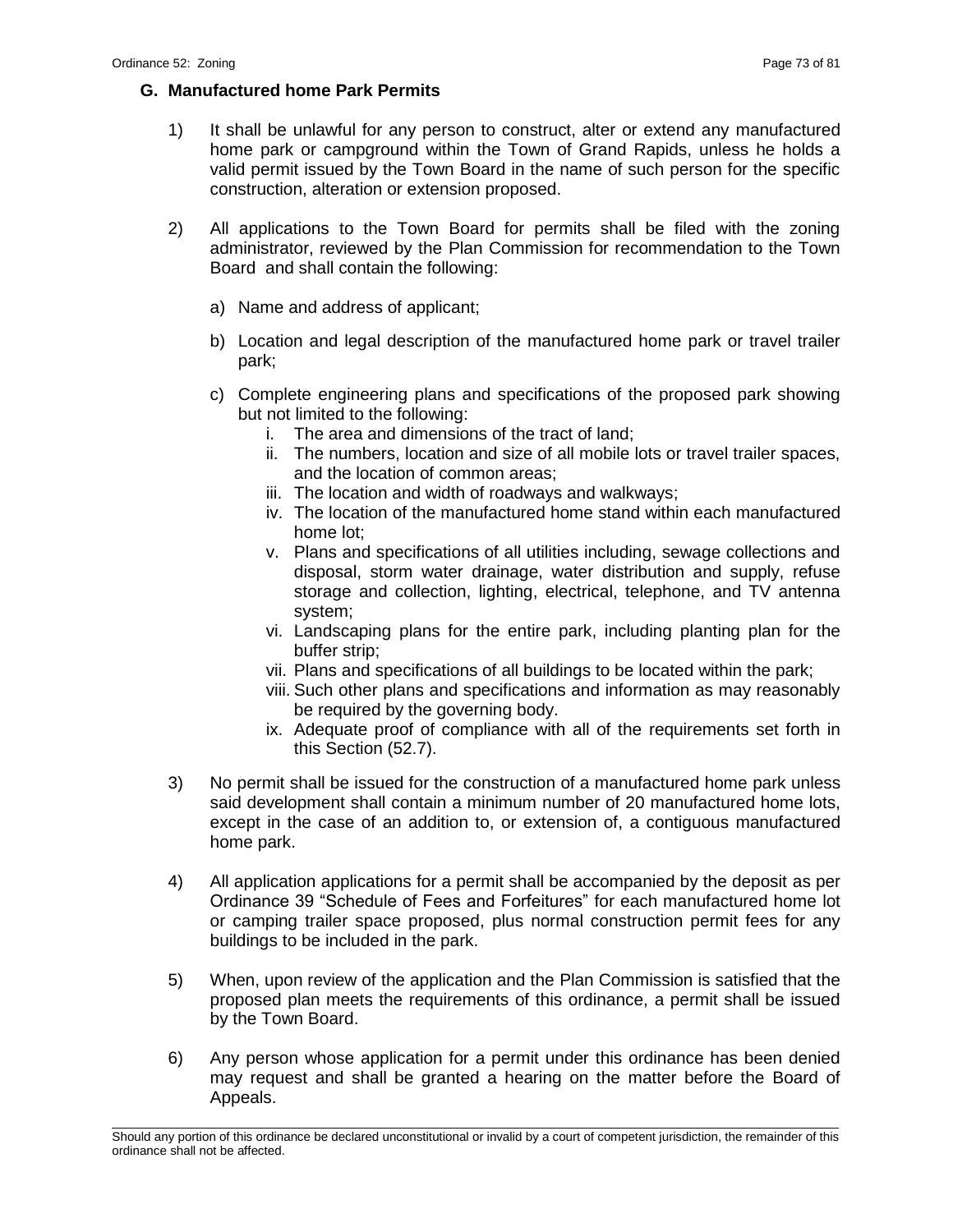### **H. Licenses**

- 1) It shall be unlawful for any person to operate any manufactured home park or campground within the Town of Grand Rapids unless he holds a valid license issued annually by Wood County in the name of such person for the specific park.
- 2) Every person holding a license shall give notice in writing to the Town Clerk within three days after having sold, transferred, given away, or otherwise disposed of interest in or control of any manufactured home park or travel trailer park.
- 3) The licensee or the owner of every manufactured home park shall pay a monthly parking permit fee to the municipality. The determination of the amount of such fee, the review thereof, and the enforcement of the payment and the disposition of such fee shall be in accordance with Wisconsin Statutes.

# **I. Monthly Parking Permit Fee**

The monthly parking permit fee for manufactured homes located in a Manufactured home parks shall be established in Ordinance 39. In the case of a manufactured home located outside of a manufactured home park, such fee as provided for in Wisconsin Statutes shall be paid by the occupant, manufactured home owner or real estate owner of each occupied manufactured home. Such fees are to be paid on or before the 10th day of the month following the month for which the parking permit is due. Failure to timely pay the monthly parking permit fees shall be treated in all respects like a default in payment of personal property taxes and shall be subject to all procedures and penalties applicable to delinquent personal property taxes under Chapters 70 and 74 of Wis. Statutes.

# **J. Building Moving Permits**

- 1) Before any manufactured home is located in a manufactured home park or subdivision, a building permit **under SPS 321** shall be obtained from the building inspector.
- 2) Building, heating, electrical, heating and plumbing permits shall be required as specified in the Building Code, prior to altering or enlarging any manufactured home, appurtenances thereto or any other structures on a manufactured home site or stand.

# **K. Inspection of Manufactured Home Parks and Campgrounds**

- 1) The zoning administrator and his authorized agents are hereby authorized and directed to make such inspections as are necessary to determine satisfactory compliance with this ordinance.
- 2) The zoning administrator and his authorized agents shall have the power to enter at reasonable times and with reasonable notice to the owner, upon private or public property for the purpose of inspecting and investigating conditions relating to the enforcement of this ordinance.

\_\_\_\_\_\_\_\_\_\_\_\_\_\_\_\_\_\_\_\_\_\_\_\_\_\_\_\_\_\_\_\_\_\_\_\_\_\_\_\_\_\_\_\_\_\_\_\_\_\_\_\_\_\_\_\_\_\_\_\_\_\_\_\_\_\_\_\_\_\_\_\_\_\_\_\_\_\_\_\_\_\_\_\_\_\_\_\_\_\_\_\_\_\_\_\_\_\_\_\_\_\_\_\_\_ Should any portion of this ordinance be declared unconstitutional or invalid by a court of competent jurisdiction, the remainder of this ordinance shall not be affected.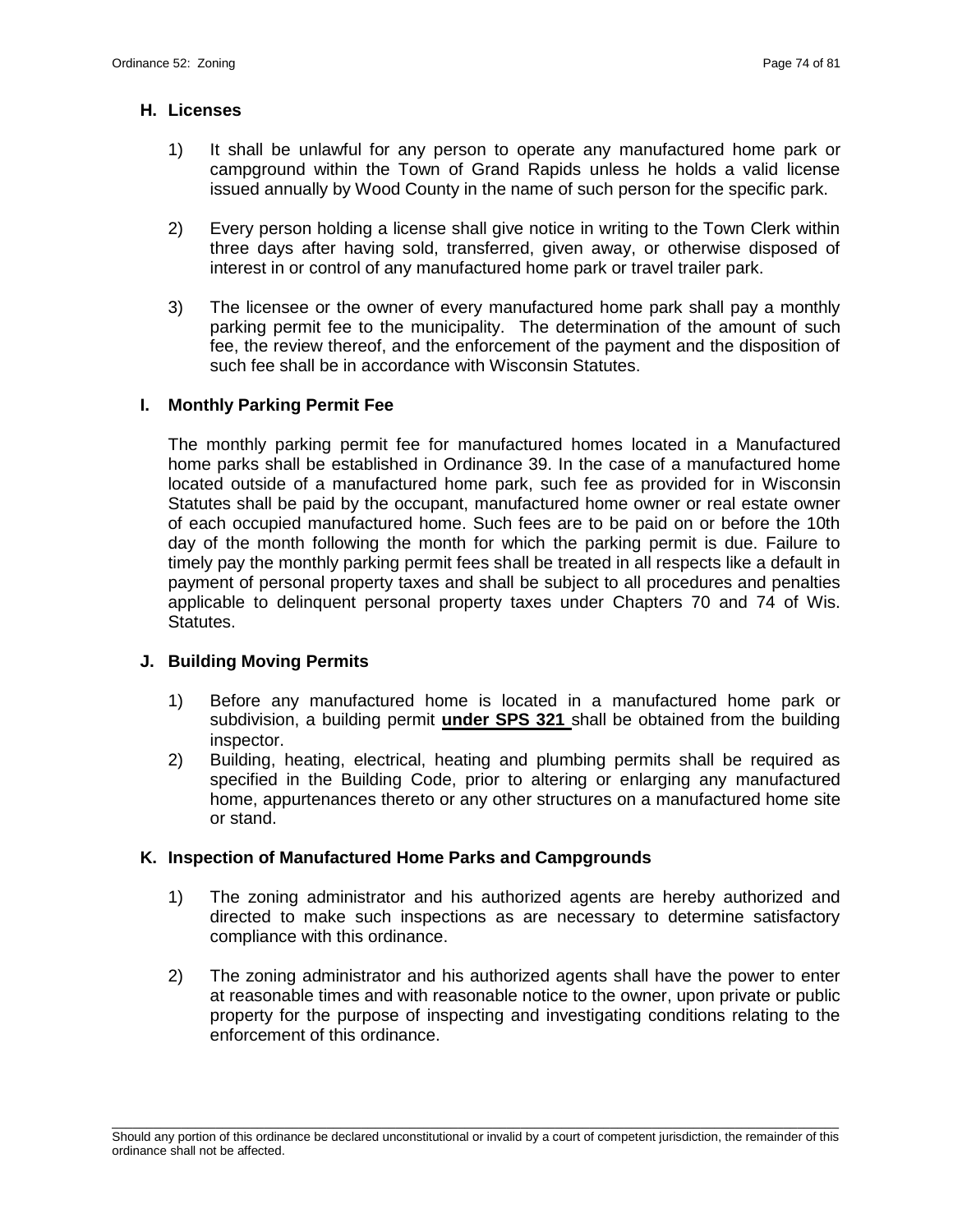- 3) The zoning administrator and his authorized agents shall have the power to inspect the register containing a record of all residents of each manufactured home park and campground.
- 4) It shall be the duty of the park management to give the zoning administrator and his authorized agents, free access to all areas at reasonable times and with reasonable notice, for the purpose of inspection.
- 5) It shall be the duty of every occupant of a manufactured home park or campground to give the owner thereof or his agent or employee, access to any part of such park at reasonable times and with reasonable notice for the purpose of making such repairs and alterations as are necessary to effect compliance with this ordinance.

# **52.9 Amendments**

# **A. Authority**

The regulations imposed and the zoning districts created under authority of this ordinance may be amended from time to time in accordance with Wisconsin Statutes. An amendment petition shall be granted or denied by the Town Board.

# **B. Initiation**

A petition for change or amendment may be made by any property owner in the area to be affected by the change or amendment, by the Town Board, or by the Plan Commission.

# **C. Petitions**

Petitions for any change to the district boundaries or amendments to the regulations shall describe the premises to be rezoned (including legal descriptions) or the regulations to be amended, list the reasons justifying the petition, specify the proposed use and list the owners' names and addresses of all properties lying within 500 feet of the area proposed to be rezoned. The petitioner will provide additional information as may be required by the Plan Commission or Town Board.

# **D. Fees**

All fees shall be as specified in Ordinance 39 "Schedule of Fees and Forfeitures".

# **E. Processing**

A petition for amendment shall be filed with the Zoning Administrator. Such petition shall be forwarded by the Zoning Administrator to the Plan Commission.

# **F. Recommendations**

The Plan Commission shall review all such proposed changes or amendments and shall recommend that the petition be granted as requested, modified or denied. Recommendation shall be made in writing to the Town Board before a public hearing is held.

\_\_\_\_\_\_\_\_\_\_\_\_\_\_\_\_\_\_\_\_\_\_\_\_\_\_\_\_\_\_\_\_\_\_\_\_\_\_\_\_\_\_\_\_\_\_\_\_\_\_\_\_\_\_\_\_\_\_\_\_\_\_\_\_\_\_\_\_\_\_\_\_\_\_\_\_\_\_\_\_\_\_\_\_\_\_\_\_\_\_\_\_\_\_\_\_\_\_\_\_\_\_\_\_\_ Should any portion of this ordinance be declared unconstitutional or invalid by a court of competent jurisdiction, the remainder of this ordinance shall not be affected.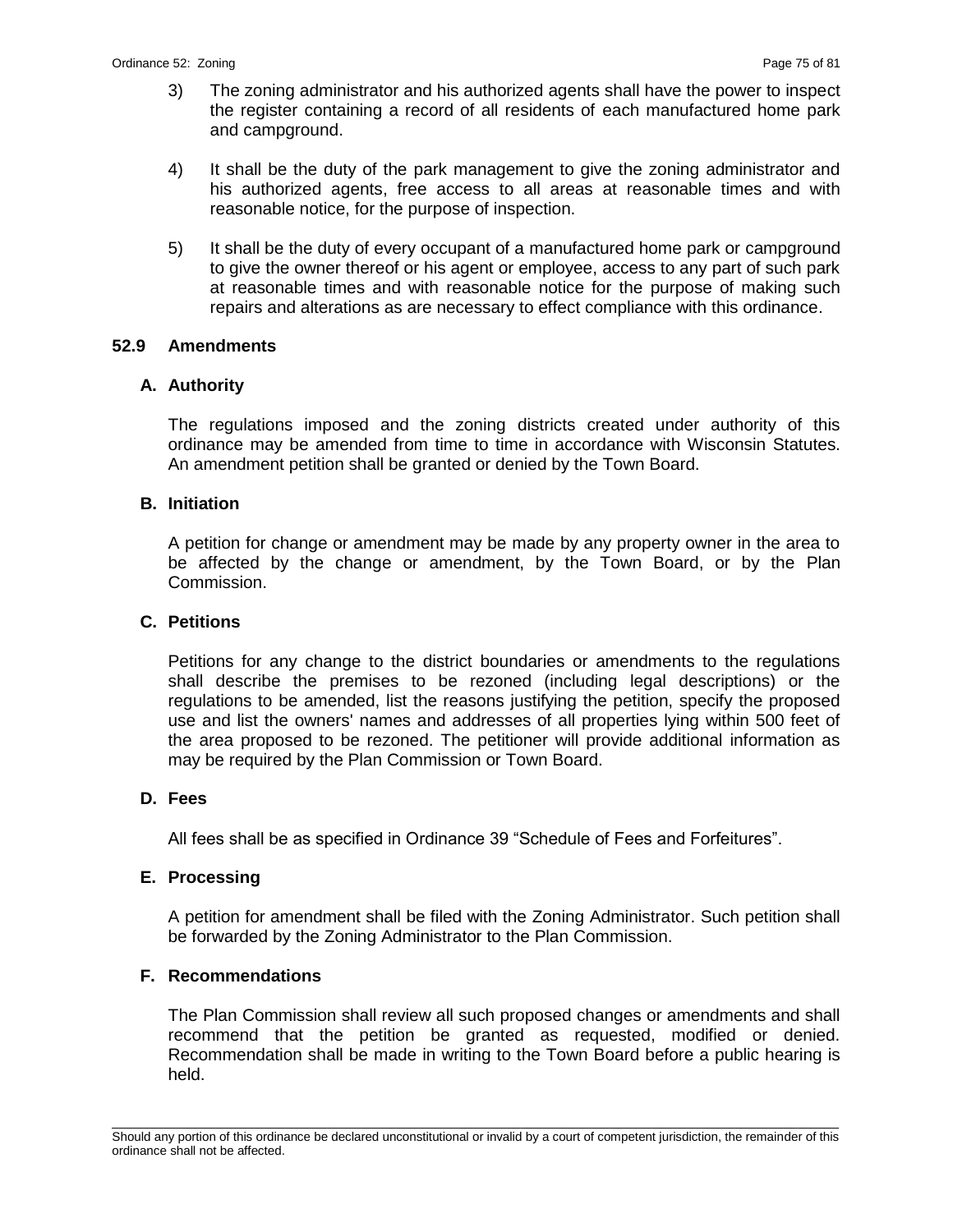# **G. Public Hearing**

A public hearing shall be held by the Town Board prior to adoption or denial of any alteration, amendment or change in this ordinance. A Class 2 notice, under Wisconsin Statutes, shall be published prior to the hearing.

# **H. Town Board Action**

- 1) The Town Board, after receiving the recommendation of the Plan Commission, and after said public hearing, may grant or deny any proposed amendment in accordance with Wisconsin Statutes, or it may refer it back to the Plan Commission for further consideration.
- 2) If an application for a proposed amendment is not acted upon finally by the Town Board within ninety (90) days of the date upon which such application is received by the Town Board, it shall be deemed granted.
- 3) In the event of a protest against amendment to the zoning map, duly signed and acknowledged by the owners of twenty percent (20%) or more either of the areas of the land included in such proposed change, or by the owners of twenty percent (20%) or more of the land immediately adjacent extending one hundred (100) feet there from, or by the owners of twenty percent (20%) or more of the land directly opposite thereto extending one hundred (100) feet from the street frontage of such opposite land, such change or amendments shall not become effective except by the favorable vote of three-fourths (3/4) of the full Town Board membership. In the event of protest against amendment to the text of the regulations of this Ordinance, duly signed and acknowledge by twenty percent (20%) of the number of persons casting ballots in the last general election, it shall cause a three-fourths (3/4) vote of the full Town Board membership to adopt such amendment.

# **52.10 Board of Appeals**

# **A. Establishment**

Pursuant to sec. 62.23(7)(e) Wis. Stats., there is hereby created a board of appeals.

# **B. Membership**

The board of appeals shall consist of 5 town electors appointed by the town chairperson, subject to confirmation by the town board, for staggered terms of 3 years. One member of the board of appeals shall be a town board supervisor.

# **C. Alternates**

The town chairperson shall also appoint, subject to confirmation of the Town Board, 2 alternate members of the board of appeals for staggered terms of 3 years. Annually, the town chairperson shall designate one of the alternates as 1<sup>st</sup> alternate and the other as  $2^{nd}$  alternate. The 1<sup>st</sup> alternate shall act, with full power, only when a member of the board of appeals abstains or when a member is absent. The 2<sup>nd</sup> alternate shall act only when the 1<sup>st</sup> alternate abstains or is absent or when more than one member of the board of appeals abstains or is absent.

\_\_\_\_\_\_\_\_\_\_\_\_\_\_\_\_\_\_\_\_\_\_\_\_\_\_\_\_\_\_\_\_\_\_\_\_\_\_\_\_\_\_\_\_\_\_\_\_\_\_\_\_\_\_\_\_\_\_\_\_\_\_\_\_\_\_\_\_\_\_\_\_\_\_\_\_\_\_\_\_\_\_\_\_\_\_\_\_\_\_\_\_\_\_\_\_\_\_\_\_\_\_\_\_\_ Should any portion of this ordinance be declared unconstitutional or invalid by a court of competent jurisdiction, the remainder of this ordinance shall not be affected.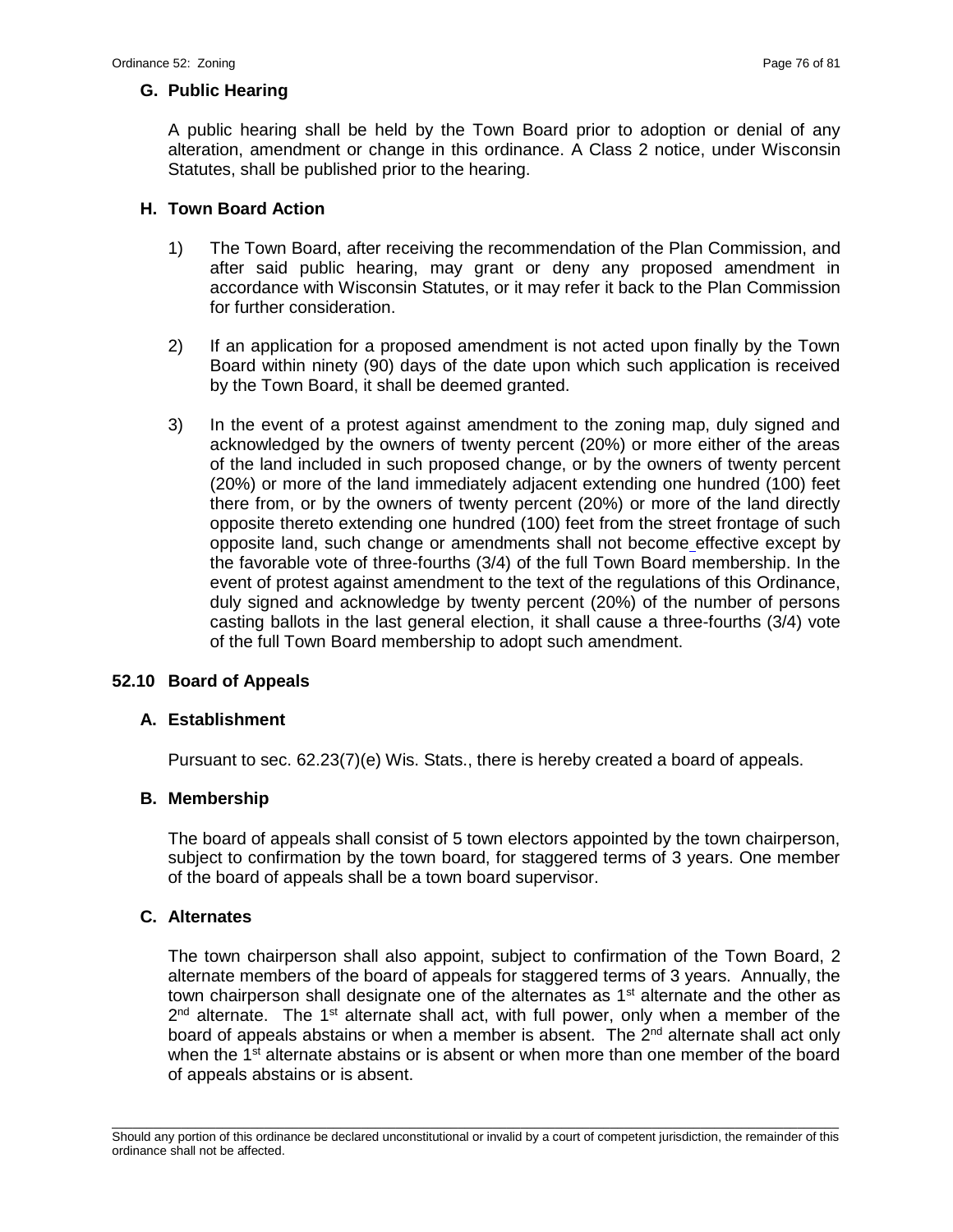### **D. Removal**

A member of the board of appeals, including an alternate, shall be removable by a majority vote of the Town Board for cause upon written charges and after public hearing.

# **E. Vacancies**

Vacancies for the unexpired terms of members or alternates whose terms become vacant shall be filled by appointment by the town chairperson, subject to confirmation of the Town Board.

# **F. Officers**

The town chairperson shall appoint one of the members as chairperson and another member as vice-chairperson who shall act as such officers for one year and may be reappointed to such positions. The board of appeals shall appoint one of its members as secretary. The Town Board may authorize by resolution the use of an administrative support staff member to assist the secretary in the fulfillment of his or her duties.

### **G. Compensation**

The members of the board of appeals shall serve at such compensation to be fixed by the Town Board by resolution.

### **H. Quorum Requirements**

If a quorum is present, the board of appeals may take action by a majority vote of the members present.

#### **I. Powers of the Board**

The board of appeals shall have the following powers:

- 1) To hear and decide appeals where it is alleged there is error in any order, requirement, decision or determination made by the zoning administrator or other administrative official in the enforcement of this ordinance.
- 2) To authorize in specific cases such variances from the term of the ordinance as will not be contrary to the public interest, where, owing to special conditions, a literal enforcement of the provisions of the ordinance will result in practical difficulty or unnecessary hardship, and so that the spirit of the ordinance shall be observed public safety and welfare secured and substantial justice done.

# **J. Rules/Records**

The board of appeals may adopt rules consistent with the provisions of this Ordinance and the Wisconsin Statutes. The secretary of the board of appeals shall be responsible for drafting all records of the board of appeals as required by state statute. The zoning administrator shall maintain records of all actions of the board as supplied by the secretary of the body.

#### **K. Fees**

\_\_\_\_\_\_\_\_\_\_\_\_\_\_\_\_\_\_\_\_\_\_\_\_\_\_\_\_\_\_\_\_\_\_\_\_\_\_\_\_\_\_\_\_\_\_\_\_\_\_\_\_\_\_\_\_\_\_\_\_\_\_\_\_\_\_\_\_\_\_\_\_\_\_\_\_\_\_\_\_\_\_\_\_\_\_\_\_\_\_\_\_\_\_\_\_\_\_\_\_\_\_\_\_\_ Should any portion of this ordinance be declared unconstitutional or invalid by a court of competent jurisdiction, the remainder of this ordinance shall not be affected.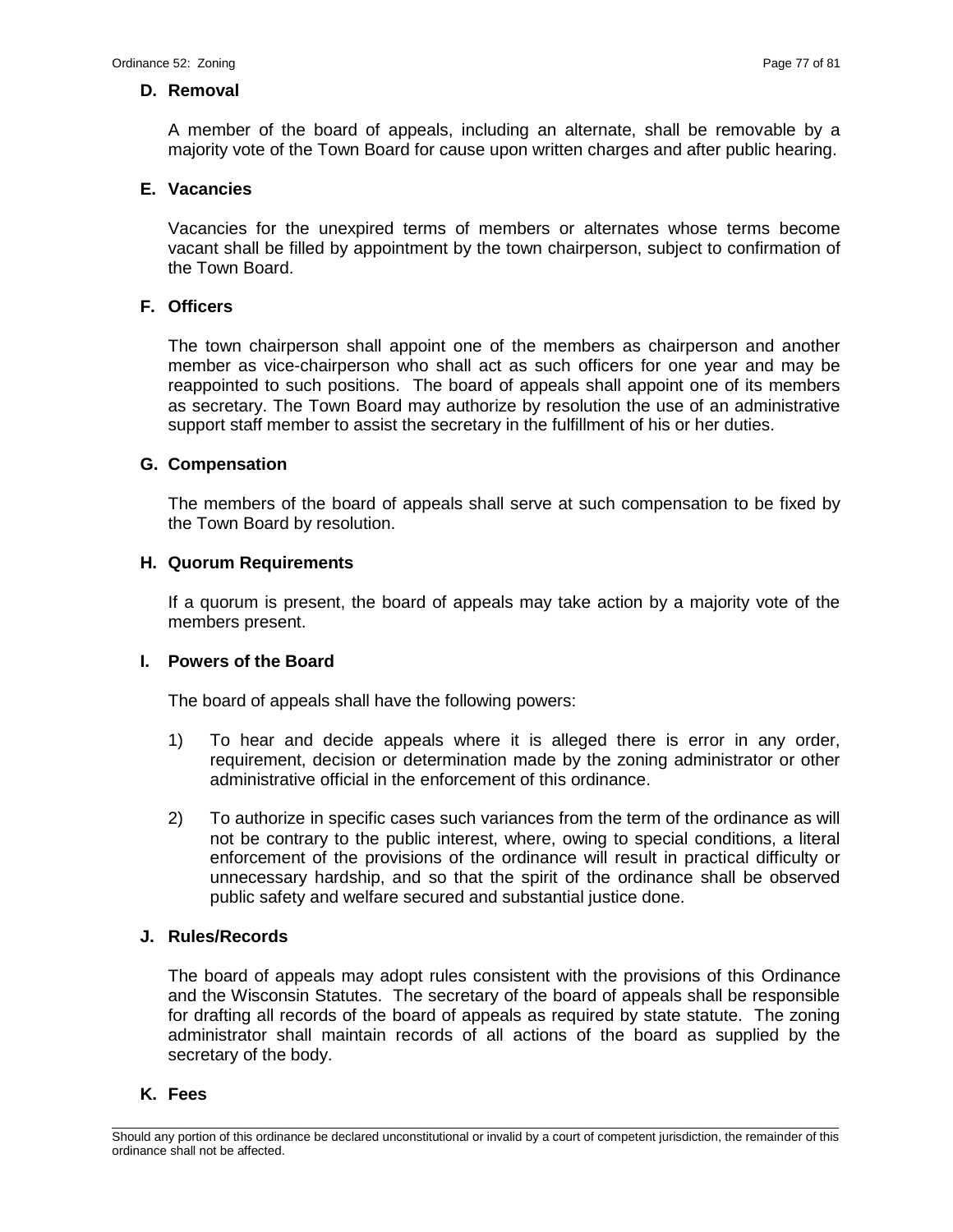The fees for all matters appealed to the board of appeals shall be as set forth in Ordinance 39.

# **L. Procedure**

- 1) Appeals/Applications
	- a) Appeals to the board of appeals may be taken by any persons aggrieved or by any officer, department or board of the town affected by any decision of the building inspector or other administrative officer. Such appeal shall be taken within 30 calendar days after the date of written notice of the decision or order appealed from, by filing with the officer from whom the appeal is taken and with the secretary of the board of appeals a written notice of appeal specifying the grounds thereof.
	- b) The officer from whom the appeal is taken shall forthwith transmit to the board all the papers constituting the records upon which the action appealed from was taken.
	- c) All appeals and petitions shall include the name and address of the appellant or petitioner and all abutting and opposite property owners of record.
- 2) Stays

An appeal shall stay all proceedings in furtherance of the action appealed from, unless the officer from whom the appeal is taken shall certify to the board of appeals after the notice of appeal shall have been filed with the officer that by reason of facts stated in the certificate, a stay would, in the officer's opinion, cause imminent peril to life or property.

In such case, proceedings shall not be stayed otherwise than by a restraining order, which may be granted by the board of appeals or by a court of record on application on notice to the officer from whom the appeal is taken on due cause shown.

3) Hearings

The board of appeals shall fix a reasonable time for the hearing of the appeal or other matter referred to it and shall give due notice to the parties in interest, including publication of a hearing notice and mailing notice thereof to abutting and opposite property owners of record and to the zoning administrator, and shall decide the same within a reasonable time. Upon the hearing, any party may appear in person or by agent or attorney.

4) Orders/Decisions

In exercising the above mentioned powers the board of appeals may, in conformity with the provisions of this section, reverse or affirm, wholly or partly, or may modify the order, requirement, decision or determination appealed from, and may make such order, requirement, decision or determination as ought to be made, and to that end shall have all powers of the officer from whom the appeal is taken, and may issue or direct the issuance of a permit.

\_\_\_\_\_\_\_\_\_\_\_\_\_\_\_\_\_\_\_\_\_\_\_\_\_\_\_\_\_\_\_\_\_\_\_\_\_\_\_\_\_\_\_\_\_\_\_\_\_\_\_\_\_\_\_\_\_\_\_\_\_\_\_\_\_\_\_\_\_\_\_\_\_\_\_\_\_\_\_\_\_\_\_\_\_\_\_\_\_\_\_\_\_\_\_\_\_\_\_\_\_\_\_\_\_ Should any portion of this ordinance be declared unconstitutional or invalid by a court of competent jurisdiction, the remainder of this ordinance shall not be affected.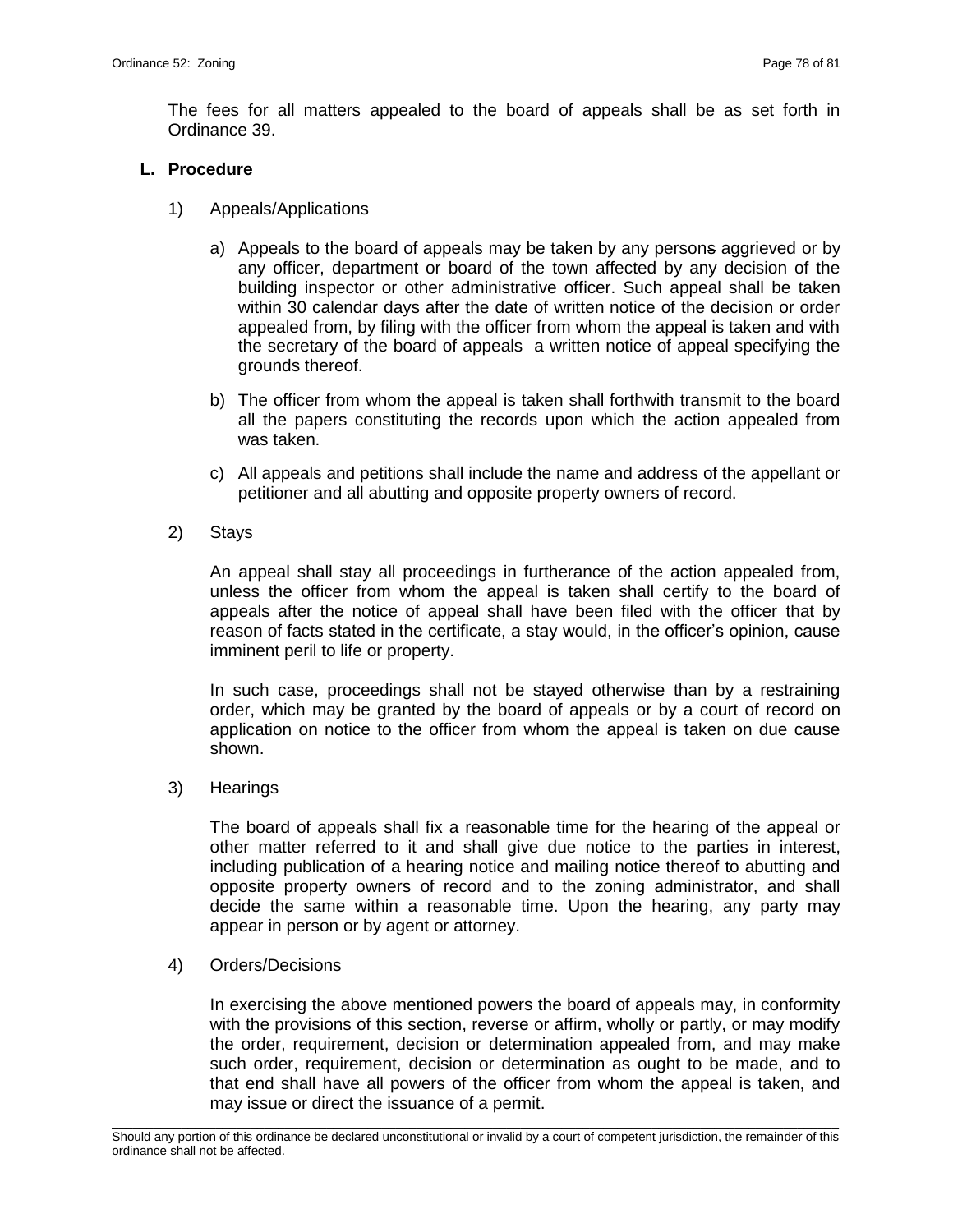### 5) Judicial Review

Any person or persons, jointly or severally aggrieved by any decision of the board of appeals, or any taxpayer, or any officer, department, board or bureau of the municipality, may, within 30 days after the filing of the decision in the office of the board of appeals, commence an action seeking the remedy available by certiorari. sec. 62.23(7)(e) 10. Wis. Stats. shall govern such an action.

# **52.11 VARIANCES**

The law governing variances is an amalgam of statutes, case law and local ordinance. The standards set for herein are based on the governing standards existing at the time of adoption. It is the intent of the Town of Grand Rapids, however, to apply the governing standards applicable at the time of the consideration of the requested variance.

- **A.** Application for a variance shall be submitted to the zoning administrator on the prescribed form.
- **B.** The board of appeals may authorize, in specific cases, such variance from the terms of this Ordinance as will not be contrary to the public interest, where owing to special conditions a literal enforcement of the provisions of this Ordinance will result in unnecessary hardship and so that the spirit of zoning shall be observed and substantial justice done. A variance granted to a nonconforming use brings that use into conformance with the district and zoning requirements. There are two types of variances:
	- Use variance allows property to be used in a manner otherwise prohibited by this zoning ordinance.
	- Area variance allows an exception to a dimensional restriction for area, density, height, frontage, or setback for a use that is permitted in the applicable zoning district.
	- 1) A variance may not be granted unless the following four conditions have been proven by the applicant:
		- a) A literal enforcement of the zoning requirement will result in unnecessary hardship.
			- i. Use variance: For the purpose of determining whether to grant a use variance, an unnecessary hardship shall be defined as a condition that, without the granting of the variance, would render the property without any reasonable or feasible use.
			- ii. Area variance: For the purpose of determining whether to grant an area variance, the term unnecessary hardship shall be interpreted according to the following standard: whether compliance with the strict letter of the restrictions governing area, set backs, frontage, height, bulk or density would unreasonably prevent the owner from using the property for a permitted purpose or would render conformity with such restrictions unnecessarily burdensome.
		- b ) The hardship is based on a physical limitation unique to the property and not

\_\_\_\_\_\_\_\_\_\_\_\_\_\_\_\_\_\_\_\_\_\_\_\_\_\_\_\_\_\_\_\_\_\_\_\_\_\_\_\_\_\_\_\_\_\_\_\_\_\_\_\_\_\_\_\_\_\_\_\_\_\_\_\_\_\_\_\_\_\_\_\_\_\_\_\_\_\_\_\_\_\_\_\_\_\_\_\_\_\_\_\_\_\_\_\_\_\_\_\_\_\_\_\_\_ Should any portion of this ordinance be declared unconstitutional or invalid by a court of competent jurisdiction, the remainder of this ordinance shall not be affected.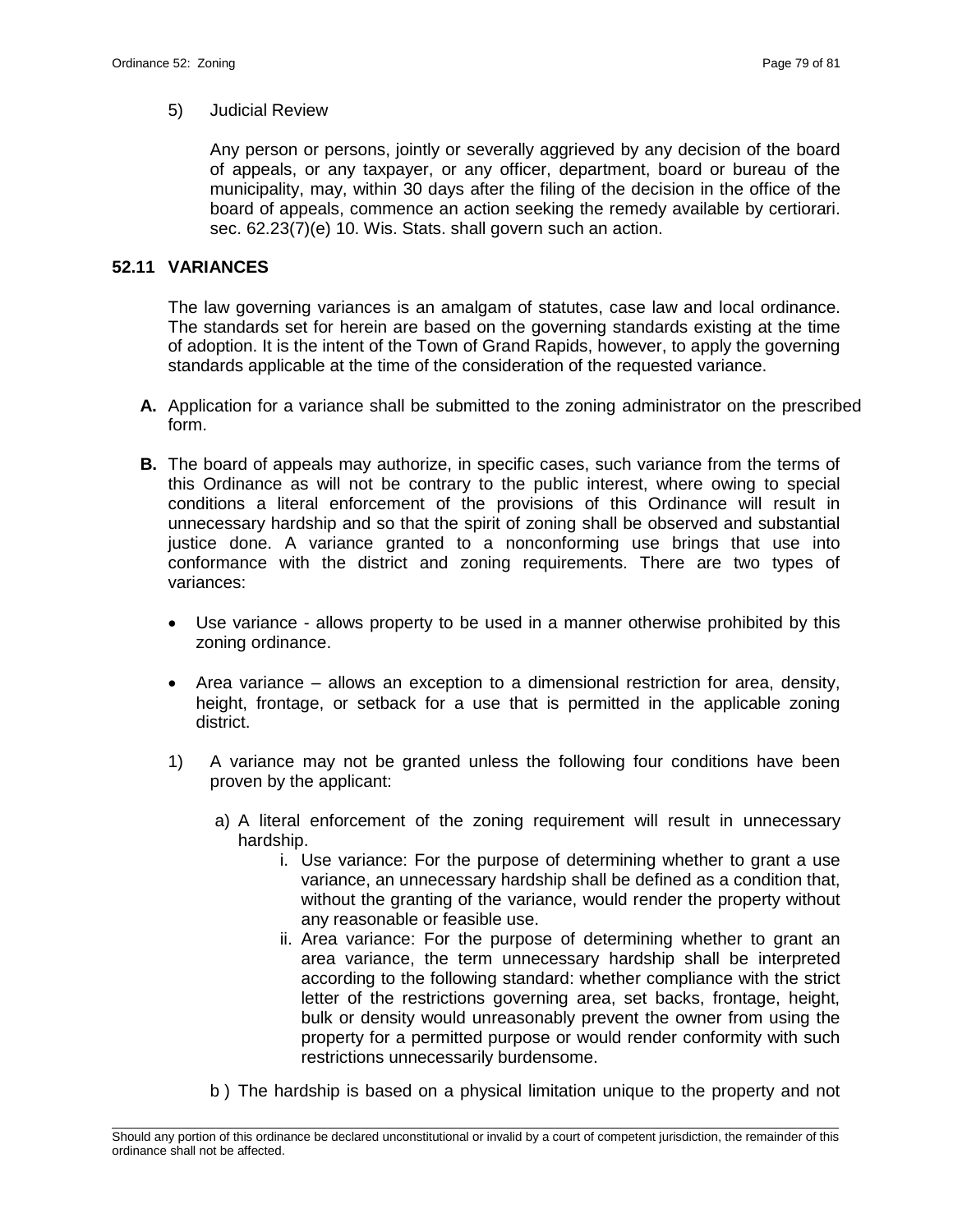shared by other properties, as distinguished from a mere inconvenience.

- c) The hardship is not self-created.
- d) The variance is not contrary to the public interest.
- 2) A property owner is not entitled to a variance simply to increase the value of the property or for economic gain.
- 3) A variance will not be granted if it would impair an adequate supply of light and air to adjacent property, or substantially increase the congestion of the public streets or increase the danger of fire, or endanger the public safety, or possess the likelihood to diminish or impair property values within the neighborhood.
- **C. Conditions and Guarantees:** The board of appeals may impose such conditions and restrictions upon the premises benefited by a variance as may be necessary to comply with the standards established in this Ordinance.
- **D. Authorized Variances:** Variances from the regulations of this Ordinance shall be granted by the board of appeals only in accordance with the standards established in this section, and may be granted only in the following instances and in no others:
	- 1) To permit a setback less than a setback required by the applicable regulations;
	- 2) To permit the use of a lot or lots for a use otherwise prohibited solely because of the insufficient area or width of the lot or lots, but in no event shall the respective area and width of the lot or lots be less than eighty percent (80%) of the required area and width;
	- 3) To permit the same off-street parking facility to qualify as required facilities for two (2) or more uses, provided that substantial use of such facility by each user does not take place at approximately the same hours of the same days of the week;
	- 4) To reduce the applicable off-street parking or loading facilities required by not more than one (1) parking space or loading space, or twenty percent (20%) of the applicable regulations, whichever number is greater;
	- 5 ) To increase by not more than twenty-five percent (25%) the maximum distance that required parking spaces are permitted to be located from the use served;
	- 6) To increase or decrease by not more than ten percent (10%) the required gross floor area of any use so limited by the applicable regulations;
	- 7) To permit a reasonable variance in the height restrictions on fences.
	- 8) To permit a reasonable variance in the height restrictions on Accessory Buildings.
- E. In determining whether to grant or deny a requested variance, the board of appeals shall prepare written finding of fact setting forth the criteria it considered in reaching its decision and what facts it considered in relation to the criteria.

### **52.12 Penalties**

\_\_\_\_\_\_\_\_\_\_\_\_\_\_\_\_\_\_\_\_\_\_\_\_\_\_\_\_\_\_\_\_\_\_\_\_\_\_\_\_\_\_\_\_\_\_\_\_\_\_\_\_\_\_\_\_\_\_\_\_\_\_\_\_\_\_\_\_\_\_\_\_\_\_\_\_\_\_\_\_\_\_\_\_\_\_\_\_\_\_\_\_\_\_\_\_\_\_\_\_\_\_\_\_\_ Should any portion of this ordinance be declared unconstitutional or invalid by a court of competent jurisdiction, the remainder of this ordinance shall not be affected.